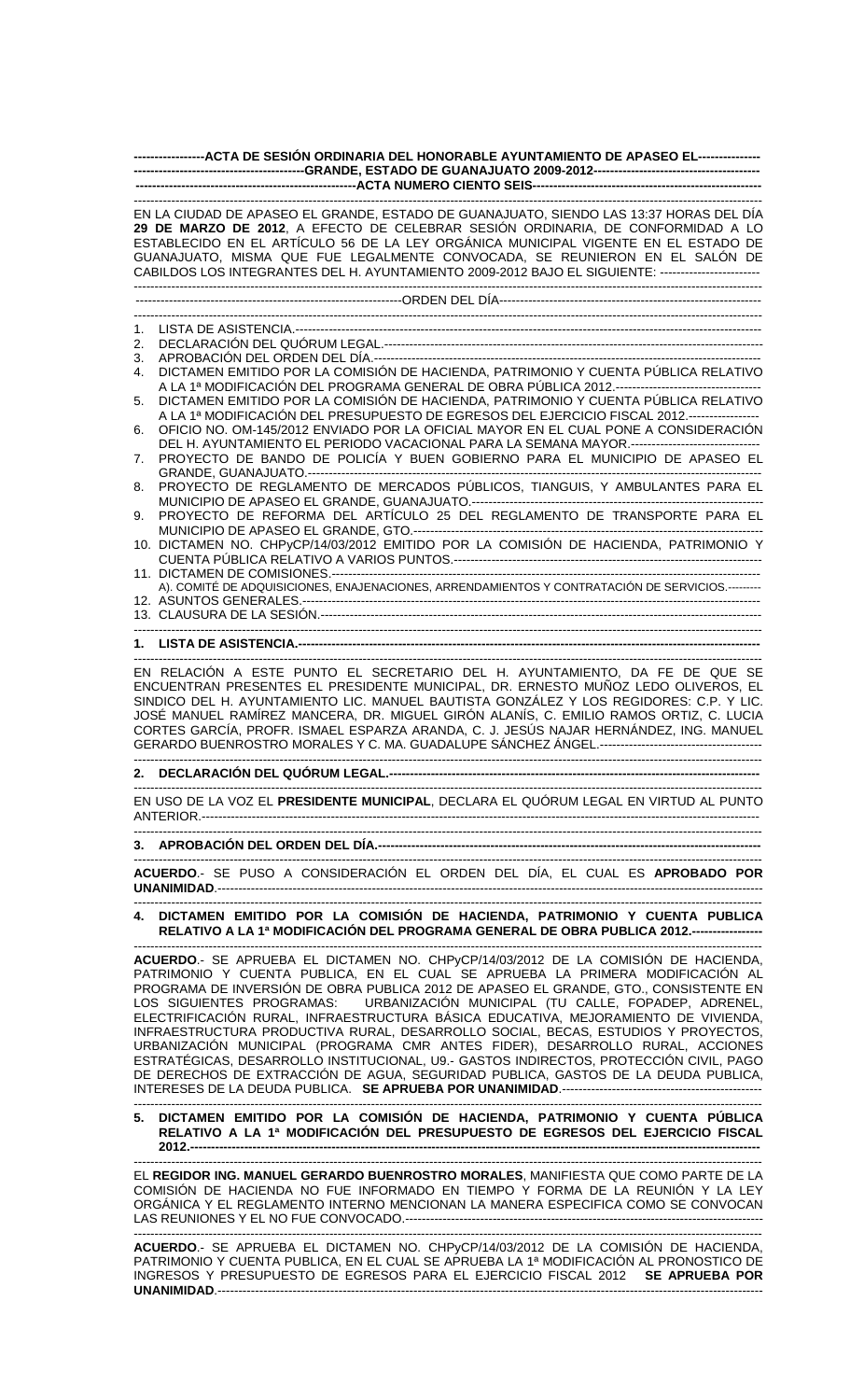|                              | <b>DENOMINACIÓN</b>                                                                                               | <b>Presupuesto</b><br>Original | <b>Aumentos</b>              | <b>Disminucione</b><br>$\mathbf{s}$ | 1a.<br>Modificación<br>Presupuestal |
|------------------------------|-------------------------------------------------------------------------------------------------------------------|--------------------------------|------------------------------|-------------------------------------|-------------------------------------|
|                              | <b>Impuestos</b>                                                                                                  | 13,335,369.13<br>11,948,433.18 | 1,691,916.36<br>1,691,916.36 | 0.00<br>0.00                        | 15,027,285.49<br>13.640.349.54      |
|                              | Impuestos sobre el patrimonio<br>Predial                                                                          | 11,948,433.18                  | 1,691,916.36                 | 0.00                                | 13,640,349.54                       |
| 4.1.1.2.1201                 | Predial Urbano Corriente                                                                                          | 7,824,160.33                   | 985,125.36                   |                                     | 8,809,285.69                        |
| 4.1.1.2.1202<br>4.1.1.2.1203 | Predial Rústico Corriente<br>Predial Urbano Rezago                                                                | 1,995,204.05<br>1,464,587.61   | 392,512.00<br>178,654.00     |                                     | 2,387,716.05<br>1,643,241.61        |
| 4.1.1.2.1204                 | Predial Rústico Rezago                                                                                            | 664,481.19                     | 135,625.00                   |                                     | 800,106.19                          |
| 4.1.1.2.1205                 | Traslación de dominio<br>Traslación de dominio                                                                    | 857,678.15<br>857,678.15       | 0.00                         | 0.00                                | 857,678.15<br>857,678.15            |
|                              | División y Lotificación                                                                                           | 248,886.01                     | 0.00                         | 0.00                                | 248,886.01                          |
| 4.1.1.2.1206                 | División y Lotificación                                                                                           | 248,886.01                     |                              |                                     | 248,886.01                          |
| 4.1.1.2.1207                 | Fraccionamientos<br>Fraccionamientos                                                                              | 24,674.17<br>24,674.17         | 0.00                         | 0.00                                | 24,674.17<br>24,674.17              |
|                              | Juegos y eventos                                                                                                  | 175,697.62                     | 0.00                         | 0.00                                | 175,697.62                          |
| 4.1.1.3.1301<br>4.1.1.3.1302 | Juegos Mecánicos, Futbolitos y Trampolín<br>Impuesto del 15.75%                                                   | 40,000.00<br>5,678.01          |                              |                                     | 40,000.00<br>5,678.01               |
| 4.1.1.3.1303                 | Impuesto del 8.25% sobre diversiones y espectáculos públicos                                                      | 117,181.95                     |                              |                                     | 117,181.95                          |
| 4.1.1.3.1304                 | Permiso para baile público<br><b>Explotación de Bancos</b>                                                        | 12,837.66<br>80,000.00         | 0.00                         | 0.00                                | 12,837.66<br>80,000.00              |
| 4.1.1.6.1601                 | Explotación de Bancos de Mármoles, Canteras, etc                                                                  | 80,000.00                      |                              |                                     | 80,000.00                           |
|                              | Derechos                                                                                                          | 3,491,916.84                   | 0.00                         | 0.00                                | 3,491,916.84                        |
| 4.1.4.1.4102                 | <b>Servicios</b><br>Servicios de limpia y recolección                                                             | 741,907.16<br>283,971.83       | 0.00                         | 0.00                                | 741,907.16<br>283,971.83            |
| 4.1.4.1.4104                 | Inhumaciones en fosas o gavetas del panteón municipal                                                             | 187.407.97                     |                              |                                     | 187,407.97                          |
| 4.1.4.1.4105                 | Licencia para depositar restos en fosa con derechos pagados<br>a perpetuidad                                      | 9,925.68                       |                              |                                     | 9,925.68                            |
| 4.1.4.1.4106                 | Licencia para colocación de lápida en fosa o gaveta                                                               | 6,053.47                       |                              |                                     | 6,053.47                            |
| 4.1.4.1.4107                 | Licencia para depositar cenizas en fosa o gaveta                                                                  | 1,006.66                       |                              |                                     | 1,006.66                            |
| 4.1.4.1.4108<br>4.1.4.1.4109 | Licencia para construcción de monumentos<br>Permiso para traslado de cadáveres por inhumación fuera del municipio | 20,034.29<br>5,338.34          |                              |                                     | 20,034.29<br>5,338.34               |
| 4.1.4.1.4110                 | Permiso para la cremación de cadáveres                                                                            | 906.65                         |                              |                                     | 906.65                              |
| 4.1.4.1.4111<br>4.1.4.1.4112 | Gavetas del panteón municipal<br>Exhumación de cadáveres                                                          | 59,102.25<br>7,227.09          |                              |                                     | 59,102.25<br>7,227.09               |
| 4.1.4.1.4113                 | Sacrificio                                                                                                        | 160,932.93                     |                              |                                     | 160,932.93                          |
|                              | Prestación de servicios                                                                                           | 2,750,009.68                   | 0.00                         | 0.00                                | 2,750,009.68                        |
| 4.1.4.3.4303<br>4.1.4.3.4304 | Corral de ganado por más de 24 hrs.<br>Uso de instalaciones para lavado de vísceras de ganado bovino y porcino    | 894.23<br>178.85               |                              |                                     | 894.23<br>178.85                    |
| 4.1.4.3.4305                 | Permiso para matadero rural                                                                                       | 51,434.65                      |                              |                                     | 51,434.65                           |
| 4.1.4.3.4306<br>4.1.4.3.4308 | Vigilancia C.A.P.U.F.E.<br>Vigilancia Procter & Gamble                                                            | 348,447.30<br>583,600.93       |                              |                                     | 348,447.30<br>583,600.93            |
| 4.1.4.3.4309                 | Vigilancia C.F.E.                                                                                                 | 386,708.17                     |                              |                                     | 386,708.17                          |
| 4.1.4.3.4310                 | Eventos Particulares                                                                                              | 12,031.33                      |                              |                                     | 12,031.33                           |
| 4.1.4.3.4311<br>4.1.4.3.4312 | Otorgamiento de concesión<br>Transmisión de derechos de concesión                                                 | 4,471.38<br>17,533.50          |                              |                                     | 4,471.38<br>17,533.50               |
| 4.1.4.3.4313                 | Refrendo Anual de Concesión                                                                                       | 1,714.45                       |                              |                                     | 1,714.45                            |
| 4.1.4.3.4314<br>4.1.4.3.4315 | Revista mecánica<br>Autorización por prorroga por un año de vida útil de unidad                                   | 13,769.55<br>1,700.85          |                              |                                     | 13,769.55<br>1,700.85               |
| 4.1.4.3.4316                 | <b>Otros Servicios</b>                                                                                            | 21,710.90                      |                              |                                     | 21,710.90                           |
| 4.1.4.3.4317                 | Prestación de servicios de tránsito y vialidad en eventos cívicos, religiosos<br>y deportivos                     | 11,624.86                      |                              |                                     | 11,624.86                           |
| 4.1.4.3.4318                 | Expedición de constancia de no infracción                                                                         | 13,480.61                      |                              |                                     | 13,480.61                           |
| 4.1.4.3.4319<br>4.1.4.3.4320 | Inscripción<br>Servicios de talleres diversos                                                                     | 28,147.40<br>445.17            |                              |                                     | 28,147.40<br>445.17                 |
| 4.1.4.3.4321                 | Colegiaturas                                                                                                      | 21,897.15                      |                              |                                     | 21,897.15                           |
| 4.1.4.3.4322                 | Cursos de Verano                                                                                                  | 5,000.00                       |                              |                                     | 5,000.00                            |
| 4.1.4.3.4326<br>4.1.4.3.4327 | Por dictamen de condiciones de seguridad en instalaciones<br>Por servicios otorgados a particulares               | 891.52<br>24,376.75            |                              |                                     | 891.52<br>24,376.75                 |
| 4.1.4.3.4328                 | Por licencias de construcción y ampliación de los diferentes usos                                                 | 12,216.37                      |                              |                                     | 12,216.37                           |
| 4.1.4.3.4329<br>4.1.4.3.4335 | Licencia de regulación de construcción<br>Análisis de Factibilidad para dividir, lotificar predios                | 271,829.52<br>20,787.39        |                              |                                     | 271,829.52<br>20,787.39             |
| 4.1.4.3.4336                 | Análisis Preliminar de Uso de Suelo                                                                               | 13,536.90                      |                              |                                     | 13,536.90                           |
| 4.1.4.3.4337                 | Por Licencia de uso de suelo alineamiento y número oficial                                                        | 83,612.09<br>10,035.13         |                              |                                     | 83,612.09<br>10,035.13              |
| 4.1.4.3.4338<br>4.1.4.3.4339 | Por cambio de uso de suelo<br>Por Certificación de Número Oficial                                                 | 31,769.73                      |                              |                                     | 31,769.73                           |
| 4.1.4.3.4340                 | Por Certificación de Terminación de Obra                                                                          | 1,595.16                       |                              |                                     | 1,595.16                            |
| 4.1.4.3.4341                 | Por permiso de apertura y reparación de calle y banquetas<br>para la introducción de aqua potable y postes        | 15,000.00                      |                              |                                     | 15,000.00                           |
| 4.1.4.3.4342                 | Por autorización de materiales e instalación para descarga de agua<br>residual                                    | 1,853.46                       |                              |                                     | 1,853.46                            |
| 4.1.4.3.4343                 | 30% de avalúos fiscales urbanos, suburbanos y rústicos                                                            | 76,009.77                      |                              |                                     | 76,009.77                           |
| 4.1.4.3.4344                 | Honorarios de valuación                                                                                           | 5,095.49                       |                              |                                     | 5,095.49                            |
| 4.1.4.3.4352<br>4.1.4.3.4353 | Por el permisos de preventa o venta<br>Por la autorización de relotificación                                      | 115,000.00<br>24,352.83        |                              |                                     | 115,000.00<br>24,352.83             |
| 4.1.4.3.4355                 | Licencia anual colocación de anuncios en carteles o pared                                                         | 3,696.20                       |                              |                                     | 3,696.20                            |
| 4.1.4.3.4356<br>4.1.4.3.4357 | Permisos colocación de anuncios en vehículos urbanos y suburbanos<br>Permiso de difusión fonética                 | 1,457.90<br>4,644.79           |                              |                                     | 1,457.90<br>4,644.79                |
| 4.1.4.3.4358                 | Permiso colocación de anuncio móvil                                                                               | 11,697.25                      |                              |                                     | 11,697.25                           |
| 4.1.4.3.4359                 | Permisos eventuales por venta de bebida alcohólica                                                                | 33,834.40                      |                              |                                     | 33,834.40                           |
| 4.1.4.3.4360<br>4.1.4.3.4361 | Permiso eventual ampliación de horario<br>Autorización para funcionamiento de horno ladrillero con leña           | 184,394.32<br>1,500.00         |                              |                                     | 184,394.32<br>1,500.00              |
| 4.1.4.3.4363                 | Evaluación de impacto ecológico por explotación de bancos de material                                             | 9,852.36                       |                              |                                     | 9,852.36                            |
| 4.1.4.3.4364<br>4.1.4.3.4366 | Constancias de valor fiscal a la propiedad raíz<br>Constancias de residencia                                      | 17,819.00<br>11,733.37         |                              |                                     | 17,819.00<br>11,733.37              |
| 4.1.4.3.4367                 | Certificaciones expedidas por el Secretario del Ayuntamiento                                                      | 10,506.20                      |                              |                                     | 10,506.20                           |
| 4.1.4.3.4368                 | Constancias expedidas por Dependencias y Entidades de la<br>Administración Pública Municipal                      | 215,890.56                     |                              |                                     | 215,890.56                          |
| 4.1.4.3.4370                 | Por expedición de copias simples                                                                                  | 6,459.77                       |                              |                                     | 6,459.77                            |
| 4.1.4.3.4371<br>4.1.4.3.4372 | Por impresión de documentos<br>Por la reproducción de documentos                                                  | 1,825.25                       |                              |                                     | 1,825.25<br>1,944.91                |
|                              | <b>Productos</b>                                                                                                  | 1,944.91<br>521,816.65         | 2,550,000.00                 | 0.00                                | 3,071,816.65                        |
|                              | Productos de tipo corriente                                                                                       | 521,816.65                     | 2,550,000.00                 | 0.00                                | 3,071,816.65                        |
|                              | Productos derivados del uso y aprovechamiento de<br>bienes no sujetos a régimen de dominio público                | 521,816.65                     | 2,550,000.00                 | 0.00                                | 3,071,816.65                        |
| 4.1.5.1.5101                 | Fiestas y Eventos Particulares                                                                                    | 1,720.29                       |                              |                                     | 1,720.29                            |
| 4.1.5.1.5102                 | Registro de peritos fiscales                                                                                      | 19,520.75                      |                              |                                     | 19,520.75                           |
| 4.1.5.1.5103<br>4.1.5.1.5104 | Por Servicio de Grúa<br>Inscripción al padrón de contratistas                                                     | 10,032.74<br>18,930.90         |                              |                                     | 10,032.74<br>18,930.90              |
| 4.1.5.1.5105                 | Servicio de Pipas de aqua                                                                                         | 142,882.51                     |                              |                                     | 142,882.51                          |
| 4.1.5.1.5106<br>4.1.5.1.5107 | Ambulantes Semifijos y Tianguistas<br>Temporada de día de reyes, día de muertos Y fiestas patronales              | 28,049.04<br>10,000.00         |                              |                                     | 28,049.04<br>10,000.00              |
| 4.1.5.1.5108                 | Uso de la Vía Pública                                                                                             | 140,000.00                     | 2,550,000.00                 |                                     | 2,690,000.00                        |
| 4.1.5.1.5109                 | Excavación en la vía pública                                                                                      | 8,792.42                       |                              |                                     | 8,792.42                            |

-------------------------------------------------------------------------------------------------------------------------------------------------------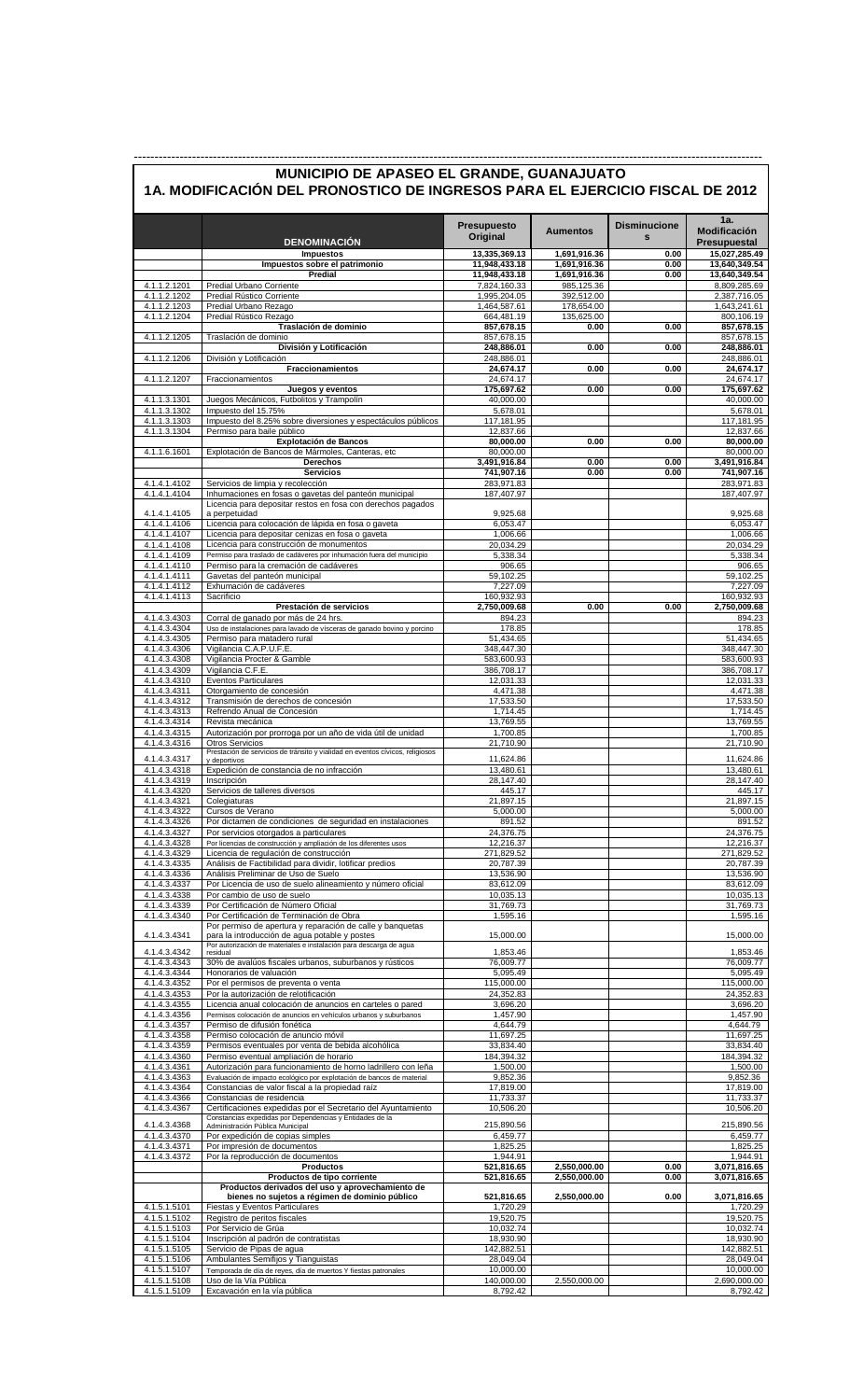| 4.1.5.1.5110   | Explotación y uso de bienes inmuebles                                       | 0.00                   |              |              |                |
|----------------|-----------------------------------------------------------------------------|------------------------|--------------|--------------|----------------|
| 4.1.5.1.5111   | Formas valoradas                                                            | 29,286.05              |              |              | 29,286.05      |
| 4.1.5.1.5112   | Productos Financieros Cuenta Corriente                                      | 2,000.00               |              |              | 2,000.00       |
| 4.1.5.1.5113   | Productos Financieros FI 2010                                               | 40,000.00              |              |              | 40,000.00      |
| 4.1.5.1.5114   | Productos Financieros FII 2010                                              | 40,000.00              |              |              | 40,000.00      |
| 4.1.5.1.5115   | Productos Financieros FI Remanente Ejercicios Anteriores 2010               | 0.00                   |              |              |                |
| 4.1.5.1.5116   | Productos Financieros FII Remanente Ejercicios Anteriores 2010              | 0.00                   |              |              |                |
| 4.1.5.1.5117   | Daños al Municipio                                                          | 6,621.16               |              |              | 6,621.16       |
| 4.1.5.1.5118   | Pago de Bases para Concurso                                                 | 23,980.79              |              |              | 23,980.79      |
|                | Aprovechamientos                                                            | 2,207,979.94           | 0.00         | 0.00         | 2,207,979.94   |
|                | Aprovechamientos de tipo corriente                                          | 2,207,979.94           | 0.00         | 0.00         | 2,207,979.94   |
|                | <b>Multas</b>                                                               | 2,207,979.94           | 0.00         | 0.00         | 2,207,979.94   |
| 4.1.6.1.6101   | Recargos predial                                                            | 433,535.86             |              |              | 433,535.86     |
| 4.1.6.1.6102   | Recargos                                                                    | 9,428.28               |              |              | 9,428.28       |
| 4.1.6.1.6103   | Rezagos                                                                     | 21,613.44              |              |              | 21,613.44      |
| 4.1.6.1.6104   | Honorarios de cobranza                                                      | 9,536.74               |              |              | 9,536.74       |
| 4.1.6.1.6105   | Gastos de Cobranza                                                          | 12,435.29              |              |              | 12,435.29      |
| 4.1.6.1.6106   | Gastos de Ejecución                                                         | 16,633.34              |              |              | 16,633.34      |
| 4.1.6.1.6107   | Honorarios de cobranza ingresos varios                                      | 407.42                 |              |              | 407.42         |
| 4.1.6.1.6108   | Multas Fiscales (de alcoholes)                                              | 72,817.09              |              |              | 72,817.09      |
| 4.1.6.1.6109   | Multas de Plazas, Mercados y Tianguis                                       | 14,563.42              |              |              | 14,563.42      |
| 4.1.6.1.6110   | Multas de policía municipal                                                 | 553,698.31             |              |              | 553,698.31     |
| 4.1.6.1.6111   | Multas de Tránsito Municipal                                                | 476,566.48             |              |              | 476,566.48     |
| 4.1.6.1.6113   | Multas Predial                                                              | 185,278.76             |              |              | 185,278.76     |
| 4.1.6.1.6115   | Reintegros                                                                  | 45,183.57              |              |              | 45,183.57      |
| 4.1.6.1.6116   | Donativos                                                                   | 356,281.95             |              |              | 356,281.95     |
|                |                                                                             |                        |              |              |                |
|                | <b>Participaciones y Aportaciones</b>                                       | 112,597,947.51         | 1,353,601.84 | 4,096,981.24 | 109,854,568.11 |
|                | <b>Participaciones</b>                                                      | 51,581,068.27          | 1,353,601.84 | 0.00         | 52,934,670.11  |
|                | <b>Participaciones Federales</b>                                            | 51,581,068.27          | 1,353,601.84 | 0.00         | 52,934,670.11  |
| 4.2.1.1.8101   | Fondo General                                                               | 34,284,417.15          | 796,321.66   |              | 35,080,738.81  |
| 4.2.1.1.8102   | Fondo de Fomento Municipal                                                  | 14,158,460.25          | 284,520.86   |              | 14,442,981.11  |
| 4.2.1.1.8103   | Fondo de Fiscalización                                                      | 1,472,970.57           | 69,193.87    |              | 1,542,164.44   |
| 4.2.1.1.8104   | Fondo IEPS de Gasolinas                                                     | 1,665,220.30           | 203,565.45   |              | 1,868,785.75   |
|                | <b>Aportaciones</b>                                                         | 61,016,879.24          | 0.00         | 4,096,981.24 | 56,919,898.00  |
|                | Fondo III                                                                   | 19,610,000.00          | 0.00         | 1,090,150.00 | 18,519,850.00  |
| 4.2.1.1.8104   | <b>FAISM</b>                                                                | 19,610,000.00          |              | 1,090,150.00 | 18,519,850.00  |
|                | <b>Fondo IV</b>                                                             | 41,406,879.24          | 0.00         | 3,006,831.24 | 38,400,048.00  |
| 4.2.1.1.8104   | Fortamun                                                                    | 41,406,879.24          |              | 3,006,831.24 | 38,400,048.00  |
|                | <b>Convenios</b>                                                            | 356,176.90             | 0.00         | 0.00         | 356,176.90     |
|                | <b>Convenios Estatales</b>                                                  | 356,176.90             | 0.00         | 0.00         | 356,176.90     |
| 4.2.1.3.8301   | Apoyo gobierno del estado (Mejora Regulatoria)                              | 24,076.95              |              |              | 24,076.95      |
| 4.2.1.3.8302   | Otros Ingresos                                                              | 194,797.23             |              |              | 194,797.23     |
|                | Apoyos del Gobierno del Estado para Programas Especiales Casa de la         |                        |              |              |                |
| 4.2.1.3.8303   | Cultura                                                                     | 137,302.72             |              |              | 137,302.72     |
|                | Financiamientos                                                             | 15,406,318.49          | 0.00         | 0.00         | 15,406,318.49  |
| 2.2.3.4.0.0201 | Endeudamiento externo                                                       | 15,406,318.49          |              |              | 15,406,318.49  |
|                | Remanentes                                                                  | 0.00                   |              |              |                |
|                | Remanentes                                                                  | 0.00                   |              |              | $\sim$         |
| 4.2.1.3.0302   | FAISM Remanentes de Ejercicios Anteriores                                   | 0.00                   |              |              | $\blacksquare$ |
| 4.2.1.3.0303   | Fortamun Remanentes de Ejercicios Anteriores                                | 0.00                   |              |              | $\blacksquare$ |
| 4.2.1.3.0303   | Fortamun Remanentes de Ejercicios Anteriores<br>PRONOSTICO DE INGRESOS 2012 | 0.00<br>147,917,525.46 | 5,595,518.20 | 4,096,981.24 | 149,416,062.42 |

# **MUNICIPIO DE APASEO EL GRANDE, GUANAJUATO 1ª. MODIFICACIÓN AL PRESUPUESTO DE EGRESOS DEL EJERCICIO 2012**

|                              | <b>Presupuesto de Egresos 2012</b>                                                                                      |                                    |                 |                                 |                                                   |
|------------------------------|-------------------------------------------------------------------------------------------------------------------------|------------------------------------|-----------------|---------------------------------|---------------------------------------------------|
| <b>Concepto</b>              | <b>Partida</b>                                                                                                          | <b>Presupuesto</b><br><b>Anual</b> | <b>Aumentos</b> | <b>Disminucion</b><br><b>es</b> | 1a.<br><b>Modificación</b><br><b>Presupuestal</b> |
|                              | APASEO EL GRANDE. GTO.                                                                                                  | 147.917.525.46                     | 27,367,489.80   | 25.868.952.84                   | 149.416.062.42                                    |
|                              | <b>H. AYUNTAMIENTO</b>                                                                                                  | 22,586,108.30                      | 386,300.00      | 488.407.09                      | 22,484,001.21                                     |
|                              | <b>Gobierno Municipal</b>                                                                                               | 17.712.367.14                      | 318.000.00      | 488.407.09                      | 17,541,960.05                                     |
| 5.1.1                        | <b>Servicios Personales</b>                                                                                             | 2,211,090.56                       | 30,000.00       |                                 | 2,241,090.56                                      |
| 5.1.1.1.1131                 | Sueldos Base                                                                                                            | 1,387,406.96                       |                 |                                 | 1,387,406.96                                      |
| 5.1.1.3.1321                 | Prima Vacacional                                                                                                        | 29.477.84                          |                 |                                 | 29.477.84                                         |
| 5.1.1.3.1323                 | Gratificación de Fin de Año                                                                                             | 195,852.29                         |                 |                                 | 195,852.29                                        |
| 5.1.1.3.1341                 | Gratificación por servicios                                                                                             | 1.000.00                           |                 |                                 | 1.000.00                                          |
| 5.1.1.3.1331                 | Remuneraciones por horas extraordinarias                                                                                | 500.00                             | 5,000.00        |                                 | 5,500.00                                          |
| 5.1.1.4.1413                 | Aportaciones al IMSS                                                                                                    | 115.727.23                         |                 |                                 | 115,727.23                                        |
| 5.1.1.4.1431                 | Ahorro para el retiro                                                                                                   | 55,648.01                          |                 |                                 | 55,648.01                                         |
| 5.1.1.7.1711                 | Estímulos por productividad y eficiencia                                                                                | 286.734.06                         |                 |                                 | 286.734.06                                        |
| 5.1.1.7.1721                 | Recompensas(Despensa)                                                                                                   | 88,744.17                          |                 |                                 | 88,744.17                                         |
| 5.1.1.5.1592                 | Otras prestaciones                                                                                                      | 50.000.00                          | 25,000.00       |                                 | 75,000.00                                         |
| 5.1.2                        | <b>Materiales y Suministros</b>                                                                                         | 158,654.18                         | 28.000.00       | $\overline{a}$                  | 186,654.18                                        |
| 5.1.2.1.2111                 | Materiales y Útiles de Oficina                                                                                          | 12,141.22                          | 2,500.00        |                                 | 14,641.22                                         |
| 5.1.2.1.2161                 | Material de limpieza                                                                                                    | 1.000.00                           | 2.000.00        |                                 | 3.000.00                                          |
| 5.1.2.1.2171                 | Materiales y útiles de enseñanza                                                                                        | 1,000.00                           |                 |                                 | 1,000.00                                          |
| 5.1.2.1.2121                 | Materiales y Útiles de Impresión y Reproducción                                                                         | 30,448.22                          |                 |                                 | 30,448.22                                         |
| 5.1.2.1.2112                 | Equipos menores de oficina                                                                                              | 1.000.00                           |                 |                                 | 1.000.00                                          |
| 5.1.2.1.2151                 | Material impreso e información digital                                                                                  | 2,798.64                           |                 |                                 | 2,798.64                                          |
| 5.1.2.9.2981                 | Refacciones y accesorios menores de maquinaria y otros equipos                                                          | 7.000.00                           | 8.000.00        |                                 | 15,000.00                                         |
| 5.1.2.9.2941                 | Refacciones y accesorios menores de equipo de computo y tecnologías de la<br>informática                                | 1.000.00                           | 500.00          |                                 | 1.500.00                                          |
| 5.1.2.2.2212                 | Alimentación de personas                                                                                                |                                    | 15,000.00       |                                 | 15,000.00                                         |
| 5.1.2.4.2411                 | Material de construcción minerales no metálicos                                                                         | 2,500.00                           |                 |                                 | 2,500.00                                          |
| 5.1.2.4.2461                 | Material eléctrico y electrónico                                                                                        | 2,500.00                           |                 |                                 | 2,500.00                                          |
|                              | Combustibles, lubricantes y aditivos para vehículos terrestres, aéreos,                                                 |                                    |                 |                                 |                                                   |
| 5.1.2.6.2612                 | marítimos, etc.                                                                                                         | 95.348.00                          |                 |                                 | 95,348.00                                         |
| 5.1.2.4.2491                 | Materiales Diversos                                                                                                     | 1,918.10                           |                 |                                 | 1,918.10                                          |
| 5.1.3                        | <b>Servicios Generales</b>                                                                                              | 2.044.716.10                       | 115.000.00      | 488.407.09                      | 1.671.309.01                                      |
| 5.1.3.1.3181                 | Servicio postal                                                                                                         | 4,798.64                           |                 |                                 | 4,798.64                                          |
| 5.1.3.1.3141                 | Servicio de telefonía tradicional                                                                                       | 505,761.10                         |                 |                                 | 505,761.10                                        |
| 5.1.3.3.3352                 | Servicios de procesos, técnica y en tecnologías de la información                                                       | 5.000.00                           |                 |                                 | 5,000.00                                          |
| 5.1.3.4.3451                 | Seguro de bienes patrimoniales                                                                                          | 25,475.00                          |                 |                                 | 25,475.00                                         |
| 5.1.3.9.3921                 | Otros impuestos y derechos                                                                                              | 1,028,475.00                       |                 | 374,200.00                      | 654,275.00                                        |
| 5.1.3.6.3641                 | Servicios de revelado de fotografías                                                                                    | 1,358.37                           |                 |                                 | 1,358.37                                          |
| 5.1.3.5.3521                 | Instalación, reparación y mantenimiento de mobiliario y equipo administrativo                                           | 5.000.00                           |                 |                                 | 5.000.00                                          |
| 5.1.3.5.3531                 | Instalación, reparación y mantenimiento de bienes informáticos                                                          | 2,500.00                           |                 |                                 | 2,500.00                                          |
| 5.1.3.5.3551                 | Mantenimiento y Conservación de Vehículos terrestres, aéreos, marítimos, etc.                                           | 25,748.49                          | 10,000.00       |                                 | 35,748.49                                         |
| 5.1.3.5.3511<br>5.1.3.2.3221 | Conservación y Mantenimiento de inmuebles<br>Arrendamiento de Edificios y Locales                                       | 1,175.43<br>50,000.00              | 40,000.00       |                                 | 1,175.43<br>90,000.00                             |
|                              |                                                                                                                         | 1.175.43                           |                 |                                 | 1.175.43                                          |
| 5.1.3.5.3581<br>5.1.3.7.3751 | Servicios de limpieza y manejo de desechos<br>Viáticos nacionales para servidores públicos en el desempeño de funciones | 74,256.06                          |                 | 30,000.00                       | 44,256.06                                         |
|                              | Pasaies terrestres internacionales para servidores públicos en el desempeño de                                          |                                    |                 |                                 |                                                   |
| 5.1.3.7.3722                 | funciones o comisiones oficiales                                                                                        | 10,000.00                          |                 |                                 | 10,000.00                                         |
| 5.1.3.7.3761                 | Viáticos en el extranjero para servidores públicos en el desempeño de funciones                                         | 6.500.00                           |                 |                                 | 6,500.00                                          |
| 5.1.3.7.3781                 | Servicios integrales de traslado y viáticos                                                                             | 5,000.00                           |                 |                                 | 5,000.00                                          |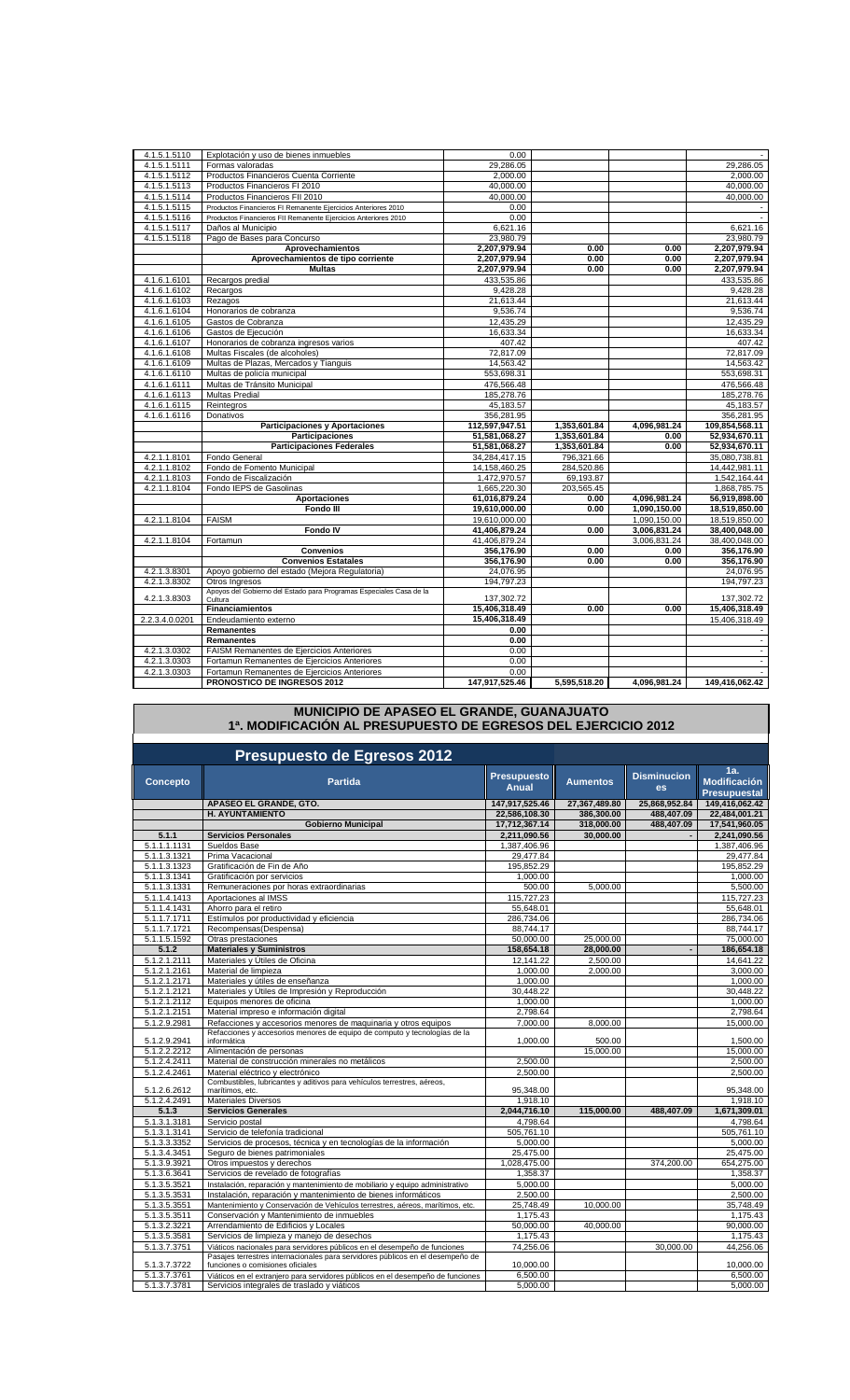| 5.1.3.8.3811                 | Gastos de ceremonial del H. Ayuntamiento                                                   | 65,845.70            |                          | 20,000.00                | 45,845.70                                                 |
|------------------------------|--------------------------------------------------------------------------------------------|----------------------|--------------------------|--------------------------|-----------------------------------------------------------|
| 5.1.3.8.3853                 | Gastos de Representación                                                                   | 91,903.90            | 65,000.00                |                          | 156,903.90                                                |
| 5.1.3.9.3961                 | Otros gastos por responsabilidades                                                         | 100,000.00           |                          | 64,207.09                | 35,792.91                                                 |
| 5.1.3.9.3981                 | Impuesto sobre nominas                                                                     | 34,742.97            |                          |                          | 34,742.97                                                 |
| 5.2.4                        | Transferencias, Asignaciones, Subsidios y Otras Ayudas                                     | 10,247,906.30        | 110,000.00               |                          | 10,357,906.30                                             |
|                              | Gastos relacionados con actividades culturales, deportivas y de ayuda                      |                      |                          |                          |                                                           |
| 5.2.4.0.4411                 | extraordinaria                                                                             | 420,000.00           | 55,000.00                |                          | 475,000.00                                                |
| 5.2.4.0.4411                 | Donativos a Instituciones sin Fines de Lucro                                               | 300,000.00           | 55,000.00                |                          | 355,000.00                                                |
| 5.2.3.1.4341                 | Subsidios a la prestación de servicios públicos                                            | 9,527,906.30         | $\blacksquare$           | $\sim$                   | 9,527,906.30                                              |
|                              | Sistema para el Desarrollo Integral de la Familia                                          | 7,877,906.30         |                          |                          | 7,877,906.30                                              |
|                              | <b>IMIPE</b>                                                                               | 50,000.00            |                          |                          | 50,000.00                                                 |
|                              | <b>COMUDAJ</b>                                                                             | 1,600,000.00         |                          |                          | 1,600,000.00                                              |
| 1.2.4                        | <b>Bienes Muebles</b>                                                                      | 5,000.00             | $\overline{\phantom{a}}$ | $\blacksquare$           | 5,000.00                                                  |
| 1.2.4.1.5111                 | Muebles de oficina y estantería                                                            | 2,500.00             |                          |                          | 2,500.00                                                  |
| 1.2.4.1.5151                 | Computadoras y equipo periférico                                                           | 2,500.00             |                          |                          | 2,500.00                                                  |
| 5.1.9                        | Gastos de la deuda pública                                                                 | 3,000,000.00         | $\overline{a}$           | $\blacksquare$           | 3,000,000.00                                              |
| 5.12.4.0.9411                | Gastos de la Deuda Pública Interna                                                         |                      |                          |                          | 3,000,000.00                                              |
|                              |                                                                                            | 3,000,000.00         |                          |                          |                                                           |
| 5.1.9                        | Intereses de la Deuda Pública Interna                                                      | 45,000.00            | 35,000.00                | $\overline{a}$           | 80,000.00                                                 |
| 5.12.4.0.9211                | Intereses de deuda pública interna con instituciones de crédito                            | 45,000.00            | 35.000.00                |                          | 80,000.00                                                 |
|                              | Sindicatura                                                                                | 589,813.77           | 30,800.00                | $\overline{a}$           | 620,613.77                                                |
| 5.1.1                        | <b>Servicios Personales</b>                                                                | 486,438.00           |                          |                          | 486,438.00                                                |
| 5.1.1.1.1131                 | Sueldos Base                                                                               | 293,172.41           |                          |                          | 293,172.41                                                |
| 5.1.1.3.1321                 | Prima Vacacional                                                                           | 6,255.71             |                          |                          | 6,255.71                                                  |
| 5.1.1.3.1323                 | Gratificación de Fin de Año                                                                | 40,038.04            |                          |                          | 40,038.04                                                 |
| 5.1.1.4.1431                 | Ahorro para el retiro                                                                      | 30,043.48            |                          |                          | 30,043.48                                                 |
| 5.1.1.7.1711                 | Estímulos por productividad y eficiencia                                                   | 60,053.94            |                          |                          | 60,053.94                                                 |
| 5.1.1.7.1721                 | Recompensas(Despensa)                                                                      | 8,874.42             |                          |                          | 8,874.42                                                  |
| 5.1.1.5.1592                 | Otras prestaciones                                                                         | 48,000.00            |                          |                          | 48,000.00                                                 |
| 5.1.2                        | <b>Materiales y Suministros</b>                                                            | 56,942.30            | 13,800.00                | $\overline{\phantom{a}}$ | 70,742.30                                                 |
| 5.1.2.1.2121                 | Materiales y Útiles de Impresión y Reproducción                                            | 1,763.14             | 5,800.00                 |                          | 7,563.14                                                  |
| 5.1.2.1.2151                 | Material impreso e información digital                                                     | 5,651.10             |                          |                          | 5,651.10                                                  |
| 5.1.2.2.2212                 | Alimentación de personas                                                                   | 1,175.43             |                          |                          | 1,175.43                                                  |
| 5.1.2.9.2981                 | Refacciones y accesorios menores de maquinaria y equipos                                   |                      | 8,000.00                 |                          | 8,000.00                                                  |
|                              | Combustibles, lubricantes y aditivos para vehículos terrestres, aéreos,                    |                      |                          |                          |                                                           |
| 5.1.2.6.2612                 | marítimos, etc.                                                                            | 48,000.00            |                          |                          | 48,000.00                                                 |
| 5.1.2.4.2491                 | Materiales Diversos                                                                        | 352.63               |                          |                          | 352.63                                                    |
| 5.1.3                        | <b>Servicios Generales</b>                                                                 | 46,433.47            | 17,000.00                |                          | 63,433.47                                                 |
| 5.1.3.1.3131                 | Servicio de agua                                                                           | 587.72               |                          |                          | 587.72                                                    |
| 5.1.3.3.3341                 | Servicios de capacitación                                                                  | 6,464.86             |                          |                          | 6,464.86                                                  |
| 5.1.3.4.3451                 | Seguro de bienes patrimoniales                                                             | 16,301.25            |                          |                          | 16,301.25                                                 |
| 5.1.3.6.3641                 | Servicios de revelado de fotografías                                                       | 1,175.43             |                          |                          | 1,175.43                                                  |
| 5.1.3.5.3551                 | Mantenimiento y Conservación de Vehículos terrestres, aéreos, marítimos, etc.              | 3,260.25             | 7,000.00                 |                          | 10,260.25                                                 |
| 5.1.3.7.3751                 | Viáticos nacionales para servidores públicos en el desempeño de funciones                  | 5,000.00             | 10,000.00                |                          | 15,000.00                                                 |
| 5.1.3.8.3853                 | Gastos de Representación                                                                   | 5,000.00             |                          |                          | 5,000.00                                                  |
| 5.1.3.9.3961                 | Otros gastos por responsabilidades                                                         | 1,500.00             |                          |                          | 1,500.00                                                  |
| 5.1.3.9.3981                 | Impuesto sobre nominas                                                                     | 7,143.96             |                          |                          | 7,143.96                                                  |
|                              | Regiduría                                                                                  | 4,259,106.02         | 35,000.00                | $\blacksquare$           | 4,294,106.02                                              |
| 5.1.1                        | <b>Servicios Personales</b>                                                                | 3,686,943.50         |                          |                          | 3,686,943.50                                              |
| 5.1.1.1.1131                 | Sueldos Base                                                                               | 2,144,800.41         |                          |                          | 2,144,800.41                                              |
| 5.1.1.3.1321                 | Prima Vacacional                                                                           | 44,753.27            |                          |                          | 44,753.27                                                 |
| 5.1.1.3.1323                 | Gratificación de Fin de Año                                                                | 299,187.09           |                          |                          | 299,187.09                                                |
| 5.1.1.3.1331                 | Remuneraciones por horas extraordinarias                                                   | 7,500.00             |                          |                          | 7,500.00                                                  |
| 5.1.1.4.1413                 | Aportaciones al IMSS                                                                       | 88,801.63            |                          |                          | 88,801.63                                                 |
| 5.1.1.4.1431                 | Ahorro para el retiro                                                                      | 206,113.62           |                          |                          | 206,113.62                                                |
| 5.1.1.7.1711                 | Estímulos por productividad y eficiencia                                                   | 440,792.16           |                          |                          | 440,792.16                                                |
| 5.1.1.7.1721                 | Recompensas(Despensa)                                                                      | 70,995.33            |                          |                          | 70,995.33                                                 |
|                              | Otras prestaciones                                                                         | 384,000.00           |                          |                          | 384,000.00                                                |
| 5.1.1.5.1592<br>5.1.1.5.1562 | Ramírez Mancera José Manuel                                                                | 48,000.00            |                          |                          | 48,000.00                                                 |
| 5.1.1.5.1562                 | Girón Alanís Miquel                                                                        | 48,000.00            |                          |                          | 48,000.00                                                 |
| 5.1.1.5.1562                 | Ramos Ortiz Emilio                                                                         | 48,000.00            |                          |                          | 48,000.00                                                 |
| 5.1.1.5.1562                 | Cortez García Lucia                                                                        | 48,000.00            |                          |                          | 48,000.00                                                 |
| 5.1.1.5.1562                 | Najar Hernández J. Jesús                                                                   | 48,000.00            |                          |                          | 48.000.00                                                 |
| 5.1.1.5.1562                 | Esparza Aranda Ismael                                                                      | 48,000.00            |                          |                          | 48,000.00                                                 |
| 5.1.1.5.1562                 | Buenrostro Morales Manuel Gerardo                                                          | 48,000.00            |                          |                          | 48,000.00                                                 |
| 5.1.1.5.1562                 | Sánchez Ángel Ma. Guadalupe                                                                | 48,000.00            |                          |                          | 48,000.00                                                 |
| 5.1.2                        | <b>Materiales y Suministros</b>                                                            |                      |                          |                          |                                                           |
|                              |                                                                                            |                      |                          |                          |                                                           |
| 5.1.2.1.2111<br>5.1.2.1.2171 |                                                                                            | 416,717.52           | 20,000.00                |                          | 436,717.52                                                |
|                              | Materiales y Útiles de Oficina                                                             | 9,873.60             |                          |                          | 9,873.60                                                  |
|                              | Materiales y útiles de enseñanza                                                           | 1,186.73             |                          |                          |                                                           |
| 5.1.2.1.2121                 | Materiales y Útiles de Impresión y Reproducción                                            | 5,673.60             | 15,000.00                |                          | 20,673.60                                                 |
| 5.1.2.1.2112                 | Equipos menores de oficina                                                                 | 5,000.00             |                          |                          |                                                           |
| 5.1.2.1.2151                 | Material impreso e información digital                                                     | 1,673.32             |                          |                          | 1,673.32                                                  |
| 5.1.2.9.2981                 | Refacciones y accesorios menores de maquinaria y otros equipos                             | 4,655.64             | 5,000.00                 |                          |                                                           |
|                              | Refacciones y accesorios menores de equipo de computo y tecnologías de la                  |                      |                          |                          |                                                           |
| 5.1.2.9.2941                 | informática                                                                                | 2,654.62             |                          |                          | 2,654.62                                                  |
| 5.1.2.6.2612                 | Combustibles, lubricantes y aditivos para vehículos terrestres, aéreos,<br>marítimos, etc. | 384,000.00           |                          |                          | 384,000.00                                                |
|                              | Ramírez Mancera José Manuel                                                                | 48,000.00            |                          |                          | 48.000.00                                                 |
|                              | Girón Alanís Miquel                                                                        | 48,000,00            |                          |                          | 48,000.00                                                 |
|                              | Ramos Ortiz Emilio                                                                         | 48,000.00            |                          |                          | 1,186.73<br>5,000.00<br>9,655.64<br>48,000.00             |
|                              |                                                                                            | 48,000.00            |                          |                          | 48,000.00                                                 |
|                              | Cortez García Lucia                                                                        |                      |                          |                          |                                                           |
|                              | Najar Hernández J. Jesús                                                                   | 48,000.00            |                          |                          | 48,000.00                                                 |
|                              | Esparza Aranda Ismael                                                                      | 48,000.00            |                          |                          |                                                           |
|                              | Buenrostro Morales Manuel Gerardo                                                          | 48,000.00            |                          |                          | 48,000.00<br>48,000.00                                    |
|                              | Sánchez Ángel Ma. Guadalupe                                                                | 48,000.00            |                          |                          | 48,000.00                                                 |
| 5.1.2.4.2491                 | <b>Materiales Diversos</b>                                                                 | 2,000.00             |                          |                          | 2,000.00                                                  |
| 5.1.3                        | <b>Servicios Generales</b>                                                                 | 152,945.00           | 5,000.00                 |                          | 157,945.00                                                |
| 5.1.3.1.3181                 | Servicio postal                                                                            | 339.07               |                          |                          | 339.07                                                    |
| 5.1.3.1.3131                 | Servicio de agua                                                                           | 4,034.89             |                          |                          | 4,034.89                                                  |
| 5.1.3.3.3341                 | Servicios de capacitación                                                                  | 8,000.00             |                          |                          | 8,000.00                                                  |
| 5.1.3.4.3451                 | Seguro de bienes patrimoniales                                                             | 12,964.89            |                          |                          | 12,964.89                                                 |
| 5.1.3.9.3921                 | Otros impuestos y derechos                                                                 | 8,702.69             |                          |                          | 8,702.69                                                  |
| 5.1.3.6.3641                 | Servicios de revelado de fotografías                                                       | 1,000.00             |                          |                          | 1,000.00                                                  |
| 5.1.3.5.3521                 | Instalación, reparación y mantenimiento de mobiliario y equipo administrativo              | 2,500.00             | 3,000.00                 |                          | 5,500.00                                                  |
| 5.1.3.5.3531                 | Instalación, reparación y mantenimiento de bienes informáticos                             | 2,350.86             |                          |                          | 2,350.86                                                  |
| 5.1.3.5.3551                 | Mantenimiento y Conservación de Vehículos terrestres, aéreos, marítimos, etc.              | 8,000.00             | 2,000.00                 |                          | 10,000.00                                                 |
| 5.1.3.5.3511                 | Conservación y Mantenimiento de inmuebles                                                  | 1,175.43             |                          |                          |                                                           |
|                              | Pasajes terrestres nacionales para servidores públicos en el desempeño de                  |                      |                          |                          |                                                           |
| 5.1.3.7.3721                 | funciones o comisiones oficiales                                                           | 1,175.43             |                          |                          | 1,175.43                                                  |
| 5.1.3.7.3751                 | Viáticos nacionales para servidores públicos en el desempeño de funciones                  | 15,000.00            |                          |                          | 15,000.00                                                 |
| 5.1.3.8.3811                 | Gastos de ceremonial del H. Ayuntamiento                                                   | 14,000.00            |                          |                          |                                                           |
| 5.1.3.8.3853                 | Gastos de Representación                                                                   | 15,000.00            |                          |                          | 15,000.00                                                 |
| 5.1.3.9.3961                 | Otros gastos por responsabilidades                                                         | 3,390.66             |                          |                          |                                                           |
| 5.1.3.9.3981                 | Impuesto sobre nominas                                                                     | 55,311.09            |                          |                          | 55,311.09                                                 |
| 1.2.4                        | <b>Bienes Muebles</b>                                                                      | 2,500.00             | 10,000.00                | $\blacksquare$           | 12,500.00                                                 |
| 1.2.4.1.5111                 | Muebles de oficina y estantería                                                            | 1.500.00             | 10,000.00                |                          | 11,500.00                                                 |
| 1.2.4.1.5151                 | Computadoras y equipo periférico                                                           | 1,000.00             |                          |                          |                                                           |
|                              | <b>COMITÉ DE ADQUISICIONES</b>                                                             | 24,821.37            | 2,500.00                 | ÷,                       | 27,321.37                                                 |
| 5.1.2                        | <b>Materiales y Suministros</b>                                                            | 6,781.32             | 2.500.00                 |                          | 1,175.43<br>14,000.00<br>3,390.66<br>1,000.00<br>9,281.32 |
| 5.1.2.1.2111<br>5.1.2.1.2121 | Materiales y Útiles de Oficina<br>Materiales y Útiles de Impresión y Reproducción          | 5,651.10<br>1,130.22 | 2,500.00                 |                          | 5,651.10<br>3,630.22                                      |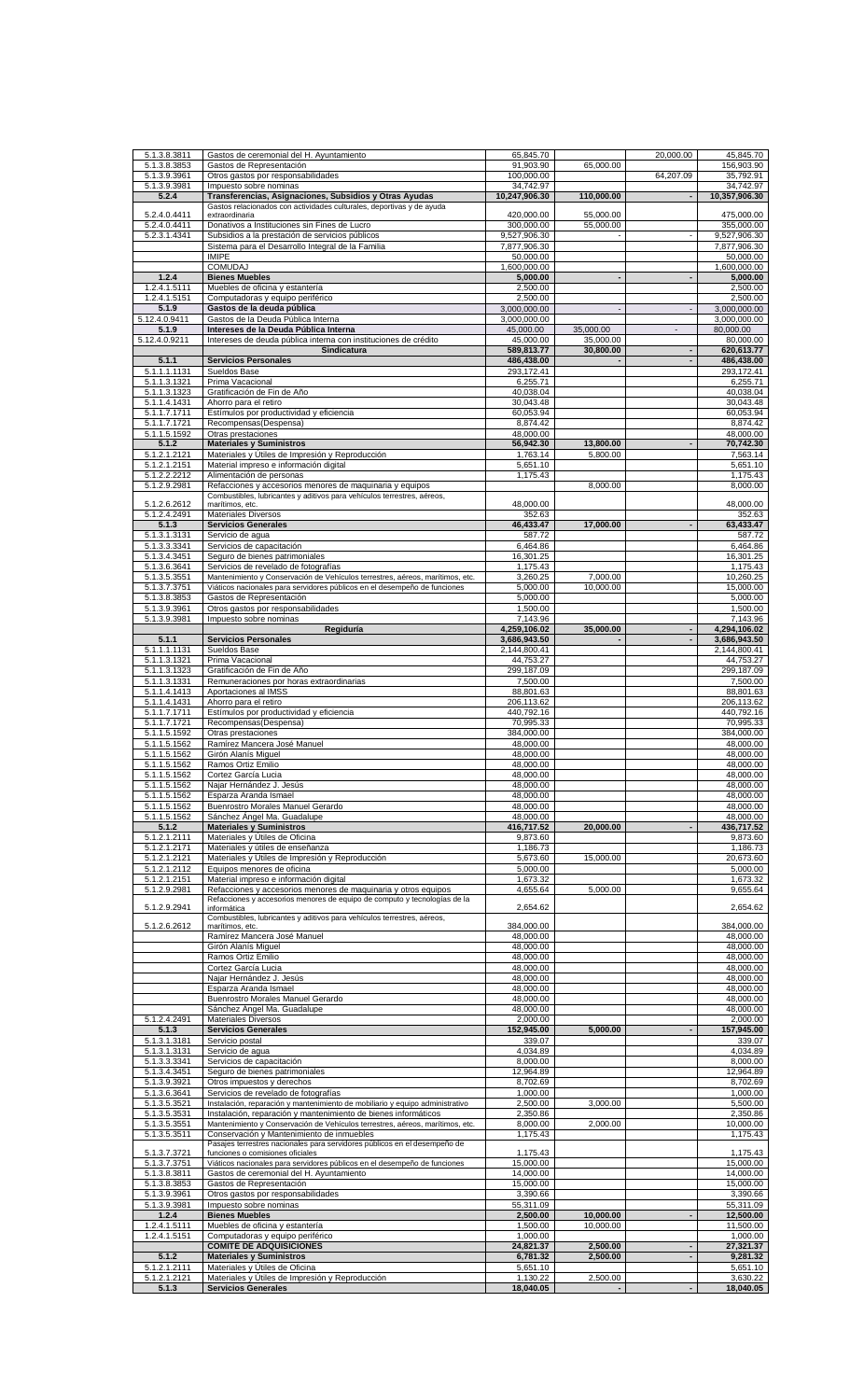| 5.1.3.6.3611                 | Impresión y elaboración de publicaciones oficiales y de interés general                                                                     | 8,041.95                     |                          |                          | 8,041.95                              |
|------------------------------|---------------------------------------------------------------------------------------------------------------------------------------------|------------------------------|--------------------------|--------------------------|---------------------------------------|
| 5.1.3.8.3811                 | Gastos de ceremonial del H. Ayuntamiento<br>SECRETARIA DEL H. AYUNTAMIENTO                                                                  | 9,998.10<br>4,774,127.18     | 84.800.00                | 13,232.10                | 9,998.10<br>4,845,695.08              |
| 5.1.1                        | <b>Servicios Personales</b>                                                                                                                 | 4,106,048.78                 | 50,000.00                | 8,232.10                 | 4,147,816.68                          |
| 5.1.1.1.1131                 | Sueldos Base                                                                                                                                | 872,726.30                   |                          |                          | 872,726.30                            |
| 5.1.1.3.1321<br>5.1.1.3.1323 | Prima Vacacional<br>Gratificación de Fin de Año                                                                                             | 19,016.78<br>128,111.85      |                          |                          | 19,016.78<br>128,111.85               |
| 5.1.1.5.1522                 | Liquidaciones por indemnizaciones y por sueldos y salarios caídos                                                                           | 2,650,000.00                 |                          |                          | 2,650,000.00                          |
| 5.1.1.4.1413                 | Aportaciones al IMSS                                                                                                                        | 138,523.71                   |                          |                          | 138,523.71                            |
| 5.1.1.7.1711<br>5.1.1.7.1721 | Estímulos por productividad y eficiencia<br>Recompensas(Despensa)                                                                           | 177,317.12<br>62,120.92      |                          |                          | 177,317.12<br>62,120.92               |
| 5.1.1.2.1221                 | Remuneraciones para eventuales                                                                                                              | 50,000.00                    | 50,000.00                |                          | 100,000.00                            |
| 5.1.2                        | <b>Materiales y Suministros</b>                                                                                                             | 83,249.63                    | 10,000.00                | 3,000.00                 | 90,249.63                             |
| 5.1.2.1.2111<br>5.1.2.1.2171 | Materiales y Útiles de Oficina<br>Materiales y útiles de enseñanza                                                                          | 21,845.25<br>1,175.43        |                          |                          | 21,845.25<br>1,175.43                 |
| 5.1.2.1.2121                 | Materiales y Útiles de Impresión y Reproducción                                                                                             | 27,696.00                    | 5.000.00                 |                          | 32,696.00                             |
| 5.1.2.1.2112                 | Equipos menores de oficina                                                                                                                  | 1,000.00                     |                          |                          | 1,000.00                              |
| 5.1.2.2.2212<br>5.1.2.9.2981 | Alimentación de personas<br>Refacciones y accesorios menores de maquinaria y otros equipos                                                  | 1,630.13<br>565.11           | 5,000.00                 |                          | 1,630.13<br>5,565.11                  |
|                              | Refacciones y accesorios menores de equipo de computo y tecnologías de la                                                                   |                              |                          |                          |                                       |
| 5.1.2.9.2941<br>5.1.2.4.2461 | informática<br>Material eléctrico y electrónico                                                                                             | 1,500.00<br>587.72           |                          |                          | 1,500.00<br>587.72                    |
|                              | Combustibles, lubricantes y aditivos para vehículos terrestres, aéreos,                                                                     |                              |                          |                          |                                       |
| 5.1.2.6.2612<br>5.1.2.4.2491 | marítimos, etc.<br>Materiales Diversos                                                                                                      | 26,250.00<br>1,000.00        |                          | 3,000.00                 | 23,250.00<br>1,000.00                 |
| 5.1.3                        | <b>Servicios Generales</b>                                                                                                                  | 94,528.77                    | 24,800.00                | 2,000.00                 | 117,328.77                            |
| 5.1.3.1.3181                 | Servicio postal                                                                                                                             | 705.25                       |                          |                          | 705.25                                |
| 5.1.3.1.3131<br>5.1.3.3.3341 | Servicio de aqua<br>Servicios de capacitación                                                                                               | 1,763.14<br>5,000.00         |                          |                          | 1,763.14<br>5,000.00                  |
| 5.1.3.4.3451                 | Seguro de bienes patrimoniales                                                                                                              | 10,000.00                    |                          |                          | 10,000.00                             |
| 5.1.3.9.3921                 | Otros impuestos y derechos                                                                                                                  | 3,056.12                     |                          |                          | 3,056.12                              |
| 5.1.3.6.3641<br>5.1.3.5.3521 | Servicios de revelado de fotografías<br>Instalación, reparación y mantenimiento de mobiliario y equipo administrativo                       | 1,086.75<br>1,500.00         |                          |                          | 1,086.75<br>1,500.00                  |
| 5.1.3.5.3531                 | Instalación, reparación y mantenimiento de bienes informáticos                                                                              | 2.528.21                     |                          |                          | 2,528.21                              |
| 5.1.3.5.3551                 | Mantenimiento y Conservación de Vehículos terrestres, aéreos, marítimos, etc.                                                               | 5,000.00                     | 4,800.00                 |                          | 9,800.00                              |
| 5.1.3.6.3611<br>5.1.3.6.3611 | Difusión e información de mensajes y actividades gubernamentales<br>Impresión y elaboración de publicaciones oficiales y de interés general | 2,938.57<br>2,938.57         |                          |                          | 2,938.57<br>2,938.57                  |
|                              | Pasajes terrestres nacionales para servidores públicos en el desempeño de                                                                   |                              |                          |                          |                                       |
| 5.1.3.7.3721<br>5.1.3.7.3751 | funciones o comisiones oficiales<br>Viáticos nacionales para servidores públicos en el desempeño de funciones                               | 1,175.43<br>11,954.25        |                          |                          | 1,175.43<br>11,954.25                 |
| 5.1.3.8.3811                 | Gastos de ceremonial del H. Ayuntamiento                                                                                                    | 12,075.27                    |                          |                          | 12,075.27                             |
| 5.1.3.8.3853                 | Gastos de Representación                                                                                                                    | 5,826.72                     |                          | 2,000.00                 | 3,826.72                              |
| 5.1.3.9.3961<br>5.1.3.9.3981 | Otros gastos por responsabilidades<br>Impuesto sobre nominas                                                                                | 5,000.00<br>21,980.47        | 20,000.00                |                          | 25,000.00<br>21,980.47                |
| 5.2.4                        | Transferencias, Asignaciones, Subsidios y Otras Ayudas                                                                                      | 474,300.00                   |                          |                          | 474,300.00                            |
| 5.2.2.0.4231                 | Transferencias para servicios personales                                                                                                    | 74,300.00                    |                          |                          | 474,300.00                            |
| 1.2.4                        | <b>Bienes Muebles</b><br>Muebles de oficina y estantería                                                                                    | 16,000.00                    | $\blacksquare$           | $\overline{\phantom{a}}$ | 16,000.00                             |
| 1.2.4.1.5111<br>1.2.4.1.5151 | Computadoras y equipo periférico                                                                                                            | 15,000.00<br>1,000.00        |                          |                          | 15,000.00<br>1,000.00                 |
|                              | <b>TESORERÍA MUNICIPAL</b>                                                                                                                  | 10,316,730.28                | 585,200.00               | 1,052,483.97             | 9,849,446.31                          |
| 5.1.1                        | DIRECCIÓN DE TESORERÍA MUNICIPAL<br><b>Servicios Personales</b>                                                                             | 3,925,461.44<br>2,890,728.14 | 490,200.00<br>130,000.00 | 269,732.10<br>203,232.10 | 4,145,929.34<br>2,817,496.04          |
| 5.1.1.1.1131                 | Sueldos Base                                                                                                                                | 1,730,948.38                 |                          | 100,000.00               | 1,630,948.38                          |
| 5.1.1.2.1221                 | Remuneraciones para eventuales                                                                                                              | 65,000.00                    |                          |                          | 65,000.00                             |
| 5.1.1.3.1321<br>5.1.1.3.1323 | Prima Vacacional<br>Gratificación de Fin de Año                                                                                             | 37,751.05<br>248,340.35      |                          |                          | 37,751.05<br>248,340.35               |
|                              |                                                                                                                                             |                              |                          |                          |                                       |
| 5.1.1.3.1341                 | Gratificación por servicios                                                                                                                 |                              | 50,000.00                |                          | 50,000.00                             |
| 5.1.1.3.1331                 | Remuneraciones por horas extraordinarias                                                                                                    | 100,000.00                   | 80,000.00                |                          | 180,000.00                            |
| 5.1.1.4.1413                 | Aportaciones al IMSS                                                                                                                        | 228,452.33                   |                          | 95,000.00                | 133,452.33                            |
| 5.1.1.7.1711<br>5.1.1.7.1721 | Estímulos por productividad y eficiencia<br>Recompensas(Despensa)                                                                           | 347,762.06<br>124,241.87     |                          |                          | 347,762.06<br>124,241.87              |
| 5.1.2                        | <b>Materiales y Suministros</b>                                                                                                             | 319,397.87                   | 208,900.00               | 22,500.00                | 505,797.87                            |
| 5.1.2.1.2111                 | Materiales y Útiles de Oficina                                                                                                              | 83,744.89                    |                          |                          | 83,744.89                             |
| 5.1.2.1.2161<br>5.1.2.1.2171 | Material de limpieza<br>Materiales y útiles de enseñanza                                                                                    | 5,433.75<br>5,651.10         |                          |                          | 5,433.75<br>5,651.10                  |
| 5.1.2.1.2121                 | Materiales y Útiles de Impresión y Reproducción                                                                                             | 139,636.28                   | 100,000.00               |                          | 239,636.28                            |
| 5.1.2.1.2112                 | Equipos menores de oficina                                                                                                                  | 2,500.00                     | 2,500.00                 |                          | 5,000.00                              |
| 5.1.2.1.2151<br>5.1.2.2.2212 | Material impreso e información digital<br>Alimentación de personas                                                                          | 2,260.44<br>4,347.00         | 30,000.00                |                          | 2,260.44<br>34,347.00                 |
| 5.1.2.9.2981                 | Refacciones y accesorios menores de maquinaria y otros equipos                                                                              | 8,824.41                     | 17,000.00                |                          | 25,824.41                             |
| 5.1.2.9.2941                 | Refacciones y accesorios menores de equipo de computo y tecnologías de la<br>informática                                                    | 3,500.00                     | 35,000.00                |                          | 38,500.00                             |
| 5.1.2.4.2411                 | Material de construcción minerales no metálicos                                                                                             | 2,500.00                     | 2,500.00                 |                          | 5,000.00                              |
| 5.1.2.7.2711                 | Vestuario y uniformes                                                                                                                       |                              | 3,000.00                 |                          | 3,000.00                              |
| 5.1.2.4.2461<br>5.1.2.5.2531 | Material eléctrico y electrónico<br>Medicinas y producto farmacéuticos                                                                      | 2,500.00<br>5,000.00         |                          |                          | 2,500.00<br>5,000.00                  |
|                              | Combustibles, lubricantes y aditivos para vehículos terrestres, aéreos,                                                                     |                              |                          |                          |                                       |
| 5.1.2.6.2612<br>5.1.2.4.2491 | marítimos, etc.<br><b>Materiales Diversos</b>                                                                                               | 52,500.00<br>1,000.00        | 18,900.00                | 22,500.00                | 48,900.00<br>1,000.00                 |
| 5.1.3                        | <b>Servicios Generales</b>                                                                                                                  | 714,335.43                   | 146,800.00               | 44,000.00                | 817,135.43                            |
| 5.1.3.1.3181                 | Servicio postal                                                                                                                             | 1,430.56                     |                          |                          | 1,430.56                              |
| 5.1.3.1.3111<br>5.1.3.1.3131 | Servicio de energía eléctrica<br>Servicio de agua                                                                                           | 212,481.36<br>5,433.75       |                          |                          | 212,481.36<br>5,433.75                |
| 5.1.3.3.3341                 | Servicios de capacitación                                                                                                                   | 50,000.00                    |                          |                          | 50,000.00                             |
| 5.1.3.3.3352                 | Servicios de procesos, técnica y en tecnologías de la información                                                                           | 78,246.00                    | 90,000.00                |                          | 168,246.00                            |
| 5.1.3.4.3451<br>5.1.3.9.3921 | Seguro de bienes patrimoniales<br>Otros impuestos y derechos                                                                                | 73,252.32<br>2,955.53        |                          |                          | 73,252.32<br>2,955.53                 |
| 5.1.3.6.3641                 | Servicios de revelado de fotografías                                                                                                        | 4,520.88                     |                          |                          | 4,520.88                              |
| 5.1.3.4.3411                 | Comisiones y servicios bancarios                                                                                                            | 82,280.02                    |                          | 20,000.00                | 62,280.02                             |
| 5.1.1.1.3441<br>5.1.3.5.3521 | Seguros de responsabilidad patrimonial y fianzas<br>Instalación, reparación y mantenimiento de mobiliario y equipo administrativo           | 15,000.00<br>2,000.00        |                          | 10,000.00                | 5,000.00<br>2,000.00                  |
| 5.1.3.5.3531                 | Instalación, reparación y mantenimiento de bienes informáticos                                                                              | 2,500.00                     | 33,000.00                |                          | 35,500.00                             |
| 5.1.3.5.3551                 | Mantenimiento y Conservación de Vehículos terrestres, aéreos, marítimos, etc.                                                               | 16,301.25                    | 4,800.00                 |                          | 21,101.25                             |
| 5.1.3.5.3581<br>5.1.3.6.3611 | Servicios de limpieza y manejo de desechos<br>Impresión y elaboración de publicaciones oficiales y de interés general                       | 2,064.83<br>1,738.80         |                          |                          | 2,064.83<br>1,738.80                  |
|                              | Pasajes terrestres nacionales para servidores públicos en el desempeño de                                                                   |                              |                          |                          |                                       |
| 5.1.3.7.3721<br>5.1.3.7.3751 | funciones o comisiones oficiales<br>Viáticos nacionales para servidores públicos en el desempeño de funciones                               | 678.13<br>44,556.75          | 14,000.00                |                          | 678.13<br>58,556.75                   |
| 5.1.3.8.3811                 | Gastos de ceremonial del H. Ayuntamiento                                                                                                    | 34,631.68                    |                          |                          |                                       |
| 5.1.3.8.3853                 | Gastos de Representación                                                                                                                    | 25,647.30                    | 5,000.00                 |                          | 30,647.30                             |
| 5.1.3.9.3961<br>5.1.3.9.3981 | Otros gastos por responsabilidades<br>Impuesto sobre nominas                                                                                | 15,000.00<br>43,616.28       |                          | 14,000.00                | 1,000.00<br>43,616.28                 |
| 1.2.4                        | <b>Bienes Muebles</b>                                                                                                                       | 1,000.00                     | 4,500.00                 | $\overline{\phantom{a}}$ | 5,500.00                              |
| 1.2.4.1.5111                 | Muebles de oficina y estantería                                                                                                             |                              | 3,500.00                 |                          | 3,500.00                              |
| 1.2.4.6.5651                 | Equipo de comunicación y telecomunicaciones<br><b>CATASTRO</b>                                                                              | 1,000.00<br>5,367,461.38     | 1,000.00<br>45,000.00    | 754.355.49               | 34,631.68<br>2,000.00<br>4,658,105.89 |
| 5.1.1                        | <b>Servicios Personales</b>                                                                                                                 | 4,025,478.01                 | 23,500.00                | 754,355.49               | 3,294,622.52                          |
| 5.1.1.1.1131                 | Sueldos Base                                                                                                                                | 1,061,829.32                 |                          | 62,900.27                | 998,929.05                            |
| 5.1.1.3.1321<br>5.1.1.3.1331 | Prima Vacacional<br>Remuneraciones por horas extraordinarias                                                                                | 26,281.93                    | 23,500.00                | 5,030.56                 | 21,251.37<br>23,500.00                |
| 5.1.1.2.1221<br>5.1.1.3.1323 | Remuneraciones para eventuales(BANOBRAS)<br>Gratificación de Fin de Año                                                                     | 2,227,200.00<br>158,546.23   |                          | 649,576.80<br>16,870.44  | 1,577,623.20<br>141,675.79            |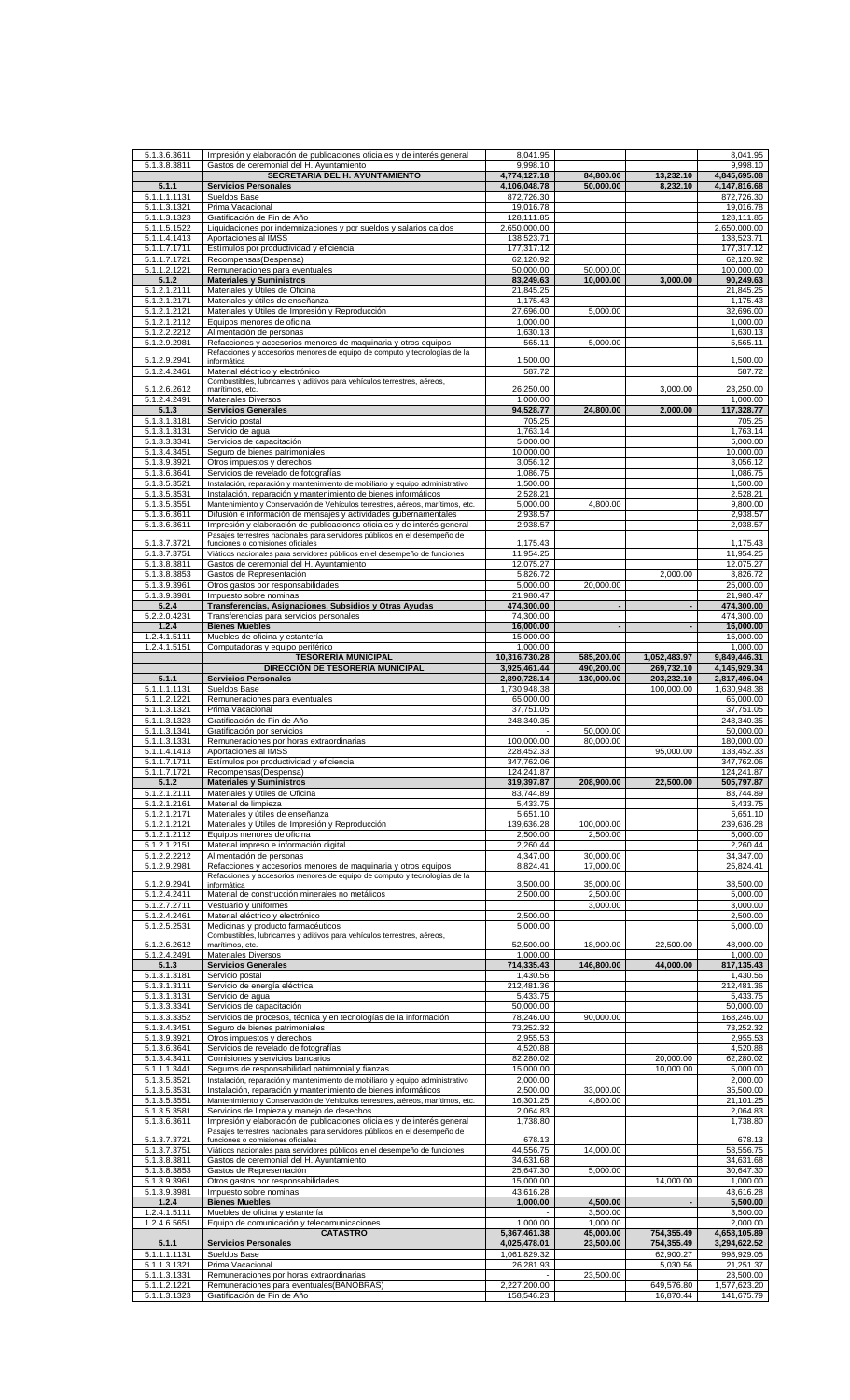| 5.1.1.4.1413 | Aportaciones al IMSS                                                                     | 234,238.71   |                |                          | 234,238.71            |
|--------------|------------------------------------------------------------------------------------------|--------------|----------------|--------------------------|-----------------------|
| 5.1.1.7.1711 | Estímulos por productividad y eficiencia                                                 | 219,763.24   |                | 19,977.42                | 199,785.82            |
| 5.1.1.7.1721 | Recompensas(Despensa)                                                                    | 97,618.58    |                |                          | 97,618.58             |
| 5.1.2        | <b>Materiales y Suministros</b>                                                          | 162,211.05   | 13,000.00      | $\overline{\phantom{a}}$ | 175,211.05            |
| 5.1.2.1.2111 | Materiales y Útiles de Oficina                                                           | 25,540.20    |                |                          | 25,540.20             |
| 5.1.2.1.2161 | Material de limpieza                                                                     | 1,304.10     |                |                          | 1,304.10              |
| 5.1.2.1.2171 | Materiales y útiles de enseñanza                                                         | 830.28       |                |                          | 830.28                |
| 5.1.2.1.2121 | Materiales y Útiles de Impresión y Reproducción                                          | 33,404.70    | 10,000.00      |                          | 43,404.70             |
| 5.1.2.1.2112 | Equipos menores de oficina                                                               | 10,000.00    |                |                          | 10,000.00             |
| 5.1.2.2.2212 | Alimentación de personas                                                                 | 1,304.10     | 3,000.00       |                          | 4.304.10              |
| 5.1.2.9.2981 | Refacciones y accesorios menores de maquinaria y otros equipos                           | 22,169.70    |                |                          | 22,169.70             |
|              | Refacciones y accesorios menores de equipo de computo y tecnologías de la                |              |                |                          |                       |
| 5.1.2.9.2941 | informática                                                                              | 5,000.00     |                |                          | 5,000.00              |
| 5.1.2.4.2461 | Material eléctrico y electrónico(BANOBRAS)                                               | 13,206.50    |                |                          | 13,206.50             |
| 5.1.2.5.2531 | Medicinas y producto farmacéuticos                                                       | 2,173.50     |                |                          | 2,173.50              |
|              | Combustibles, lubricantes y aditivos para vehículos terrestres, aéreos,                  |              |                |                          |                       |
| 5.1.2.6.2612 | marítimos, etc.                                                                          | 45,017.53    |                |                          | 45,017.53             |
| 5.1.2.4.2491 | Materiales Diversos                                                                      | 2,260.44     |                |                          | 2,260.44              |
| 5.1.3        | <b>Servicios Generales</b>                                                               | 1,159,234.21 | 3,500.00       |                          | 1,162,734.21          |
| 5.1.3.1.3181 | Servicio postal                                                                          | 911.35       |                |                          | 911.35                |
| 5.1.3.1.3131 | Servicio de agua                                                                         | 1,387.61     |                |                          | 1,387.61              |
| 5.1.3.3.3341 | Servicios de capacitación (BANOBRAS)                                                     | 87,000.00    |                |                          | 87,000.00             |
| 5.1.3.3.3352 | Servicios de procesos, técnica y en tecnologías de la información (BANOBRAS)             | 769,040.51   |                |                          | 769,040.51            |
| 5.1.3.9.3921 | Otros impuestos y derechos                                                               | 978.08       |                |                          | 978.08                |
| 5.1.3.6.3641 | Servicios de revelado de fotografías                                                     | 917.44       |                |                          | 917.44                |
| 5.1.3.5.3511 | Conservación y Mantenimiento de inmuebles(BANOBRAS)                                      | 232,000.00   |                |                          | 232,000.00            |
| 5.1.3.5.3521 | Instalación, reparación y mantenimiento de mobiliario y equipo administrativo            | 217.35       |                |                          | 217.35                |
| 5.1.3.5.3551 | Mantenimiento y Conservación de Vehículos terrestres, aéreos, marítimos, etc.            | 22,970.64    |                |                          | 22,970.64             |
| 5.1.3.7.3751 | Viáticos nacionales para servidores públicos en el desempeño de funciones                | 3,260.25     | 3,500.00       |                          | 6,760.25              |
| 5.1.3.8.3811 | Gastos de ceremonial del H. Ayuntamiento                                                 | 11,410.88    |                |                          | 11,410.88             |
| 5.1.3.9.3961 | Otros gastos por responsabilidades                                                       | 1,956.15     |                |                          | 1,956.15              |
| 5.1.3.9.3981 | Impuesto sobre nominas                                                                   | 27,183.96    |                |                          | 27,183.96             |
| 1.2.4        | <b>Bienes Muebles</b>                                                                    | 20,538.11    | 5,000.00       |                          | 25,538.11             |
| 1.2.4.1.5111 | Muebles de oficina y estantería                                                          |              | 5.000.00       |                          | 5,000.00              |
| 1.2.4.6.5651 | Equipo de comunicación y telecomunicaciones                                              | 1,000.00     |                |                          |                       |
|              |                                                                                          |              |                |                          | 1,000.00              |
| 1.2.4.1.5151 | Computadoras y equipo periférico(BANOBRAS)                                               | 19,538.11    |                |                          | 19,538.11             |
|              | <b>FISCALIZACIÓN</b>                                                                     | 1,023,807.46 | 50,000.00      | 28,396.38                | 1,045,411.08          |
| 5.1.1        | <b>Servicios Personales</b>                                                              | 872,028.66   | 20,000.00      | 28,396.38                | 863,632.28            |
| 5.1.1.1.1131 | Sueldos Base                                                                             | 505,748.60   |                | 20,853.62                | 484,894.98            |
| 5.1.1.3.1321 | Prima Vacacional                                                                         | 11,869.02    |                | 918.28                   | 10,950.74             |
| 5.1.1.3.1323 | Gratificación de Fin de Año                                                              | 76,460.15    |                | 3,455.24                 | 73,004.91             |
| 5.1.1.3.1331 | Remuneraciones por horas extraordinarias                                                 | 25,000.00    | 20,000.00      |                          | 45,000.00             |
| 5.1.1.4.1413 | Aportaciones al IMSS                                                                     | 86,681.73    |                |                          | 86,681.73             |
| 5.1.1.7.1711 | Estímulos por productividad y eficiencia                                                 | 104,148.24   |                | 3,169.24                 | 100,979.00            |
| 5.1.1.7.1721 | Recompensas(Despensa)                                                                    | 62,120.92    |                |                          | 62,120.92             |
| 5.1.2        | <b>Materiales y Suministros</b>                                                          | 110,774.23   | 6,500.00       | $\overline{\phantom{a}}$ | 117,274.23            |
| 5.1.2.1.2111 | Materiales y Útiles de Oficina                                                           | 7,781.13     |                |                          | 7,781.13              |
| 5.1.2.1.2121 | Materiales y Útiles de Impresión y Reproducción                                          | 4,738.23     | 5,000.00       |                          | 9,738.23              |
| 5.1.2.1.2112 | Equipos menores de oficina                                                               | 1,200.00     |                |                          | 1,200.00              |
| 5.1.2.1.2151 | Material impreso e información digital                                                   | 43.47        |                |                          | 43.47                 |
| 5.1.2.2.2212 | Alimentación de personas                                                                 | 875.92       |                |                          | 875.92                |
| 5.1.2.9.2981 | Refacciones y accesorios menores de maquinaria y otros equipos                           | 15,000.00    | 1,500.00       |                          | 16,500.00             |
|              | Refacciones y accesorios menores de equipo de computo y tecnologías de la                |              |                |                          |                       |
| 5.1.2.9.2941 | informática                                                                              | 4,520.88     |                |                          | 4,520.88              |
|              | Combustibles, lubricantes y aditivos para vehículos terrestres, aéreos,                  |              |                |                          |                       |
| 5.1.2.6.2612 | marítimos, etc.                                                                          | 75,000.00    |                |                          | 75,000.00<br>1,614.60 |
|              |                                                                                          |              |                |                          |                       |
| 5.1.2.4.2491 | Materiales Diversos                                                                      | 1,614.60     |                |                          |                       |
| 5.1.3        | <b>Servicios Generales</b>                                                               | 38,904.57    | 5,500.00       |                          | 44,404.57             |
| 5.1.3.1.3131 | Servicio de agua                                                                         | 904.18       |                |                          | 904.18                |
| 5.1.3.4.3451 | Seguro de bienes patrimoniales                                                           | 152.15       |                |                          | 152.15                |
| 5.1.3.9.3921 | Otros impuestos y derechos                                                               | 2.803.82     |                |                          | 2.803.82              |
| 5.1.3.6.3641 | Servicios de revelado de fotografías                                                     | 1,130.22     |                |                          | 1,130.22              |
| 5.1.3.5.3531 | Instalación, reparación y mantenimiento de bienes informáticos                           | 2.260.44     |                |                          | 2.260.44              |
| 5.1.2.7.2711 | Vestuario y uniformes                                                                    |              | 3,000.00       |                          | 3.000.00              |
| 5.1.3.5.3551 | Mantenimiento y Conservación de Vehículos terrestres, aéreos, marítimos, etc.            | 12,000.00    | 2,500.00       |                          | 14,500.00             |
|              | Instalación, reparación y mantenimiento de maquinaria, otros equipos y                   |              |                |                          |                       |
| 5.1.3.5.3571 | herramientas menores                                                                     | 5.651.10     |                |                          | 5,651.10              |
| 5.1.3.7.3751 | Viáticos nacionales para servidores públicos en el desempeño de funciones                | 65.21        |                |                          | 65.21                 |
| 5.1.3.9.3961 | Otros gastos por responsabilidades                                                       | 677.26       |                |                          | 677.26                |
| 5.1.3.9.3981 | Impuesto sobre nominas                                                                   | 13,260.21    |                |                          | 13,260.21             |
| 1.2.4        | <b>Bienes Muebles</b>                                                                    | 2,100.00     | 18,000.00      |                          | 20,100.00             |
| 1.2.4.6.5651 | Equipo de comunicación y telecomunicaciones                                              | 2,100.00     |                |                          | 2,100.00              |
| 1.2.4.1.5111 | Muebles de oficina y estantería                                                          |              | 6,000.00       |                          | 6,000.00              |
| 1.2.4.1.5151 | Computadoras y equipo periférico                                                         |              | 12,000.00      |                          | 12,000.00             |
|              | <b>JUZGADO MUNICIPAL</b>                                                                 | 483,479.64   | 37,511.97      | 31,511.97                | 489,479.64            |
| 5.1.1        | <b>Servicios Personales</b>                                                              | 459,380.00   | 31,511.97      | 31,511.97                | 459,380.00            |
| 5.1.1.1.1131 | Sueldos Base                                                                             | 296,426.02   |                |                          | 296,426.02            |
| 5.1.1.3.1321 | Prima Vacacional                                                                         | 7,064.56     |                |                          | 7,064.56              |
| 5.1.1.3.1323 | Gratificación de Fin de Año                                                              | 45,430.40    |                |                          | 45,430.40             |
| 5.1.1.4.1413 | Aportaciones al IMSS                                                                     | 0.00         | 31,511.97      |                          | 31,511.97             |
| 5.1.1.7.1711 | Estímulos por productividad y eficiencia                                                 | 61,198.22    |                |                          | 61,198.22             |
| 5.1.1.7.1721 | Recompensas(Despensa)                                                                    | 17,748.83    |                |                          | 17,748.83             |
| 5.1.2        | <b>Materiales y Suministros</b>                                                          | 15,200.88    | 6,000.00       |                          | 21,200.88             |
| 5.1.2.1.2111 | Materiales y Útiles de Oficina                                                           | 3,499.97     |                |                          | 3,499.97              |
| 5.1.2.1.2121 | Materiales y Útiles de Impresión y Reproducción                                          | 1,802.92     | 2,500.00       |                          | 4,302.92              |
| 5.1.2.1.2112 | Equipos menores de oficina                                                               | 2,989.65     |                |                          | 2,989.65              |
|              | Refacciones y accesorios menores de equipo de computo y tecnologías de la                |              |                |                          |                       |
| 5.1.2.9.2941 | informática                                                                              | 1,908.33     |                |                          | 1,908.33              |
|              | Combustibles, lubricantes y aditivos para vehículos terrestres, aéreos,                  |              |                |                          |                       |
| 5.1.2.6.2612 | marítimos, etc.                                                                          | 5,000.00     | 3,500.00       |                          | 8,500.00              |
| 5.1.3        | <b>Servicios Generales</b>                                                               | 8,898.76     | $\overline{a}$ | $\overline{\phantom{a}}$ | 8,898.76              |
| 5.1.3.7.3751 | Viáticos nacionales para servidores públicos en el desempeño de funciones                | 1,500.00     |                |                          | 1,500.00              |
| 5.1.3.9.3981 | Impuesto sobre nominas                                                                   | 7,398.76     |                |                          | 7,398.76              |
|              | <b>CONTRALORÍA MUNICIPAL</b>                                                             | 1,847,255.48 | 122,000.00     | 45,232.10                | 1,924,023.38          |
| 5.1.1        | <b>Servicios Personales</b>                                                              | 1,634,896.30 |                | 28,232.10                | 1,606,664.20          |
| 5.1.1.1.1131 | Sueldos Base                                                                             | 984,024.23   |                |                          | 984,024.23            |
| 5.1.1.3.1321 | Prima Vacacional                                                                         | 22,475.53    |                |                          | 22,475.53             |
| 5.1.1.3.1323 | Gratificación de Fin de Año                                                              | 143,503.55   |                |                          | 143,503.55            |
| 5.1.1.3.1331 | Remuneraciones por horas extraordinarias                                                 | 5,000.00     |                |                          | 5,000.00              |
| 5.1.1.4.1413 | Aportaciones al IMSS                                                                     | 191,434.86   |                | 20,000.00                | 171,434.86            |
| 5.1.1.7.1711 | Estímulos por productividad y eficiencia                                                 | 200,356.28   |                |                          | 200,356.28            |
| 5.1.1.7.1721 | Recompensas(Despensa)                                                                    | 79,869.75    |                |                          | 79,869.75             |
|              |                                                                                          |              |                |                          |                       |
| 5.1.2        | <b>Materiales y Suministros</b>                                                          | 110,672.35   |                | 14,000.00                | 96,672.35             |
| 5.1.2.1.2111 | Materiales y Útiles de Oficina                                                           | 16,865.79    |                | 3,000.00                 | 13,865.79             |
| 5.1.2.1.2171 | Materiales y útiles de enseñanza                                                         | 3,303.72     |                |                          | 3,303.72              |
| 5.1.2.1.2121 | Materiales y Útiles de Impresión y Reproducción                                          | 17,822.13    |                | 3,000.00                 | 14,822.13             |
| 5.1.2.1.2112 | Equipos menores de oficina                                                               | 2,500.00     |                |                          | 2,500.00              |
| 5.1.2.1.2151 | Material impreso e información digital                                                   | 2,434.32     |                |                          | 2,434.32              |
| 5.1.2.9.2981 | Refacciones y accesorios menores de maquinaria y otros equipos                           | 5,433.75     |                |                          | 5,433.75              |
| 5.1.2.9.2941 | Refacciones y accesorios menores de equipo de computo y tecnologías de la<br>informática | 13,562.64    |                | 3,000.00                 | 10,562.64             |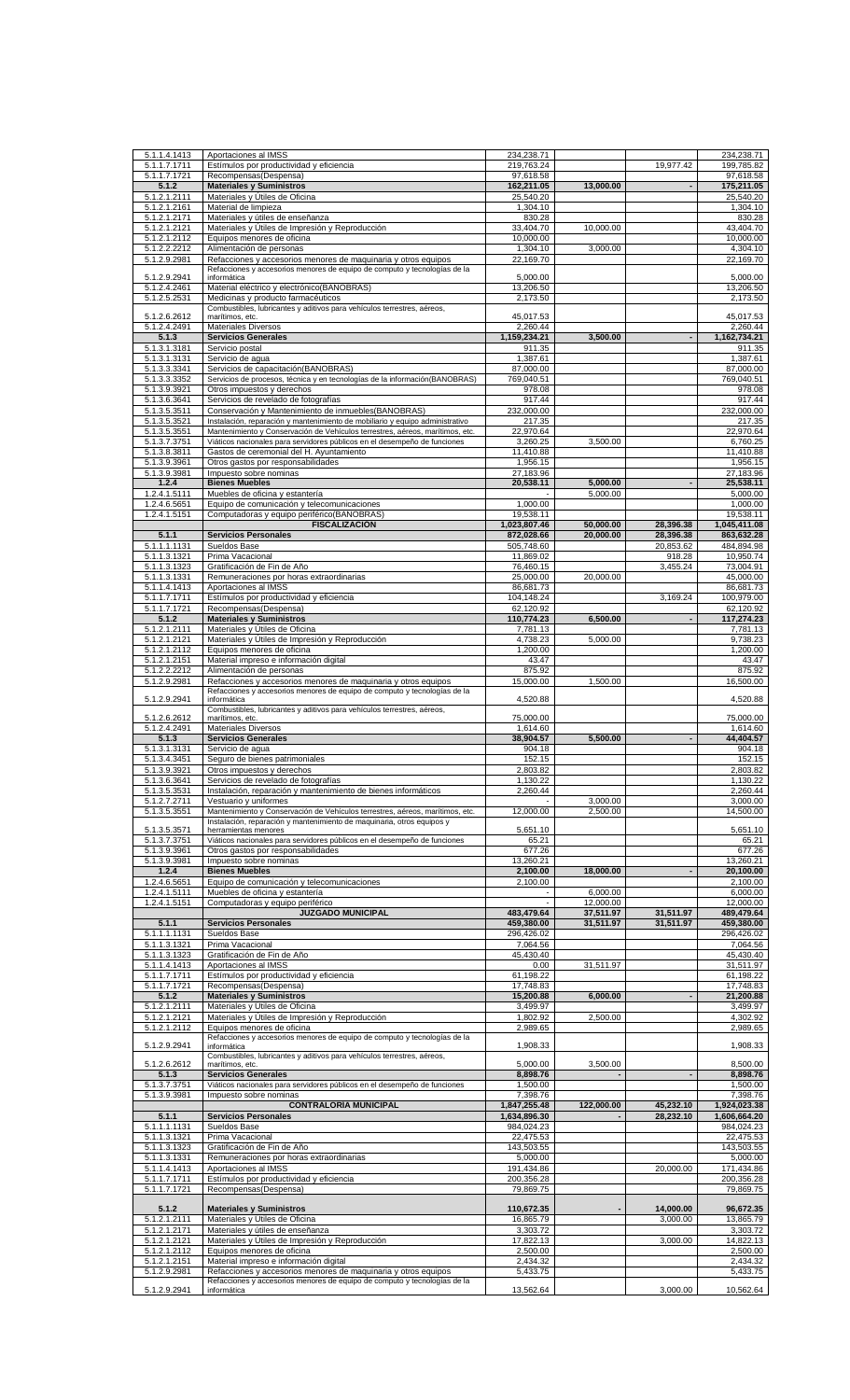| 5.1.2.6.2612                 | Combustibles, lubricantes y aditivos para vehículos terrestres, aéreos,                                                                                  | 47,250.00                    |                           | 5,000.00                 | 42,250.00                    |
|------------------------------|----------------------------------------------------------------------------------------------------------------------------------------------------------|------------------------------|---------------------------|--------------------------|------------------------------|
| 5.1.2.4.2491                 | marítimos, etc.<br>Materiales Diversos                                                                                                                   | 1,500.00                     |                           |                          | 1,500.00                     |
| 5.1.3                        | <b>Servicios Generales</b>                                                                                                                               | 101,686.83                   | 20,000.00                 | 3,000.00                 | 118,686.83                   |
| 5.1.3.1.3131<br>5.1.3.3.3341 | Servicio de aqua<br>Servicios de capacitación                                                                                                            | 1.763.14<br>5,000.00         |                           |                          | 1,763.14<br>5,000.00         |
| 5.1.3.4.3451                 | Seguro de bienes patrimoniales                                                                                                                           | 12,649.77                    |                           |                          | 12,649.77                    |
| 5.1.3.9.3921                 | Otros impuestos y derechos                                                                                                                               | 3,955.77                     |                           |                          | 3,955.77                     |
| 5.1.3.5.3521                 | Instalación, reparación y mantenimiento de mobiliario y equipo administrativo                                                                            | 2,566.56                     |                           |                          | 2,566.56                     |
| 5.1.3.5.3551<br>5.1.3.6.3611 | Mantenimiento y Conservación de Vehículos terrestres, aéreos, marítimos, etc.<br>Impresión y elaboración de publicaciones oficiales y de interés general | 7,171.03<br>3,390.66         |                           |                          | 7,171.03<br>3,390.66         |
| 5.1.3.7.3751                 | Viáticos nacionales para servidores públicos en el desempeño de funciones                                                                                | 15,344.91                    | 20,000.00                 | 3,000.00                 | 32,344.91                    |
| 5.1.3.8.3811                 | Gastos de ceremonial del H. Ayuntamiento                                                                                                                 | 12,606.30                    |                           |                          | 12,606.30                    |
| 5.1.3.8.3853                 | Gastos de Representación                                                                                                                                 | 12,171.60                    |                           |                          | 12,171.60                    |
| 5.1.3.9.3961                 | Otros gastos por responsabilidades                                                                                                                       | 86.94                        |                           |                          | 86.94                        |
| 5.1.3.9.3981<br>1.2.4        | Impuesto sobre nominas<br><b>Bienes Muebles</b>                                                                                                          | 24,980.15                    | 102,000.00                |                          | 24,980.15<br>102,000.00      |
| 1.2.4.1.5111                 | Muebles de oficina y estantería                                                                                                                          | $\sim$                       | 85,000.00                 |                          | 85,000.00                    |
| 1.2.4.1.5151                 | Computadoras y equipo periférico                                                                                                                         |                              | 17,000.00                 |                          | 17,000.00                    |
| 5.1.1                        | <b>OFICIALÍA MAYOR</b><br><b>Servicios Personales</b>                                                                                                    | 4,737,611.18<br>2,941,360.31 | 3,292,940.47<br>20,000.00 | $\overline{\phantom{a}}$ | 8,030,551.65<br>2,961,360.31 |
| 5.1.1.1.1131                 | Sueldos Base                                                                                                                                             | 1,117,803.58                 |                           |                          | 1,117,803.58                 |
| 5.1.1.2.1212                 | Honorarios Asimilados                                                                                                                                    | 1,100,000.00                 |                           |                          | 1,100,000.00                 |
| 5.1.1.3.1321                 | Prima Vacacional                                                                                                                                         | 25,099.58                    |                           |                          | 25,099.58                    |
| 5.1.1.3.1323<br>5.1.1.3.1331 | Gratificación de Fin de Año<br>Remuneraciones por horas extraordinarias                                                                                  | 165,663.84<br>5,000.00       | 20,000.00                 |                          | 165,663.84<br>25,000.00      |
| 5.1.1.4.1413                 | Aportaciones al IMSS                                                                                                                                     | 148,223.30                   |                           |                          | 148,223.30                   |
| 5.1.1.7.1711                 | Estímulos por productividad y eficiencia                                                                                                                 | 229,347.24                   |                           |                          | 229,347.24                   |
| 5.1.1.7.1721                 | Recompensas(Despensa)                                                                                                                                    | 141,990.67                   |                           |                          | 141,990.67                   |
| 5.1.1.5.1592<br>5.1.2        | Otras prestaciones<br><b>Materiales y Suministros</b>                                                                                                    | 8,232.10<br>103,263.83       | 30,850.00                 |                          | 8,232.10<br>134,113.83       |
| 5.1.2.1.2111                 | Materiales y Útiles de Oficina                                                                                                                           | 16,456.00                    |                           |                          | 16,456.00                    |
| 5.1.2.1.2161                 | Material de limpieza                                                                                                                                     | 12,000.00                    |                           |                          | 12,000.00                    |
| 5.1.2.1.2171                 | Materiales y útiles de enseñanza                                                                                                                         | 4,524.36                     |                           |                          | 4,524.36                     |
| 5.1.2.1.2121<br>5.1.2.1.2112 | Materiales y Útiles de Impresión y Reproducción<br>Equipos menores de oficina                                                                            | 15,535.61<br>1,500.00        | 5.000.00                  |                          | 20,535.61<br>1,500.00        |
| 5.1.2.1.2151                 | Material impreso e información digital                                                                                                                   | 1,763.14                     |                           |                          | 1,763.14                     |
| 5.1.2.9.2981                 | Refacciones y accesorios menores de maquinaria y otros equipos                                                                                           | 5,000.00                     | 2,500.00                  |                          | 7,500.00                     |
| 5.1.2.9.2941                 | Refacciones y accesorios menores de equipo de computo y tecnologías de la<br>informática                                                                 | 3,526.29                     | 5,000.00                  |                          | 8,526.29                     |
| 5.1.2.4.2461                 | Material eléctrico y electrónico                                                                                                                         | 2,857.36                     | 2.500.00                  |                          | 5,357.36                     |
| 5.1.2.5.2531                 | Medicinas y producto farmacéuticos                                                                                                                       | 5,651.10                     |                           |                          | 5,651.10                     |
| 5.1.2.6.2612                 | Combustibles, lubricantes y aditivos para vehículos terrestres, aéreos,<br>marítimos, etc.                                                               | 33,906.60                    | 15,000.00                 |                          | 48,906.60                    |
| 5.1.2.4.2491                 | Materiales Diversos                                                                                                                                      | 543.38                       | 850.00                    |                          | 1,393.38                     |
| 5.1.3                        | <b>Servicios Generales</b>                                                                                                                               | 1,692,987.05                 | 3,209,090.47              |                          | 4,902,077.52                 |
| 5.1.3.1.3181                 | Servicio postal                                                                                                                                          | 940.34                       |                           |                          | 940.34                       |
| 5.1.3.1.3131<br>5.1.3.4.3451 | Servicio de agua<br>Seguro de bienes patrimoniales                                                                                                       | 1,763.14<br>9,403.43         |                           |                          | 1,763.14<br>9,403.43         |
| 5.1.3.9.3921                 | Otros impuestos y derechos                                                                                                                               | 16,456.00                    |                           |                          | 16,456.00                    |
| 5.1.3.6.3641                 | Servicios de revelado de fotografías                                                                                                                     | 2,938.57                     |                           |                          | 2,938.57                     |
| 5.1.3.5.3521                 | Instalación, reparación y mantenimiento de mobiliario y equipo administrativo                                                                            | 2,857.75                     |                           |                          | 2,857.75                     |
| 5.1.3.5.3531                 | Instalación, reparación y mantenimiento de bienes informáticos                                                                                           | 3,500.00<br>14,376.40        | 3,800.00                  |                          | 3,500.00<br>18,176.40        |
| 5.1.3.5.3551<br>5.1.3.5.3511 | Mantenimiento y Conservación de Vehículos terrestres, aéreos, marítimos, etc.<br>Conservación y Mantenimiento de inmuebles                               | 5,000.00                     |                           |                          | 5,000.00                     |
| 5.1.3.5.3511                 | Conservación y Mantenimiento de inmuebles                                                                                                                | 4,255.10                     |                           |                          | 4,255.10                     |
| 5.1.3.5.3581                 | Servicios de limpieza y manejo de desechos                                                                                                               | 12,602.50                    |                           |                          | 12,602.50                    |
| 5.1.3.5.3571                 | Instalación, reparación y mantenimiento de maquinaria, otros equipos y<br>herramientas menores                                                           | 4,000.00                     | 5,000.00                  |                          | 9,000.00                     |
| 5.1.3.6.3611                 | Difusión e información de mensajes y actividades gubernamentales                                                                                         | 1,500.00                     |                           |                          | 1,500.00                     |
| 5.1.3.7.3751                 | Viáticos nacionales para servidores públicos en el desempeño de funciones                                                                                | 5,000.00                     |                           |                          | 5,000.00                     |
| 5.1.3.8.3811<br>5.1.3.8.3853 | Gastos de ceremonial del H. Ayuntamiento<br>Gastos de Representación                                                                                     | 1,570,515.69<br>4,950.36     | 3,200,290.47              |                          | 4,770,806.16<br>4,950.36     |
| 5.1.3.9.3961                 | Otros gastos por responsabilidades                                                                                                                       | 3,526.29                     |                           |                          | 3,526.29                     |
| 5.1.3.9.3981                 | Impuesto sobre nominas                                                                                                                                   | 29,401.48                    |                           |                          | 29,401.48                    |
| 1.2.4                        | <b>Bienes Muebles</b>                                                                                                                                    |                              | 33,000.00                 | ÷,                       | 33,000.00                    |
| 1.2.4.1.5151<br>1.2.4.6.5651 | Computadoras y equipo periférico<br>Equipo de comunicación y telecomunicaciones                                                                          |                              |                           |                          |                              |
|                              |                                                                                                                                                          |                              | 13,000.00                 |                          | 13,000.00                    |
|                              | <b>DESARROLLO ECONÓMICO</b>                                                                                                                              | 720,854.23                   | 20,000.00<br>17,100.00    | 13,350.00                | 20,000.00<br>724,604.23      |
| 5.1.1                        | <b>Servicios Personales</b>                                                                                                                              | 658,369.33                   |                           |                          | 658,369.33                   |
| 5.1.1.1.1131                 | Sueldos Base                                                                                                                                             | 406,627.40                   |                           |                          | 406,627.40                   |
| 5.1.1.3.1321                 | Prima Vacacional                                                                                                                                         | 9,356.47                     |                           |                          | 9,356.47                     |
| 5.1.1.3.1323<br>5.1.1.3.1331 | Gratificación de Fin de Año<br>Remuneraciones por horas extraordinarias                                                                                  | 59,709.83<br>500.00          |                           |                          | 59,709.83<br>500.00          |
| 5.1.1.4.1413                 | Aportaciones al IMSS                                                                                                                                     | 61,800.00                    |                           |                          | 61,800.00                    |
| 5.1.1.7.1711                 | Estímulos por productividad y eficiencia                                                                                                                 | 85,520.28                    |                           |                          | 85,520.28                    |
| 5.1.1.7.1721<br>5.1.1.5.1592 | Recompensas(Despensa)<br>Otras prestaciones                                                                                                              | 26,623.25<br>8,232.10        |                           |                          | 26,623.25<br>8,232.10        |
| 5.1.2                        | <b>Materiales y Suministros</b>                                                                                                                          | 28,140.00                    | 5,000.00                  | 7,000.00                 | 26,140.00                    |
| 5.1.2.1.2111                 | Materiales y Útiles de Oficina                                                                                                                           | 5,250.00                     |                           |                          | 5,250.00                     |
| 5.1.2.1.2161                 | Material de limpieza                                                                                                                                     | 315.00                       |                           |                          | 315.00                       |
| 5.1.2.1.2171<br>5.1.2.1.2121 | Materiales y útiles de enseñanza<br>Materiales y Útiles de Impresión y Reproducción                                                                      | 2,100.00<br>3,150.00         | 5,000.00                  | 2,000.00                 | 100.00<br>8,150.00           |
| 5.1.2.2.2212                 | Alimentación de personas                                                                                                                                 | 210.00                       |                           |                          | 210.00                       |
|                              | Refacciones y accesorios menores de equipo de computo y tecnologías de la                                                                                |                              |                           |                          |                              |
| 5.1.2.9.2941                 | informática<br>Combustibles, lubricantes y aditivos para vehículos terrestres, aéreos,                                                                   | 1,050.00                     |                           |                          | 1,050.00                     |
| 5.1.2.6.2612                 | marítimos, etc.                                                                                                                                          | 15,750.00                    |                           | 5,000.00                 | 10,750.00                    |
| 5.1.2.4.2491                 | Materiales Diversos                                                                                                                                      | 315.00                       |                           |                          | 315.00                       |
| 5.1.3<br>5.1.3.1.3111        | <b>Servicios Generales</b><br>Servicio de energía eléctrica                                                                                              | 34,344.90<br>1,050.00        | 2,000.00                  | 6,350.00                 | 29,994.90<br>1,050.00        |
| 5.1.3.1.3131                 | Servicio de agua                                                                                                                                         | 1,050.00                     |                           |                          | 1,050.00                     |
| 5.1.3.4.3451                 | Seguro de bienes patrimoniales                                                                                                                           | 1,050.00                     |                           |                          | 1,050.00                     |
| 5.1.3.9.3921                 | Otros impuestos y derechos                                                                                                                               | 1,050.00                     |                           |                          | 1,050.00                     |
| 5.1.3.7.3721                 | Pasajes terrestres nacionales para servidores públicos en el desempeño de<br>funciones o comisiones oficiales                                            | 2,100.00                     |                           |                          | 2,100.00                     |
| 5.1.3.7.3751                 | Viáticos nacionales para servidores públicos en el desempeño de funciones                                                                                | 5,250.00                     | 2,000.00                  | 1,250.00                 | 6,000.00                     |
| 5.1.3.8.3811                 | Gastos de ceremonial del H. Ayuntamiento                                                                                                                 | 5,250.00                     |                           |                          | 5,250.00                     |
| 5.1.3.8.3853<br>5.1.3.9.3981 | Gastos de Representación<br>Impuesto sobre nominas                                                                                                       | 5,250.00<br>10,194.90        |                           | 3,000.00                 | 2,250.00<br>10,194.90        |
| 1.2.4                        | <b>Bienes Muebles</b>                                                                                                                                    |                              | 10,100.00                 | $\blacksquare$           | 10,100.00                    |
| 1.2.4.1.5111                 | Muebles de oficina y estantería                                                                                                                          |                              | 2,100.00                  |                          | 2,100.00                     |
| 1.2.4.6.5651                 | Equipo de comunicación y telecomunicaciones                                                                                                              |                              | 1,000.00                  |                          | 1,000.00                     |
| 1.2.4.1.5151                 | Computadoras y equipo periférico<br><b>SEGURIDAD PUBLICA</b>                                                                                             | 5,123,228.50                 | 7,000.00<br>232,495.00    | 250,232.10               | 7,000.00<br>5,105,491.40     |
|                              | DIRECCIÓN DE SEGURIDAD PUBLICA                                                                                                                           | 3,273,374.51                 | 171,395.00                | 218,232.10               | 3,226,537.41                 |
| 5.1.1                        | <b>Servicios Personales</b>                                                                                                                              | 2,674,511.55                 | 140.000.00                | 208,232.10               | 2,606,279.45                 |
| 5.1.1.1.1131                 | Sueldos Base                                                                                                                                             | 84,668.47                    |                           |                          | 84,668.47                    |
| 5.1.1.3.1331<br>5.1.1.5.1522 | Remuneraciones por horas extraordinarias<br>Liquidaciones por indemnizaciones y por sueldos y salarios caídos                                            | 35,000.00<br>110,000.00      | 140,000.00                | 5,000.00                 | 30,000.00<br>250,000.00      |
| 5.1.1.4.1413<br>5.1.1.7.1711 | Aportaciones al IMSS<br>Estímulos por productividad y eficiencia                                                                                         | 2,381,975.74<br>42,706.63    |                           | 195,000.00               | 2,186,975.74<br>42,706.63    |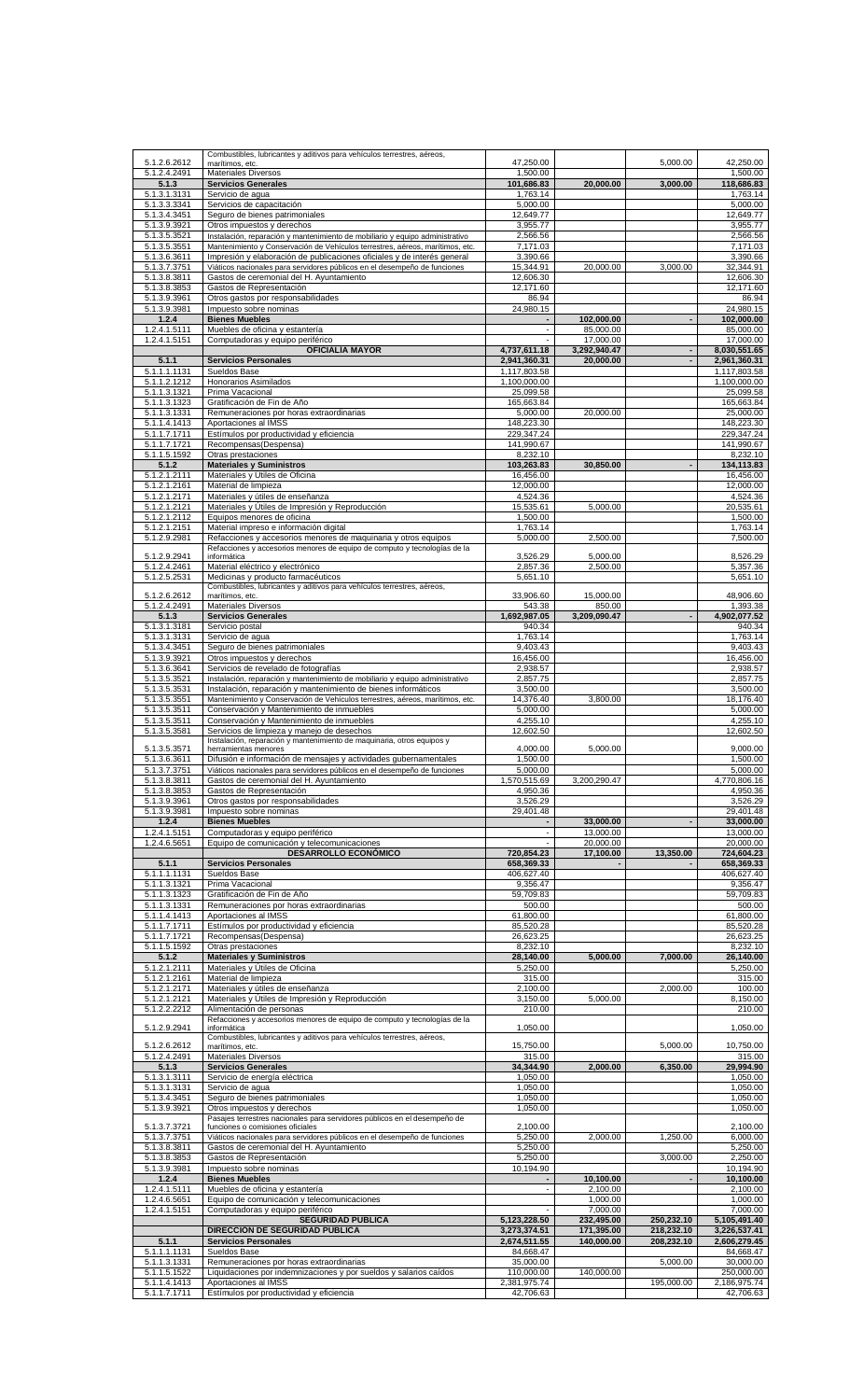| 5.1.1.7.1721                 | Recompensas(Despensa)                                                                                                                           | 11,928.61                |                        |                          | 11,928.61                |
|------------------------------|-------------------------------------------------------------------------------------------------------------------------------------------------|--------------------------|------------------------|--------------------------|--------------------------|
| 5.1.2                        | <b>Materiales y Suministros</b>                                                                                                                 | 100,589.01               | 8,895.00               |                          | 109,484.01               |
| 5.1.2.1.2111<br>5.1.2.1.2161 | Materiales y Útiles de Oficina<br>Material de limpieza                                                                                          | 12,866.74<br>16,953.30   |                        |                          | 12,866.74<br>16,953.30   |
| 5.1.2.1.2171                 | Materiales y útiles de enseñanza                                                                                                                | 1.130.22                 |                        |                          | 1,130.22                 |
| 5.1.2.1.2121                 | Materiales y Útiles de Impresión y Reproducción                                                                                                 | 22,082.00                | 2,500.00               |                          | 24,582.00                |
| 5.1.2.1.2112                 | Equipos menores de oficina                                                                                                                      | 1,500.00                 |                        |                          | 1,500.00                 |
| 5.1.2.1.2151<br>5.1.2.2.2212 | Material impreso e información digital                                                                                                          | 3,955.77                 |                        |                          | 3,955.77                 |
| 5.1.2.9.2981                 | Alimentación de personas<br>Refacciones y accesorios menores de maquinaria y otros equipos                                                      | 5,000.00<br>2,651.10     |                        |                          | 5,000.00<br>2,651.10     |
|                              | Refacciones y accesorios menores de equipo de computo y tecnologías de la                                                                       |                          |                        |                          |                          |
| 5.1.2.9.2941                 | informática                                                                                                                                     | 2,694.00                 | 1,500.00               |                          | 4,194.00                 |
| 5.1.2.4.2411                 | Material de construcción minerales no metálicos                                                                                                 | 1,500.00                 |                        |                          | 1,500.00                 |
| 5.1.2.4.2461                 | Material eléctrico y electrónico<br>Combustibles, lubricantes y aditivos para vehículos terrestres, aéreos,                                     | 1,500.00                 |                        |                          | 1,500.00                 |
| 5.1.2.6.2612                 | marítimos, etc.                                                                                                                                 | 21,735.00                | 4,895.00               |                          | 26,630.00                |
| 5.1.2.7.2722                 | Prendas de protección personal                                                                                                                  | 4,520.88                 |                        |                          | 4,520.88                 |
| 5.1.2.4.2491<br>5.1.3        | <b>Materiales Diversos</b><br><b>Servicios Generales</b>                                                                                        | 2,500.00<br>483,273.95   | 22.500.00              | 10,000.00                | 2,500.00<br>495,773.95   |
| 5.1.3.1.3141                 | Servicio de telefonía tradicional                                                                                                               | 92,373.75                |                        |                          | 92,373.75                |
| 5.1.3.1.3111                 | Servicio de energía eléctrica                                                                                                                   | 119,542.50               |                        |                          | 119,542.50               |
| 5.1.3.1.3131                 | Servicio de agua                                                                                                                                | 10,867.50                |                        |                          | 10,867.50                |
| 5.1.3.3.3341                 | Servicios de capacitación                                                                                                                       |                          | 19,000.00              |                          | 19,000.00                |
| 5.1.3.3.3352                 | Servicios de procesos, técnica y en tecnologías de la información                                                                               | 2,173.50                 |                        |                          | 2,173.50                 |
| 5.1.3.9.3921<br>5.1.3.6.3641 | Otros impuestos y derechos<br>Servicios de revelado de fotografías                                                                              | 10,000.00<br>1,500.00    | 1,000.00               | 10,000.00                | 1,000.00<br>1,500.00     |
| 5.1.3.5.3521                 | Instalación, reparación y mantenimiento de mobiliario y equipo administrativo                                                                   | 1,000.00                 |                        |                          | 1,000.00                 |
| 5.1.3.5.3531                 | Instalación, reparación y mantenimiento de bienes informáticos                                                                                  | 1,500.00                 |                        |                          | 1,500.00                 |
| 5.1.3.5.3551                 | Mantenimiento y Conservación de Vehículos terrestres, aéreos, marítimos, etc.                                                                   | 5,000.00                 | 2,500.00               |                          | 7,500.00                 |
| 5.1.3.5.3571                 | Instalación, reparación y mantenimiento de maquinaria, otros equipos y<br>herramientas menores                                                  | 2,500.00                 |                        |                          | 2,500.00                 |
| 5.1.3.7.3751                 | Viáticos nacionales para servidores públicos en el desempeño de funciones                                                                       | 5,000.00                 |                        |                          | 5,000.00                 |
| 5.1.3.8.3811                 | Gastos de ceremonial del H. Ayuntamiento                                                                                                        | 15,036.25                |                        |                          | 15,036.25                |
| 5.1.3.8.3853                 | Gastos de Representación                                                                                                                        | 16,082.00                |                        |                          | 16,082.00                |
| 5.1.3.9.3961                 | Otros gastos por responsabilidades                                                                                                              | 10,867.50                |                        |                          | 10,867.50                |
| 5.1.3.9.3981                 | Impuesto sobre nominas                                                                                                                          | 189,830.95               |                        |                          | 189,830.95               |
| 1.2.4<br>5.1.3.9.3961        | <b>Bienes Muebles</b><br>Otros gastos por responsabilidades                                                                                     | 15,000,00<br>15,000.00   |                        |                          | 15,000.00<br>15,000.00   |
|                              | <b>TRANSITO</b>                                                                                                                                 | 185,596.93               | $\blacksquare$         |                          | 185,596.93               |
| 5.1.1                        | <b>Servicios Personales</b>                                                                                                                     | 167,758.29               | $\blacksquare$         | $\overline{\phantom{a}}$ | 167,758.29               |
| 5.1.1.1.1131                 | Sueldos Base                                                                                                                                    | 42,135.82                |                        |                          | 42,135.82                |
| 5.1.1.4.1413                 | Aportaciones al IMSS                                                                                                                            | 110,801.68               |                        |                          | 110,801.68               |
| 5.1.1.7.1711                 | Estímulos por productividad y eficiencia                                                                                                        | 8,343.72                 |                        |                          | 8,343.72                 |
| 5.1.1.7.1721<br>5.1.3        | Recompensas(Despensa)<br><b>Servicios Generales</b>                                                                                             | 6,477.07<br>17,838.64    |                        |                          | 6,477.07<br>17,838.64    |
| 5.1.3.1.3131                 | Servicio de aqua                                                                                                                                | 1,195.43                 |                        |                          | 1,195.43                 |
| 5.1.3.9.3921                 | Otros impuestos y derechos                                                                                                                      | 3,803.63                 |                        |                          | 3,803.63                 |
| 5.1.3.9.3981                 | Impuesto sobre nominas                                                                                                                          | 12,839.59                |                        |                          | 12,839.59                |
|                              | PROTECCIÓN CIVIL                                                                                                                                | 902,950.02               | 37,000.00              | 17,000.00                | 922,950.02               |
| 5.1.1                        | <b>Servicios Personales</b>                                                                                                                     | 790,314.76               | 17,000.00              | 17,000.00                | 790,314.76               |
| 5.1.1.1.1131<br>5.1.1.3.1321 | Sueldos Base<br>Prima Vacacional                                                                                                                | 426,298.50               |                        |                          | 426,298.50               |
| 5.1.1.3.1323                 | Gratificación de Fin de Año                                                                                                                     | 10,321.54<br>66,143.63   |                        |                          | 10,321.54<br>66,143.63   |
| 5.1.1.3.1331                 | Remuneraciones por horas extraordinarias                                                                                                        | 17,000.00                | 17,000.00              |                          | 34,000.00                |
| 5.1.1.4.1413                 | Aportaciones al IMSS                                                                                                                            | 116,514.63               |                        | $\overline{17},000.00$   | 99,514.63                |
| 5.1.1.7.1711                 | Estímulos por productividad y eficiencia                                                                                                        | 91,915.54                |                        |                          | 91,915.54                |
| 5.1.1.7.1721                 | Recompensas(Despensa)                                                                                                                           | 62,120.92                |                        |                          | 62,120.92                |
| 5.1.2                        | <b>Materiales y Suministros</b><br>Materiales y Útiles de Oficina                                                                               | 67,109.76                | 18,500.00              | $\overline{\phantom{a}}$ | 85,609.76                |
| 5.1.2.1.2111<br>5.1.2.1.2121 | Materiales y Útiles de Impresión y Reproducción                                                                                                 | 3,390.66<br>4,951.50     | 3,500.00               |                          | 3,390.66<br>8,451.50     |
| 5.1.2.1.2112                 | Equipos menores de oficina                                                                                                                      | 2,303.91                 |                        |                          | 2,303.91                 |
| 5.1.2.1.2151                 | Material impreso e información digital                                                                                                          | 565.11                   |                        |                          | 565.11                   |
| 5.1.2.2.2212                 | Alimentación de personas                                                                                                                        | 1,695.33                 |                        |                          | 1,695.33                 |
| 5.1.2.9.2981                 | Refacciones y accesorios menores de maquinaria y otros equipos                                                                                  | 7,660.55                 | 8,500.00               |                          | 16,160.55                |
| 5.1.2.9.2941                 | Refacciones y accesorios menores de equipo de computo y tecnologías de la<br>informática                                                        | 1.695.33                 | 2,500.00               |                          | 4,195.33                 |
| 5.1.2.5.2531                 | Medicinas y producto farmacéuticos                                                                                                              | 1,173.69                 |                        |                          | 1,173.69                 |
|                              | Combustibles, lubricantes y aditivos para vehículos terrestres, aéreos,                                                                         |                          |                        |                          |                          |
| 5.1.2.6.2612<br>5.1.2.7.2722 | marítimos, etc.<br>Prendas de protección personal                                                                                               | 40,000.00<br>1,173.69    | 4,000.00               |                          | 44,000.00<br>1,173.69    |
| 5.1.2.4.2491                 | <b>Materiales Diversos</b>                                                                                                                      | 2,500.00                 |                        |                          | 2,500.00                 |
| 5.1.3                        | <b>Servicios Generales</b>                                                                                                                      | 45,525.50                | 1,500.00               |                          | 47,025.50                |
| 5.1.3.1.3131                 | Servicio de agua                                                                                                                                | 565.11                   |                        |                          | 565.11                   |
| 5.1.3.6.3641                 | Servicios de revelado de fotografías                                                                                                            | 565.11                   |                        |                          | 565.11                   |
| 5.1.3.5.3531                 | Instalación, reparación y mantenimiento de bienes informáticos<br>Mantenimiento y Conservación de Vehículos terrestres, aéreos, marítimos, etc. | 2,260.44<br>25,337.50    |                        |                          | 2,260.44                 |
| 5.1.3.5.3551<br>5.1.3.7.3751 | Viáticos nacionales para servidores públicos en el desempeño de funciones                                                                       | 1,695.33                 | 1,500.00               |                          | 26,837.50<br>1,695.33    |
| 5.1.3.8.3811                 | Gastos de ceremonial del H. Ayuntamiento                                                                                                        | 565.11                   |                        |                          | 565.11                   |
| 5.1.3.9.3961                 | Otros gastos por responsabilidades                                                                                                              | 3,164.62                 |                        |                          | 3,164.62                 |
| 5.1.3.9.3981                 | Impuesto sobre nominas                                                                                                                          | 11,372.28                |                        |                          | 11,372.28                |
| 5.1.1                        | <b>BOMBEROS</b><br><b>Servicios Personales</b>                                                                                                  | 761,307.04<br>648,152.21 | 24,100.00<br>15,000.00 | 15,000.00<br>15,000.00   | 770,407.04<br>648,152.21 |
| 5.1.1.1.1131                 | Sueldos Base                                                                                                                                    | 321,655.88               |                        |                          | 321,655.88               |
| 5.1.1.3.1321                 | Prima Vacacional                                                                                                                                | 8,137.90                 |                        |                          | 8,137.90                 |
| 5.1.1.3.1323                 | Gratificación de Fin de Año                                                                                                                     | 52,586.00                |                        |                          | 52,586.00                |
| 5.1.1.3.1331                 | Remuneraciones por horas extraordinarias                                                                                                        | 10,000.00                | 15,000.00              |                          | 25,000.00                |
| 5.1.1.4.1413                 | Aportaciones al IMSS                                                                                                                            | 133,831.69               |                        | 15,000.00                | 118,831.69               |
| 5.1.1.7.1711<br>5.1.1.7.1721 | Estímulos por productividad y eficiencia<br>Recompensas(Despensa)                                                                               | 68,694.24<br>53,246.50   |                        |                          | 68,694.24<br>53,246.50   |
| 5.1.2                        | <b>Materiales y Suministros</b>                                                                                                                 | 78,612.10                | 6,300.00               |                          | 84,912.10                |
| 5.1.2.1.2111                 | Materiales y Útiles de Oficina                                                                                                                  | 1,356.26                 |                        |                          | 1,356.26                 |
| 5.1.2.9.2981                 | Refacciones y accesorios menores de maquinaria y otros equipos                                                                                  | 22,865.22                | 2,800.00               |                          | 25,665.22                |
| 5.1.2.6.2612                 | Combustibles, lubricantes y aditivos para vehículos terrestres, aéreos,<br>marítimos, etc.                                                      | 48,260.39                | 3,500.00               |                          | 51,760.39                |
| 5.1.2.7.2722                 | Prendas de protección personal                                                                                                                  | 5,000.00                 |                        |                          | 5,000.00                 |
| 5.1.2.4.2491                 | Materiales Diversos                                                                                                                             | 1,130.22                 |                        |                          | 1,130.22                 |
| 5.1.3                        | <b>Servicios Generales</b>                                                                                                                      | 34,542.73                | 2,800.00               |                          | 37,342.73                |
| 5.1.3.1.3131                 | Servicio de agua                                                                                                                                | 565.11                   |                        |                          | 565.11                   |
| 5.1.3.5.3551                 | Mantenimiento y Conservación de Vehículos terrestres, aéreos, marítimos, etc.                                                                   | 23,743.59                | 2,800.00               |                          | 26,543.59                |
| 5.1.3.7.3751<br>5.1.3.9.3961 | Viáticos nacionales para servidores públicos en el desempeño de funciones<br>Otros gastos por responsabilidades                                 | 395.58<br>1,130.22       |                        |                          | 395.58<br>1,130.22       |
| 5.1.3.9.3981                 | Impuesto sobre nominas                                                                                                                          | 8,708.24                 |                        |                          | 8,708.24                 |
|                              | <b>CASA DE LA CULTURA</b>                                                                                                                       | 2,480,817.83             | 97,500.00              | 13,000.00                | 2,565,317.83             |
|                              | DIRECCIÓN DE CASA DE LA CULTURA                                                                                                                 | 2,130,439.77             | 96,000.00              | 13,000.00                | 2,213,439.77             |
| 5.1.1                        | <b>Servicios Personales</b>                                                                                                                     | 1,862,223.98             |                        |                          | 1,862,223.98             |
| 5.1.1.1.1131<br>5.1.1.2.1212 | Sueldos Base<br>Honorarios Asimilados                                                                                                           | 686,664.31<br>637,395.12 |                        |                          | 686,664.31<br>637,395.12 |
| 5.1.1.3.1321                 | Prima Vacacional                                                                                                                                | 15,392.78                |                        |                          | 15,392.78                |
| 5.1.1.3.1323                 | Gratificación de Fin de Año                                                                                                                     | 99,951.88                |                        |                          | 99,951.88                |
| 5.1.1.3.1341                 | Gratificación por servicios                                                                                                                     | 30,000.00                |                        |                          | 30,000.00                |
| 5.1.1.3.1331                 | Remuneraciones por horas extraordinarias                                                                                                        | 6,520.50                 |                        |                          | 6,520.50                 |
| 5.1.1.4.1413                 | Aportaciones al IMSS                                                                                                                            | 183,205.33               |                        |                          | 183,205.33               |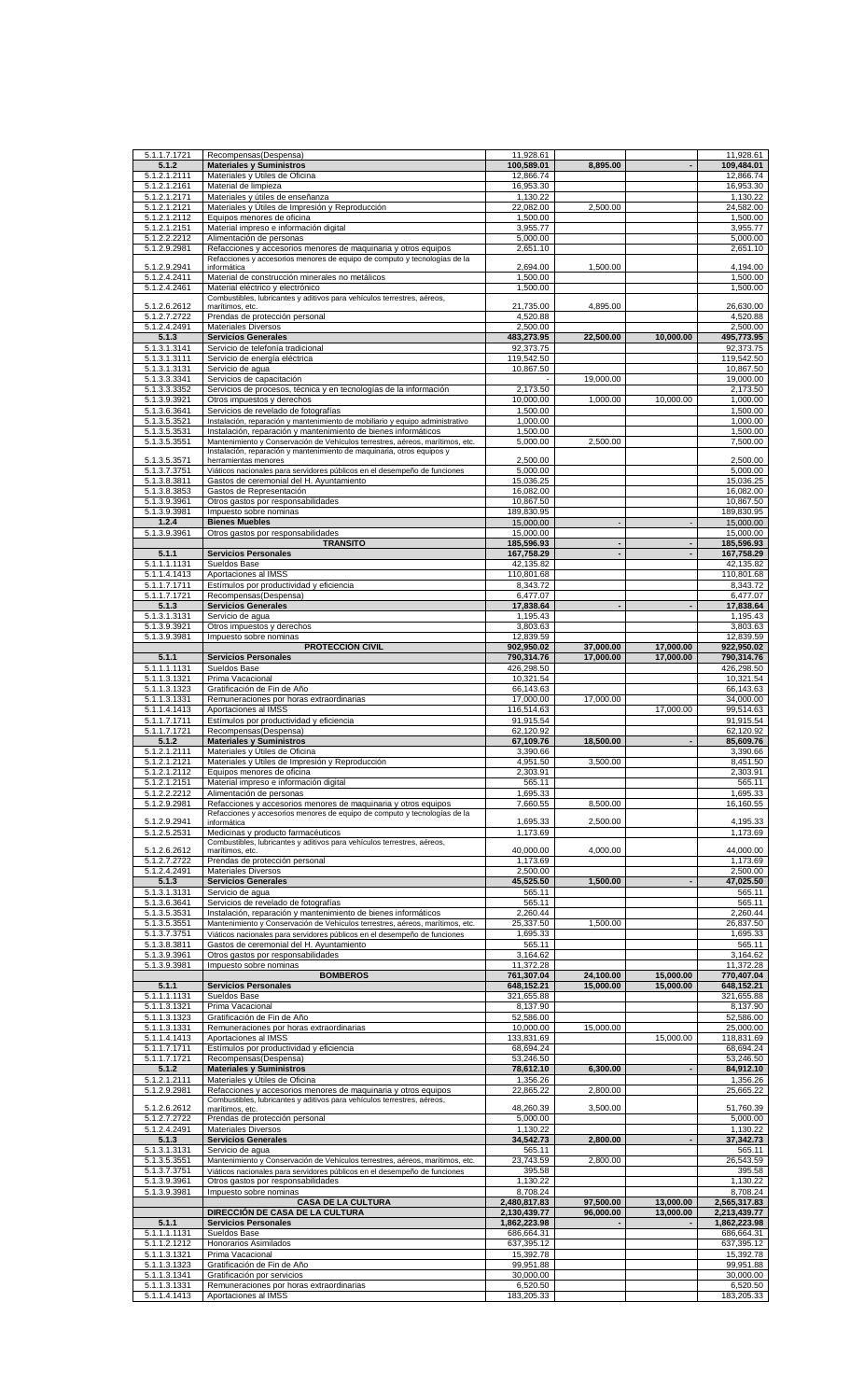| 5.1.1.7.1711                 | Estímulos por productividad y eficiencia                                                                                                        | 140,973.14               |                          |                          | 140,973.14               |
|------------------------------|-------------------------------------------------------------------------------------------------------------------------------------------------|--------------------------|--------------------------|--------------------------|--------------------------|
| 5.1.1.7.1721                 | Recompensas(Despensa)                                                                                                                           | 62,120.92                |                          |                          | 62,120.92                |
| 5.1.2                        | <b>Materiales y Suministros</b>                                                                                                                 | 97,523.90                | 3,000.00                 | 13,000.00                | 87,523.90                |
| 5.1.2.1.2111                 | Materiales y Útiles de Oficina                                                                                                                  | 12,214.50                |                          |                          | 12,214.50                |
| 5.1.2.1.2161                 | Material de limpieza                                                                                                                            | 4,347.00                 |                          |                          | 4,347.00                 |
| 5.1.2.1.2171<br>5.1.2.1.2121 | Materiales y útiles de enseñanza<br>Materiales y Útiles de Impresión y Reproducción                                                             | 15,517.65<br>8,694.00    | 1,500.00                 |                          | 15,517.65<br>10,194.00   |
| 5.1.2.1.2151                 | Material impreso e información digital                                                                                                          | 2,173.50                 |                          |                          | 2,173.50                 |
| 5.1.2.9.2981                 | Refacciones y accesorios menores de maquinaria y otros equipos                                                                                  | 5,433.75                 | 1,500.00                 |                          | 6,933.75                 |
|                              | Refacciones y accesorios menores de equipo de computo y tecnologías de la                                                                       |                          |                          |                          |                          |
| 5.1.2.9.2941                 | informática                                                                                                                                     | 2,260.25                 |                          |                          | 2,260.25                 |
| 5.1.2.4.2411<br>5.1.2.4.2461 | Material de construcción minerales no metálicos<br>Material eléctrico y electrónico                                                             | 2,347.00<br>3,000.00     |                          |                          | 2,347.00<br>3,000.00     |
| 5.1.2.5.2531                 | Medicinas y producto farmacéuticos                                                                                                              | 2,000.00                 |                          |                          | 2,000.00                 |
|                              | Combustibles, lubricantes y aditivos para vehículos terrestres, aéreos,                                                                         |                          |                          |                          |                          |
| 5.1.2.6.2612                 | marítimos, etc.                                                                                                                                 | 38,036.25                |                          | 13,000.00                | 25,036.25                |
| 5.1.2.4.2491                 | <b>Materiales Diversos</b>                                                                                                                      | 1.500.00                 |                          |                          | 1,500.00                 |
| 5.1.3                        | <b>Servicios Generales</b>                                                                                                                      | 170,691.89               | 10,000.00                | $\overline{\phantom{a}}$ | 180,691.89               |
| 5.1.3.1.3181<br>5.1.3.1.3141 | Servicio postal<br>Servicio de telefonía tradicional                                                                                            | 2,173.50<br>20,322.23    |                          |                          | 2,173.50<br>20,322.23    |
| 5.1.3.1.3111                 | Servicio de energía eléctrica                                                                                                                   | 16,844.63                |                          |                          | 16,844.63                |
| 5.1.3.1.3131                 | Servicio de agua                                                                                                                                | 3,260.25                 |                          |                          | 3,260.25                 |
| 5.1.3.3.3341                 | Servicios de capacitación                                                                                                                       | 2,173.50                 |                          |                          | 2,173.50                 |
| 5.1.3.4.3451                 | Seguro de bienes patrimoniales                                                                                                                  | 10,867.50                |                          |                          | 10,867.50                |
| 5.1.3.9.3921                 | Otros impuestos y derechos                                                                                                                      | 2,173.50                 |                          |                          | 2,173.50                 |
| 5.1.3.6.3641                 | Servicios de revelado de fotografías                                                                                                            | 4,347.00                 | 3,000.00                 |                          | 7,347.00                 |
| 5.1.3.5.3521<br>5.1.3.5.3531 | Instalación, reparación y mantenimiento de mobiliario y equipo administrativo                                                                   | 5,094.00                 | 3,000.00                 |                          | 8,094.00                 |
| 5.1.3.5.3551                 | Instalación, reparación y mantenimiento de bienes informáticos<br>Mantenimiento y Conservación de Vehículos terrestres, aéreos, marítimos, etc. | 1,500.00<br>10,867.50    | 2,000.00                 |                          | 1,500.00<br>12,867.50    |
| 5.1.3.5.3511                 | Conservación y Mantenimiento de inmuebles                                                                                                       | 2,173.50                 |                          |                          | 2,173.50                 |
| 5.1.3.5.3581                 | Servicios de limpieza y manejo de desechos                                                                                                      | 3,260.25                 | 2.000.00                 |                          | 5,260.25                 |
| 5.1.3.6.3611                 | Difusión e información de mensajes y actividades gubernamentales                                                                                | 1,500.00                 |                          |                          | 1,500.00                 |
| 5.1.3.6.3613                 | Espectáculos Culturales                                                                                                                         | 27,168.75                |                          |                          | 27,168.75                |
| 5.1.3.7.3751                 | Viáticos nacionales para servidores públicos en el desempeño de funciones                                                                       | 3,500.00                 |                          |                          | 3,500.00                 |
| 5.1.3.7.3781                 | Servicios integrales de traslado y viáticos                                                                                                     | 5,000.00                 |                          |                          | 5,000.00                 |
| 5.1.3.8.3811                 | Gastos de ceremonial del H. Avuntamiento                                                                                                        | 25.472.85                |                          |                          | 25,472.85                |
| 5.1.3.8.3853<br>5.1.3.9.3981 | Gastos de Representación<br>Impuesto sobre nominas                                                                                              | 5,433.75<br>17,559.19    |                          |                          | 5,433.75<br>17,559.19    |
| 1.2.4                        | <b>Bienes Muebles</b>                                                                                                                           |                          | 83,000.00                |                          | 83,000.00                |
| 1.2.4.1.5111                 | Muebles de oficina y estantería                                                                                                                 |                          | 3,000.00                 |                          | 3,000.00                 |
| 1.2.4.1.5691                 | Otros Equipos                                                                                                                                   |                          | 80,000.00                |                          | 80,000.00                |
|                              | <b>Bibliotecas Municipales</b>                                                                                                                  | 350,378.07               | 1,500.00                 | $\blacksquare$           | 351,878.07               |
| 5.1.1                        | <b>Servicios Personales</b>                                                                                                                     | 321,958.25               |                          |                          | 321,958.25               |
| 5.1.1.1.1131                 | Sueldos Base                                                                                                                                    | 152,200.96               |                          |                          | 152,200.96               |
| 5.1.1.3.1321                 | Prima Vacacional                                                                                                                                | 4,430.56<br>25,870.43    |                          |                          | 4,430.56<br>25,870.43    |
| 5.1.1.3.1323<br>5.1.1.4.1413 | Gratificación de Fin de Año<br>Aportaciones al IMSS                                                                                             | 77,392.85                |                          |                          | 77,392.85                |
| 5.1.1.7.1711                 | Estímulos por productividad y eficiencia                                                                                                        | 35,440.20                |                          |                          | 35,440.20                |
| 5.1.1.7.1721                 | Recompensas(Despensa)                                                                                                                           | 26,623.25                |                          |                          | 26,623.25                |
| 5.1.2                        | <b>Materiales y Suministros</b>                                                                                                                 | 12,932.33                | 1,500.00                 | $\blacksquare$           | 14,432.33                |
| 5.1.2.1.2111                 | Materiales y Útiles de Oficina                                                                                                                  | 5,433.75                 |                          |                          | 5,433.75                 |
| 5.1.2.1.2161                 | Material de limpieza                                                                                                                            | 1,304.10                 |                          |                          | 1,304.10                 |
| 5.1.2.1.2171                 | Materiales y útiles de enseñanza                                                                                                                | 2,390.85                 |                          |                          | 2.390.85                 |
| 5.1.2.1.2121<br>5.1.2.4.2491 | Materiales y Útiles de Impresión y Reproducción<br><b>Materiales Diversos</b>                                                                   | 3,260.25<br>543.38       | 1,500.00                 |                          | 4,760.25<br>543.38       |
|                              |                                                                                                                                                 |                          |                          |                          |                          |
|                              |                                                                                                                                                 |                          |                          | $\overline{\phantom{a}}$ |                          |
| 5.1.3                        | <b>Servicios Generales</b>                                                                                                                      | 15,487.49<br>10.867.50   | $\overline{\phantom{a}}$ |                          | 15,487.49                |
| 5.1.3.1.3111<br>5.1.3.1.3131 | Servicio de energía eléctrica<br>Servicio de agua                                                                                               | 217.35                   |                          |                          | 10,867.50<br>217.35      |
| 5.1.3.9.3961                 | Otros gastos por responsabilidades                                                                                                              | 217.35                   |                          |                          | 217.35                   |
| 5.1.3.9.3981                 | Impuesto sobre nominas                                                                                                                          | 4,185.29                 |                          |                          | 4,185.29                 |
|                              | <b>DESARROLLO URBANO</b>                                                                                                                        | 1,371,830.95             | 89,413.00                |                          | 1,461,243.95             |
| 5.1.1                        | <b>Servicios Personales</b>                                                                                                                     | 1,243,770.29             | 48,613.00                |                          | 1,292,383.29             |
| 5.1.1.1.1131                 | Sueldos Base                                                                                                                                    | 768,999.09               | 23,726.03                |                          | 792,725.12               |
| 5.1.1.3.1321<br>5.1.1.3.1323 | Prima Vacacional<br>Gratificación de Fin de Año                                                                                                 | 17,287.41<br>112,582.75  | 428.36<br>12,325.63      |                          | 17,715.77<br>124,908.38  |
| 5.1.1.4.1413                 | Aportaciones al IMSS                                                                                                                            | 118,618.65               |                          |                          | 118,618.65               |
| 5.1.1.7.1711                 | Estímulos por productividad y eficiencia                                                                                                        | 146,412.64               | 12,132.98                |                          | 158,545.62               |
| 5.1.1.7.1721                 | Recompensas(Despensa)                                                                                                                           | 79,869.75                |                          |                          | 79,869.75                |
| 5.1.2                        | <b>Materiales y Suministros</b>                                                                                                                 | 62,524.34                | 22,800.00                | $\overline{\phantom{a}}$ | 85,324.34                |
| 5.1.2.1.2111                 | Materiales y Útiles de Oficina                                                                                                                  | 8,299.25                 |                          |                          | 8,299.25                 |
| 5.1.2.1.2171                 | Materiales y útiles de enseñanza                                                                                                                | 135.85                   |                          |                          | 135.85                   |
| 5.1.2.1.2131<br>5.1.2.1.2121 | Material estadístico y geográfico<br>Materiales y Útiles de Impresión y Reproducción                                                            | 2,500.00<br>4,265.50     | 2,800.00                 |                          | 2,500.00<br>7,065.50     |
| 5.1.2.1.2112                 | Equipos menores de oficina                                                                                                                      | 1,250.00                 |                          |                          | 1,250.00                 |
| 5.1.2.1.2151                 | Material impreso e información digital                                                                                                          | 248.76                   |                          |                          | 248.76                   |
| 5.1.2.9.2981                 | Refacciones y accesorios menores de maquinaria y otros equipos                                                                                  | 3,314.59                 | 20,000.00                |                          | 23,314.59                |
|                              | Refacciones y accesorios menores de equipo de computo y tecnologías                                                                             |                          |                          |                          |                          |
| 5.1.2.9.2941                 | de la informática                                                                                                                               | 2,282.18                 |                          |                          | 2,282.18                 |
| 5.1.2.4.2461                 | Material eléctrico y electrónico<br>Combustibles, lubricantes y aditivos para vehículos terrestres, aéreos,                                     | 228.22                   |                          |                          | 228.22                   |
| 5.1.2.6.2612                 | marítimos, etc.                                                                                                                                 | 40,000.00                |                          |                          | 40,000.00                |
| 5.1.3                        | <b>Servicios Generales</b>                                                                                                                      | 65,536.33                | 18,000.00                | $\blacksquare$           | 83,536.33                |
| 5.1.3.1.3131                 | Servicio de agua                                                                                                                                | 1,065.02                 |                          |                          | 1,065.02                 |
| 5.1.3.3.3341                 | Servicios de capacitación                                                                                                                       | 999.81                   |                          |                          | 999.81                   |
| 5.1.3.3.3352                 | Servicios de procesos, técnica y en tecnologías de la información                                                                               | 5,977.13                 |                          |                          | 5,977.13                 |
| 5.1.3.4.3451<br>5.1.3.9.3921 | Seguro de bienes patrimoniales<br>Otros impuestos y derechos                                                                                    | 5,977.13<br>3,624.75     |                          |                          | 5,977.13<br>3,624.75     |
| 5.1.3.6.3641                 | Servicios de revelado de fotografías                                                                                                            | 1,983.32                 |                          |                          | 1,983.32                 |
| 5.1.3.5.3551                 | Mantenimiento y Conservación de Vehículos terrestres, aéreos, marítimos, etc.                                                                   | 17,143.49                | 3,000.00                 |                          | 20,143.49                |
| 5.1.3.6.3611                 | Difusión e información de mensajes y actividades gubernamentales                                                                                | 1,124.79                 |                          |                          | 1,124.79                 |
| 5.1.3.7.3751                 | Viáticos nacionales para servidores públicos en el desempeño de funciones                                                                       | 4,618.69                 |                          |                          | 4,618.69                 |
| 5.1.3.5.3521                 | Instalación, reparación y mantenimiento de mobiliario y equipo administrativo                                                                   |                          | 15,000.00                |                          | 15,000.00                |
| 5.1.3.8.3811                 | Gastos de ceremonial del H. Ayuntamiento                                                                                                        | 1,141.09                 |                          |                          | 1,141.09                 |
| 5.1.3.8.3853                 | Gastos de Representación                                                                                                                        | 2,010.49<br>19,870.64    |                          |                          | 2,010.49<br>19,870.64    |
| 5.1.3.9.3981                 | Impuesto sobre nominas<br>DESARROLLO SOCIAL                                                                                                     | 2,378,512.42             | 59,500.00                | 65,232.10                | 2,372,780.32             |
| 5.1.1                        | <b>Servicios Personales</b>                                                                                                                     | 2,089,122.16             | 20,000.00                | 38,232.10                | 2,070,890.06             |
| 5.1.1.1.1131                 | Sueldos Base                                                                                                                                    | 1,216,320.06             |                          |                          | 1,216,320.06             |
| 5.1.1.3.1321                 | Prima Vacacional                                                                                                                                | 26,581.97                |                          |                          | 26,581.97                |
| 5.1.1.3.1323                 | Gratificación de Fin de Año                                                                                                                     | 178,546.47               |                          |                          | 178,546.47               |
| 5.1.1.3.1331                 | Remuneraciones por horas extraordinarias                                                                                                        | 10,000.00                | 10,000.00                |                          | 20,000.00                |
| 5.1.1.5.1522                 | Liquidaciones por indemnizaciones y por sueldos y salarios caídos                                                                               |                          | 10,000.00                |                          | 10,000.00                |
| 5.1.1.4.1413                 | Aportaciones al IMSS<br>Estímulos por productividad y eficiencia                                                                                | 284,718.68<br>249,355.46 |                          | 30,000.00                | 254,718.68               |
| 5.1.1.7.1711<br>5.1.1.7.1721 | Recompensas(Despensa)                                                                                                                           | 115,367.42               |                          |                          | 249,355.46<br>115,367.42 |
| 5.1.2                        | <b>Materiales y Suministros</b>                                                                                                                 | 149,589.00               | 39,500.00                | 18,000.00                | 171,089.00               |
| 5.1.2.1.2111                 | Materiales y Útiles de Oficina                                                                                                                  | 18,648.25                |                          | 5,000.00                 | 13,648.25                |
| 5.1.2.1.2121                 | Materiales y Útiles de Impresión y Reproducción                                                                                                 | 19,735.00                |                          |                          | 19,735.00                |
| 5.1.2.1.2112<br>5.1.2.1.2151 | Equipos menores de oficina<br>Material impreso e información digital                                                                            | 1,500.00<br>565.11       | 30,000.00                | 1,000.00                 | 30,500.00<br>565.11      |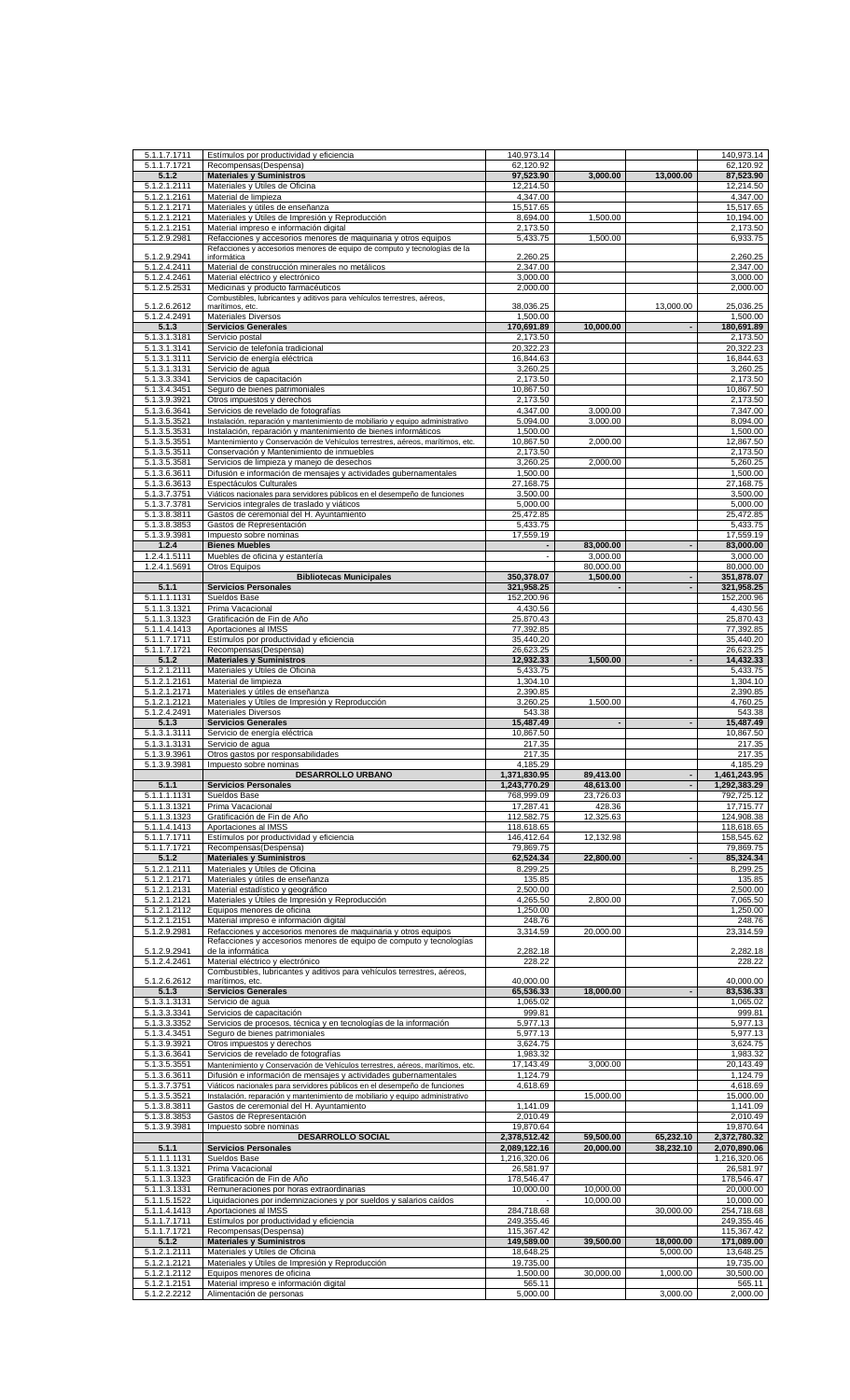| 5.1.2.9.2981                 | Refacciones y accesorios menores de maquinaria y otros equipos                                                                                             | 16,866.36                 | 4,500.00       | 4,000.00                 | 17,366.36                 |
|------------------------------|------------------------------------------------------------------------------------------------------------------------------------------------------------|---------------------------|----------------|--------------------------|---------------------------|
| 5.1.2.9.2941                 | Refacciones y accesorios menores de equipo de computo y tecnologías de la<br>informática                                                                   | 6,720.46                  |                | 4,000.00                 | 2,720.46                  |
| 5.1.2.4.2461                 | Material eléctrico y electrónico                                                                                                                           | 1,195.24                  |                | 1,000.00                 | 195.24                    |
|                              | Combustibles, lubricantes y aditivos para vehículos terrestres, aéreos,                                                                                    |                           |                |                          |                           |
| 5.1.2.6.2612<br>5.1.2.4.2491 | marítimos, etc.<br><b>Materiales Diversos</b>                                                                                                              | 78,750.00<br>608.58       | 5,000.00       |                          | 83,750.00<br>608.58       |
| 5.1.3                        | <b>Servicios Generales</b>                                                                                                                                 | 139,801.27                |                | 9,000.00                 | 130,801.27                |
| 5.1.3.1.3131                 | Servicio de agua                                                                                                                                           | 2,034.40                  |                |                          | 2,034.40                  |
| 5.1.3.2.3291                 | Otros arrendamientos                                                                                                                                       | 8,998.29<br>13,562.64     |                |                          | 8,998.29                  |
| 5.1.3.4.3451<br>5.1.3.9.3921 | Seguro de bienes patrimoniales<br>Otros impuestos y derechos                                                                                               | 5,433.75                  |                |                          | 13,562.64<br>5,433.75     |
| 5.1.3.6.3641                 | Servicios de revelado de fotografías                                                                                                                       | 1,173.50                  |                | 1,000.00                 | 173.50                    |
| 5.1.3.5.3521                 | Instalación, reparación y mantenimiento de mobiliario y equipo administrativo                                                                              | 2.347.00                  |                | 1,000.00                 | 1,347.00                  |
| 5.1.3.5.3531                 | Instalación, reparación y mantenimiento de bienes informáticos                                                                                             | 2,173.50                  |                | 2,000.00                 | 173.50                    |
| 5.1.3.5.3551<br>5.1.3.6.3611 | Mantenimiento y Conservación de Vehículos terrestres, aéreos, marítimos, etc.<br>Difusión e información de mensajes y actividades gubernamentales          | 27,820.80<br>1,086.75     |                | 5,000.00                 | 22,820.80<br>1,086.75     |
| 5.1.3.7.3751                 | Viáticos nacionales para servidores públicos en el desempeño de funciones                                                                                  | 13,041.00                 |                |                          | 13,041.00                 |
| 5.1.3.8.3811                 | Gastos de ceremonial del H. Ayuntamiento                                                                                                                   | 26.572.64                 |                |                          | 26,572.64                 |
| 5.1.3.8.3853                 | Gastos de Representación                                                                                                                                   | 2,173.50                  |                |                          | 2,173.50                  |
| 5.1.3.9.3961<br>5.1.3.9.3981 | Otros gastos por responsabilidades<br>Impuesto sobre nominas                                                                                               | 2,173.50<br>31,210.00     |                |                          | 2,173.50<br>31,210.00     |
|                              | <b>DESARROLLO RURAL</b>                                                                                                                                    | 1,620,810.11              | 23,000.00      | 33,232.10                | 1,610,578.01              |
| 5.1.1                        | <b>Servicios Personales</b>                                                                                                                                | 1,353,246.07              | 23,000.00      | 8,232.10                 | 1,368,013.97              |
| 5.1.1.1.1131                 | Sueldos Base                                                                                                                                               | 816,687.87                |                |                          | 816,687.87                |
| 5.1.1.2.1221<br>5.1.1.3.1321 | Remuneraciones para eventuales<br>Prima Vacacional                                                                                                         | 5,000.00<br>18,361.74     |                |                          | 5,000.00<br>18,361.74     |
| 5.1.1.3.1331                 | Remuneraciones por horas extraordinarias                                                                                                                   |                           | 5,000.00       |                          | 5,000.00                  |
| 5.1.1.3.1341                 | Gratificación por servicios                                                                                                                                |                           | 18,000.00      |                          | 18,000.00                 |
| 5.1.1.3.1323<br>5.1.1.4.1413 | Gratificación de Fin de Año<br>Aportaciones al IMSS                                                                                                        | 119.744.96<br>126,254.87  |                |                          | 119,744.96<br>126,254.87  |
| 5.1.1.7.1711                 | Estímulos por productividad y eficiencia                                                                                                                   | 170,220.36                |                |                          | 170,220.36                |
| 5.1.1.7.1721                 | Recompensas(Despensa)                                                                                                                                      | 88,744.17                 |                |                          | 88,744.17                 |
| 5.1.2                        | <b>Materiales y Suministros</b>                                                                                                                            | 159,490.99                |                | 12,000.00                | 147.490.99                |
| 5.1.2.1.2111<br>5.1.2.1.2121 | Materiales y Útiles de Oficina<br>Materiales y Útiles de Impresión y Reproducción                                                                          | 17.561.50<br>21,592.96    |                | 5.000.00                 | 12,561.50<br>21,592.96    |
| 5.1.2.1.2112                 | Equipos menores de oficina                                                                                                                                 | 5,000.00                  |                | 4,000.00                 | 1,000.00                  |
| 5.1.2.2.2212                 | Alimentación de personas                                                                                                                                   | 1,212.81                  |                |                          | 1,212.81                  |
| 5.1.2.9.2981                 | Refacciones y accesorios menores de maquinaria y otros equipos                                                                                             | 28,255.50                 |                | 3,000.00                 | 25,255.50                 |
| 5.1.2.9.2941                 | Refacciones y accesorios menores de equipo de computo y tecnologías de la<br>informática                                                                   | 1,141.09                  |                |                          | 1,141.09                  |
| 5.1.2.4.2461                 | Material eléctrico y electrónico                                                                                                                           | 5,977.13                  |                |                          | 5,977.13                  |
| 5.1.2.6.2612                 | Combustibles, lubricantes y aditivos para vehículos terrestres, aéreos,<br>marítimos, etc.                                                                 | 78,750.00                 |                |                          | 78,750.00                 |
| 5.1.3                        | <b>Servicios Generales</b>                                                                                                                                 | 108,073.05                |                | 13,000.00                | 95,073.05                 |
| 5.1.3.1.3111                 | Servicio de energía eléctrica                                                                                                                              | 1,086.75                  |                |                          | 1,086.75                  |
| 5.1.3.1.3131                 | Servicio de agua                                                                                                                                           | 3,042.90                  |                |                          | 3,042.90                  |
| 5.1.3.4.3451<br>5.1.3.9.3921 | Seguro de bienes patrimoniales<br>Otros impuestos y derechos                                                                                               | 11,410.88<br>2,921.18     |                |                          | 11,410.88<br>2,921.18     |
| 5.1.3.6.3641                 | Servicios de revelado de fotografías                                                                                                                       | 593.37                    |                |                          | 593.37                    |
| 5.1.3.5.3521                 | Instalación, reparación y mantenimiento de mobiliario y equipo administrativo                                                                              | 1,163.91                  |                |                          | 1,163.91                  |
| 5.1.3.5.3531                 | Instalación, reparación y mantenimiento de bienes informáticos                                                                                             | 1,825.74                  |                |                          | 1,825.74                  |
| 5.1.3.5.3551<br>5.1.3.7.3751 | Mantenimiento y Conservación de Vehículos terrestres, aéreos, marítimos, etc.<br>Viáticos nacionales para servidores públicos en el desempeño de funciones | 10,000.00<br>5,977.13     |                |                          | 10,000.00<br>5,977.13     |
| 5.1.3.7.3781                 | Servicios integrales de traslado y viáticos                                                                                                                | 5,000.00                  |                |                          | 5,000.00                  |
| 5.1.3.8.3811                 | Gastos de ceremonial del H. Ayuntamiento                                                                                                                   | 37,470.00                 |                | 13,000.00                | 24,470.00                 |
|                              |                                                                                                                                                            |                           |                |                          |                           |
| 5.1.3.8.3853                 | Gastos de Representación                                                                                                                                   | 4,501.10                  |                |                          | 4,501.10                  |
| 5.1.3.9.3961                 | Otros gastos por responsabilidades                                                                                                                         | 1,898.77                  |                |                          | 1,898.77                  |
| 5.1.3.9.3981                 | Impuesto sobre nominas<br>SERVICIOS GENERALES Y ECOLOGÍA                                                                                                   | 21,181.33<br>8,560,069.17 | 159,187.86     | 85,648.36                | 21,181.33<br>8,633,608.67 |
|                              | DIRECCIÓN DE SERVICIOS GENERALES                                                                                                                           | 1,318,730.17              | 71,598.73      | 8,820.75                 | 1,381,508.15              |
| 5.1.1                        | <b>Servicios Personales</b>                                                                                                                                | 1,167,368.33              | 20,598.73      | 8,820.75                 | 1,179,146.31              |
| 5.1.1.1.1131<br>5.1.1.3.1321 | Sueldos Base<br>Prima Vacacional                                                                                                                           | 617,623.20<br>14,339.01   | 9,896.43       |                          | 627,519.63<br>14,339.01   |
| 5.1.1.3.1323                 | Gratificación de Fin de Año                                                                                                                                | 92,926.72                 |                | 588.65                   | 92,338.07                 |
| 5.1.1.3.1331                 | Remuneraciones por horas extraordinarias                                                                                                                   | 5,000.00                  | 5,000.00       |                          | 10,000.00                 |
| 5.1.1.5.1522                 | Liquidaciones por indemnizaciones y por sueldos y salarios caídos                                                                                          |                           | 5,000.00       |                          | 5,000.00                  |
| 5.1.1.4.1413<br>5.1.1.7.1711 | Aportaciones al IMSS<br>Estímulos por productividad y eficiencia                                                                                           | 222,575.93<br>126,801.62  | 702.30         |                          | 222,575.93<br>127,503.92  |
| 5.1.1.7.1721                 | Recompensas(Despensa)                                                                                                                                      | 79,869.75                 |                |                          | 79,869.75                 |
| 5.1.2                        | <b>Materiales y Suministros</b>                                                                                                                            | 54,465.25                 | 44,500.00      |                          | 98,965.25                 |
| 5.1.2.1.2111                 | Materiales y Útiles de Oficina                                                                                                                             | 13,041.00                 |                |                          | 13,041.00                 |
| 5.1.2.1.2161<br>5.1.2.1.2121 | Material de limpieza<br>Materiales y Útiles de Impresión y Reproducción                                                                                    | 5,433.75<br>10,561.50     | 8,500.00       |                          | 5,433.75<br>19,061.50     |
| 5.1.2.1.2151                 | Material impreso e información digital                                                                                                                     | 1,500.00                  |                |                          | 1,500.00                  |
| 5.1.2.2.2212                 | Alimentación de personas                                                                                                                                   | 5,000.00                  |                |                          | 5,000.00                  |
| 5.1.2.9.2981                 | Refacciones y accesorios menores de maquinaria y otros equipos<br>Refacciones y accesorios menores de equipo de computo y tecnologías de la                | 2,500.00                  | 3,500.00       |                          | 6,000.00                  |
| 5.1.2.9.2941                 | informática                                                                                                                                                | 3,260.25                  |                |                          | 3,260.25                  |
| 5.1.2.4.2411                 | Material de construcción minerales no metálicos<br>Combustibles, lubricantes y aditivos para vehículos terrestres, aéreos,                                 | 5,000.00                  |                |                          | 5,000.00                  |
| 5.1.2.6.2612                 | marítimos, etc.                                                                                                                                            | 7,168.75                  | 12,500.00      |                          | 19,668.75                 |
| 5.1.2.7.2722                 | Prendas de protección personal                                                                                                                             |                           | 20,000.00      |                          | 20,000.00                 |
| 5.1.2.4.2491                 | <b>Materiales Diversos</b>                                                                                                                                 | 1,000.00                  |                |                          | 1,000.00                  |
| 5.1.3<br>5.1.3.1.3111        | <b>Servicios Generales</b><br>Servicio de energía eléctrica                                                                                                | 95,396.59<br>25,000.00    | 1,500.00       |                          | 96,896.59<br>25,000.00    |
| 5.1.3.1.3131                 | Servicio de agua                                                                                                                                           | 8,694.00                  |                |                          | 8,694.00                  |
| 5.1.3.4.3451                 | Seguro de bienes patrimoniales                                                                                                                             | 15,000.00                 |                |                          | 15,000.00                 |
| 5.1.3.9.3921                 | Otros impuestos y derechos                                                                                                                                 | 2,173.50                  |                |                          | 2,173.50                  |
| 5.1.3.5.3521<br>5.1.3.5.3531 | Instalación, reparación y mantenimiento de mobiliario y equipo administrativo<br>Instalación, reparación y mantenimiento de bienes informáticos            | 1,086.75<br>1,500.00      |                |                          | 1,086.75<br>1,500.00      |
| 5.1.3.5.3551                 | Mantenimiento y Conservación de Vehículos terrestres, aéreos, marítimos, etc.                                                                              | 2,500.00                  | 1,500.00       |                          | 4,000.00                  |
|                              | Instalación, reparación y mantenimiento de maquinaria, otros equipos y<br>herramientas menores                                                             | 10,648.25                 |                |                          | 10,648.25                 |
| 5.1.3.5.3571<br>5.1.3.7.3751 | Viáticos nacionales para servidores públicos en el desempeño de funciones                                                                                  | 6,000.00                  |                |                          | 6,000.00                  |
| 5.1.3.8.3811                 | Gastos de ceremonial del H. Ayuntamiento                                                                                                                   | 2,173.50                  |                |                          | 2,173.50                  |
| 5.1.3.8.3853                 | Gastos de Representación                                                                                                                                   | 2,173.50                  |                |                          | 2,173.50                  |
| 5.1.3.9.3961<br>5.1.3.9.3981 | Otros gastos por responsabilidades<br>Impuesto sobre nominas                                                                                               | 2,173.50<br>16,273.59     |                |                          | 2,173.50<br>16,273.59     |
| 1.2.4                        | <b>Bienes Muebles</b>                                                                                                                                      | 1,500.00                  | 5,000.00       | $\blacksquare$           | 6,500.00                  |
| 1.2.4.1.5111                 | Muebles de oficina y estantería                                                                                                                            |                           | 5,000.00       |                          | 5,000.00                  |
| 1.2.4.6.5651                 | Equipo de comunicación y telecomunicaciones<br><b>ECOLOGÍA</b>                                                                                             | 1,500.00<br>289,359.97    |                |                          | 1,500.00                  |
| 5.1.1                        | <b>Servicios Personales</b>                                                                                                                                | 283,480.43                | $\blacksquare$ | $\overline{\phantom{a}}$ | 289,359.97<br>283,480.43  |
| 5.1.1.1.1131                 | Sueldos Base                                                                                                                                               | 146,530.22                |                |                          | 146,530.22                |
| 5.1.1.3.1321                 | Prima Vacacional                                                                                                                                           | 3,944.99                  |                |                          | 3,944.99                  |
| 5.1.1.3.1323<br>5.1.1.4.1413 | Gratificación de Fin de Año<br>Aportaciones al IMSS                                                                                                        | 23,966.57<br>57,773.94    |                |                          | 23,966.57<br>57,773.94    |
| 5.1.1.7.1711                 | Estímulos por productividad y eficiencia                                                                                                                   | 33,515.88                 |                |                          | 33,515.88                 |
| 5.1.1.7.1721<br>5.1.2        | Recompensas(Despensa)<br><b>Materiales y Suministros</b>                                                                                                   | 17,748.83<br>543.38       |                | $\blacksquare$           | 17,748.83<br>543.38       |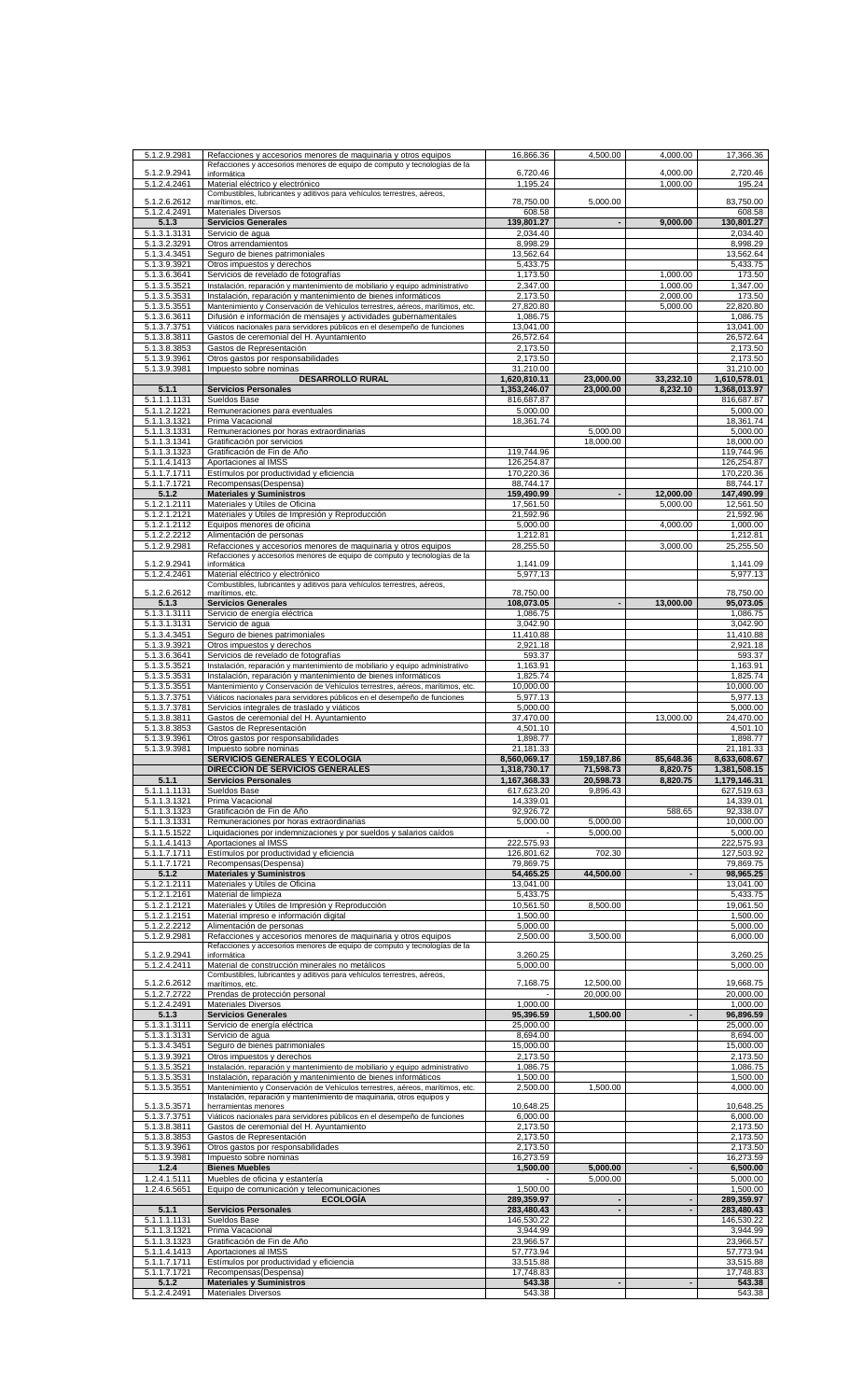| 5.1.3                        | <b>Servicios Generales</b>                                                                                                                              | 5,336.16                      | $\blacksquare$            |                                            | 5,336.16<br>1,499.28          |
|------------------------------|---------------------------------------------------------------------------------------------------------------------------------------------------------|-------------------------------|---------------------------|--------------------------------------------|-------------------------------|
| 5.1.3.9.3921<br>5.1.3.9.3981 | Otros impuestos y derechos<br>Impuesto sobre nominas                                                                                                    | 1,499.28<br>3,836.88          |                           |                                            | 3,836.88                      |
| 5.1.1                        | <b>LIMPIA</b>                                                                                                                                           | 4,557,420.64                  | 43,500.00<br>38,000.00    | 50,000.00                                  | 4,550,920.64                  |
| 5.1.1.1.1131                 | <b>Servicios Personales</b><br>Sueldos Base                                                                                                             | 4,391,310.47<br>2,213,081.42  |                           | 50,000.00                                  | 4,379,310.47<br>2,213,081.42  |
| 5.1.1.3.1321                 | Prima Vacacional                                                                                                                                        | 54,542.95                     |                           |                                            | 54,542.95                     |
| 5.1.1.3.1323<br>5.1.1.3.1331 | Gratificación de Fin de Año<br>Remuneraciones por horas extraordinarias                                                                                 | 363,619.65<br>35,000.00       | 35,000.00                 |                                            | 363,619.65<br>70,000.00       |
| 5.1.1.5.1522                 | Liquidaciones por indemnizaciones y por sueldos y salarios caídos                                                                                       | 30,000.00                     | 3,000.00                  | 15,000.00                                  | 18,000.00                     |
| 5.1.1.4.1413<br>5.1.1.7.1711 | Aportaciones al IMSS<br>Estímulos por productividad y eficiencia                                                                                        | 727,116.34<br>453,233.94      |                           | 35,000.00                                  | 692,116.34<br>453,233.94      |
| 5.1.1.7.1721                 | Recompensas(Despensa)                                                                                                                                   | 514,716.17                    |                           |                                            | 514,716.17                    |
| 5.1.2<br>5.1.2.1.2161        | <b>Materiales y Suministros</b><br>Material de limpieza                                                                                                 | 33,033.88<br>10,867.50        | 5,500.00                  |                                            | 38,533.88<br>10,867.50        |
| 5.1.2.2.2212                 | Alimentación de personas                                                                                                                                | 1,086.75                      |                           |                                            | 1.086.75                      |
| 5.1.2.9.2981                 | Refacciones y accesorios menores de maquinaria y otros equipos<br>Combustibles, lubricantes y aditivos para vehículos terrestres, aéreos,               | 10,579.63                     |                           |                                            | 10,579.63                     |
| 5.1.2.6.2612                 | marítimos, etc.                                                                                                                                         | 10,500.00                     | 5,500.00                  |                                            | 16,000.00                     |
| 5.1.3<br>5.1.3.1.3111        | <b>Servicios Generales</b><br>Servicio de energía eléctrica                                                                                             | 133,076.30<br>45,000.00       |                           |                                            | 133,076.30<br>45,000.00       |
| 5.1.3.9.3921                 | Otros impuestos y derechos                                                                                                                              | 4,791.57                      |                           |                                            | 4,791.57                      |
| 5.1.3.5.3551                 | Mantenimiento y Conservación de Vehículos terrestres, aéreos, marítimos, etc.                                                                           | 14,558.65                     |                           |                                            | 14,558.65                     |
| 5.1.3.5.3571                 | Instalación, reparación y mantenimiento de maquinaria, otros equipos y<br>herramientas                                                                  | 5,735.00                      |                           |                                            | 5,735.00                      |
| 5.1.3.9.3961<br>5.1.3.9.3981 | Otros gastos por responsabilidades<br>Impuesto sobre nominas                                                                                            | 108.68<br>62,882.40           |                           |                                            | 108.68<br>62,882.40           |
|                              | <b>PARQUES Y JARDINES</b>                                                                                                                               | 905,471.70                    | 27,500.00                 | 15,000.00                                  | 917,971.70                    |
| 5.1.1                        | <b>Servicios Personales</b>                                                                                                                             | 808,685.25                    | 16,000.00                 | 15,000.00                                  | 809,685.25                    |
| 5.1.1.1.1131<br>5.1.1.3.1321 | Sueldos Base<br>Prima Vacacional                                                                                                                        | 391,631.33<br>10,228.25       |                           |                                            | 391,631.33<br>10,228.25       |
| 5.1.1.3.1323                 | Gratificación de Fin de Año                                                                                                                             | 71,521.65                     |                           |                                            | 71,521.65                     |
| 5.1.1.3.1331<br>5.1.1.5.1522 | Remuneraciones por horas extraordinarias<br>Liquidaciones por indemnizaciones y por sueldos y salarios caídos                                           | 8,500.00<br>15,000.00         | 16,000.00                 |                                            | 24,500.00<br>15,000.00        |
| 5.1.1.4.1413                 | Aportaciones al IMSS                                                                                                                                    | 128,134.68                    |                           | 15.000.00                                  | 113,134.68                    |
| 5.1.1.7.1711<br>5.1.1.7.1721 | Estímulos por productividad y eficiencia                                                                                                                | 86,050.76                     |                           |                                            | 86,050.76                     |
| 5.1.2                        | Recompensas(Despensa)<br><b>Materiales y Suministros</b>                                                                                                | 97,618.58<br>46,086.75        | 11,500.00                 |                                            | 97,618.58<br>57,586.75        |
| 5.1.2.2.2212                 | Alimentación de personas                                                                                                                                | 1,086.75                      |                           |                                            | 1,086.75                      |
| 5.1.2.9.2981<br>5.1.2.4.2411 | Refacciones y accesorios menores de maquinaria y otros equipos<br>Material de construcción minerales no metálicos                                       | 5,000.00<br>10,000.00         |                           |                                            | 5,000.00<br>10,000.00         |
| 5.1.2.3.2312                 | Material agropecuario                                                                                                                                   | 25,000.00                     |                           |                                            | 25,000.00                     |
| 5.1.2.6.2612                 | Combustibles, lubricantes y aditivos para vehículos terrestres, aéreos,<br>marítimos, etc.                                                              | 5,000.00                      | 4,000.00                  |                                            | 9,000.00                      |
| 5.1.2.7.2722                 | Prendas de protección personal                                                                                                                          |                               | 7,500.00                  |                                            | 7,500.00                      |
| 5.1.3<br>5.1.3.1.3131        | <b>Servicios Generales</b><br>Servicio de agua                                                                                                          | 50,699.70<br>1,096.58         |                           | $\overline{\phantom{a}}$                   | 50,699.70<br>1,096.58         |
| 5.1.3.9.3921                 | Otros impuestos y derechos                                                                                                                              | 9,344.66                      |                           |                                            | 9,344.66                      |
| 5.1.3.5.3551                 | Mantenimiento y Conservación de Vehículos terrestres, aéreos, marítimos, etc.<br>Instalación, reparación y mantenimiento de maquinaria, otros equipos y | 14,000.00                     |                           |                                            | 14,000.00                     |
| 5.1.3.5.3571                 | herramientas                                                                                                                                            | 10,000.00                     |                           |                                            | 10,000.00                     |
| 5.1.3.5.3581<br>5.1.3.9.3981 | Servicios de limpieza y manejo de desechos<br>Impuesto sobre nominas                                                                                    | 5,000.00<br>11,258.46         |                           |                                            | 5,000.00<br>11,258.46         |
|                              | <b>RASTRO MUNICIPAL</b>                                                                                                                                 | 783,382.23                    | 9.000.00                  |                                            | 792,382.23                    |
| 5.1.1<br>5.1.1.1.1131        | <b>Servicios Personales</b><br>Sueldos Base                                                                                                             | 698,192.63<br>391,810.07      |                           |                                            | 698,192.63<br>391.810.07      |
| 5.1.1.3.1321                 | Prima Vacacional                                                                                                                                        | 9,538.84                      |                           |                                            | 9,538.84                      |
| 5.1.1.3.1323                 | Gratificación de Fin de Año                                                                                                                             | 54,769.20                     |                           |                                            | 54,769.20                     |
| 5.1.1.3.1331<br>5.1.1.4.1413 | Remuneraciones por horas extraordinarias<br>Aportaciones al IMSS                                                                                        | 1,000.00<br>111,116.26        |                           |                                            | 1,000.00<br>111,116.26        |
| 5.1.1.7.1711                 | Estímulos por productividad y eficiencia                                                                                                                | 85.586.18                     |                           |                                            | 85.586.18                     |
| 5.1.1.7.1721<br>5.1.2        | Recompensas(Despensa)<br><b>Materiales y Suministros</b>                                                                                                | 44,372.08<br>26,434.88        | 9,000.00                  |                                            | 44,372.08<br>35,434.88        |
| 5.1.2.1.2161                 | Material de limpieza                                                                                                                                    | 2,173.50                      |                           |                                            | 2,173.50                      |
| 5.1.2.2.2212<br>5.1.2.9.2981 | Alimentación de personas<br>Refacciones y accesorios menores de maquinaria y otros equipos                                                              | 1,130.22<br>5,867.00          | 1,500.00                  |                                            | 1,130.22<br>7,367.00          |
| 5.1.2.4.2411                 | Material de construcción minerales no metálicos                                                                                                         | 10,000.00                     |                           |                                            | 10,000.00                     |
| 5.1.2.4.2461                 | Material eléctrico y electrónico                                                                                                                        | 5,000.00                      |                           |                                            | 5,000.00                      |
| 5.1.2.7.2722<br>5.1.2.4.2491 | Prendas de protección personal<br>Materiales Diversos                                                                                                   | 2,264.16                      | 7,500.00                  |                                            | 7,500.00<br>2,264.16          |
| 5.1.3                        | <b>Servicios Generales</b>                                                                                                                              | 58,754.72                     | $\overline{\phantom{a}}$  | $\overline{\phantom{a}}$                   | 58,754.72                     |
| 5.1.3.1.3111<br>5.1.3.5.3511 | Servicio de energía eléctrica<br>Conservación y Mantenimiento de inmuebles                                                                              | 41,818.14<br>1,738.80         |                           |                                            | 41,818.14<br>1,738.80         |
| 5.1.3.5.3581                 | Servicios de limpieza y manejo de desechos                                                                                                              | 5,000.00                      |                           |                                            | 5,000.00                      |
| 5.1.3.9.3981                 | Impuesto sobre nominas<br><b>PANTEONES</b>                                                                                                              | 10,197.78                     |                           |                                            | 10,197.78                     |
| 5.1.1                        | <b>Servicios Personales</b>                                                                                                                             | 363,860.09<br>352,992.11      | 1,500.00                  | $\overline{\phantom{a}}$<br>$\overline{a}$ | 365,360.09<br>352,992.11      |
| 5.1.1.1.1131                 | Sueldos Base                                                                                                                                            | 167,514.13                    |                           |                                            | 167,514.13                    |
| 5.1.1.3.1321<br>5.1.1.3.1323 | Prima Vacacional<br>Gratificación de Fin de Año                                                                                                         | 4,990.14<br>32,600.96         |                           |                                            | 4,990.14<br>32,600.96         |
| 5.1.1.3.1331                 | Remuneraciones por horas extraordinarias                                                                                                                | 5,000.00                      |                           |                                            | 5,000.00                      |
| 5.1.1.4.1413<br>5.1.1.7.1711 | Aportaciones al IMSS<br>Estímulos por productividad y eficiencia                                                                                        | 56,843.68<br>41,671.12        |                           |                                            | 56,843.68<br>41,671.12        |
| 5.1.1.7.1721                 | Recompensas(Despensa)                                                                                                                                   | 44,372.08                     |                           |                                            | 44,372.08                     |
| 5.1.2<br>5.1.2.9.2981        | <b>Materiales y Suministros</b><br>Refacciones y accesorios menores de maquinaria y otros equipos                                                       | 6,000.00<br>2,500.00          | 1,500.00<br>1,500.00      | $\blacksquare$                             | 7,500.00<br>4,000.00          |
| 5.1.2.4.2411                 | Material de construcción minerales no metálicos                                                                                                         | 3,500.00                      |                           |                                            | 3,500.00                      |
| 5.1.3                        | <b>Servicios Generales</b>                                                                                                                              | 4,867.98                      | $\overline{\phantom{a}}$  | $\blacksquare$                             | 4,867.98                      |
| 5.1.3.9.3981                 | Impuesto sobre nominas<br><b>ALUMBRADO PUBLICO</b>                                                                                                      | 4,867.98<br>341,844.36        | 6,089.13                  | 11,827.61                                  | 4,867.98<br>336,105.88        |
| 5.1.1                        | <b>Servicios Personales</b>                                                                                                                             | 322,143.61                    | 6,089.13                  | 11,827.61                                  | 316,405.13                    |
| 5.1.1.1.1131<br>5.1.1.3.1321 | Sueldos Base<br>Prima Vacacional                                                                                                                        | 154,373.57<br>4,443.24        | 6,089.13                  | 850.15                                     | 160,462.70<br>3,593.09        |
| 5.1.1.3.1323                 | Gratificación de Fin de Año                                                                                                                             | 27,954.91                     |                           | 4,000.98                                   | 23,953.93                     |
| 5.1.1.3.1331<br>5.1.1.4.1413 | Remuneraciones por horas extraordinarias<br>Aportaciones al IMSS                                                                                        | 5,000.00<br>64,679.62         |                           |                                            | 5,000.00<br>64,679.62         |
| 5.1.1.7.1711                 | Estímulos por productividad y eficiencia                                                                                                                | 39,069.02                     |                           | 6,976.48                                   | 32,092.54                     |
| 5.1.1.7.1721                 | Recompensas(Despensa)                                                                                                                                   | 26,623.25                     |                           |                                            | 26,623.25                     |
| 5.1.2<br>5.1.2.9.2981        | <b>Materiales y Suministros</b><br>Refacciones y accesorios menores de maquinaria y otros equipos                                                       | 14,500.00<br>1,500.00         | $\blacksquare$            |                                            | 14,500.00<br>1,500.00         |
| 5.1.2.4.2461                 | Material eléctrico y electrónico                                                                                                                        | 12,000.00                     |                           |                                            | 12,000.00                     |
| 5.1.2.4.2491<br>5.1.3        | Materiales Diversos<br><b>Servicios Generales</b>                                                                                                       | 1,000.00<br>5,200.75          | $\overline{\phantom{a}}$  | $\blacksquare$                             | 1,000.00<br>5,200.75          |
| 5.1.3.9.3921                 | Otros impuestos y derechos                                                                                                                              | 1,000.00                      |                           |                                            | 1,000.00                      |
| 5.1.3.9.3981                 | Impuesto sobre nominas                                                                                                                                  | 4,200.75                      |                           |                                            | 4,200.75                      |
| 5.1.1                        | <b>OBRAS PUBLICAS MUNICIPALES</b><br><b>Servicios Personales</b>                                                                                        | 18,915,470.93<br>7,374,517.37 | 4,306,800.00<br>25,000.00 | 1,794,732.10<br>43,232.10                  | 21,427,538.83<br>7,356,285.27 |
| 5.1.1.1.1131                 | Sueldos Base                                                                                                                                            | 4,025,161.52                  |                           |                                            | 4,025,161.52                  |
| 5.1.1.3.1321<br>5.1.1.3.1323 | Prima Vacacional<br>Gratificación de Fin de Año                                                                                                         | 97,324.41<br>622,162.76       |                           |                                            | 97,324.41<br>622,162.76       |
| 5.1.1.3.1331                 | Remuneraciones por horas extraordinarias                                                                                                                | 25,000.00                     | 25,000.00                 |                                            | 50,000.00                     |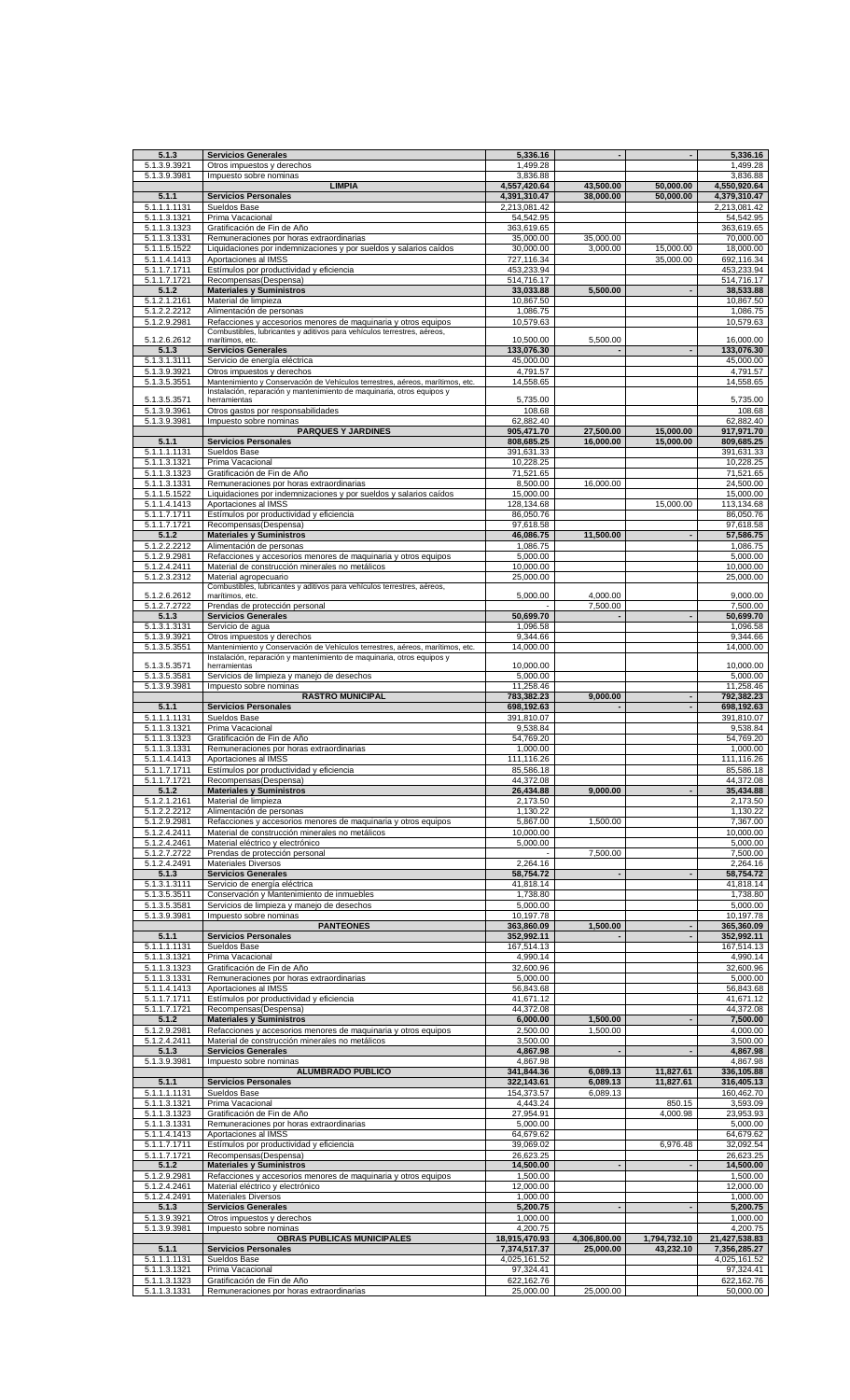| 5.1.1.5.1522<br>5.1.1.4.1413 | Liquidaciones por indemnizaciones y por sueldos y salarios caídos              | 20,000.00              |                          | 10,000.00                | 10,000.00              |
|------------------------------|--------------------------------------------------------------------------------|------------------------|--------------------------|--------------------------|------------------------|
|                              | Aportaciones al IMSS                                                           | 1,259,908.23           |                          | 25,000.00                | 1,234,908.23           |
| 5.1.1.7.1711                 | Estímulos por productividad y eficiencia                                       | 802,012.18             |                          |                          | 802,012.18             |
| 5.1.1.7.1721                 | Recompensas(Despensa)                                                          | 514,716.17             |                          |                          | 514,716.17             |
| 5.1.2                        | <b>Materiales y Suministros</b>                                                | 1,439,819.06           | 564,800.00               | 4,000.00                 | 2,000,619.06           |
| 5.1.2.1.2111                 | Materiales y Útiles de Oficina                                                 | 16,996.20              |                          |                          | 16,996.20              |
| 5.1.2.1.2121                 | Materiales y Útiles de Impresión y Reproducción                                | 28,793.58              | 5,800.00                 |                          | 34,593.58              |
| 5.1.2.1.2112                 | Equipos menores de oficina                                                     | 5,000.00               |                          |                          | 5,000.00               |
|                              |                                                                                | 2.000.00               |                          |                          |                        |
| 5.1.2.1.2151                 | Material impreso e información digital                                         |                        |                          |                          | 2,000.00               |
| 5.1.2.2.2212                 | Alimentación de personas                                                       | 3,000.00               |                          |                          | 3,000.00               |
| 5.1.2.9.2981                 | Refacciones y accesorios menores de maquinaria y otros equipos                 | 127,500.00             | 255,000.00               |                          | 382,500.00             |
|                              | Refacciones y accesorios menores de equipo de computo y tecnologías de la      |                        |                          |                          |                        |
| 5.1.2.9.2941                 | informática                                                                    | 5,000.00               |                          | 3,000.00                 | 2,000.00               |
| 5.1.2.4.2411                 | Material de construcción minerales no metálicos                                | 492,275.00             | 300,000.00               | 1,000.00                 | 791,275.00             |
| 5.1.2.4.2461                 | Material eléctrico y electrónico                                               | 2,500.00               |                          |                          | 2,500.00               |
|                              | Combustibles, lubricantes y aditivos para vehículos terrestres, aéreos,        |                        |                          |                          |                        |
| 5.1.2.6.2612                 | marítimos, etc.                                                                | 750,000.00             |                          |                          | 750,000.00             |
| 5.1.2.7.2722                 | Prendas de protección personal                                                 | 4,000.00               |                          |                          | 4,000.00               |
| 5.1.2.4.2491                 | <b>Materiales Diversos</b>                                                     | 2,754.28               | 4,000.00                 |                          | 6,754.28               |
|                              | <b>Servicios Generales</b>                                                     |                        | 182.000.00               | 17.500.00                | 876,505.88             |
| 5.1.3                        |                                                                                | 712,005.88             |                          |                          |                        |
| 5.1.3.1.3111                 | Servicio de energía eléctrica                                                  | 17,631.00              |                          |                          | 17,631.00              |
| 5.1.3.1.3131                 | Servicio de agua                                                               | 11,545.00              |                          |                          | 11,545.00              |
| 5.1.3.2.3261                 | Arrendamiento de maquinaria y equipo                                           | 2,634.00               | 60,000.00                |                          | 62,634.00              |
| 5.1.3.3.3341                 | Servicios de capacitación                                                      | 5,711.13               | 5,000.00                 |                          | 10,711.13              |
| 5.1.3.4.3451                 | Seguro de bienes patrimoniales                                                 | 109,575.38             |                          | 5,000.00                 | 104,575.38             |
| 5.1.3.9.3921                 | Otros impuestos y derechos                                                     | 17,631.43              |                          |                          | 17,631.43              |
| 5.1.3.6.3641                 | Servicios de revelado de fotografías                                           | 1,456.17               |                          |                          | 1,456.17               |
|                              |                                                                                |                        |                          |                          |                        |
| 5.1.3.5.3521                 | Instalación, reparación y mantenimiento de mobiliario y equipo administrativo  | 2,867.50               |                          |                          | 2,867.50               |
|                              | Instalación, reparación y mantenimiento de maquinaria, otros equipos y         |                        |                          |                          |                        |
| 5.1.3.5.3571                 | herramientas                                                                   | 75,000.00              | 50,000.00                |                          | 125,000.00             |
| 1.2.7.1 6311                 | Estudios e Investigaciones(BANOBRAS)                                           | 108,257.89             |                          |                          | 108,257.89             |
| 1.2.7.1 6311                 | Estudios e Investigaciones                                                     | 220,000.00             | 50,000.00                |                          | 270,000.00             |
| 5.1.3.6.3611                 | Impresión y elaboración de publicaciones oficiales y de interés general        | 5,000.00               |                          |                          | 5,000.00               |
| 5.1.3.7.3751                 | Viáticos nacionales para servidores públicos en el desempeño de funciones      | 15,262.50              | 5,000.00                 |                          | 20,262.50              |
| 5.1.3.8.3811                 | Gastos de ceremonial del H. Ayuntamiento                                       | 15,831.77              |                          |                          | 15,831.77              |
| 5.1.3.8.3853                 | Gastos de Representación                                                       | 16,735.95              |                          |                          | 16,735.95              |
| 5.1.3.9.3961                 | Otros gastos por responsabilidades                                             | 330.37                 | 12,000.00                |                          | 12,330.37              |
|                              |                                                                                |                        |                          |                          |                        |
| 5.1.3.9.3981                 | Impuesto sobre nominas                                                         | 86,535.79              |                          | 12,500.00                | 74,035.79              |
| 1.2.4                        | <b>Bienes Muebles</b>                                                          | 1,500.00               | $\blacksquare$           |                          | 1.500.00               |
| 1.2.4.6.5651                 | Equipo de comunicación y telecomunicaciones                                    | 1,500.00               |                          |                          | 1,500.00               |
| 5.1.6                        | <b>OBRA PUBLICA</b>                                                            | 9,387,628.63           | 3,535,000.00             | 1,730,000.00             | 11,192,628.63          |
| 1.2.3.5.6141                 | División de terrenos y construcción de obras de urbanización(Matamoros)        | 2,437,628.63           | 2,000,000.00             |                          | 4,437,628.63           |
|                              | Trabajos de acabados en edificaciones y otros trabajos especializados(Casa     |                        |                          |                          |                        |
| 1.2.3.6.6291                 | Ejidal)                                                                        | 50,000.00              |                          |                          | 50,000.00              |
|                              | Trabajos de acabados en edificaciones y otros trabajos especializados(Jardines |                        |                          |                          |                        |
| 1.2.3.6.6291                 | de Niños DIF)                                                                  | 400,000.00             |                          |                          | 400,000.00             |
|                              | Trabajos de acabados en edificaciones y otros trabajos                         |                        |                          |                          |                        |
| 1.2.3.6.6291                 | especializados(Auditorio)                                                      | 6,500,000.00           |                          | 1,730,000.00             | 4,770,000.00           |
| 1.2.3.5.6141                 | División de terrenos y construcción de obras de urbanización                   |                        | 1,535,000.00             |                          | 1,535,000.00           |
|                              | COMUNICACIÓN SOCIAL Y ACCESO A LA INFORMACIÓN                                  |                        |                          |                          |                        |
|                              |                                                                                | 983,740.02             | 3,500.00                 | 15,436.11                | 971,803.91             |
|                              | <b>COMUNICACIÓN SOCIAL</b>                                                     | 267,340.64             | 3,500.00                 | 15,436.11                | 255,404.53             |
| 5.1.1                        | <b>Servicios Personales</b>                                                    | 233,478.54             |                          | 15,436.11                | 218,042.43             |
| 5.1.1.1.1131                 | Sueldos Base                                                                   | 129,962.60             |                          |                          | 129,962.60             |
| 5.1.1.3.1321                 | Prima Vacacional                                                               | 3,676.88               |                          |                          | 3,676.88               |
| 5.1.1.3.1323                 | Gratificación de Fin de Año                                                    | 19,845.88              |                          |                          | 19,845.88              |
| 5.1.1.4.1413                 | Aportaciones al IMSS                                                           | 45,383.61              |                          | 15,436.11                | 29,947.50              |
|                              | Estímulos por productividad y eficiencia                                       |                        |                          |                          |                        |
| 5.1.1.7.1711                 |                                                                                | 25,735.17              |                          |                          | 25,735.17              |
| $5.1.1.\overline{7.1721}$    | Recompensas(Despensa)                                                          | 8,874.40               |                          |                          | 8.874.40               |
| 5.1.2                        | <b>Materiales y Suministros</b>                                                | 11,500.00              | 3,500.00                 | $\overline{\phantom{a}}$ | 15,000.00              |
| 5.1.2.1.2111                 | Materiales y Útiles de Oficina                                                 | 3,500.00               |                          |                          | 3,500.00               |
| 5.1.2.1.2121                 | Materiales y Útiles de Impresión y Reproducción                                | 3,500.00               |                          |                          |                        |
|                              |                                                                                |                        |                          |                          |                        |
|                              |                                                                                |                        | 3,500.00                 |                          | 7,000.00               |
| 5.1.2.1.2112                 | Equipos menores de oficina                                                     | 1,500.00               |                          |                          | 1,500.00               |
|                              | Refacciones y accesorios menores de equipo de computo y tecnologías de la      |                        |                          |                          |                        |
| 5.1.2.9.2941                 | informática                                                                    | 2,500.00               |                          |                          | 2,500.00               |
| 5.1.2.4.2491                 | Materiales Diversos                                                            | 500.00                 |                          |                          | 500.00                 |
| 5.1.3                        | <b>Servicios Generales</b>                                                     | 22,362.10              | $\blacksquare$           | $\blacksquare$           | 22,362.10              |
| 5.1.3.6.3641                 | Servicios de revelado de fotografías                                           | 1,000.00               |                          |                          | 1.000.00               |
| 5.1.3.5.3521                 | Instalación, reparación y mantenimiento de mobiliario y equipo administrativo  | 2.000.00               |                          |                          | 2,000.00               |
| 5.1.3.5.3531                 | Instalación, reparación y mantenimiento de bienes informáticos                 | 5,000.00               |                          |                          | 5,000.00               |
| 5.1.3.7.3751                 | Viáticos nacionales para servidores públicos en el desempeño de funciones      | 3,800.00               |                          |                          | 3,800.00               |
|                              |                                                                                |                        |                          |                          |                        |
| 5.1.3.8.3811                 | Gastos de ceremonial del H. Ayuntamiento                                       | 2.500.00               |                          |                          | 2,500.00               |
| 5.1.3.8.3853                 | Gastos de Representación                                                       | 4.500.00               |                          |                          | 4,500.00               |
| 5.1.3.9.3961                 | Otros gastos por responsabilidades                                             | 1.000.00               |                          |                          | 1,000.00               |
| 5.1.3.9.3981                 | Impuesto sobre nominas                                                         | 2,562.10               |                          |                          | 2,562.10               |
|                              | <b>ACCESO A LA INFORMACIÓN</b>                                                 | 716,399.38             |                          | $\overline{\phantom{a}}$ | 716,399.38             |
| 5.1.1                        | <b>Servicios Personales</b>                                                    | 464,739.40             | $\blacksquare$           | $\blacksquare$           | 464,739.40             |
|                              | Sueldos Base                                                                   |                        |                          |                          |                        |
| 5.1.1.1.1131<br>5.1.1.3.1321 | Prima Vacacional                                                               | 241,427.27<br>5,545.25 |                          |                          | 241,427.27<br>5,545.25 |
|                              |                                                                                |                        |                          |                          |                        |
| 5.1.1.3.1323                 | Gratificación de Fin de Año                                                    | 36,258.75              |                          |                          | 36,258.75              |
| 5.1.1.3.1331                 | Remuneraciones por horas extraordinarias                                       | 1,500.00               |                          |                          | 1,500.00               |
| 5.1.1.4.1413                 | Aportaciones al IMSS                                                           | 97,077.50              |                          |                          | 97,077.50              |
| 5.1.1.7.1711                 | Estímulos por productividad y eficiencia                                       | 56,307.38              |                          |                          | 56,307.38              |
| 5.1.1.7.1721                 | Recompensas(Despensa)                                                          | 26,623.25              |                          |                          | 26,623.25              |
| 5.1.2                        | <b>Materiales y Suministros</b>                                                | 13,300.00              | $\overline{\phantom{a}}$ | $\overline{\phantom{a}}$ | 13,300.00              |
| 5.1.2.1.2111                 | Materiales y Útiles de Oficina                                                 | 6,000.00               |                          |                          | 6,000.00               |
|                              |                                                                                | 2,500.00               |                          |                          |                        |
| 5.1.2.1.2151                 | Material impreso e información digital                                         |                        |                          |                          | 2,500.00               |
| 5.1.2.2.2212                 | Alimentación de personas                                                       | 1,000.00               |                          |                          | 1,000.00               |
|                              | Refacciones y accesorios menores de equipo de computo y tecnologías de la      |                        |                          |                          |                        |
| 5.1.2.9.2941                 | informática                                                                    | 2,800.00               |                          |                          | 2,800.00               |
| 5.1.2.4.2491                 | <b>Materiales Diversos</b>                                                     | 1,000.00               |                          |                          | 1,000.00               |
| 5.1.3                        | <b>Servicios Generales</b>                                                     | 238,359.98             |                          | $\overline{\phantom{a}}$ | 238,359.98             |
| 5.1.3.1.3131                 | Servicio de agua                                                               | 1,000.00               |                          |                          | 1,000.00               |
| 5.1.3.6.3641                 | Servicios de revelado de fotografías                                           | 1,000.00               |                          |                          | 1,000.00               |
| 5.1.3.5.3531                 | Instalación, reparación y mantenimiento de bienes informáticos                 | 2,288.37               |                          |                          | 2,288.37               |
|                              |                                                                                |                        |                          |                          |                        |
| 5.1.3.6.3611                 | Difusión e información de mensajes y actividades gubernamentales               | 75,875.00              |                          |                          | 75,875.00              |
| 5.1.3.6.3611                 | Impresión y elaboración de publicaciones oficiales y de interés general        | 63,440.68              |                          |                          | 63,440.68              |
| 5.1.3.6.3691                 | Otros servicios de información                                                 | 83,917.12              |                          |                          | 83,917.12              |
| 5.1.3.7.3751                 | Viáticos nacionales para servidores públicos en el desempeño de funciones      | 1,000.00               |                          |                          | 1,000.00               |
| 5.1.3.8.3811                 | Gastos de ceremonial del H. Ayuntamiento                                       | 1,350.00               |                          |                          | 1,350.00               |
| 5.1.3.8.3853                 | Gastos de Representación                                                       | 1,850.00               |                          |                          | 1,850.00               |
| 5.1.3.9.3961                 |                                                                                | 1,500.00               |                          |                          | 1,500.00               |
|                              | Otros gastos por responsabilidades                                             |                        |                          |                          |                        |
| 5.1.3.9.3981                 | Impuesto sobre nominas                                                         | 5,138.81               |                          |                          | 5,138.81               |
| <b>CONCEPTO</b>              | FONDO I R33 FAISM 2012                                                         | \$19,610,000.00        | 12,162,749.38            | 13,252,899.38            | 18,519,850.00          |
|                              |                                                                                |                        |                          |                          |                        |
|                              |                                                                                |                        |                          |                          |                        |
| 1.2.3.5.3.6131               | SD Alcantarillado, Drenaje y Letrinas                                          | 1,000,000.00           | \$                       | 698,173.02               | 301,826.98             |
|                              | El Peñón, 3a. Etapa Red de Drenaje Sanitario                                   | 1,000,000.00           |                          | 698,173.02               | 301,826.98             |
| 1.2.3.6.5.6251               | Construcción de vías de comunicación en proceso                                |                        |                          |                          |                        |
|                              |                                                                                |                        |                          |                          |                        |
|                              |                                                                                |                        |                          |                          |                        |
| 1.3.3.2.0.8531               | Infraestructura Productiva Rural                                               | 500,000.00             |                          | 500,000.00               |                        |
| 1.3.3.2.0.8531               | empleo Temporal<br>TJ Infraestructura Pecuaria                                 | 500,000.00             | 800,000.00               | 500,000.00<br>\$         | 800,000.00             |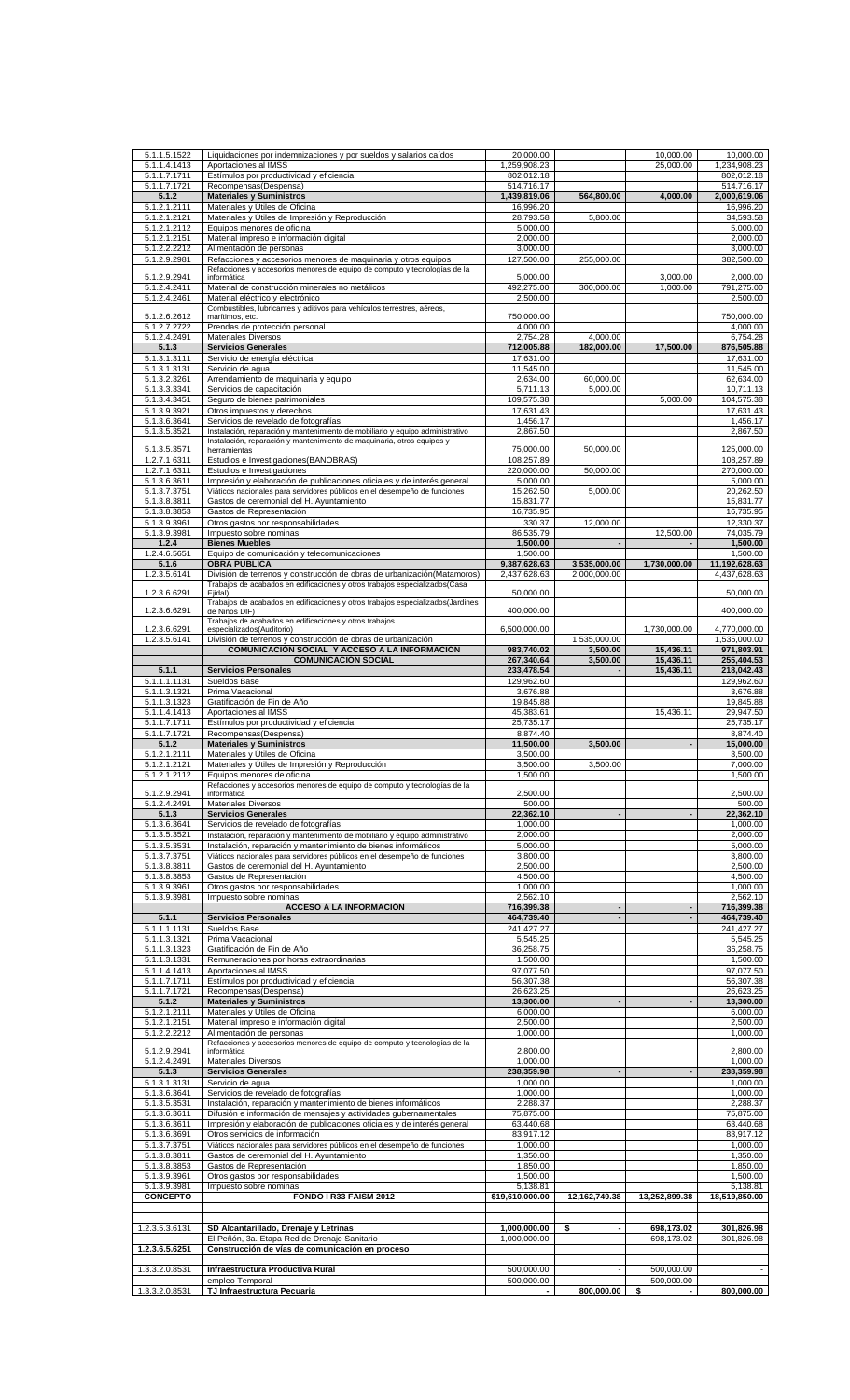|                                  | Construcción de Bodega, Guardaganado Corral, Silo y Ampliación de Cerco y<br>Bodega                                                                    |                               | 800,000.00                 |                              | 800,000.00                                           |
|----------------------------------|--------------------------------------------------------------------------------------------------------------------------------------------------------|-------------------------------|----------------------------|------------------------------|------------------------------------------------------|
|                                  | Apoyo a la Inversión de Infraestructura y Equipamiento                                                                                                 |                               |                            |                              | $\overline{\phantom{a}}$                             |
|                                  |                                                                                                                                                        |                               |                            |                              |                                                      |
| 1.2.3.5.4.6141                   | SE Urbanización Municipal<br>Calle Pípila                                                                                                              | 10,600,000.00<br>1,500,000.00 | 9,916,815.11               | 9,410,818.28<br>1,500,000.00 | 11,105,996.83                                        |
|                                  | Acceso a Casas Blancas rumbo al Mercado                                                                                                                | 587,500.00                    |                            | 587,500.00                   | $\overline{\phantom{a}}$                             |
|                                  | Calle Antonio Plaza                                                                                                                                    | 325,500.00                    |                            | 325,500.00                   | $\overline{\phantom{a}}$                             |
|                                  | Fray Servando y Teresa de Mier<br>Calle Miraflores                                                                                                     | 479,000.00<br>897,000.00      |                            | 479,000.00<br>897,000.00     | $\overline{\phantom{a}}$<br>$\overline{\phantom{a}}$ |
|                                  | Calle Pípila                                                                                                                                           | 576,500.00                    |                            | 576,500.00                   | $\overline{\phantom{a}}$                             |
|                                  | Proyecto de Camino Alterno al Cerrito por Unideg<br>Proyecto de Pavimentación de la Calle Universidad                                                  | 240,000.00<br>50,000.00       |                            | 240,000.00<br>50,000.00      | $\overline{\phantom{a}}$<br>$\overline{\phantom{a}}$ |
|                                  | Proyecto de Pavimentación de la Calle Benito Juárez                                                                                                    | 360,000.00                    |                            | 360,000.00                   | $\overline{\phantom{a}}$                             |
|                                  | Acceso a la Purísima en calle Jacarandas                                                                                                               | 500,000.00                    |                            | 500,000.00                   | $\blacksquare$                                       |
|                                  | Cabecera Municipal, calle Terán, Construcción de pavimento de concreto<br>hidráulico estampado                                                         |                               |                            |                              |                                                      |
|                                  | Cabecera Municipal calle Francisco I Madero construcción de pavimento de<br>concreto hidráulico estampado                                              |                               |                            |                              |                                                      |
|                                  | Cabecera Municipal, calle Cuauhtémoc(Tramo de Morelos a Allende)                                                                                       |                               |                            |                              |                                                      |
|                                  | construcción de pavimento de concreto hidráulico estampado<br>Cabecera Municipal, Calle Atlayahualco construcción de pavimento de concreto             | 2,500,000.00                  |                            | 1,310,818.28                 | 1,189,181.72                                         |
|                                  | Hidráulico                                                                                                                                             | 1,000,000.00                  |                            | 1,000,000.00                 |                                                      |
|                                  | Tenango el Nuevo, calle 20 de Noviembre, Rehabilitación de pavimento de<br>concreto hidráulico                                                         | 675,000.00                    |                            | 675,000.00                   |                                                      |
|                                  | San Ramón, Colocación de pavimento asfaltico sobre empedrado calle Benito<br>Juárez                                                                    | 425,000.00                    |                            | 425,000.00                   | $\overline{\phantom{a}}$                             |
|                                  | El Nacimiento, Rehabilitación de Pavimento de concreto hidráulico en calle                                                                             |                               |                            |                              |                                                      |
|                                  | Antonio Plaza<br>El Vicario, Rehabilitación de pavimento asfaltico en calle Allende                                                                    | 1.200.000.00<br>600,000.00    |                            | 1,200,000.00<br>600,000.00   | $\blacksquare$<br>$\overline{\phantom{a}}$           |
|                                  | Coachiti, Rehabilitación de pavimento de concreto asfaltico en calle Francisco I.                                                                      |                               |                            |                              |                                                      |
|                                  | Madero y Revolución<br>El Castillo, Rehabilitación de pavimento de concreto asfáltico en calle 20 de                                                   | 1,250,000.00                  |                            | 1,250,000.00                 | $\overline{\phantom{a}}$                             |
|                                  | Noviembre                                                                                                                                              | 1,000,000.00                  |                            | 1,000,000.00                 | $\overline{\phantom{a}}$                             |
|                                  | Ej. Rancho Nuevo Construcción de pavimento de concreto asfaltico calle<br>Santiago de Tapia.                                                           | 975,000.00                    |                            | 975,000.00                   | $\overline{\phantom{a}}$                             |
|                                  | Ej. Rancho Nuevo, 2da. Etapa de rehabilitación de pavimento de concreto<br>asfaltico en calle Vicente Ruiz                                             | 975,000.00                    |                            | 975,000.00                   |                                                      |
|                                  | San Cristóbal, Rehabilitación de pavimento asfaltico sobre empedrado calle                                                                             |                               |                            |                              |                                                      |
|                                  | Pino Suárez<br>San José Agua Azul, 2da. Etapa pavimento asfaltico sobre empedrado calle                                                                |                               | 542,741.66                 |                              | 542,741.66                                           |
|                                  | Fray Servando Teresa de Mier                                                                                                                           |                               | 158,502.22                 |                              | 158,502.22                                           |
|                                  | García Pavimento asfáltico sobre empedrado calle Emiliano Zapata - Vías<br>F.F.C.C.                                                                    |                               |                            |                              |                                                      |
|                                  | Obraje de Ixtla, Puente sobre arroyo (Aguas debajo de la Presa)                                                                                        |                               |                            |                              | $\overline{\phantom{a}}$                             |
|                                  | Cabecera, 2a. Et. De Cableado Subterráneo<br>Cabecera, Rehabilitación de pavimento de concreto hidráulico en calle                                     |                               |                            |                              |                                                      |
|                                  | Matamoros                                                                                                                                              |                               | 526,000.00                 |                              | 526,000.00                                           |
|                                  | Rehabilitación de Pavimento de concreto hidráulico en calle Pípila<br>Rehabilitación de Pavimento de concreto hidráulico en calle Antonio Plaza        |                               | 895,196.88<br>671,100.00   |                              | 895,196.88<br>671,100.00                             |
|                                  | Varias Comunidades colocación de Mezcla asfáltica en caminos, acceso y<br>vialidades (Donación de Asfalto)                                             |                               | 1,456,873.43               |                              | 1,456,873.43                                         |
|                                  | Vialidades del Nuevo Mercado Municipal (interior)                                                                                                      |                               | 100,000.00                 |                              | 100,000.00                                           |
|                                  | San Pedro Tenango, 2da. Etapa Rehabilitación del primer cuadro de la<br>comunidad                                                                      |                               | 607,559.30                 |                              | 607,559.30                                           |
|                                  | San José Agua Azul, 2da. Et. Rehabilitación de primer cuadro de la comunidad                                                                           |                               | 480,700.81                 |                              | 480,700.81                                           |
|                                  | Jocoque, Rehabilitación de pavimento asfaltico sobre empedrado en calle<br>Emiliano Zapata vías F.F.C.C                                                |                               | 456,954.65                 |                              | 456,954.65                                           |
|                                  | Cabecera Municipal, segunda asignación de cableado subterráneo (Obra Civil)                                                                            |                               | 1,793,499.60               |                              | 1,793,499.60                                         |
|                                  | Cabecera, Calle Madero, Rehabilitación a base de concreto estampado,<br>Guarniciones y banquetas en calle Madero                                       |                               | 325,986.15                 |                              | 325,986.15                                           |
|                                  | Norita, Construcción de pavimento a base de concreto hidráulico, banquetas y                                                                           |                               |                            |                              |                                                      |
|                                  | quarniciones en calle Benito Juárez<br>La Purísima, Construcción de pavimento a base de concreto hidráulico,                                           |                               | 291.599.26                 |                              | 291.599.26                                           |
|                                  | banquetas y guarniciones en calle Jacarandas                                                                                                           |                               | 121,432.07                 |                              | 121,432.07                                           |
|                                  | Tenango el Nuevo, Construcción de pavimento a base de concreto asfaltico,<br>banquetas y quarniciones en calle 20 de Noviembre                         |                               | 190,565.64                 |                              | 190,565.64                                           |
|                                  | San José Viborillas, Rehabilitación de pavimento con carpeta asfáltica en calle<br>Niños Héroes                                                        |                               | 235,780.00                 |                              | 235,780.00                                           |
|                                  | (Complemento) Rehabilitación de primer cuadro de la Comunidad San Pedro                                                                                |                               |                            |                              |                                                      |
|                                  | Tenango<br>Tenango el Nuevo, pavimento hidráulico en privada los Apaseos                                                                               |                               | 127, 172. 48<br>200,000.00 |                              | 127,172.48<br>200,000.00                             |
|                                  | Empedrado de calles (empleo Temporal)                                                                                                                  |                               | 250,000.00                 |                              | 250,000.00                                           |
|                                  | La palma, complemento para pavimentación a base de concreto asfaltico en<br>calle Pípila                                                               |                               | 316,024.39                 |                              | 316,024.39                                           |
|                                  | Complemento para Rehabilitación de Puente 5 de Mayo (Cuatro Velas) de la                                                                               |                               |                            |                              |                                                      |
|                                  | Cabecera Municipal<br>Complemento para rehabilitación de primer cuadro de la comunidad de San                                                          |                               | 104,126.57                 |                              | 104,126.57                                           |
|                                  | José Agua Azul.                                                                                                                                        | 340.000.00                    | 65,000.00                  | ÷,                           | 65,000.00                                            |
| 5.1.3.3                          | <b>DIM Desarrollo Institucional Municipal</b><br>Servicios Profesionales, Científicos y Técnicos y Otros Servicios                                     |                               |                            | \$                           | 340,000.00                                           |
| 1.2.4.1.3.5151                   | Bienes informáticos (presidencia)                                                                                                                      | 20,000.00                     |                            |                              | 20,000.00                                            |
| 1.2.4.1.3.5151                   | Bienes informáticos (Desarrollo Social)                                                                                                                | 50,000.00                     |                            |                              | 50,000.00                                            |
| 1.2.4.1.3.5151<br>1.2.4.1.3.5151 | Bienes informáticos (obras Públicas)<br>Bienes informáticos (Tesorerías)                                                                               | 50,000.00                     |                            |                              | 50,000.00                                            |
| 1.2.4.1.9.5191                   | Mobiliario y equipo de oficina (Tesorería)                                                                                                             | 100,000.00                    |                            |                              | 100,000.00                                           |
| 1.2.4.1.9.5191<br>1.2.4.1.9.5191 | Mobiliario y equipo de oficina (Desarrollo Social)<br>Mobiliario y equipo de oficina (Presidencia)                                                     | 50,000.00<br>20,000.00        |                            |                              | 50,000.00<br>20,000.00                               |
| 1.2.4.1.9.5191                   | Mobiliario y equipo de oficina (Obras Públicas)                                                                                                        | 50,000.00                     |                            |                              | 50,000.00                                            |
| 5.2.4.2.0.4421                   | SB Estímulos a la Educación Básica<br>Becas Municipales "Contigo Vamos a la Escuela"                                                                   | 1,212,000.00<br>500,000.00    | $\blacksquare$             | 1,212,000.00<br>500000       | $\overline{\phantom{a}}$                             |
|                                  | Becas Estímulos a la Educación Básica                                                                                                                  | 712,000.00                    |                            | 712,000.00                   |                                                      |
| 1.2.3.5.2.6121                   | SJ Infraestructura Educativa                                                                                                                           | 1,425,000.00                  |                            | 200,000.00                   | 1,225,000.00                                         |
|                                  | Infraestructura educativa<br>San José Agua Azul, Construcción de Barda Perimetral en J.N. Leona Vicario                                                | 750,000.00<br>250,000.00      |                            | 750,000.00                   | 250,000.00                                           |
|                                  | Coachiti, construcción de barda perimetral en J.n. Juan Enrique Peztalozi                                                                              | 250,000.00                    |                            | 200,000.00                   | 50,000.00                                            |
|                                  | San Ramón, Rehabilitación de Baños en Primaria Emiliano Zapata<br>Los Escobedos, Rehabilitación de Aula en Primaria Ricardo Flores Magón               | 225,000.00<br>100,000.00      |                            |                              | 225,000.00<br>100,000.00                             |
|                                  | Obrajuelo construcción de Piso en Patio Cívico en Telesecundaria 262                                                                                   | 200,000.00                    |                            |                              | 200,000.00                                           |
|                                  | Cabecera Municipal, Rehabilitación de Baños en CBTA 175                                                                                                | 400,000.00                    |                            |                              | 400,000.00                                           |
| 1.2.3.5.2.6121                   | <b>SK Escuela Digna</b><br>Escuelas de Calidad (PEC)                                                                                                   | 1,000,000.00<br>250,000.00    |                            | 1,000,000.00<br>250,000.00   | $\blacksquare$                                       |
|                                  | Escuela Digna                                                                                                                                          | 750,000.00                    |                            | 750,000.00                   |                                                      |
| 1.2.3.5.3.6131                   | SG Electrificación Rural y Colonias Pobres (Adrenel)<br>Apaseo el Grande, Ampliación de red eléctrica calle Gpe. Y Luis Donaldo                        | 945,000.00                    | 508,311.14                 | 423,908.08                   | 1,029,403.06                                         |
|                                  | Colosio col. La Villita.                                                                                                                               | 150,000.00                    |                            | 13,296.83                    | 136,703.17                                           |
|                                  | Col. Rancho Nuevo, ampliación Red Eléctrica calle Hidalgo<br>La Palma, Ampliación Red Eléctrica calle Priv. Hidalgo y Juan Melgar                      | 150,000.00<br>150,000.00      |                            | 28,323.19<br>12,711.94       | 121,676.81<br>162,711.94                             |
|                                  | Apaseo el Grande, ampliación de Red Eléctrica calle Manuel Sarabia,                                                                                    |                               |                            |                              |                                                      |
|                                  | Manuel Librado y Enrique Flores Magón Col. Flores Magón                                                                                                | 170,000.00<br>100,000.00      |                            | 170,000.00<br>100,000.00     |                                                      |
|                                  | Ixtla, San Miguel de Ixtla, Ampliación Red Eléctrica calle Leopoldo Vázquez<br>El Castillo Ampliación de Red de Electrificación calle 16 de Septiembre | 100.000.00                    | 42.31                      |                              | 100,042.31                                           |
|                                  | El Castillo, Ampliación de Red de Electrificación calles Tulipanes, Noche                                                                              |                               |                            |                              |                                                      |
|                                  | Buena v Rosas<br>El Castillo, Ampliación de Red de Electrificación calle 2da.Priv. Churubusco                                                          | 125,000.00                    | 178,032.96                 | 125,000.00                   | 178,032.96                                           |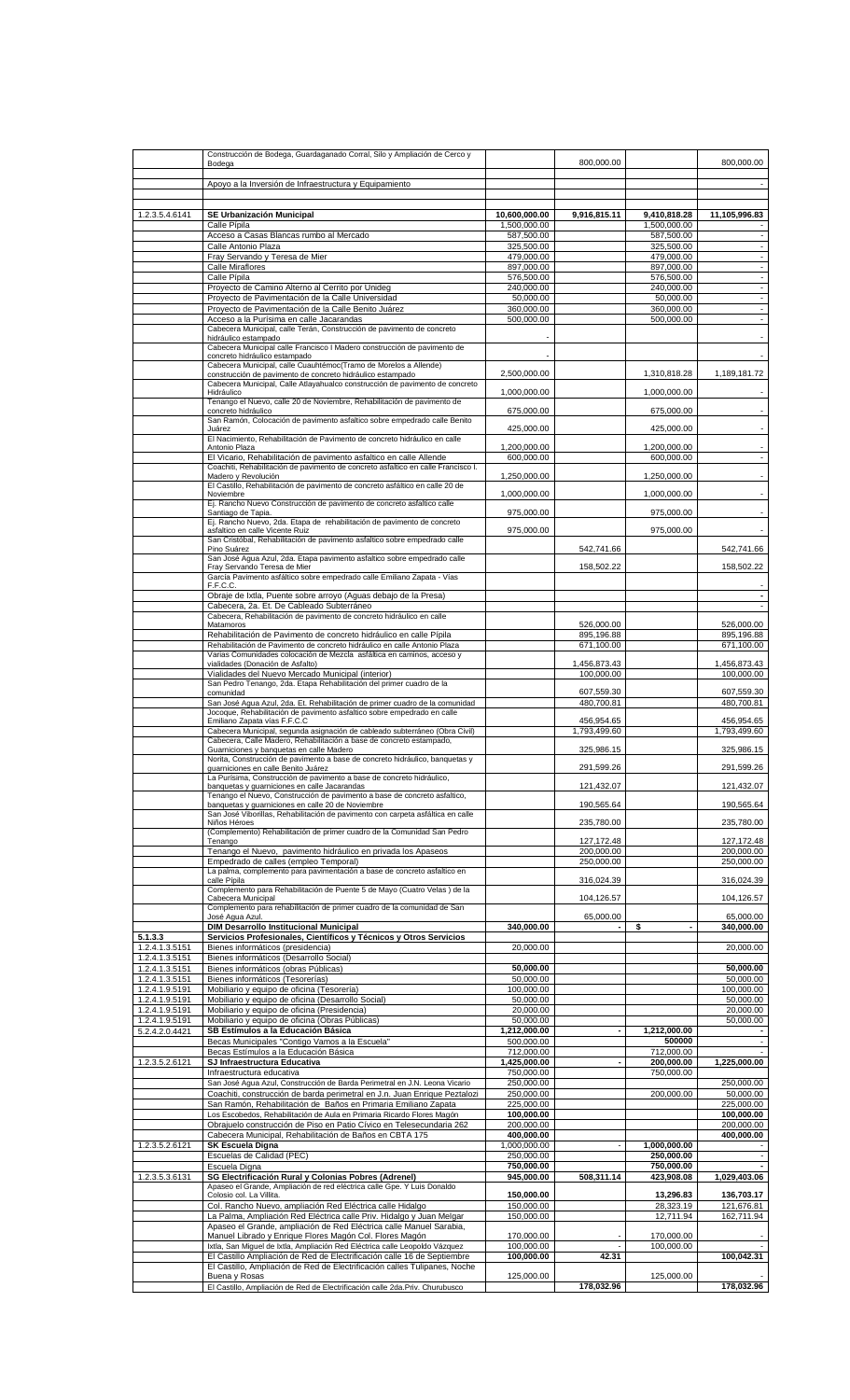|                                        | Cabecera Municipal, col. Del Charro, ampliación de electrificación calle del                                              |                               |                              |                              |                                            |
|----------------------------------------|---------------------------------------------------------------------------------------------------------------------------|-------------------------------|------------------------------|------------------------------|--------------------------------------------|
|                                        | Charro, Adelitas, Alazanas y Manganas<br>La Purísima, Ampliación de red de electrificación calle Constituyentes y priv.   |                               | 176,694.49                   |                              | 176,694.49                                 |
|                                        | Allende                                                                                                                   |                               | 153,541.38                   |                              | 153,541.38                                 |
| 1.2.3.5.1.6111                         | <b>SH Vivienda Digna</b><br>Casas Mi Casa Diferente                                                                       | 4,350,000.00<br>1,500,000.00  | 166,623.13                   | 2,000,000.00<br>1,500,000.00 | 2,516,623.13                               |
|                                        | Construcción de dos Comedores                                                                                             | 750,000.00                    |                              | 750,000.00                   |                                            |
|                                        | Techo Digno                                                                                                               | 1,000,000.00                  | 108,789.74                   |                              | 1,108,789.74                               |
|                                        | Fogones                                                                                                                   | 600,000.00                    |                              | 600,000.00                   |                                            |
|                                        | Piso Firme<br>Ampliación de Vivienda                                                                                      | 750,000.00<br>1,000,000.00    | 7,833.39<br>50,000.00        | 400,000.00                   | 357,833.39<br>1,050,000.00                 |
|                                        | Mi Casa Diferente                                                                                                         | 1,000,000.00                  |                              | 1,000,000.00                 |                                            |
|                                        | <b>Programas Especiales</b>                                                                                               | 5,100,000.00                  |                              | 5,100,000.00                 | $\blacksquare$                             |
| 1.2.3.1.5811                           | Mercado Municipal                                                                                                         | 1,000,000.00                  |                              | 1,000,000.00                 | $\overline{\phantom{a}}$                   |
| 1.2.3.4.6131<br>1.2.3.4.6131           | Adrenel<br>fider                                                                                                          | 1,000,000.00<br>1,000,000.00  |                              | 1,000,000.00<br>1,000,000.00 | $\blacksquare$                             |
| 1.2.3.4.6121                           | Programa 3x1                                                                                                              | 500,000.00                    |                              | 500,000.00                   | $\overline{\phantom{a}}$<br>$\blacksquare$ |
| 1.2.3.4.6121                           | Salud                                                                                                                     | 350,000.00                    |                              | 350,000.00                   | $\blacksquare$                             |
| 1.2.3.4.6141                           | Programa Habitat                                                                                                          | 1,250,000.00                  |                              | 1,250,000.00                 |                                            |
| 1.2.3.5.2.6121                         | <b>Desarrollo Social</b>                                                                                                  |                               |                              |                              |                                            |
|                                        |                                                                                                                           |                               |                              |                              |                                            |
| 1.2.3.4.6121                           | <b>UF Fomento al Turismo</b>                                                                                              | 250,000.00                    |                              | 250,000.00                   |                                            |
|                                        | Turismo                                                                                                                   | 250,000.00                    |                              | 250,000.00                   | $\overline{\phantom{a}}$                   |
|                                        | U9 Definición y Conducción de la Planeación                                                                               | 310,000.00                    |                              | 310,000.00                   |                                            |
| 1.2.6.3.5411<br>1.2.6.3.5412           | Automóviles y Camiones<br>Automóviles y Camiones                                                                          | 160,000.00<br>150,000.00      |                              | 160,000.00<br>150,000.00     | $\overline{\phantom{a}}$                   |
|                                        | <b>U9 Gastos Indirectos</b>                                                                                               | 450,000.00                    | 20,000.00                    | 20,000.00                    | 450,000.00                                 |
| 5.1.1.2.1212                           | Honorarios Asimilados                                                                                                     | 130,000.00                    |                              |                              | 130,000.00                                 |
| 5.1.1.2.2111                           | Materiales y Útiles de Oficina                                                                                            | 30,000.00                     |                              | 10,000.00                    | 20,000.00                                  |
| 5.1.1.2.2121                           | Materiales y Útiles de Impresión y Reproducción                                                                           | 20,000.00<br>200,000.00       |                              |                              | 20,000.00<br>200,000.00                    |
| 1.2.4.4.1.5411<br>1.2.4.1.3.5151       | Automóviles y camiones<br>Computadoras y Equipo de Perifoneo                                                              | 50,000.00                     |                              | 10,000.00                    | 40,000.00                                  |
| 5.1.1.3.3521                           | Instalación, reparación y mantenimiento de mobiliario y Equipo Administrativo                                             |                               | 20,000.00                    |                              | 20,000.00                                  |
| 1.2.4.1.1.5111                         | Muebles de Oficina y Estantería                                                                                           | 20,000.00                     |                              |                              | 20,000.00                                  |
| CONCEPTO                               | FONDO II R33 FORTAMUN 2011                                                                                                | 29,354,000.00                 |                              |                              |                                            |
| 1.3.3.2.0.8531                         | TE .- Infraestructura Agrícola<br>Construcción programa de Bordería                                                       |                               | 251,000.00<br>251,000.00     |                              | 251,000.00<br>251,000.00                   |
|                                        |                                                                                                                           |                               |                              |                              |                                            |
| 1.3.3.2.0.8531                         | <b>UB.- Caminos Rurales</b>                                                                                               |                               | 500,000.00                   |                              | 500,000.00                                 |
|                                        | Conservación de caminos                                                                                                   |                               | \$500,000.00                 |                              | \$500,000.00                               |
|                                        | FONDO II R33 FORTAMUN 2012                                                                                                | 41,406,879.24                 | 5,707,492.12                 | 8,714,323.36                 | 38,400,048.00                              |
|                                        | <b>Protección Civil</b>                                                                                                   | 640,000.00                    | 450,000.00                   | 510,000.00                   | 580,000.00                                 |
| 5.1.2                                  | <b>Materiales y Suministros</b>                                                                                           |                               |                              |                              |                                            |
| 5.1.2.3                                | Materias Primas y Materiales de Producción y Comercialización                                                             |                               |                              |                              |                                            |
| 5.1.2.3.0.2341                         | Combustibles, Lubricantes y Aditivos                                                                                      |                               |                              |                              |                                            |
| 5.1.2.9<br>5.1.2.9.0.2961              | Herramientas, Refacciones y Accesorios menores<br>Refacciones y accesorios menores para equipo de transporte              |                               |                              |                              |                                            |
| 5.1.2.9.0.5671                         | Herramientas y maquinarias                                                                                                |                               |                              |                              |                                            |
| 5.1.2.7                                | Vestuario, Blancos, Prendas de Protección y Artículos Deportivos                                                          |                               |                              |                              |                                            |
| 5.1.2.7.0.2711                         | Vestuarios y uniformes                                                                                                    |                               |                              |                              |                                            |
| 5.1.2.7.0.2721<br>5.1.3                | Prendas de protección<br><b>Servicios Generales</b>                                                                       |                               |                              |                              |                                            |
| 5.1.3.5                                | Servicios de Instalación, Reparación, Mantenimiento y Conservación                                                        |                               |                              |                              |                                            |
|                                        | Mantenimiento y conservación de vehiculos, terrestres, aereos , maritimos,                                                |                               |                              |                              |                                            |
|                                        | lacustres y fluviales<br>Servicios Profesionales, Científicos y Técnicos y Otros Servicios                                |                               |                              |                              |                                            |
| 5.1.3.3                                | Impresiones de documentos oficiales para la pres. de servicios públicos,                                                  |                               |                              |                              |                                            |
| 5.1.3.3.0.3361                         | identificación, formatos                                                                                                  |                               |                              |                              |                                            |
| 5.1.2                                  | <b>Materiales v Suministros</b>                                                                                           |                               | 250,000.00                   |                              | 250,000.00                                 |
| 5.1.2.9<br>5.1.2.9.0.2961              | Herramientas, Refacciones y Accesorios menores<br>Refacciones y accesorios y suministros de equipo de transporte          |                               | 70,000.00<br>70.000.00       |                              | 70,000.00<br>70,000.00                     |
| 5.1.2.4                                | Materiales y Artículos de Construcción y de reparación                                                                    |                               |                              |                              |                                            |
| 5.1.2.4.0.2491                         | Materiales diversos                                                                                                       |                               |                              |                              | $\sim$                                     |
| 5.1.2.5                                | Productos Químicos, Farmacéuticos y de Laboratorio                                                                        |                               | 40.000.00                    |                              | 40,000.00                                  |
| 5.1.2.5.0.2551<br>5.1.2.6              | Materiales accesorios y suministros de laboratorio<br><b>Combustibles, Lubricantes y Aditivos</b>                         | $\blacksquare$                | 40,000.00<br>80,000.00       | $\blacksquare$               | 40,000.00<br>80,000.00                     |
|                                        | Combustibles, lubricantes y aditivos para vehículos de la ejecución de                                                    |                               |                              |                              |                                            |
| 5.1.2.6.0.2611                         | programas de seguridad                                                                                                    |                               | 80,000.00                    |                              | 80,000.00                                  |
| 5.1.2.7<br>5.1.2.7.0.2711              | Vestuario, Blancos, Prendas de Protección y Artículos Deportivos                                                          | $\blacksquare$                | 60,000.00<br>30,000.00       | ä,                           | 60,000.00<br>30,000.00                     |
| 5.1.2.7.0.2722                         | Vestuarios y uniformes<br>Prendas de protección para seg. Pub.                                                            |                               | 30,000.00                    |                              | 30,000.00                                  |
| 5.1.3                                  | <b>Servicios Generales</b>                                                                                                | $\blacksquare$                | 90,000.00                    | $\blacksquare$               | 90,000.00                                  |
| $5.1.3.\overline{1}$                   | Servicios Básicos                                                                                                         | $\overline{\phantom{a}}$      |                              | $\overline{a}$               |                                            |
| 5.1.3.1.0.3173                         | Servicios de procesamiento de la información                                                                              |                               |                              | $\overline{a}$               | $\overline{\phantom{a}}$                   |
| 5.1.3.5<br>5.1.3.4.0.3503              | Servicios de Instalación, Reparación, Mantenimiento y Conservación<br>Mantenimiento y conservación de maquinaria y equipo |                               | 90,000.00<br>30,000.00       |                              | 90,000.00<br>30,000.00                     |
|                                        | Mantenimiento y conservación de vehículos, terrestres, aéreos , marítimos,                                                |                               |                              |                              |                                            |
| 5.1.3.5.0.3551                         | lacustres y fluviales<br>Servicios de Instalación, Reparación, Mantenimiento y Conservación                               |                               | 60,000.00<br>30,000.00       |                              | 60,000.00<br>30,000.00                     |
| 5.1.3.5<br>5.1.3.4.0.3501              | Mantenimiento y conservación de mobiliario y equipo de administración                                                     |                               | 30,000.00                    |                              | 30,000.00                                  |
| 1.2.4                                  | <b>Bienes Muebles</b>                                                                                                     | 640,000.00                    | 110,000.00                   | 510,000.00                   | 240,000.00                                 |
| 1.2.4.6                                | Maquinaria, otros Equipos y Herramientas                                                                                  |                               | 110,000.00                   |                              | 110,000.00                                 |
| 1.2.4.6.9.5691                         | Otros equipos                                                                                                             |                               | 70,000.00                    |                              | 70,000.00                                  |
| 1.2.4.69.5101<br>1.2.4.6.9.5102        | Computadoras y equipo periférico<br>Equipo de comunicación                                                                |                               | 10,000.00<br>30,000.00       |                              | 10,000.00<br>30,000.00                     |
| 1.2.4.1                                | Mobiliario y Equipo de Administración                                                                                     |                               |                              |                              |                                            |
| 1.2.4.1.3.5151                         | Computadoras y equipo periférico.                                                                                         |                               |                              |                              |                                            |
| 1.2.4.4                                | <b>Equipo Terrestre</b>                                                                                                   | 640,000.00                    |                              | 510,000.00                   | 130,000.00                                 |
| 1.2.4.4.1.5411<br>1.2.4.6              | Automóviles y camiones<br>Maquinaria, otros Equipos y Herramientas                                                        | 640,000.00                    |                              | 510,000.00                   | 130,000.00                                 |
|                                        | Sistemas de aire acondicionado, calefacción y de refrigerado industrial y                                                 |                               |                              |                              |                                            |
| 1.2.4.6.4.5641                         | comercial                                                                                                                 |                               |                              |                              |                                            |
| 5.1.1                                  | Seguridad Publica, Vialidad y Transporte<br><b>Servicios Personales</b>                                                   | 13,615,945.60<br>8,950,410.24 | 2,410,323.36<br>2,340,323.36 | 1,459,769.60<br>15,600.00    | 14,566,499.36<br>11,275,133.60             |
| 5.1.1.1                                | Remuneraciones al Personal de carácter Permanente                                                                         | 5,000,000.00                  | 769,118.36                   |                              | 5,769,118.36                               |
| $5.1.\overline{1.1.0.1131}$            | Sueldos base                                                                                                              | 5,000,000.00                  | 769,118.36                   |                              | 5,769,118.36                               |
| 5.1.1.3                                | Remuneraciones Adicionales y Especiales                                                                                   | 2,327,206.40                  | 71,205.00                    | 15,600.00                    | 2,382,811.40                               |
| 5.1.1.3.0.1321<br>5.1.1.3.0.1323       | Prima vacacional<br>Gratificación fin de año                                                                              | 200,000.00<br>1,200,000.00    | 71,205.00                    |                              | 271,205.00<br>1,200,000.00                 |
| 5.1.1.3.0.1331                         | Remuneración por horas extraordinarias.                                                                                   | 807,206.40                    |                              |                              | 807,206.40                                 |
| 5.1.1.3.0.1342                         | Compensaciones por servicios                                                                                              | 120,000.00                    |                              | 15,600.00                    | 104,400.00                                 |
| 5.1.1.4                                | <b>Seguridad Social</b>                                                                                                   | 343,203.84                    |                              |                              | 343,203.84                                 |
| 5.1.1.4.0.1441<br>5.1.16               | Seguros<br>Pago de estímulos a servidores públicos                                                                        | 343,203.84<br>1,280,000.00    | 1,500,000.00                 |                              | 343,203.84<br>2.780.000.00                 |
| 5.1.1.6.0.1711                         | Estímulos por productividad y eficiencia                                                                                  | 1,280,000.00                  | 1,500,000.00                 |                              | 2,780,000.00                               |
| 5.1.2                                  | <b>Materiales y Suministros</b>                                                                                           | 2,390,535.36                  |                              | 436,319.60                   | 1,954,215.76                               |
| 5.1.2.9                                | Herramientas, Refacciones y Accesorios menores                                                                            | 725,000.00                    | $\blacksquare$               | 225,000.00                   | 500,000.00                                 |
| 5.1.2.9.0.2961                         | Refacciones y accesorios y suministros de equipo de transporte                                                            | 725,000.00                    |                              | 225,000.00                   | 500,000.00                                 |
| $5.1.\overline{2.4}$<br>5.1.2.4.0.2491 | Materiales y Artículos de Construcción y de reparación<br>Materiales diversos                                             | 96,798.72<br>96,798.72        |                              | 12,583.83<br>12,583.83       | 84,214.89<br>84,214.89                     |
|                                        |                                                                                                                           |                               |                              |                              |                                            |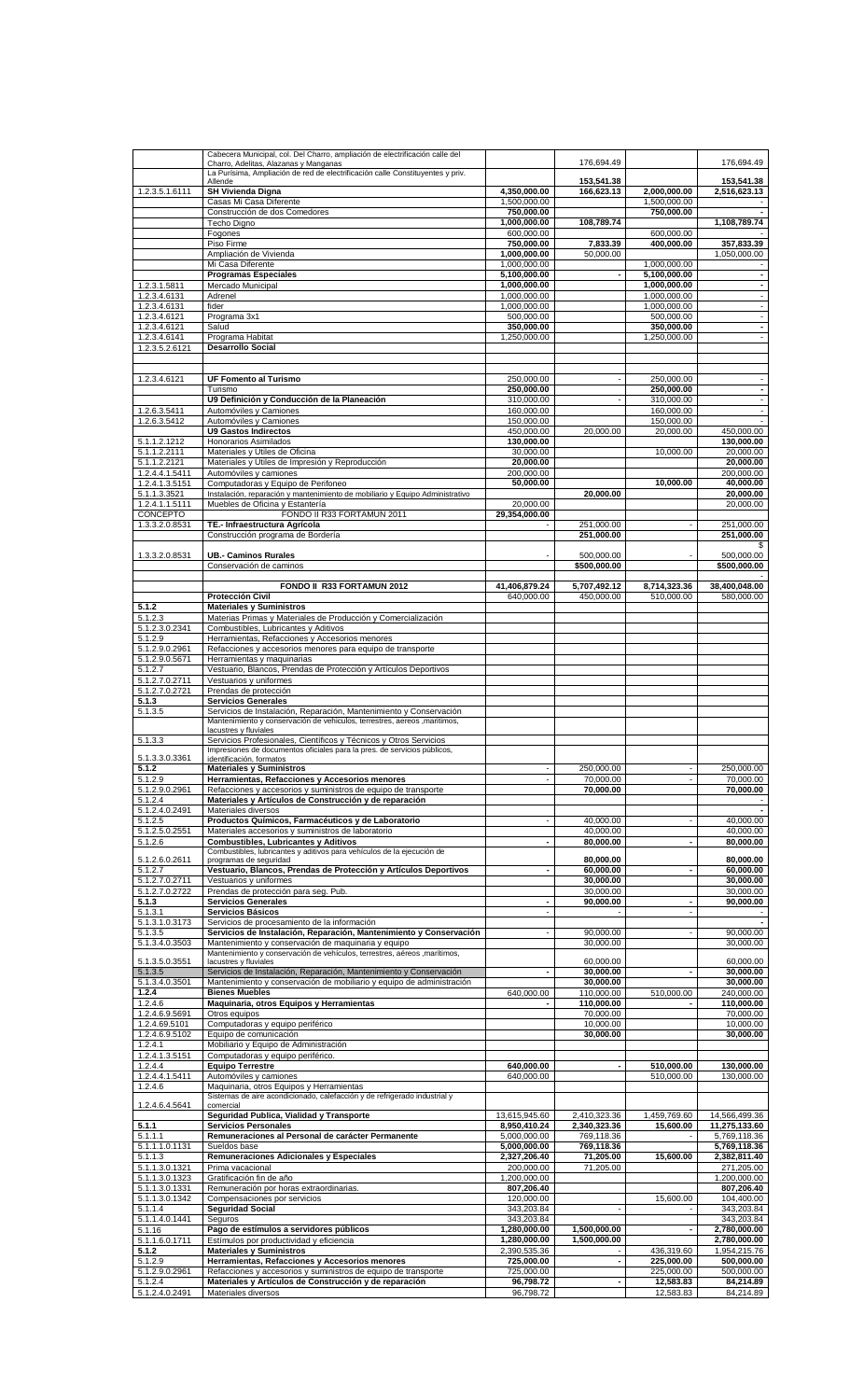| 5.1.2.5                          | Productos Químicos, Farmacéuticos y de Laboratorio                                                                         | 30,000.00                  |                                    | 3,900.00                 | 26,100.00                  |
|----------------------------------|----------------------------------------------------------------------------------------------------------------------------|----------------------------|------------------------------------|--------------------------|----------------------------|
| 5.1.2.5.0.2551                   | Materiales accesorios y suministros de laboratorio                                                                         | 30,000.00                  |                                    | 3,900.00                 | 26,100.00                  |
| 5.1.2.6                          | Combustibles, Lubricantes y Aditivos                                                                                       | 1,098,736.64               | $\overline{\phantom{a}}$           | 142,835.76               | 955,900.88                 |
|                                  | Combustibles, lubricantes y aditivos para vehículos de la ejecución de                                                     |                            |                                    |                          |                            |
| 5.1.2.6.0.2611                   | programas de seguridad                                                                                                     | 1,098,736.64               |                                    | 142,835.76               | 955,900.88                 |
| 5.1.2.7                          | Vestuario, Blancos, Prendas de Protección y Artículos Deportivos                                                           | 440,000.00                 | ä,                                 | 52,000.00                | 388,000.00                 |
| 5.1.2.7.0.2711                   | Vestuarios y uniformes                                                                                                     | 400,000.00                 |                                    | 52,000.00                | 348,000.00                 |
| 5.1.2.7.0.2722                   | Prendas de protección para seg. Pub.                                                                                       | 40,000.00                  |                                    |                          | 40,000.00                  |
| 5.1.3                            | <b>Servicios Generales</b>                                                                                                 | 830,000.00                 | 40.000.00                          | 97,500.00                | 772,500.00                 |
| 5.1.3.1                          | Servicios Básicos                                                                                                          | 40.000.00<br>40,000.00     |                                    |                          | 40,000.00<br>40,000.00     |
| 5.1.3.1.0.3173<br>5.1.3.3        | Servicios de procesamiento de la información<br>Servicios Profesionales, Científicos y Técnicos y Otros Servicios          | 40,000.00                  | 40,000.00                          | $\overline{\phantom{a}}$ | 80,000.00                  |
| 5.1.3.3.0.3341                   | Servicios de capacitación                                                                                                  | 40,000.00                  | 40,000.00                          |                          | 80,000.00                  |
| 5.1.3.5                          | Servicios de Instalación, Reparación, Mantenimiento y Conservación                                                         | 400,000.00                 |                                    | 52,000.00                | 348,000.00                 |
|                                  | Mantenimiento y conservación de vehículos, terrestres, aéreos,                                                             |                            |                                    |                          |                            |
| 5.1.3.5.0.3551                   | marítimos, lacustres y fluviales                                                                                           | 400,000.00                 |                                    | 52,000.00                | 348,000.00                 |
| 5.1.3.4                          | Servicios Financieros, Bancarios y Comerciales                                                                             | 350,000.00                 |                                    | 45,500.00                | 304,500.00                 |
| 5.1.3.4.0.3451                   | Seguros de Bienes Patrimoniales                                                                                            | 350,000.00                 |                                    | 45,500.00                | 304,500.00                 |
| 1.2.4                            | <b>Bienes Muebles</b>                                                                                                      | 1,445,000.00               | 30,000.00                          | 910,350.00               | 564,650.00                 |
| 1.2.4.1<br>1.2.4.1.9.5191        | Mobiliario y Equipo de Administración<br>Otros mobiliarios y equipos de administración                                     | 30,000.00<br>30,000.00     | $\blacksquare$                     | 3,900.00<br>3,900.00     | 26,100.00<br>26,100.00     |
| 1.2.4.6                          | Maquinaria, otros Equipos y Herramientas                                                                                   | 465,000.00                 |                                    | 130,450.00               | 334,550.00                 |
| 1.2.4.6.9.5691                   | Otros equipos                                                                                                              | 15,000.00                  |                                    | 1,950.00                 | 13,050.00                  |
| 1.2.4.6.9.2142                   | Equipos menores de tecnología de la información y comunicaciones                                                           | 450,000.00                 |                                    | 128,500.00               | 321,500.00                 |
| 1.2.4.4                          | <b>Equipo Terrestre</b>                                                                                                    | 500,000.00                 |                                    | 500,000.00               |                            |
| 1.2.4.4.1.5411                   | Automóviles y camiones                                                                                                     | 500,000.00                 |                                    | 500,000.00               |                            |
| 1.2.4.5                          | Equipo de Defensa y Seguridad                                                                                              | 450,000.00                 | 30,000.00                          | 276,000.00               | 204,000.00                 |
| 1.2.4.5.0.5511                   | Equipo de defensa y sequridad                                                                                              | 200,000.00                 |                                    | 26,000.00                | 174,000.00                 |
| 1.2.4.1.3.5151<br>1.2.6.2.0.5891 | Computadoras y Equipo de Perifoneo<br>Infraestructura                                                                      | 250,000.00                 | 30,000.00                          | 250,000.00               | 30,000.00                  |
|                                  | Servicios Generales y Ecología                                                                                             | 9,254,500.04               | 200,000.00                         | 3,511,885.01             | 5,942,615.03               |
|                                  | <b>Servicios Generales</b>                                                                                                 | 3,635,000.00               | 200,000.00                         | 472,550.00               | 3,362,450.00               |
| 5.1.2                            | <b>Materiales y Suministros</b>                                                                                            | 3,635,000.00               | 200,000.00                         | 472,550.00               | 3,362,450.00               |
| 5.1.2.6                          | Combustibles, Lubricantes y Aditivos                                                                                       | 2,000,000.00               |                                    | 260,000.00               | 1,740,000.00               |
|                                  | Combustibles, lubricantes y aditivos para vehículos terrestres, aéreos,                                                    |                            |                                    |                          |                            |
| 5.1.2.6.0.2612                   | marítimos, lacustres y fluviales.                                                                                          | 2,000,000.00               |                                    | 260,000.00               | 1.740.000.00               |
| 5.1.2.7                          | Vestuario, Blancos, Prendas de Protección y Artículos Deportivos                                                           | 150,000.00                 | $\sim$                             | 19,500.00                | 130,500.00                 |
| 5.1.2.7.0.2711                   | Vestuarios y uniformes                                                                                                     | 150,000.00                 |                                    | 19,500.00                | 130,500.00                 |
| 5.1.2.9<br>5.1.2.9.0.2911        | Herramientas, Refacciones y Accesorios menores<br>Herramientas Menores                                                     | 690,000.00<br>100,000.00   | 200,000.00                         | 89,700.00<br>13,000.00   | 800,300.00<br>87,000.00    |
| 5.1.2.9.0.2961                   |                                                                                                                            | 500,000.00                 | 200,000.00                         | 65,000.00                | 635,000.00                 |
| 5.1.2.9.0.2981                   | Refacciones y accesorios menores de equipo de transporte<br>Refacciones y accesorios menores de maquinaria y otros equipos | 90,000.00                  |                                    | 11,700.00                | 78,300.00                  |
| 5.1.3                            | <b>Servicios Generales</b>                                                                                                 | 795,000.00                 |                                    | 103,350.00               | 691,650.00                 |
| 5.1.3.4                          | Servicios Financieros, Bancarios y Comerciales                                                                             | 300,000.00                 | $\blacksquare$                     | 39,000.00                | 261,000.00                 |
| 5.1.3.4.0.3451                   | Seguros de Bienes Patrimoniales                                                                                            | 300,000.00                 |                                    | 39,000.00                | 261,000.00                 |
| 5.1.3.5                          | Servicios de Instalación, Reparación, Mantenimiento y Conservación                                                         | 495,000.00                 |                                    | 64,350.00                | 430,650.00                 |
|                                  | Mantenimiento y conservación de vehículos, terrestres, aéreos , marítimos,                                                 |                            |                                    |                          |                            |
| 5.1.3.5.0.3551                   | lacustres y fluviales<br>Instalación reparación y mantenimiento de maquinaria, otros equipos y                             | 450,000.00                 |                                    | 58,500.00                | 391,500.00                 |
| 5.1.3.5.0.3571                   | herramienta.                                                                                                               | 45,000.00                  |                                    | 5,850.00                 | 39,150.00                  |
|                                  | Ecología                                                                                                                   | 950,000.00                 | $\overline{\phantom{a}}$           | 623,500.00               | 326,500.00                 |
| 5.2.2                            | Transferencias al resto del Sector Público                                                                                 | 800,000.00                 |                                    | 604,000.00               | 196,000.00                 |
| 5.2.2.1                          | Transferencias Internas al Sector Públicas                                                                                 |                            |                                    |                          |                            |
| 5.2.2.1.0.4238                   | Transferencias para participaciones y aportaciones                                                                         | 800,000.00                 |                                    | 604,000.00               | 196,000.00                 |
| 5.1.2                            | <b>Materiales y Suministros</b>                                                                                            | 150,000.00                 | $\overline{\phantom{a}}$           | 19,500.00                | 130,500.00                 |
| 5.1.2.3                          | Materias Primas y Materiales de Producción y Comercialización                                                              |                            |                                    |                          |                            |
| 5.1.2.3.0.2312                   | Material agropecuario<br>Alumbrado Publico                                                                                 | 150,000.00<br>2,000,000.00 |                                    | 19,500.00<br>260,000.00  | 130,500.00<br>1,740,000.00 |
| 5.1.2                            | <b>Materiales y Suministros</b>                                                                                            | 1,000,000.00               | $\blacksquare$                     | 130,000.00               | 870,000.00                 |
| 5.1.2.4                          | Materiales y Artículos de Construcción y de reparación                                                                     |                            |                                    |                          |                            |
| 5.1.2.4.0.2461                   | Material electrico y electrónico                                                                                           | 1,000,000.00               |                                    | 130,000.00               | 870,000.00                 |
| 5.1.3                            | <b>Servicios Generales</b>                                                                                                 | 1,000,000.00               |                                    | 130,000.00               | 870,000.00                 |
| 5.1.3.1                          | Servicios Básicos                                                                                                          |                            |                                    |                          |                            |
| 5.1.3.1.0.3112                   | Alumbrado Publico                                                                                                          | 1.000.000.00               |                                    | 130,000.00               | 870,000.00                 |
|                                  | <b>Rastro Municipal</b>                                                                                                    | 327,500.04                 | $\blacksquare$                     | 42,575.01                | 284,925.03                 |
| 5.1.2                            | <b>Materiales y Suministros</b>                                                                                            | 80,000.00                  |                                    | 10,400.00                | 69,600.00                  |
| 5.1.2.1                          | Materiales de Administración, Emisión de documentos y Artículos Oficiales                                                  |                            |                                    |                          |                            |
| 5.1.2.1.0.2161                   | Material de limpieza                                                                                                       | 40,000.00                  |                                    | 5,200.00                 | 34,800.00                  |
| 5.1.2.9<br>5.1.2.9.0.2981        | Herramientas, Refacciones y Accesorios menores<br>Refacciones y accesorios menores de maquinaria y otros equipos           | 40,000.00                  |                                    | 5,200.00                 | 34,800.00                  |
| 5.1.3                            | <b>Servicios Generales</b>                                                                                                 | 247,500.04                 | $\overline{\phantom{a}}$           | 32,175.01                | 215,325.03                 |
| 5.1.3.5                          | Servicios de Instalación, Reparación, Mantenimiento y Conservación                                                         |                            |                                    |                          |                            |
|                                  | Instalación reparación y mantenimiento de mobiliario y equipo de                                                           |                            |                                    |                          |                            |
| 5.1.3.5.0.3521                   | administración.                                                                                                            | 52,500.04                  |                                    | 6,825.01                 | 45,675.03                  |
| 5.1.3.5.0.3571                   | Instalación, reparación y mantenimiento de maquinaria otros equipos y                                                      | 45.000.00                  |                                    | 5,850.00                 | 39,150.00                  |
| 5.1.3.5.0.3511                   | herramienta<br>Conservación y Mantenimiento de inmuebles                                                                   | 150,000.00                 |                                    | 19,500.00                | 130,500.00                 |
|                                  | Parques y Jardines                                                                                                         | 102,000.00                 | $\sim$                             | 13,260.00                | 88,740.00                  |
| 5.1.2                            | <b>Materiales y Suministros</b>                                                                                            | 12,000.00                  |                                    | 1,560.00                 | 10,440.00                  |
| 5.1.2.9                          | Herramientas, Refacciones y Accesorios menores                                                                             |                            |                                    |                          |                            |
| 5.1.2.9.0.2981                   | Refacciones y accesorios menores de maquinaria y otros equipos                                                             | 12,000.00                  |                                    | 1,560.00                 | 10,440.00                  |
| 5.1.3                            | <b>Servicios Generales</b>                                                                                                 | 50,000.00                  |                                    | 6,500.00                 | 43,500.00                  |
| $5.1.\overline{3.5}$             | Servicios de Instalación, Reparación, Mantenimiento y Conservación                                                         |                            |                                    |                          |                            |
| 5.1.3.5.0.3571                   | Instalaciones, reparación y mantenimiento de maquinaria, otros equipos y<br>herramienta                                    | 50,000.00                  |                                    | 6,500.00                 | 43,500.00                  |
| 1.2.4                            | <b>Bienes Muebles</b>                                                                                                      | 40,000.00                  |                                    | 5,200.00                 | 34,800.00                  |
| 1.2.4.6                          | Maquinaria, otros Equipos y Herramientas                                                                                   |                            |                                    |                          |                            |
| 1.2.4.6.2.5621                   | Maquinaria y equipo industrial                                                                                             | 40,000.00                  |                                    | 5,200.00                 | 34,800.00                  |
|                                  | Limpia                                                                                                                     | 1,100,000.00               | $\blacksquare$                     | 1,100,000.00             |                            |
| 1.2.4                            | <b>Bienes Muebles</b>                                                                                                      | 1,100,000.00               | $\blacksquare$                     | 1,100,000.00             |                            |
| 1.2.4.4                          | Equipo de Transporte                                                                                                       |                            |                                    |                          |                            |
| $1.2.\overline{4.4.1.5411}$      | Automóviles y camiones                                                                                                     | 1,100,000.00               |                                    | 1,100,000.00             |                            |
|                                  | <b>Panteones</b>                                                                                                           | 1,140,000.00               | $\blacksquare$                     | 1,000,000.00             | 140,000.00                 |
| 5.1.2<br>5.1.2.4                 | <b>Materiales y Suministros</b>                                                                                            | 140,000.00<br>140,000.00   | $\overline{\phantom{a}}$<br>$\sim$ | $\overline{\phantom{a}}$ | 140,000.00<br>140,000.00   |
| 5.1.2.4.0.2421                   | Materiales y Artículos de Construcción y de reparación<br>Materiales de construcción de concreto                           | 50,000.00                  |                                    |                          | 50,000.00                  |
| 5.1.2.4.0.2431                   | Materiales de construcción de cal y yeso                                                                                   | 50,000.00                  |                                    |                          | 50,000.00                  |
| $5.1.\overline{2.4.0.2441}$      | Materiales de construcción de madera                                                                                       | 30,000.00                  |                                    |                          | 30,000.00                  |
| $5.1.\overline{2.9}$             | Herramientas, Refacciones y Accesorios menores                                                                             |                            |                                    |                          |                            |
| 5.1.2.9.0.2981                   | Refacciones y accesorios menores de maquinaria y otros equipos                                                             | 10,000.00                  |                                    |                          | 10,000.00                  |
| 1.2.4                            | <b>Bienes Muebles</b>                                                                                                      | 1,000,000.00               | $\blacksquare$                     | 1,000,000.00             |                            |
|                                  | Otros Bienes Muebles e Inmuebles (Adq. De Terreno para el Panteón de la                                                    |                            |                                    |                          |                            |
| 1.2.3.5.5891                     | Cabecera)                                                                                                                  | 1,000,000.00               |                                    | 1,000,000.00             |                            |
|                                  | Desarrollo Rural                                                                                                           | 580,000.00                 |                                    | 265,000.00               | 315,000.00                 |
|                                  |                                                                                                                            |                            |                                    |                          |                            |
|                                  |                                                                                                                            |                            |                                    |                          |                            |
| 5.1.2                            | <b>Convenios</b>                                                                                                           | 750,000.00                 |                                    | 750,000.00               |                            |
| 5.1.2.3<br>5.1.2.3.0.2312        | Convenios de Descentralización y Otros<br>Microcuencas                                                                     | 750,000.00<br>750,000.00   |                                    | 750,000.00<br>750,000.00 |                            |
| 5.3.3                            | Vivero (Anexo)                                                                                                             |                            |                                    |                          |                            |
| 5.3.3.2                          | <b>Materiales y Suministros</b>                                                                                            |                            |                                    |                          |                            |
| 5.3.3.2.0.8531<br>5.3.3.2.0.8531 | Materiales y Artículos de Construcción y de reparación<br>Material agropecuario                                            | 100,000.00                 |                                    | 100,000.00               |                            |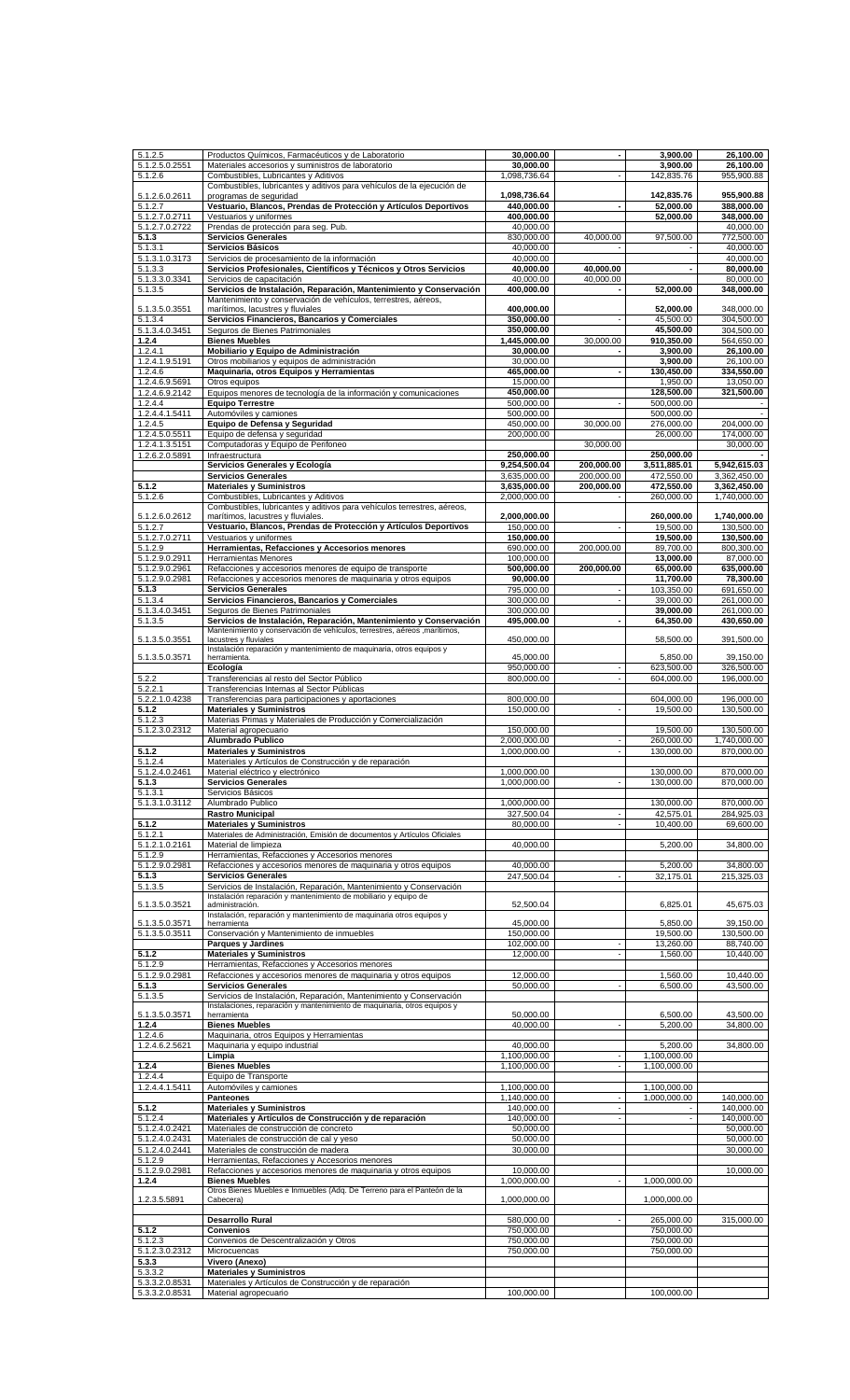| 5.3.3.2.0.8531       | Materiales de Construcción de concreto                                                                          | 100,000.00     |              | 100,000.00               |                          |
|----------------------|-----------------------------------------------------------------------------------------------------------------|----------------|--------------|--------------------------|--------------------------|
| 5.3.3.2.0.8531       | Prendas de Protección Personal                                                                                  | 250,000,00     |              | 250,000,00               |                          |
| 5.1.2                | Material Eléctrico y Electrónico                                                                                |                |              |                          |                          |
| 5.1.2                | Refacciones y accesorios menores de maquinaria y otros equipos                                                  |                |              |                          |                          |
| 5.1.2.4              | Fertilizantes y Abonos                                                                                          |                |              |                          |                          |
| 5.12.4.0.2312        | Plaquicidas y Pesticidas                                                                                        |                |              |                          |                          |
| 5.12.4.0.2421        | Fibras Sintéticas Hules y Plásticos                                                                             |                |              |                          |                          |
|                      | Guadalupe del Monte, Desazolve de canal de Desagüe (Ejido de                                                    |                |              |                          |                          |
| 5.12.4.0.2722        | Tenango el Nuevo)                                                                                               |                |              |                          |                          |
| 5.12.4.0.2461        | Cesaveg                                                                                                         | 30,000.00      |              |                          | 30,000.00                |
| 5.12.4.0.2981        | <b>Insumos</b>                                                                                                  | 500,000.00     |              | 215,000.00               | 285,000.00               |
| 5.12.4.0.2521        | Programas especiales (cultivo alternativo al campo)                                                             | 50.000.00      |              | 50,000.00                |                          |
|                      |                                                                                                                 |                |              |                          |                          |
| 5.1.2                | Gastos de la deuda pública                                                                                      | 4,238,433.60   |              |                          | 4,238,433.60             |
| 5.12.4.0.9411        | Gastos de la Deuda Pública Interna                                                                              | 4,238,433.60   |              |                          | 4,238,433.60             |
| 5.1.2                | Intereses de la Deuda Pública Interna                                                                           | 2,100,000.00   |              | 273,000.00               | 1,827,000.00             |
| 5.12.4.0.9211        | Intereses de deuda pública interna con instituciones de crédito                                                 | 2.100.000.00   |              | 273,000.00               | 1,827,000.00             |
|                      | Varios                                                                                                          | 8,200,000.00   | 3,000,000.00 | 4,054,000.00             | 0                        |
|                      | San Pedro, 2da. Etapa Remodelación Plaza Principal                                                              | 500,000.00     |              | 500,000.00               | $\overline{\phantom{a}}$ |
| 5.4.3                | San José Aqua Azul, 2da. Et. Remodelación Plaza Principal                                                       | 500,000.00     |              | 500,000.00               |                          |
|                      | Construcción de Mercado Municipal                                                                               | 4,500,000.00   |              | 3,054,000.00             | 1,446,000.00             |
|                      | Terreno para Cancha en la Cabecera Municipal                                                                    | 2,700,000.00   | 1,500,000.00 |                          | 4,200,000.00             |
|                      | Pago de Derechos de extracción de Agua                                                                          |                | 1,500,000.00 |                          | 1,500,000.00             |
| 1.2.3.5.3.6131       | <b>SC Agua Potable</b>                                                                                          |                | 554,000.00   |                          | 554,000.00               |
|                      | Los Julianes (Los Ángeles) Rehabilitación de Sistema de Agua Potable,<br>Equipamiento y Electrificación de Pozo |                | 554,000.00   |                          | 554,000.00               |
| 5.4.3.1              | Becas                                                                                                           | $\sim$         | 1,300,000.00 | $\overline{\phantom{a}}$ | 1,300,000.00             |
| 5.4.3.1.0.9411       | Becas                                                                                                           | $\blacksquare$ | 1,300,000.00 |                          | 1,300,000.00             |
| 5.4.11               | Becas Contigo Vamos a la Escuela (Anexo)                                                                        |                |              |                          |                          |
| 5.4.1.1.0.9211       | Becas Estímulos a la Educación Básica (Anexo)                                                                   |                |              |                          |                          |
|                      | <b>Desarrollo Social</b>                                                                                        | 2,378,000.00   | 800,000.00   | 1,247,500.00             | 1,930,500.00             |
| 1.2.3                | Bienes Inmuebles, Infraestructura y Construcciones en Proceso                                                   | 150,000.00     |              |                          | 150,000.00               |
| 1.2.3.3              | Terrenos                                                                                                        | 150,000.00     |              |                          | 150,000.00               |
| 1.2.3.3.0.5831       | Desarrollo Ecoturismo                                                                                           | 150,000.00     |              | 19,500.00                | 130,500.00               |
|                      | Construcciones en Proceso en Bienes de Dominio Público                                                          |                |              |                          |                          |
| 5.2.4                | Habitat                                                                                                         |                |              |                          |                          |
| 5.2.4.2              | Puente de Velas y Puente Galicia (FOREMOBA)                                                                     |                |              |                          |                          |
| 5.2.4.2.0.4421       | Bienes Inmuebles, Infraestructura y Construcciones en Proceso                                                   | 1,000,000.00   | 800,000.00   |                          | 1,800,000.00             |
| 5.2.4.2.0.4421       | Sumar Contigo                                                                                                   |                |              |                          |                          |
| 5.2.4.2.0.4421       | Fogones (Anexo)                                                                                                 |                |              |                          |                          |
| 5.2.4.2.0.4421       | Tianguis                                                                                                        | 1,000,000.00   | 800,000.00   |                          | 1,800,000.00             |
| 1.2.3.1              | Baños (Anexo)                                                                                                   |                |              |                          |                          |
| 1.2.3.1.0.5811       | <b>Servicios Generales</b>                                                                                      | 1,228,000.00   |              | 1,228,000.00             | $\overline{\phantom{a}}$ |
| $1.2.\overline{3.5}$ | <b>Servicios Oficiales</b>                                                                                      | 1,228,000.00   |              | 1,228,000.00             | $\overline{\phantom{a}}$ |
| 1.2.3.5.4.6141       | Sumar Contigo                                                                                                   | 300,000.00     |              | 300,000.00               | $\overline{\phantom{a}}$ |
| 1.2.3.5.1.6111       | En Marcha                                                                                                       | 528,000.00     |              | 528,000.00               | $\blacksquare$           |
| 1.2.3.5.1.6111       | Mi Plaza                                                                                                        | 400,000.00     |              | 400,000.00               | $\sim$                   |

|                                                | MUNICIPIO DE APASEO EL GRANDE, GUANAJUATO         |                         |                                          |                                       |                                                          |                         |
|------------------------------------------------|---------------------------------------------------|-------------------------|------------------------------------------|---------------------------------------|----------------------------------------------------------|-------------------------|
| 1A. MODIFICACIÓN A LA PLANTILLA EJERCICIO 2012 |                                                   |                         |                                          |                                       |                                                          |                         |
|                                                |                                                   |                         |                                          | <b>ESQUEMA PARA EL EJERCICIO 2012</b> |                                                          |                         |
|                                                |                                                   | <b>SUELDO</b>           | <b>DESPENSA</b><br><b>ART. 27 FR. VI</b> | <b>PREMIO</b><br><b>PUNTUALIDAD</b>   | <b>PREMIO</b><br><b>ASISTENCIA</b><br><b>ART. 27 FR.</b> | <b>TOTAL</b>            |
| ÁREA                                           | <b>PUESTO</b>                                     | <b>BASE</b>             | <b>IMSS</b>                              | <b>ART. 27 FR. VII</b>                | VII                                                      | <b>PERCEPCIONES</b>     |
|                                                |                                                   |                         |                                          |                                       |                                                          |                         |
| <b>SINDICATURA</b>                             | SINDICO                                           | 23,081.96               | 727.41                                   | 2,308.20                              | 2,308.20                                                 | 28,425.76               |
|                                                |                                                   | 23,081.96               | 727.41                                   | 2,308.20                              | 2.308.20                                                 | 28,425.76               |
|                                                |                                                   | 281,599.88              | 8,874.42                                 | 28,159.99                             | 28,159.99                                                | 346,794.27              |
| <b>REGIDURÍA</b>                               | <b>REGIDOR</b>                                    | 20,712.50               | 727.41                                   | 2,071.25                              | 2,071.25                                                 | 25,582.41               |
| <b>REGIDURÍA</b>                               | <b>REGIDOR</b>                                    | 20,712.50               | 727.41                                   | 2,071.25                              | 2,071.25                                                 | 25,582.41               |
| <b>REGIDURÍA</b>                               | <b>REGIDOR</b>                                    | 20,712.50               | 727.41                                   | 2,071.25                              | 2,071.25                                                 | 25,582.41               |
| <b>REGIDURÍA</b>                               | <b>REGIDOR</b>                                    | 20,712.50               | 727.41                                   | 2,071.25                              | 2,071.25                                                 | 25,582.41               |
| <b>REGIDURÍA</b>                               | <b>REGIDOR</b>                                    | 20,712.50               | 727.41                                   | 2,071.25                              | 2,071.25                                                 | 25,582.41               |
| <b>REGIDURÍA</b>                               | <b>REGIDOR</b>                                    | 20,712.50               | 727.41                                   | 2.071.25                              | 2,071.25                                                 | 25.582.41               |
| <b>REGIDURÍA</b>                               | <b>REGIDOR</b>                                    | 20,712.50               | 727.41                                   | 2,071.25                              | 2,071.25                                                 | 25,582.41               |
| <b>REGIDURÍA</b>                               | <b>REGIDOR</b>                                    | 20,712.50               | 727.41                                   | 2,071.25                              | 2,071.25                                                 | 25,582.41               |
|                                                |                                                   | 165.699.99              | 5.819.29                                 | 16.570.00                             | 16.570.00                                                | 204.659.28              |
|                                                |                                                   | 2.021.539.90            | 70,995.33                                | 202,153.99                            | 202.153.99                                               | 2.496.843.22            |
|                                                |                                                   |                         |                                          |                                       |                                                          |                         |
| <b>BOMBEROS</b>                                | <b>BOMBERO</b>                                    | 4,278.51                | 727.41                                   | 427.85                                | 427.85                                                   | 5,861.62                |
| <b>BOMBEROS</b>                                | <b>BOMBERO</b>                                    | 4,278.51                | 727.41                                   | 427.85                                | 427.85                                                   | 5,861.62                |
| <b>BOMBEROS</b>                                | <b>BOMBERO</b>                                    | 4,278.51                | 727.41                                   | 427.85                                | 427.85                                                   | 5,861.62                |
| <b>BOMBEROS</b>                                | <b>BOMBERO</b>                                    | 4,278.51                | 727.41                                   | 427.85                                | 427.85                                                   | 5,861.62                |
| <b>BOMBEROS</b>                                | <b>BOMBERO</b>                                    | 4,278.51                | 727.41                                   | 427.85                                | 427.85                                                   | 5,861.62                |
| <b>BOMBEROS</b>                                | <b>BOMBERO</b>                                    | 4,278.51                | 727.41                                   | 427.85                                | 427.85                                                   | 5,861.62                |
|                                                |                                                   | 25,671.04<br>313,186.74 | 4,364.47<br>53,246.50                    | 2,567.10<br>31,318.67                 | 2,567.10<br>31.318.67                                    | 35,169.72<br>429,070.58 |
|                                                |                                                   |                         |                                          |                                       |                                                          |                         |
| PARQUES Y JARDINES                             | <b>AUXILIAR DE SERVICIO</b>                       | 3,162.55                | 727.41                                   | 316.25                                | 316.25                                                   | 4.522.47                |
| PARQUES Y JARDINES                             | <b>AUXILIAR DE SERVICIO</b>                       | 2,745.88                | 727.41                                   | 274.59                                | 274.59                                                   | 4,022.47                |
| PARQUES Y JARDINES                             | <b>AUXILIAR DE SERVICIO</b>                       | 2.745.88                | 727.41                                   | 274.59                                | 274.59                                                   | 4,022.47                |
| PARQUES Y JARDINES                             | <b>PODADOR</b>                                    | 3,000.48                | 727.41                                   | 300.05                                | 300.05                                                   | 4,327.99                |
| PARQUES Y JARDINES                             | <b>CHOFER</b>                                     | 3,000.48                | 727.41                                   | 300.05                                | 300.05                                                   | 4,327.99                |
| PARQUES Y JARDINES                             | <b>AUXILIAR GENERAL</b>                           | 2.745.88                | 727.41                                   | 274.59                                | 274.59                                                   | 4.022.47                |
| PARQUES Y JARDINES                             | <b>CHOFER</b>                                     | 3,000.48                | 727.41                                   | 300.05                                | 300.05                                                   | 4,327.99                |
| PARQUES Y JARDINES                             | AUXILIAR GENERAL                                  | 2,745.88                | 727.41                                   | 274.59                                | 274.59                                                   | 4,022.47                |
| PARQUES Y JARDINES                             | <b>AUXILIAR GENERAL</b>                           | 2,745.88                | 727.41                                   | 274.59                                | 274.59                                                   | 4.022.47                |
| PARQUES Y JARDINES                             | <b>AUXILIAR GENERAL</b>                           | 2,745.88                | 727.41                                   | 274.59                                | 274.59                                                   | 4,022.47                |
| PARQUES Y JARDINES                             | <b>CHOFER</b>                                     | 3,000.48                | 727.41                                   | 300.05                                | 300.05                                                   | 4,327.99                |
|                                                |                                                   | 31,639.77               | 8,001.52                                 | 3,163.98                              | 3,163.98                                                 | 45,969.25               |
|                                                |                                                   | 386,005.22              | 97,618.58                                | 38,600.52                             | 38,600.52                                                | 560,824.85              |
|                                                |                                                   |                         |                                          |                                       |                                                          |                         |
| <b>RASTRO</b><br><b>RASTRO</b>                 | <b>ADMINISTRADOR</b><br><b>MEDICO VETERINARIO</b> | 12,927.16               | 727.41<br>727.41                         | 1,292.72                              | 1,292.72                                                 | 16,240.00               |
| <b>RASTRO</b>                                  |                                                   | 7,734.42                |                                          | 773.44                                | 773.44                                                   | 10,008.71<br>3,910.77   |
| <b>RASTRO</b>                                  | AUXILIAR DE INTENDENCIA<br>AGENTE DE CARNES       | 2,652.80<br>6,573.23    | 727.41<br>727.41                         | 265.28<br>657.32                      | 265.28<br>657.32                                         | 8,615.29                |
| <b>RASTRO</b>                                  | AUXILIAR DE INTENDENCIA                           | 2,652.80                | 727.41                                   | 265.28                                | 265.28                                                   | 3,910.77                |
|                                                |                                                   | 32,540.40               | 3,637.06                                 | 3,254.04                              | 3,254.04                                                 | 42,685.54               |
|                                                |                                                   | 396.992.92              | 44.372.08                                | 39,699.29                             | 39.699.29                                                | 520.763.59              |
| S.C.                                           |                                                   |                         |                                          |                                       |                                                          |                         |
| <b>PANTEONES</b>                               | PANTEONERO                                        | 2,652.77                | 727.41                                   | 265.28                                | 265.28                                                   | 3,910.74                |
| <b>PANTEONES</b>                               | <b>PANTEONERO</b>                                 | 2,652.77                | 727.41                                   | 265.28                                | 265.28                                                   | 3,910.74                |
| <b>PANTEONES</b>                               | PANTEONERO                                        | 2,652.77                | 727.41                                   | 265.28                                | 265.28                                                   | 3,910.74                |
| <b>PANTEONES</b>                               | PANTEONERO                                        | 2,652.77                | 727.41                                   | 265.28                                | 265.28                                                   | 3,910.74                |
| <b>PANTEONES</b>                               | PANTEONERO                                        | 2,741.58                | 727.41                                   | 274.16                                | 274.16                                                   | 4,017.31                |
|                                                |                                                   | 13,352.68               | 3,637.06                                 | 1,335.27                              | 1,335.27                                                 | 19,660.27               |
|                                                |                                                   | 162.902.68              | 44.372.08                                | 16,290.27                             | 16.290.27                                                | 239.855.29              |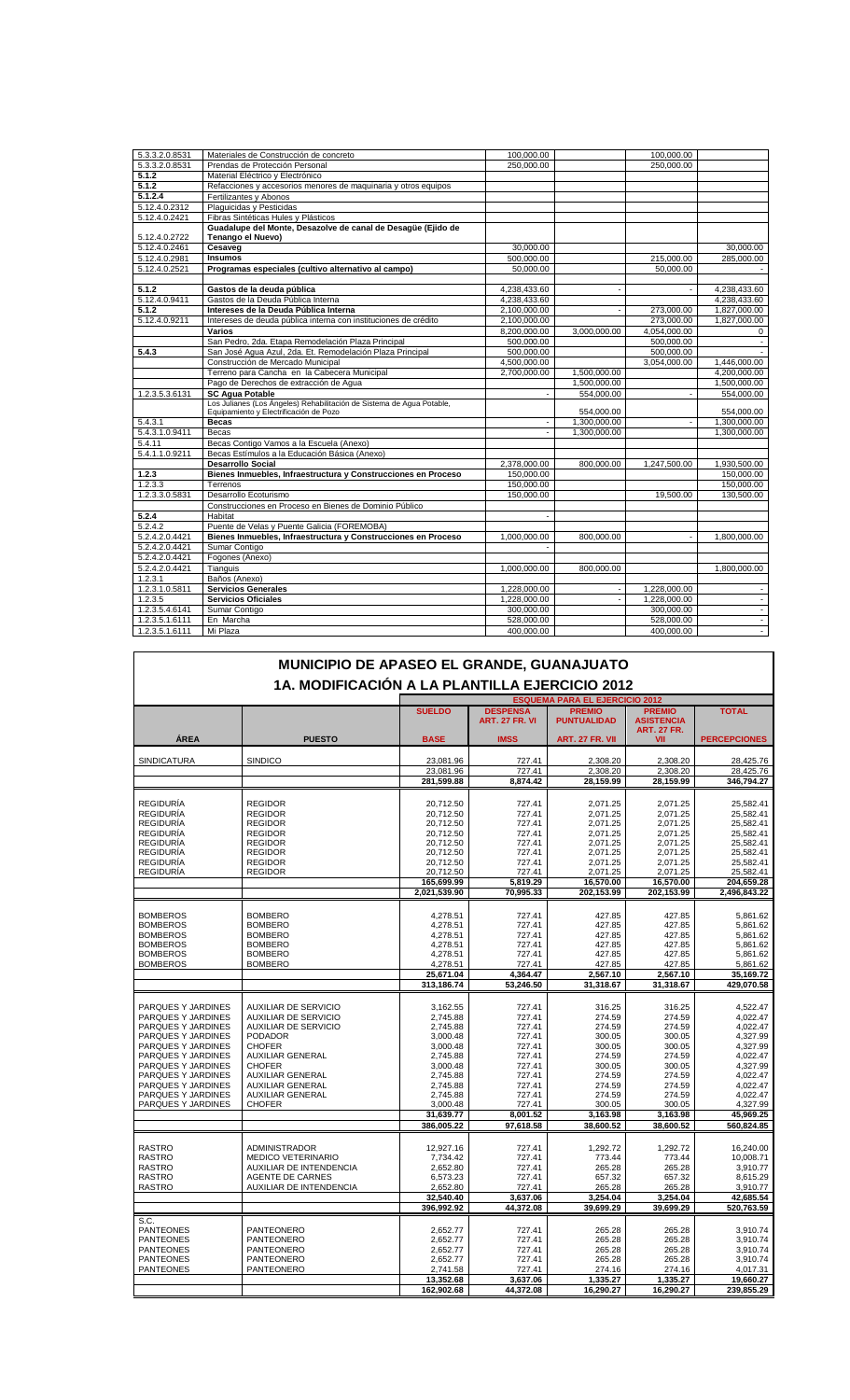| ALUMBRADO PUBLICO                                        | ECRG. MTTO.ALUMBRADO PUBL                                                | 4,786.73                   | 727.41                | 478.67                     | 478.67                  | 6,471.49                   |
|----------------------------------------------------------|--------------------------------------------------------------------------|----------------------------|-----------------------|----------------------------|-------------------------|----------------------------|
| ALUMBRADO PUBLICO                                        | ECRG. MTTO.ALUMBRADO PUBL                                                | 4,786.73                   | 727.41                | 478.67                     | 478.67                  | 6,471.49                   |
| ALUMBRADO PUBLICO                                        | AUXILIAR ALUMBRADO PUBLICO                                               | 3,579.22<br>13,152.68      | 727.41<br>2.182.23    | 357.92<br>1.315.27         | 357.92<br>1,315.27      | 5,022.47<br>17.965.45      |
|                                                          |                                                                          | 160,462.70                 | 26,623.25             | 16,046.27                  | 16,046.27               | 219,178.49                 |
| <b>REGIDURÍA</b>                                         | AUXILIAR ADMINISTRATIVO                                                  | 8,275.62<br>8,275.62       | 727.41<br>727.41      | 827.56<br>827.56           | 827.56<br>827.56        | 10,658.15<br>10,658.15     |
|                                                          |                                                                          | 100,962.51                 | 8,874.42              | 10,096.25                  | 10,096.25               | 130,029.43                 |
| SRIA.H. AYUNTAMIENTO                                     | AUXILIAR ADMINISTRATIVO                                                  | 8,275.38                   | 727.41                | 827.54                     | 827.54                  | 10,657.87                  |
| SRIA.H. AYUNTAMIENTO                                     | <b>CHOFER</b>                                                            | 5,132.93                   | 727.41                | 513.29                     | 513.29                  | 6,886.93                   |
| SRIA.H. AYUNTAMIENTO                                     | ENCARGADO DE ARCHIVO MUNICIPAL                                           | 7,410.67                   | 727.41                | 741.07                     | 741.07                  | 9,620.21                   |
| SRIA.H. AYUNTAMIENTO                                     | SECRETARIO MUNICIPAL                                                     | 19,983.56                  | 727.41                | 1,998.36                   | 1,998.36                | 24,707.68                  |
| SRIA.H. AYUNTAMIENTO                                     | ASESOR JURÍDICO                                                          | 16,557.31                  | 727.41                | 1,655.73                   | 1,655.73                | 20.596.18                  |
| SRIA.H. AYUNTAMIENTO                                     | COORDINADOR ADMINISTRATIVO                                               | 9,649.57                   | 727.41                | 964.96                     | 964.96                  | 12,306.89                  |
| SRIA.H. AYUNTAMIENTO                                     | SECRETARIA TAQUIMECANÓGRAFA                                              | 3,557.37                   | 727.41                | 355.74                     | 355.74                  | 4.996.25                   |
|                                                          |                                                                          | 70,566.78<br>860,914.67    | 5,091.88<br>62,120.92 | 7,056.68<br>86,091.47      | 7.056.68<br>86,091.47   | 89,772.01<br>1,095,218.52  |
|                                                          |                                                                          |                            |                       |                            |                         |                            |
| <b>GOBIERNO MUNICIPAL</b>                                | <b>AUXILIAR DE SISTEMAS</b>                                              | 7,187.47                   | 727.41                | 718.75                     | 718.75                  | 9,352.37                   |
| <b>GOBIERNO MUNICIPAL</b>                                | <b>SECRETARIO PARTICULAR</b>                                             | 14,837.15                  | 727.41                | 1,483.71                   | 1,483.71                | 18,531.99                  |
| <b>GOBIERNO MUNICIPAL</b>                                | PRESIDENTE MUNICIPAL                                                     | 43,270.14                  | 727.41                | 4,327.01                   | 4,327.01                | 52,651.58                  |
| <b>GOBIERNO MUNICIPAL</b>                                | AUXILIAR ADMINISTRATIVO                                                  | 6,393.82                   | 727.41                | 639.38                     | 639.38                  | 8,400.00                   |
| GOBIERNO MUNICIPAL                                       | AUXILIAR ADMINISTRATIVO                                                  | 4,558.88                   | 727.41                | 455.89                     | 455.89                  | 6,198.07                   |
| <b>GOBIERNO MUNICIPAL</b>                                | JEFE DE SISTEMAS                                                         | 10,407.79                  | 727.41                | 1,040.78                   | 1,040.78                | 13,216.76                  |
| <b>GOBIERNO MUNICIPAL</b>                                | ENCARGADO DE CONMUTADOR                                                  | 3,557.37                   | 727.41                | 355.74                     | 355.74                  | 4,996.25                   |
| <b>GOBIERNO MUNICIPAL</b>                                | <b>CHOFER</b>                                                            | 2,876.11                   | 727.41                | 287.61                     | 287.61                  | 4,178.74                   |
| <b>GOBIERNO MUNICIPAL</b>                                | <b>AUXILIAR DE SISTEMAS</b>                                              | 7,387.30                   | 727.41                | 738.73                     | 738.73                  | 9,592.17                   |
| <b>GOBIERNO MUNICIPAL</b>                                | AUXILIAR ADMINISTRATIVO                                                  | 8,275.42                   | 727.41                | 827.54                     | 827.54                  | 10,657.92                  |
|                                                          |                                                                          | 108,751.45<br>1,326,767.67 | 7,274.11<br>88,744.17 | 10,875.14<br>132,676.77    | 10,875.14<br>132,676.77 | 137,775.85<br>1,680,865.37 |
| COMUNICACIÓN SOCIAL Y                                    |                                                                          |                            |                       |                            |                         |                            |
| ACCESO A LA INFORMACIÓN<br>COMUNICACIÓN SOCIAL Y         | AUXILIAR ADMINISTRATIVO                                                  | 3,291.81                   | 727.41                | 329.18                     | 329.18                  | 4,677.58                   |
| ACCESO A LA INFORMACIÓN<br>COMUNICACIÓN SOCIAL Y         | AUXILIAR ADMINISTRATIVO<br>COORDINADOR ACCESO A LA                       | 5.604.50                   | 727.41                | 560.45                     | 560.45                  | 7,452.81                   |
| ACCESO A LA INFORMACIÓN<br>COMUNICACIÓN SOCIAL Y         | <b>INFORMACIÓN</b><br>COORDINADOR COMUNICACIÓN                           | 10,384.40                  | 727.41                | 1,038.44                   | 1,038.44                | 13.188.69                  |
| ACCESO A LA INFORMACIÓN                                  | <b>SOCIAL</b>                                                            | 10,384.40<br>19,280.71     | 727.41<br>2,182.23    | 1,038.44<br>1,928.07       | 1,038.44<br>1,928.07    | 13,188.69<br>25,319.08     |
|                                                          |                                                                          | 235,224.61                 | 26,623.25             | 23,522.46                  | 23,522.46               | 308,892.78                 |
| <b>TESORERÍA MUNICIPAL</b>                               | <b>TESORERO MUNICIPAL</b>                                                | 19,983.56                  | 727.41                | 1,998.36                   | 1,998.36                | 24,707.68                  |
| <b>TESORERÍA MUNICIPAL</b>                               | <b>CAJERA</b>                                                            | 6,420.95                   | 727.41                | 642.09                     | 642.09                  | 8,432.55                   |
| <b>TESORERÍA MUNICIPAL</b>                               | ENC. DE CUENTA PUBLICA                                                   | 18,063.67                  | 727.41                | 1,806.37                   | 1,806.37                | 22,403.81                  |
| <b>TESORERIA MUNICIPAL</b>                               | <b>AUXILIAR DE RAMO 33</b>                                               | 7,852.38                   | 727.41                | 785.24                     | 785.24                  | 10,150.27                  |
| <b>TESORERÍA MUNICIPAL</b>                               | AUXILIAR DE CONTABILIDAD                                                 | 4,806.55                   | 727.41                | 480.65                     | 480.65                  | 6,495.27                   |
| <b>TESORERÍA MUNICIPAL</b>                               | <b>COORDINADOR DE EGRESOS</b>                                            | 11,435.37                  | 727.41                | 1,143.54                   | 1,143.54                | 14,449.86                  |
| <b>TESORERIA MUNICIPAL</b>                               | <b>COORDINADOR DE REVISION</b>                                           | 11,185.37                  | 727.41                | 1,118.54                   | 1,118.54                | 14,149.86                  |
| <b>TESORERIA MUNICIPAL</b>                               | ENCARGADO DE INVENTARIO Y COMPRAS                                        | 6,750.37                   | 727.41                | 675.04                     | 675.04                  | 8,827.86                   |
| <b>TESORERÍA MUNICIPAL</b>                               | ENCARGADO DE RECURSOS HUMANOS                                            | 13,991.32                  | 727.41                | 1,399.13                   | 1,399.13                | 17,516.99                  |
| <b>TESORERIA MUNICIPAL</b>                               | JEFE DE RAMO 33                                                          | 14,786.06                  | 727.41                | 1,478.61                   | 1,478.61                | 18,470.68                  |
| <b>TESORERÍA MUNICIPAL</b>                               | AUXILIAR ADMINISTRATIVO                                                  | 4,836.08                   | 727.41                | 483.61                     | 483.61                  | 6,530.71                   |
| <b>TESORERIA MUNICIPAL</b><br><b>TESORERÍA MUNICIPAL</b> | AUXILIAR CUENTA PUBLICA<br><b>AUXILIAR DE EGRESOS</b>                    | 8,164.02<br>6,329.05       | 727.41<br>727.41      | 816.40<br>632.90<br>966.92 | 816.40<br>632.90        | 10,524.24<br>8,322.27      |
| <b>TESORERÍA MUNICIPAL</b>                               | COORDINADOR ADMINISTRATIVO                                               | 9.669.19<br>144,273.94     | 727.41<br>10,183.76   | 14,427.39                  | 966.92<br>14,427.39     | 12,330.44<br>183,312.49    |
|                                                          |                                                                          | 1,760,142.12               | 124,241.83            | 176,014.21                 | 176,014.21              | 2,236,412.38               |
| IMP.INM. Y CATASTRO                                      | COORDINADOR DE CARTOGRAFÍA                                               | 8,599.00                   | 727.41                | 859.90                     | 859.90                  | 11,046.21                  |
| IMP.INM. Y CATASTRO                                      | <b>ENCARGADO JURÍDICO</b>                                                | 10,252.84                  | 727.41                | 1,025.28                   | 1,025.28                | 13,030.82                  |
| <b>IMP.INM, Y CATASTRO</b><br>IMP.INM. Y CATASTRO        | SUBDIRECTOR IMPUESTO INMOBILIARIO Y<br>CATASTRO<br>AUXILIAR DE VALUACIÓN | 13.991.32<br>4,064.36      | 727.41<br>727.41      | 1,399.13<br>406.44         | 1,399.13<br>406.44      | 17,516.99                  |
| IMP.INM. Y CATASTRO                                      | AUXILIAR DE VALUACIÓN                                                    | 3,556.86                   | 727.41                | 355.69                     | 355.69                  | 5,604.64<br>4,995.64       |
| IMP.INM. Y CATASTRO                                      | COORDINADOR DE VALUADORES                                                | 10.051.72                  | 727.41                | 1,005.17                   | 1.005.17                | 12,789.47                  |
| IMP.INM. Y CATASTRO                                      | <b>CAJERA</b>                                                            | 4,911.25                   | 727.41                | 491.12                     | 491.12                  | 6,620.91                   |
| IMP.INM. Y CATASTRO                                      | AUXILIAR DE VALUACIÓN                                                    | 3,556.86                   | 727.41                | 355.69                     | 355.69                  | 4,995.64                   |
| <b>IMP.INM, Y CATASTRO</b>                               | COORDINADOR DE PREDIAL                                                   | 9,669.19                   | 727.41                | 966.92                     | 966.92                  | 12,330.44                  |
| IMP.INM. Y CATASTRO                                      | JEFE DEPTO. CATASTRO                                                     | 9,669.19                   | 727.41                | 966.92                     | 966.92                  | 12,330.44                  |
| IMP.INM. Y CATASTRO                                      | AUXILIAR ADMINISTRATIVO                                                  | 6,473.52                   | 727.41                | 647.35                     | 647.35                  | 8,495.64                   |
|                                                          |                                                                          | 84,796.10<br>1,034,512.39  | 8,001.52<br>97,618.58 | 8,479.61<br>103,451.24     | 8,479.61<br>103,451.24  | 109,756.84<br>1,339,033.45 |
| <b>FISCALIZACIÓN</b>                                     | <b>INSPECTOR FISCAL</b>                                                  | 4,133.87                   | 727.41                | 413.39                     | 413.39                  | 5,688.06                   |
| <b>FISCALIZACIÓN</b>                                     | COORDINADOR DE FISCALIZACIÓN                                             | 16.581.59                  | 727.41                | 1,658.16                   | 1.658.16                | 20,625.32                  |
| <b>FISCALIZACIÓN</b>                                     | <b>INSPECTOR FISCAL</b>                                                  | 4,133.87                   | 727.41                | 413.39                     | 413.39                  | 5,688.06                   |
| <b>FISCALIZACION</b>                                     | <b>INSPECTOR FISCAL</b>                                                  | 4,133.87                   | 727.41                | 413.39                     | 413.39                  | 5,688.06                   |
| <b>FISCALIZACIÓN</b>                                     | <b>INSPECTOR FISCAL</b>                                                  | 4,133.87                   | 727.41                | 413.39                     | 413.39                  | 5,688.06                   |
| <b>FISCALIZACIÓN</b>                                     | <b>INSPECTOR FISCAL</b>                                                  | 4,133.87                   | 727.41                | 413.39                     | 413.39                  | 5,688.06                   |
| <b>FISCALIZACION</b>                                     | <b>INSPECTOR FISCAL</b>                                                  | 4,133.87                   | 727.41                | 413.39                     | 413.39                  | 5,688.06                   |
|                                                          |                                                                          | 41,384.83<br>504,894.98    | 5,091.88<br>62,120.92 | 4,138.48<br>50,489.50      | 4,138.48<br>50,489.50   | 54,753.68<br>667,994.90    |
| OBRAS PUBLICAS                                           | DIRECTOR DE ÁREA                                                         | 19,983.56                  | 727.41                | 1,998.36                   | 1,998.36                | 24,707.68                  |
| OBRAS PUBLICAS                                           | COORDINADOR DE CONTROL DE<br><b>INVERSIÓN</b>                            | 6,329.46                   | 727.41                | 632.95                     | 632.95                  | 8,322.76                   |
| OBRAS PUBLICAS                                           | <b>CHOFER</b>                                                            | 4,390.96                   | 727.41                | 439.10                     | 439.10                  | 5,996.56                   |
| OBRAS PUBLICAS                                           | OPERADOR DE MAQUINARIA                                                   | 4,391.26                   | 727.41                | 439.13                     | 439.13                  | 5,996.92                   |
| <b>OBRAS PUBLICAS</b>                                    | <b>CHOFER</b>                                                            | 4,390.96                   | 727.41                | 439.10                     | 439.10                  | 5,996.56                   |
| OBRAS PUBLICAS                                           | <b>CHOFER</b>                                                            | 4,390.96                   | 727.41                | 439.10                     | 439.10                  | 5,996.56                   |
| OBRAS PUBLICAS                                           | <b>MECANICO</b>                                                          | 7,727.08                   | 727.41                | 772.71                     | 772.71                  | 9,999.91                   |
| OBRAS PUBLICAS                                           | OPERADOR DE MAQUINARIA                                                   | 4,391.38                   | 727.41                | 439.14                     | 439.14                  | 5,997.07                   |
| OBRAS PUBLICAS                                           | OPERADOR DE MAQUINARIA                                                   | 4,391.38                   | 727.41                | 439.14                     | 439.14                  | 5,997.07                   |
| OBRAS PUBLICAS                                           | JEFE DE MAQUINARIA Y EQ.                                                 | 10,373.50                  | 727.41                | 1,037.35                   | 1,037.35                | 13,175.61                  |
| OBRAS PUBLICAS                                           | <b>TOPÓGRAFO</b>                                                         | 9,527.67                   | 727.41                | 952.77                     | 952.77                  | 12,160.61                  |
| OBRAS PUBLICAS                                           | ENCARGADO DE MANTEMIENTO                                                 | 9,527.67                   | 727.41                | 952.77                     | 952.77                  | 12,160.61                  |
| OBRAS PUBLICAS                                           | <b>VELADOR</b>                                                           | 3,748.09                   | 727.41                | 374.81                     | 374.81                  | 5,225.12                   |
| OBRAS PUBLICAS                                           | OPERADOR DE MAQUINARIA                                                   | 4,391.38                   | 727.41                | 439.14                     | 439.14                  | 5,997.07                   |
| OBRAS PUBLICAS                                           | <b>CHOFER</b>                                                            | 4,390.96                   | 727.41                | 439.10                     | 439.10                  | 5,996.56                   |
| OBRAS PUBLICAS                                           | <b>CHOFER</b>                                                            | 4,391.26                   | 727.41                | 439.13                     | 439.13                  | 5,996.92                   |
| OBRAS PUBLICAS                                           | AUXILIAR DE MANTO.                                                       | 4,143.61                   | 727.41                | 414.36                     | 414.36                  | 5,699.74                   |
| OBRAS PUBLICAS                                           | <b>VELADOR</b>                                                           | 3,325.17                   | 727.41                | 332.52                     | 332.52                  | 4,717.62                   |
| OBRAS PUBLICAS                                           | <b>ALMACENISTA</b>                                                       | 3,512.10                   | 727.41                | 351.21                     | 351.21                  | 4,941.93                   |
| OBRAS PUBLICAS                                           | <b>CHOFER</b>                                                            | 4,390.96                   | 727.41                | 439.10                     | 439.10                  | 5,996.56                   |
| OBRAS PUBLICAS                                           | <b>VELADOR</b>                                                           | 3,325.17                   | 727.41                | 332.52                     | 332.52                  | 4,717.62                   |
| OBRAS PUBLICAS<br>OBRAS PUBLICAS                         | OPERADORE DE MAQUINARIA                                                  | 4,391.26                   | 727.41                | 439.13                     | 439.13                  | 5,996.92                   |
| OBRAS PUBLICAS                                           | OPERADORE DE MAQUINARIA                                                  | 4,391.38                   | 727.41                | 439.14                     | 439.14                  | 5,997.07                   |
| <b>OBRAS PUBLICAS</b>                                    | OPERADORE DE MAQUINARIA                                                  | 4,391.38                   | 727.41                | 439.14                     | 439.14                  | 5,997.07                   |
|                                                          | OPERADORE DE MAQUINARIA                                                  | 4.391.38                   | 727.41                | 439.14                     | 439.14                  | 5.997.07                   |
| OBRAS PUBLICAS                                           | OFICIAL ALBANIL                                                          | 3,944.66                   | 727.41                | 394.47                     | 394.47                  | 5,461.00                   |
| OBRAS PUBLICAS                                           | <b>VELADOR</b>                                                           | 3,521.74                   | 727.41                | 352.17                     | 352.17                  | 4,953.50                   |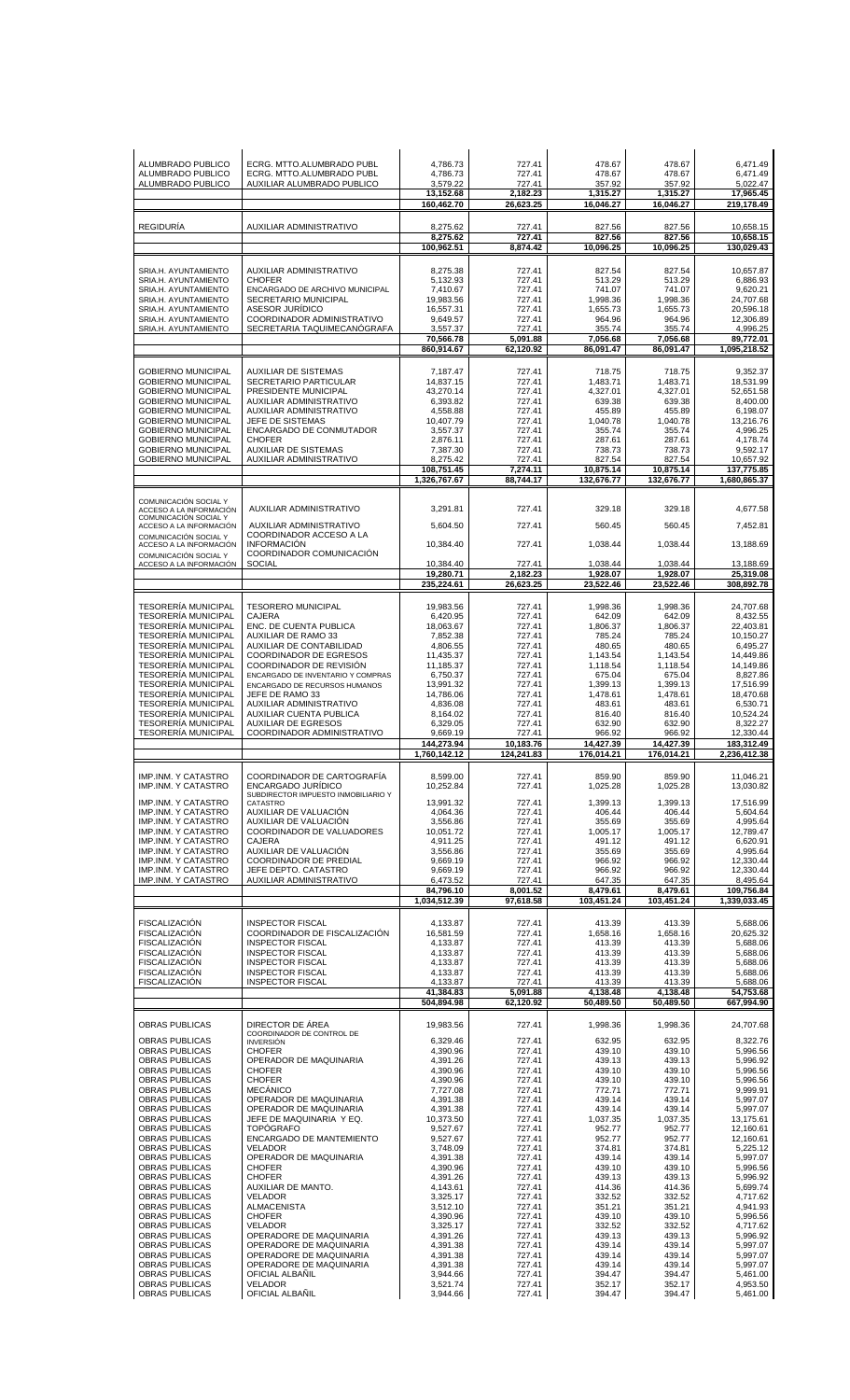| <b>OBRAS PUBLICAS</b><br><b>OBRAS PUBLICAS</b><br>OBRAS PUBLICAS<br>OBRAS PUBLICAS<br><b>OBRAS PUBLICAS</b><br>OBRAS PUBLICAS<br><b>OBRAS PUBLICAS</b><br><b>OBRAS PUBLICAS</b><br>OBRAS PUBLICAS<br>OBRAS PUBLICAS<br>OBRAS PUBLICAS<br>OBRAS PUBLICAS<br>OBRAS PUBLICAS<br>OBRAS PUBLICAS<br>OBRAS PUBLICAS<br>OBRAS PUBLICAS<br>OBRAS PUBLICAS<br>OBRAS PUBLICAS<br><b>OBRAS PUBLICAS</b><br>OBRAS PUBLICAS<br>OBRAS PUBLICAS<br>OBRAS PUBLICAS             | <b>PEÓN</b><br><b>PEÓN</b><br><b>PEÓN</b><br>OPERADOR DE MAQUINARIA<br>OFICIAL ALBANIL<br>OFICIAL ALBAÑIL<br>OFICIAL ALBANIL<br>AYUDANTE DE MECÁNICO<br><b>PEÓN</b><br>JEFE DE PROYECTOS<br>AUXILIAR CONTROL DE INVERSIÓN<br>JEFE DE ÁREA<br><b>AUXILIAR DE COSTOS</b><br><b>PEÓN</b><br><b>PEÓN</b><br>OFICIAL ALBAÑIL<br><b>PEÓN</b><br>OFICIAL ALBAÑIL<br>OFICIAL ALBAÑIL<br>OFICIAL ALBAÑIL<br>OFICIAL ALBAÑIL<br>OFICIAL ALBANIL                                   | 2,397.21<br>2,397.21<br>2,397.21<br>4,390.96<br>3,945.08<br>3,945.08<br>3,945.08<br>2,851.32<br>2,397.21<br>12,206.27<br>5,693.09<br>10,252.78<br>6,576.48<br>3,253.25<br>2,397.21<br>3,944.66<br>2,397.21<br>3,944.66<br>3,944.66<br>3,944.66<br>3,944.66<br>3,521.74 | 727.41<br>727.41<br>727.41<br>727.41<br>727.41<br>727.41<br>727.41<br>727.41<br>727.41<br>727.41<br>727.41<br>727.41<br>727.41<br>727.41<br>727.41<br>727.41<br>727.41<br>727.41<br>727.41<br>727.41<br>727.41<br>727.41 | 239.72<br>239.72<br>239.72<br>439.10<br>394.51<br>394.51<br>394.51<br>285.13<br>239.72<br>1.220.63<br>569.31<br>1,025.28<br>657.65<br>325.32<br>239.72<br>394.47<br>239.72<br>394.47<br>394.47<br>394.47<br>394.47<br>352.17 | 239.72<br>239.72<br>239.72<br>439.10<br>394.51<br>394.51<br>394.51<br>285.13<br>239.72<br>1,220.63<br>569.31<br>1,025.28<br>657.65<br>325.32<br>239.72<br>394.47<br>239.72<br>394.47<br>394.47<br>394.47<br>394.47<br>352.17 | 3,604.06<br>3,604.06<br>3,604.06<br>5,996.56<br>5,461.51<br>5,461.51<br>5,461.51<br>4,148.99<br>3,604.06<br>15,374.93<br>7,559.12<br>13,030.75<br>8,619.19<br>4,631.31<br>3,604.06<br>5,461.00<br>3,604.06<br>5,461.00<br>5,461.00<br>5,461.00<br>5,461.00<br>4,953.50 |
|----------------------------------------------------------------------------------------------------------------------------------------------------------------------------------------------------------------------------------------------------------------------------------------------------------------------------------------------------------------------------------------------------------------------------------------------------------------|-------------------------------------------------------------------------------------------------------------------------------------------------------------------------------------------------------------------------------------------------------------------------------------------------------------------------------------------------------------------------------------------------------------------------------------------------------------------------|------------------------------------------------------------------------------------------------------------------------------------------------------------------------------------------------------------------------------------------------------------------------|--------------------------------------------------------------------------------------------------------------------------------------------------------------------------------------------------------------------------|------------------------------------------------------------------------------------------------------------------------------------------------------------------------------------------------------------------------------|------------------------------------------------------------------------------------------------------------------------------------------------------------------------------------------------------------------------------|------------------------------------------------------------------------------------------------------------------------------------------------------------------------------------------------------------------------------------------------------------------------|
| OBRAS PUBLICAS<br>OBRAS PUBLICAS<br><b>OBRAS PUBLICAS</b><br><b>OBRAS PUBLICAS</b><br>OBRAS PUBLICAS<br>OBRAS PUBLICAS<br><b>OBRAS PUBLICAS</b>                                                                                                                                                                                                                                                                                                                | OFICIAL ALBAÑIL<br>SUPERVISOR DE OBRA<br>SUPERVISOR DE OBRA<br>SUPERVISOR DE OBRA<br>SUPERVISOR DE OBRA<br>COORDINADOR TÉCNICO-<br>ADMINISTRATIVO<br>OFICIAL ALBAÑIL                                                                                                                                                                                                                                                                                                    | 3,944.66<br>11,302.38<br>11,302.38<br>11,302.38<br>7,110.29<br>15,740.01<br>3,944.66                                                                                                                                                                                   | 727.41<br>727.41<br>727.41<br>727.41<br>727.41<br>727.41<br>727.41                                                                                                                                                       | 394.47<br>1,130.24<br>1,130.24<br>1,130.24<br>711.03<br>1,574.00<br>394.47                                                                                                                                                   | 394.47<br>1,130.24<br>1,130.24<br>1,130.24<br>711.03<br>1,574.00<br>394.47                                                                                                                                                   | 5,461.00<br>14,290.27<br>14,290.27<br>14,290.27<br>9,259.76<br>19,615.42<br>5,461.00                                                                                                                                                                                   |
| <b>OBRAS PUBLICAS</b>                                                                                                                                                                                                                                                                                                                                                                                                                                          | COORDINADOR ADMINISTRATIVO                                                                                                                                                                                                                                                                                                                                                                                                                                              | 9,649.57<br>323.394.97                                                                                                                                                                                                                                                 | 727.41<br>42,189.85                                                                                                                                                                                                      | 964.96<br>32,339.50                                                                                                                                                                                                          | 964.96<br>32,339.50                                                                                                                                                                                                          | 12,306.89<br>430,263.81                                                                                                                                                                                                                                                |
|                                                                                                                                                                                                                                                                                                                                                                                                                                                                |                                                                                                                                                                                                                                                                                                                                                                                                                                                                         | 3,945,418.60                                                                                                                                                                                                                                                           | 514.716.17                                                                                                                                                                                                               | 394,541.86                                                                                                                                                                                                                   | 394,541.86                                                                                                                                                                                                                   | 5,249,218.48                                                                                                                                                                                                                                                           |
| OFICIALÍA MAYOR<br>OFICIALÍA MAYOR<br>OFICIALÍA MAYOR<br>OFICIALÍA MAYOR<br>OFICIALÍA MAYOR<br>OFICIALÍA MAYOR<br>OFICIALÍA MAYOR<br>OFICIALÍA MAYOR<br>OFICIALÍA MAYOR<br>OFICIALÍA MAYOR<br>OFICIALÍA MAYOR<br>OFICIALÍA MAYOR<br>OFICIALÍA MAYOR<br>OFICIALÍA MAYOR<br>OFICIALÍA MAYOR<br>OFICIALÍA MAYOR<br>OFICIALÍA MAYOR                                                                                                                                | OFICIAL MAYOR<br>COORDINADOR RECURSOS HUMANOS<br><b>ENC. CONTROL Y SUMINISTROS</b><br>COORDINADOR ADMINISTRATIVO<br><b>AUXILIAR GENERAL</b><br>AUXILIAR ADMINISTRATIVO<br>COORDINADOR DE EVENTOS ESPECIALES<br>AUXILIAR DE INTENDENCIA<br>AUXILIAR ADMINISTRATIVO<br>AUXILIAR DE INTENDENCIA<br>AUXILIAR DE INTENDENCIA<br>AUXILIAR DE INTENDENCIA<br>AUXILIAR ADMINISTRATIVO<br>AUXILIAR DE INTENDENCIA<br><b>VELADOR</b><br><b>VELADOR</b><br>AUXILIAR DE INTENDENCIA | 19,983.56<br>7,949.42<br>5,421.70<br>12,507.42<br>3,168.09<br>7,103.59<br>6,154.88<br>2,934.81<br>4,056.48<br>2,934.81<br>2,934.81<br>2,934.81<br>4,056.48<br>2,934.81<br>2,205.69<br>2,205.69<br>2,934.81<br>92,421.86<br>1,127,546.67                                | 727.41<br>727.41<br>727.41<br>727.41<br>727.41<br>727.41<br>727.41<br>727.41<br>727.41<br>727.41<br>727.41<br>727.41<br>727.41<br>727.41<br>727.41<br>727.41<br>727.41<br>12,365.99<br>150,865.08                        | 1,998.36<br>794.94<br>542.17<br>1,250.74<br>316.81<br>710.36<br>615.49<br>293.48<br>405.65<br>293.48<br>293.48<br>293.48<br>405.65<br>293.48<br>220.57<br>220.57<br>293.48<br>9,242.19<br>112,754.67                         | 1,998.36<br>794.94<br>542.17<br>1,250.74<br>316.81<br>710.36<br>615.49<br>293.48<br>405.65<br>293.48<br>293.48<br>293.48<br>405.65<br>293.48<br>220.57<br>220.57<br>293.48<br>9,242.19<br>112,754.67                         | 24,707.68<br>10,266.72<br>7,233.45<br>15,736.32<br>4,529.12<br>9,251.72<br>8,113.27<br>4,249.18<br>5,595.19<br>4,249.18<br>4,249.18<br>4,249.18<br>5,595.19<br>4,249.18<br>3,374.24<br>3,374.24<br>4,249.18<br>123,272.22<br>1,503,921.08                              |
| CONTRALORÍA MUNICIPAL<br>CONTRALORÍA MUNICIPAL<br>CONTRALORÍA MUNICIPAL<br>CONTRALORÍA MUNICIPAL<br>CONTRALORÍA MUNICIPAL<br>CONTRALORÍA MUNICIPAL<br>CONTRALORÍA MUNICIPAL<br>CONTRALORÍA MUNICIPAL<br>CONTRALORÍA MUNICIPAL                                                                                                                                                                                                                                  | CONTRALOR<br>SECRETARIA TAQUIMECANÓGRAFA<br>AUXILIAR ADMINISTRATIVO<br>AUXILIAR DE AUDITORIA<br>AUXILIAR DE CONTABILIDAD<br>COORDINADOR DPTO, REV. CTA.PUB.<br>COORDINADOR OBRA PUBLICA<br>AUXILIAR DE AUDITORIA EXTERNA<br>JEFE DE AREA JURIDICA                                                                                                                                                                                                                       | 19,983.56<br>3,997.20<br>3,997.20<br>6,498.82<br>7,386.96<br>10,108.22<br>10,054.51<br>4,830.53<br>13,032.88<br>79,889.87<br>974,656.47                                                                                                                                | 727.41<br>727.41<br>727.41<br>727.41<br>727.41<br>727.41<br>727.41<br>727.41<br>727.41<br>6,546.70<br>79,869.75                                                                                                          | 1,998.36<br>399.72<br>399.72<br>649.88<br>738.70<br>1,010.82<br>1,005.45<br>483.05<br>1,303.29<br>7,988.99<br>97,465.65                                                                                                      | 1,998.36<br>399.72<br>399.72<br>649.88<br>738.70<br>1,010.82<br>1,005.45<br>483.05<br>1,303.29<br>7,988.99<br>97.465.65                                                                                                      | 24,707.68<br>5,524.05<br>5,524.05<br>8,526.00<br>9,591.76<br>12,857.27<br>12,792.82<br>6.524.05<br>16,366.87<br>102,414.55<br>1,249,457.51                                                                                                                             |
| DESARROLLO URBANO<br>DESARROLLO URBANO<br>DESARROLLO URBANO<br>DESARROLLO URBANO<br>DESARROLLO URBANO<br>DESARROLLO URBANO<br>DESARROLLO URBANO<br>DESARROLLO URBANO<br>DESARROLLO URBANO<br>DESARROLLO URBANO                                                                                                                                                                                                                                                 | SECRETARIA TAQUIMECANÓGRAFA<br>DIRECTOR DE ÁREA<br>JEFE DE FRACCIONAMIENTOS<br>JEFE DE EST. Y PROYECTOS<br>COORDINADOR DE INSPECCIÓN<br>AUXILIAR ADMINISTRATIVO<br>AUXILIAR ADMINISTRATIVO<br>AUXILIAR ADMINISTRATIVO<br>AUXILIAR ADMINISTRATIVO<br>JEFE DE LICENCIAS Y PERMISOS                                                                                                                                                                                        | 3,557.37<br>16,834.58<br>7,264.39<br>10.381.97<br>6,527.75<br>3,557.37<br>3,557.37<br>3,557.37<br>3,557.37<br>6,182.19<br>64.977.72<br>792.728.12                                                                                                                      | 727.41<br>727.41<br>727.41<br>727.41<br>727.41<br>727.41<br>727.41<br>727.41<br>727.41<br>727.41<br>7,274.11<br>88,744.17                                                                                                | 355.74<br>1,683.46<br>726.44<br>1,038.20<br>652.77<br>355.74<br>355.74<br>355.74<br>355.74<br>618.22<br>6,497.77<br>79,272.81                                                                                                | 355.74<br>1,683.46<br>726.44<br>1,038.20<br>652.77<br>355.74<br>355.74<br>355.74<br>355.74<br>618.22<br>6,497.77<br>79,272.81                                                                                                | 4,996.25<br>20,928.91<br>9,444.68<br>13,185.78<br>8,560.71<br>4,996.25<br>4,996.25<br>4,996.25<br>4,996.25<br>8,146.04<br>85,247.37<br>1,040,017.91                                                                                                                    |
| <b>ECOLOGÍA</b><br><b>ECOLOGÍA</b>                                                                                                                                                                                                                                                                                                                                                                                                                             | COORDINADOR DE ECOLOGÍA<br><b>AGENTE SANITARIO</b>                                                                                                                                                                                                                                                                                                                                                                                                                      | 7,195.76<br>4,505.17                                                                                                                                                                                                                                                   | 727.41<br>727.41                                                                                                                                                                                                         | 719.58<br>450.52                                                                                                                                                                                                             | 719.58<br>450.52                                                                                                                                                                                                             | 9.362.32<br>6,133.62                                                                                                                                                                                                                                                   |
|                                                                                                                                                                                                                                                                                                                                                                                                                                                                |                                                                                                                                                                                                                                                                                                                                                                                                                                                                         | 11,700.93<br>142,751.36                                                                                                                                                                                                                                                | 1,454.82<br>17,748.83                                                                                                                                                                                                    | 1,170.09<br>14,275.14                                                                                                                                                                                                        | 1,170.09<br>14,275.14                                                                                                                                                                                                        | 15,495.94<br>189,050.47                                                                                                                                                                                                                                                |
| SERVICIOS MUNICIPALES<br>SERVICIOS MUNICIPALES<br>SERVICIOS MUNICIPALES<br>SERVICIOS MUNICIPALES<br>SERVICIOS MUNICIPALES<br>SERVICIOS MUNICIPALES<br>SERVICIOS MUNICIPALES<br>SERVICIOS MUNICIPALES<br>SERVICIOS MUNICIPALES                                                                                                                                                                                                                                  | SECRETARIA TAQUIMECANÓGRAFA<br>DIRECTOR DE ÁREA<br>ENCARGADO DE CENTRO DE ACOPIO<br><b>HERRERO</b><br><b>VELADOR</b><br>SECRETARIA TAQUIMECANÓGRAFA<br>VELADOR<br><b>COORDINADOR DE SERVICIOS</b><br><b>VELADOR</b>                                                                                                                                                                                                                                                     | 6,498.82<br>19,983.56<br>4,995.58<br>2,827.56<br>3,164.71<br>3,557.37<br>2,203.62<br>7,862.55<br>2,203.62<br>53,297.37                                                                                                                                                 | 727.41<br>727.41<br>727.41<br>727.41<br>727.41<br>727.41<br>727.41<br>727.41<br>727.41<br>6,546.70                                                                                                                       | 649.88<br>1,998.36<br>499.56<br>282.76<br>316.47<br>355.74<br>220.36<br>786.25<br>220.36<br>5,329.74                                                                                                                         | 649.88<br>1,998.36<br>499.56<br>282.76<br>316.47<br>355.74<br>220.36<br>786.25<br>220.36<br>5,329.74                                                                                                                         | 8,526.00<br>24,707.68<br>6,722.11<br>4,120.48<br>4,525.06<br>4,996.25<br>3,371.75<br>10,162.47<br>3,371.75<br>70,503.55                                                                                                                                                |
|                                                                                                                                                                                                                                                                                                                                                                                                                                                                |                                                                                                                                                                                                                                                                                                                                                                                                                                                                         | 650,227.97                                                                                                                                                                                                                                                             | 79,869.75                                                                                                                                                                                                                | 65,022.80                                                                                                                                                                                                                    | 65,022.80                                                                                                                                                                                                                    | 860,143.31                                                                                                                                                                                                                                                             |
| <b>ASEO MUNICIPAL</b><br><b>ASEO MUNICIPAL</b><br><b>ASEO MUNICIPAL</b><br><b>ASEO MUNICIPAL</b><br><b>ASEO MUNICIPAL</b><br><b>ASEO MUNICIPAL</b><br><b>ASEO MUNICIPAL</b><br><b>ASEO MUNICIPAL</b><br><b>ASEO MUNICIPAL</b><br><b>ASEO MUNICIPAL</b><br><b>ASEO MUNICIPAL</b><br><b>ASEO MUNICIPAL</b><br><b>ASEO MUNICIPAL</b><br><b>ASEO MUNICIPAL</b><br><b>ASEO MUNICIPAL</b><br><b>ASEO MUNICIPAL</b><br><b>ASEO MUNICIPAL</b><br><b>ASEO MUNICIPAL</b> | <b>AUXILIAR DE SERVICIO</b><br><b>CHOFER</b><br>COORDINADOR DE LIMPIA<br><b>CHOFER</b><br><b>CHOFER</b><br><b>AUXILIAR DE SERVICIO</b><br><b>AUXILIAR DE SERVICIO</b><br><b>CHOFER</b><br><b>AUXILIAR DE SERVICIO</b><br><b>AUXILIAR DE SERVICIO</b><br>AUXILIAR DE SERVICIO<br><b>AUXILIAR DE SERVICIO</b><br><b>AUXILIAR DE SERVICIO</b><br>AUXILIAR DE SERVICIO<br><b>AUXILIAR DE SERVICIO</b><br><b>CHOFER</b><br><b>VELADOR</b><br><b>AUXILIAR DE SERVICIO</b>     | 2,745.88<br>3,000.48<br>8,075.48<br>3,000.48<br>3,000.48<br>2,745.88<br>2,745.88<br>3,000.48<br>2,745.88<br>2,745.88<br>2,745.88<br>2,745.88<br>2,745.88<br>2,745.88<br>2,655.62<br>3.000.48<br>2,486.84<br>2,745.88                                                   | 727.41<br>727.41<br>727.41<br>727.41<br>727.41<br>727.41<br>727.41<br>727.41<br>727.41<br>727.41<br>727.41<br>727.41<br>727.41<br>727.41<br>727.41<br>727.41<br>727.41<br>727.41                                         | 274.59<br>300.05<br>807.55<br>300.05<br>300.05<br>274.59<br>274.59<br>300.05<br>274.59<br>274.59<br>274.59<br>274.59<br>274.59<br>274.59<br>265.56<br>300.05<br>248.68<br>274.59                                             | 274.59<br>300.05<br>807.55<br>300.05<br>300.05<br>274.59<br>274.59<br>300.05<br>274.59<br>274.59<br>274.59<br>274.59<br>274.59<br>274.59<br>265.56<br>300.05<br>248.68<br>274.59                                             | 4,022.47<br>4,327.99<br>10,417.99<br>4,327.99<br>4,327.99<br>4,022.47<br>4,022.47<br>4,327.99<br>4,022.47<br>4,022.47<br>4,022.47<br>4.022.47<br>4,022.47<br>4,022.47<br>3.914.16<br>4.327.99<br>3,711.62<br>4.022.47                                                  |
| <b>ASEO MUNICIPAL</b>                                                                                                                                                                                                                                                                                                                                                                                                                                          | <b>CHOFER</b>                                                                                                                                                                                                                                                                                                                                                                                                                                                           | 3,000.48                                                                                                                                                                                                                                                               | 727.41                                                                                                                                                                                                                   | 300.05                                                                                                                                                                                                                       | 300.05                                                                                                                                                                                                                       | 4,327.99                                                                                                                                                                                                                                                               |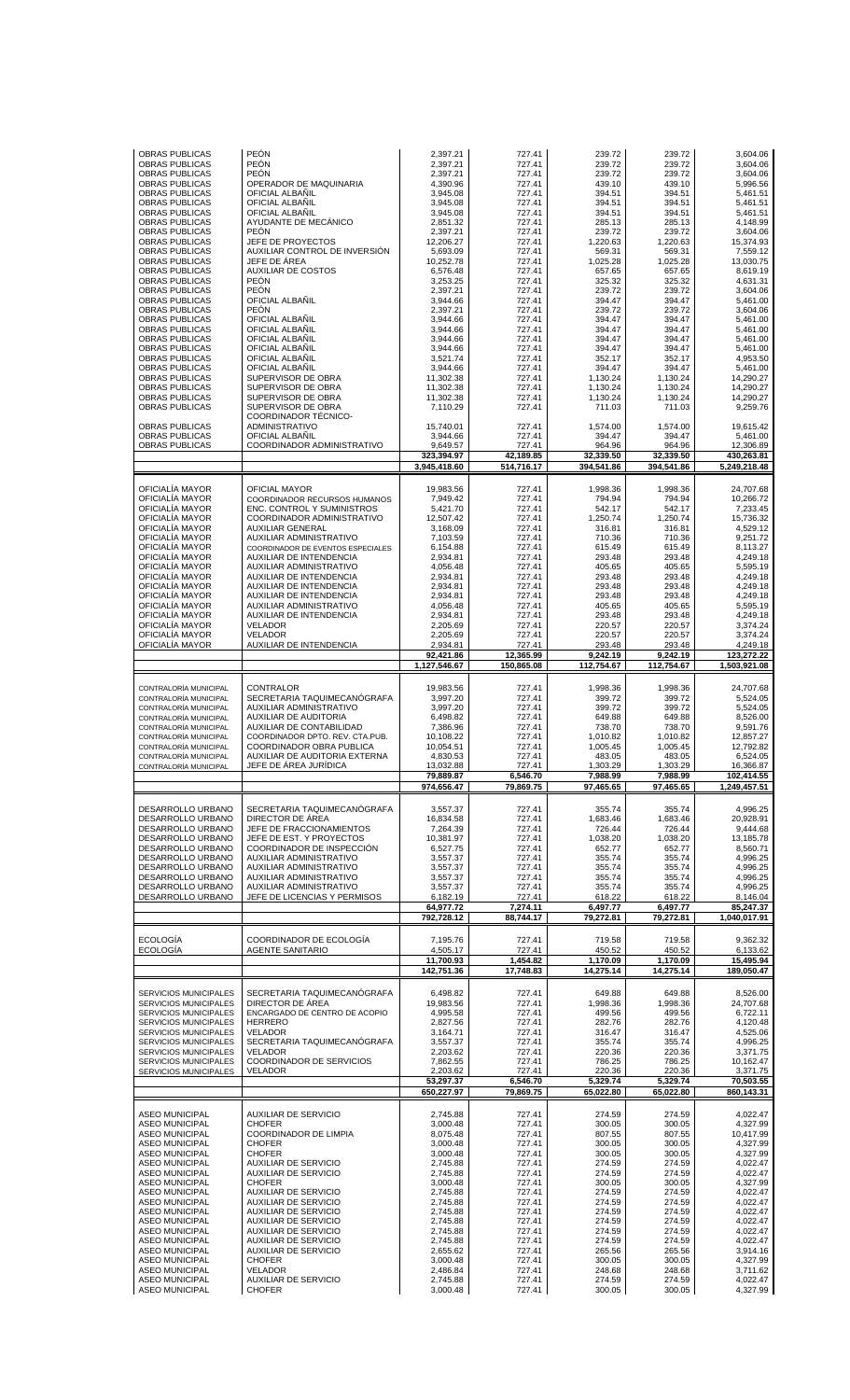| <b>ASEO MUNICIPAL</b><br><b>ASEO MUNICIPAL</b><br><b>ASEO MUNICIPAL</b><br><b>ASEO MUNICIPAL</b><br><b>ASEO MUNICIPAL</b><br><b>ASEO MUNICIPAL</b><br><b>ASEO MUNICIPAL</b><br><b>ASEO MUNICIPAL</b><br><b>ASEO MUNICIPAL</b><br><b>ASEO MUNICIPAL</b><br><b>ASEO MUNICIPAL</b><br><b>ASEO MUNICIPAL</b><br><b>ASEO MUNICIPAL</b><br><b>ASEO MUNICIPAL</b><br><b>ASEO MUNICIPAL</b><br><b>ASEO MUNICIPAL</b><br><b>ASEO MUNICIPAL</b><br><b>ASEO MUNICIPAL</b><br><b>ASEO MUNICIPAL</b><br><b>ASEO MUNICIPAL</b><br><b>ASEO MUNICIPAL</b><br><b>ASEO MUNICIPAL</b><br><b>ASEO MUNICIPAL</b><br><b>ASEO MUNICIPAL</b><br><b>ASEO MUNICIPAL</b><br><b>ASEO MUNICIPAL</b><br><b>ASEO MUNICIPAL</b><br><b>ASEO MUNICIPAL</b><br><b>ASEO MUNICIPAL</b><br><b>ASEO MUNICIPAL</b><br><b>ASEO MUNICIPAL</b><br><b>ASEO MUNICIPAL</b><br><b>ASEO MUNICIPAL</b><br><b>ASEO MUNICIPAL</b><br><b>ASEO MUNICIPAL</b><br><b>ASEO MUNICIPAL</b><br><b>ASEO MUNICIPAL</b><br><b>ASEO MUNICIPAL</b><br><b>ASEO MUNICIPAL</b>                                                                                                               | SUBCOORDINADOR DE LIMPIA<br><b>VELADOR</b><br><b>AUXILIAR DE SERVICIO</b><br><b>CHOFER</b><br><b>AUXILIAR DE SERVICIO</b><br>OPERADORE DE MAQUINARIA<br><b>AUXILIAR DE SERVICIO</b><br><b>AUXILIAR DE SERVICIO</b><br><b>AUXILIAR DE SERVICIO</b><br><b>VELADOR</b><br><b>AUXILIAR DE SERVICIO</b><br><b>AUXILIAR DE SERVICIO</b><br><b>AUXILIAR DE SERVICIO</b><br><b>AUXILIAR DE SERVICIO</b><br><b>AUXILIAR DE SERVICIO</b><br><b>AUXILIAR DE SERVICIO</b><br><b>AUXILIAR DE SERVICIO</b><br><b>AUXILIAR DE SERVICIO</b><br><b>CHOFER</b><br><b>CHOFER</b><br><b>CHOFER</b><br>OPERADORE DE MAQUINARIA<br>OFICIAL ALBANIL<br>OFICIAL ALBAÑIL<br><b>AUXILIAR DE SERVICIO</b><br><b>AUXILIAR DE SERVICIO</b><br><b>AUXILIAR DE SERVICIO</b><br><b>FONTANERO</b><br><b>VELADOR</b><br><b>VELADOR</b><br><b>VELADOR</b><br><b>VELADOR</b><br><b>SUPERVISOR</b><br><b>CHOFER</b><br><b>CHOFER</b><br><b>AUXILIAR DE SERVICIO</b><br><b>AUXILIAR DE SERVICIO</b><br><b>AUXILIAR DE SERVICIO</b><br><b>AUXILIAR DE SERVICIO</b>                             | 6,521.60<br>2,486.84<br>2,745.88<br>3,000.48<br>2,745.88<br>4,391.34<br>2,745.88<br>2,745.88<br>2,745.88<br>2,486.84<br>2,745.88<br>3,473.45<br>2,745.88<br>2,745.88<br>2,745.88<br>2,745.88<br>2.745.88<br>2,745.88<br>3,000.48<br>3,000.48<br>3,000.48<br>4,391.34<br>3,521.74<br>3,521.74<br>2,745.88<br>2,745.88<br>2,745.88<br>2,745.88<br>2,486.84<br>2,486.84<br>2,486.84<br>2,486.84<br>4,133.87<br>3,000.48<br>3,000.48<br>2,745.88<br>2,745.88<br>2,745.88<br>2,745.88                                                                                        | 727.41<br>727.41<br>727.41<br>727.41<br>727.41<br>727.41<br>727.41<br>727.41<br>727.41<br>727.41<br>727.41<br>727.41<br>727.41<br>727.41<br>727.41<br>727.41<br>727.41<br>727.41<br>727.41<br>727.41<br>727.41<br>727.41<br>727.41<br>727.41<br>727.41<br>727.41<br>727.41<br>727.41<br>727.41<br>727.41<br>727.41<br>727.41<br>727.41<br>727.41<br>727.41<br>727.41<br>727.41<br>727.41<br>727.41                                                                       | 652.16<br>248.68<br>274.59<br>300.05<br>274.59<br>439.13<br>274.59<br>274.59<br>274.59<br>248.68<br>274.59<br>347.34<br>274.59<br>274.59<br>274.59<br>274.59<br>274.59<br>274.59<br>300.05<br>300.05<br>300.05<br>439.13<br>352.17<br>352.17<br>274.59<br>274.59<br>274.59<br>274.59<br>248.68<br>248.68<br>248.68<br>248.68<br>413.39<br>300.05<br>300.05<br>274.59<br>274.59<br>274.59<br>274.59                                                                             | 652.16<br>248.68<br>274.59<br>300.05<br>274.59<br>439.13<br>274.59<br>274.59<br>274.59<br>248.68<br>274.59<br>347.34<br>274.59<br>274.59<br>274.59<br>274.59<br>274.59<br>274.59<br>300.05<br>300.05<br>300.05<br>439.13<br>352.17<br>352.17<br>274.59<br>274.59<br>274.59<br>274.59<br>248.68<br>248.68<br>248.68<br>248.68<br>413.39<br>300.05<br>300.05<br>274.59<br>274.59<br>274.59<br>274.59                                                                             | 8,553.33<br>3,711.62<br>4,022.47<br>4,327.99<br>4,022.47<br>5,997.02<br>4,022.47<br>4,022.47<br>4,022.47<br>3,711.62<br>4,022.47<br>4,895.55<br>4,022.47<br>4,022.47<br>4,022.47<br>4,022.47<br>4,022.47<br>4,022.47<br>4,327.99<br>4,327.99<br>4.327.99<br>5,997.02<br>4,953.50<br>4,953.50<br>4,022.47<br>4,022.47<br>4,022.47<br>4,022.47<br>3.711.62<br>3.711.62<br>3,711.62<br>3,711.62<br>5,688.06<br>4,327.99<br>4,327.99<br>4,022.47<br>4,022.47<br>4,022.47<br>4,022.47                                                                                        |
|---------------------------------------------------------------------------------------------------------------------------------------------------------------------------------------------------------------------------------------------------------------------------------------------------------------------------------------------------------------------------------------------------------------------------------------------------------------------------------------------------------------------------------------------------------------------------------------------------------------------------------------------------------------------------------------------------------------------------------------------------------------------------------------------------------------------------------------------------------------------------------------------------------------------------------------------------------------------------------------------------------------------------------------------------------------------------------------------------------------------------|---------------------------------------------------------------------------------------------------------------------------------------------------------------------------------------------------------------------------------------------------------------------------------------------------------------------------------------------------------------------------------------------------------------------------------------------------------------------------------------------------------------------------------------------------------------------------------------------------------------------------------------------------------------------------------------------------------------------------------------------------------------------------------------------------------------------------------------------------------------------------------------------------------------------------------------------------------------------------------------------------------------------------------------------------------|-------------------------------------------------------------------------------------------------------------------------------------------------------------------------------------------------------------------------------------------------------------------------------------------------------------------------------------------------------------------------------------------------------------------------------------------------------------------------------------------------------------------------------------------------------------------------|--------------------------------------------------------------------------------------------------------------------------------------------------------------------------------------------------------------------------------------------------------------------------------------------------------------------------------------------------------------------------------------------------------------------------------------------------------------------------|--------------------------------------------------------------------------------------------------------------------------------------------------------------------------------------------------------------------------------------------------------------------------------------------------------------------------------------------------------------------------------------------------------------------------------------------------------------------------------|--------------------------------------------------------------------------------------------------------------------------------------------------------------------------------------------------------------------------------------------------------------------------------------------------------------------------------------------------------------------------------------------------------------------------------------------------------------------------------|-------------------------------------------------------------------------------------------------------------------------------------------------------------------------------------------------------------------------------------------------------------------------------------------------------------------------------------------------------------------------------------------------------------------------------------------------------------------------------------------------------------------------------------------------------------------------|
|                                                                                                                                                                                                                                                                                                                                                                                                                                                                                                                                                                                                                                                                                                                                                                                                                                                                                                                                                                                                                                                                                                                           |                                                                                                                                                                                                                                                                                                                                                                                                                                                                                                                                                                                                                                                                                                                                                                                                                                                                                                                                                                                                                                                         | 176,476.33                                                                                                                                                                                                                                                                                                                                                                                                                                                                                                                                                              | 42,189.85                                                                                                                                                                                                                                                                                                                                                                                                                                                                | 17,647.63                                                                                                                                                                                                                                                                                                                                                                                                                                                                      | 17,647.63                                                                                                                                                                                                                                                                                                                                                                                                                                                                      | 253,961.45                                                                                                                                                                                                                                                                                                                                                                                                                                                                                                                                                              |
| DESARROLLO SOCIAL<br>DESARROLLO SOCIAL<br>DESARROLLO SOCIAL<br>DESARROLLO SOCIAL<br>DESARROLLO SOCIAL<br>DESARROLLO SOCIAL<br>DESARROLLO SOCIAL<br>DESARROLLO SOCIAL<br>DESARROLLO SOCIAL<br>DESARROLLO SOCIAL<br>DESARROLLO SOCIAL<br>DESARROLLO SOCIAL<br>DESARROLLO SOCIAL                                                                                                                                                                                                                                                                                                                                                                                                                                                                                                                                                                                                                                                                                                                                                                                                                                             | PROMOTOR SOCIAL.<br>SUBDIRECTOR URBANO<br>DIRECTOR DE ÁREA<br>PROMOTOR SOCIAL.<br>PROMOTOR SOCIAL.<br>PROMOTOR SOCIAL.<br>SECRETARIA TAQUIMECANÓGRAFA<br>PROMOTOR SOCIAL.<br>COORDINADOR DE VIVIENDA<br>COORDINADOR DE EDUCACIÓN<br>COORDINADOR DE TURISMO<br>COORDINADOR DE SALUD<br>COORDINADOR DE PROMOTORES                                                                                                                                                                                                                                                                                                                                                                                                                                                                                                                                                                                                                                                                                                                                         | 2,153,011.27<br>4,836.76<br>14,858.97<br>19,983.56<br>5,687.16<br>4,836.76<br>4,836.76<br>4,836.76<br>4,836.76<br>6,642.32<br>6,642.22<br>6,642.32<br>6,642.32<br>7,567.94<br>98,850.59<br>1,205,977.16                                                                                                                                                                                                                                                                                                                                                                 | 514,716.17<br>727.41<br>727.41<br>727.41<br>727.41<br>727.41<br>727.41<br>727.41<br>727.41<br>727.41<br>727.41<br>727.41<br>727.41<br>727.41<br>9,456.35<br>115,367.42                                                                                                                                                                                                                                                                                                   | 215,301.13<br>483.68<br>1,485.90<br>1,998.36<br>568.72<br>483.68<br>483.68<br>483.68<br>483.68<br>664.23<br>664.22<br>664.23<br>664.23<br>756.79<br>9,885.06<br>120,597.72                                                                                                                                                                                                                                                                                                     | 215,301.13<br>483.68<br>1,485.90<br>1,998.36<br>568.72<br>483.68<br>483.68<br>483.68<br>483.68<br>664.23<br>664.22<br>664.23<br>664.23<br>756.79<br>9,885.06<br>120,597.72                                                                                                                                                                                                                                                                                                     | 3,098,329.69<br>6,531.52<br>18,558.18<br>24,707.68<br>7,552.00<br>6,531.52<br>6,531.52<br>6,531.52<br>6,531.52<br>8,698.19<br>8,698.08<br>8,698.19<br>8,698.19<br>9,808.94<br>128,077.05<br>1,562,540.01                                                                                                                                                                                                                                                                                                                                                                |
| DESARROLLO RURAL<br>DESARROLLO RURAL<br>DESARROLLO RURAL<br>DESARROLLO RURAL<br>DESARROLLO RURAL<br>DESARROLLO RURAL<br>DESARROLLO RURAL<br>DESARROLLO RURAL<br>DESARROLLO RURAL<br>DESARROLLO RURAL                                                                                                                                                                                                                                                                                                                                                                                                                                                                                                                                                                                                                                                                                                                                                                                                                                                                                                                      | DIRECTOR DE ÁREA<br>AUXILIAR ADMINISTRATIVO<br><b>COORDINADOR RURAL</b><br>COORDINADOR ADMINISTRATIVO<br>PROMOTOR RURAL<br>PROMOTOR RURAL<br><b>AUXILIAR GENERAL</b><br>SECRETARIA TAQUIMECANOGRAFA<br>ENCARGADO DE VIVERO<br>PROMOTOR RURAL                                                                                                                                                                                                                                                                                                                                                                                                                                                                                                                                                                                                                                                                                                                                                                                                            | 16,834.58<br>4,668.57<br>7,713.42<br>7,626.72<br>7,175.49<br>6,498.82<br>3,337.67<br>4,056.48<br>3,755.62<br>3,557.37<br>65,224.77                                                                                                                                                                                                                                                                                                                                                                                                                                      | 727.41<br>727.41<br>727.41<br>727.41<br>727.41<br>727.41<br>727.41<br>727.41<br>727.41<br>727.41<br>7,274.11                                                                                                                                                                                                                                                                                                                                                             | 1,683.46<br>466.86<br>771.34<br>762.67<br>717.55<br>649.88<br>333.77<br>405.65<br>375.56<br>355.74<br>6,522.48                                                                                                                                                                                                                                                                                                                                                                 | 1,683.46<br>466.86<br>771.34<br>762.67<br>717.55<br>649.88<br>333.77<br>405.65<br>375.56<br>355.74<br>6,522.48                                                                                                                                                                                                                                                                                                                                                                 | 20.928.91<br>6,329.70<br>9,983.52<br>9,879.48<br>9,338.00<br>8,526.00<br>4,732.62<br>5,595.19<br>5,234.16<br>4,996.25<br>85,543.83                                                                                                                                                                                                                                                                                                                                                                                                                                      |
|                                                                                                                                                                                                                                                                                                                                                                                                                                                                                                                                                                                                                                                                                                                                                                                                                                                                                                                                                                                                                                                                                                                           |                                                                                                                                                                                                                                                                                                                                                                                                                                                                                                                                                                                                                                                                                                                                                                                                                                                                                                                                                                                                                                                         | 795,742.13                                                                                                                                                                                                                                                                                                                                                                                                                                                                                                                                                              | 88.744.17                                                                                                                                                                                                                                                                                                                                                                                                                                                                | 79.574.21                                                                                                                                                                                                                                                                                                                                                                                                                                                                      | 79,574.21                                                                                                                                                                                                                                                                                                                                                                                                                                                                      | 1,043,634.73                                                                                                                                                                                                                                                                                                                                                                                                                                                                                                                                                            |
| SEGURIDAD PUBLICA<br><b>SEGURIDAD PUBLICA</b><br>SEGURIDAD PUBLICA<br>SEGURIDAD PUBLICA<br><b>SEGURIDAD PUBLICA</b><br>SEGURIDAD PUBLICA<br><b>SEGURIDAD PUBLICA</b><br><b>SEGURIDAD PUBLICA</b><br>SEGURIDAD PUBLICA<br>SEGURIDAD PUBLICA<br>SEGURIDAD PUBLICA<br><b>SEGURIDAD PUBLICA</b><br>SEGURIDAD PUBLICA<br><b>SEGURIDAD PUBLICA</b><br>SEGURIDAD PUBLICA<br>SEGURIDAD PUBLICA<br>SEGURIDAD PUBLICA<br><b>SEGURIDAD PUBLICA</b><br>SEGURIDAD PUBLICA<br><b>SEGURIDAD PUBLICA</b><br>SEGURIDAD PUBLICA<br>SEGURIDAD PUBLICA<br><b>SEGURIDAD PUBLICA</b><br>SEGURIDAD PUBLICA<br>SEGURIDAD PUBLICA<br><b>SEGURIDAD PUBLICA</b><br>SEGURIDAD PUBLICA<br>SEGURIDAD PUBLICA<br>SEGURIDAD PUBLICA<br>SEGURIDAD PUBLICA<br><b>SEGURIDAD PUBLICA</b><br><b>SEGURIDAD PUBLICA</b><br>SEGURIDAD PUBLICA<br>SEGURIDAD PUBLICA<br>SEGURIDAD PUBLICA<br><b>SEGURIDAD PUBLICA</b><br>SEGURIDAD PUBLICA<br><b>SEGURIDAD PUBLICA</b><br>SEGURIDAD PUBLICA<br>SEGURIDAD PUBLICA<br>SEGURIDAD PUBLICA<br>SEGURIDAD PUBLICA<br><b>SEGURIDAD PUBLICA</b><br><b>SEGURIDAD PUBLICA</b><br>SEGURIDAD PUBLICA<br><b>SEGURIDAD PUBLICA</b> | <b>SUBDIRECTOR</b><br>COORDINADOR DE TRANSITO<br>AUXILIAR ADMINISTRATIVO<br>AUXILIAR DE INTENDENCIA<br>DIRECTOR DE ÁREA<br>POLICÍA PREVENTIVO<br>POLICÍA PREVENTIVO<br>POLICIA PREVENTIVO<br>POLICÍA PREVENTIVO<br>POLICÍA PREVENTIVO<br>POLICÍA PREVENTIVO<br>POLICÍA PREVENTIVO<br>POLICÍA PREVENTIVO<br>POLICÍA PREVENTIVO<br>POLICÍA PREVENTIVO<br>POLICÍA PREVENTIVO<br>POLICIA PREVENTIVO<br><b>RADIOPERADOR</b><br><b>RADIOPERADOR</b><br><b>RADIOPERADOR</b><br>POLICÍA PREVENTIVO<br>POLICÍA PREVENTIVO<br>POLICIA PREVENTIVO<br>POLICÍA PREVENTIVO<br>POLICÍA PREVENTIVO<br>POLICÍA PREVENTIVO<br>POLICÍA PREVENTIVO<br>POLICÍA PREVENTIVO<br>POLICÍA PREVENTIVO<br>POLICÍA PREVENTIVO<br>POLICÍA PREVENTIVO<br>POLICIA PREVENTIVO<br><b>RADIOPERADOR</b><br>POLICÍA PREVENTIVO<br>POLICÍA PREVENTIVO<br>POLICÍA PREVENTIVO<br>POLICÍA PREVENTIVO<br>POLICÍA PREVENTIVO<br>PRIMER OFICIAL<br>PRIMER COMANDANTE<br>POLICIA PREVENTIVO<br>POLICÍA PREVENTIVO<br>PRIMER OFICIAL<br>PRIMER COMANDANTE<br>POLICÍA PREVENTIVO<br>POLICÍA PREVENTIVO | 15,958.96<br>11,648.07<br>4,920.94<br>2,356.50<br>19,983.23<br>4,278.51<br>4.278.51<br>4,278.51<br>4,278.51<br>4,278.51<br>4,278.51<br>4,278.51<br>4,278.51<br>4,278.51<br>4,278.51<br>4,278.51<br>4,278.51<br>4,278.51<br>4,278.51<br>4,278.51<br>4,278.51<br>4,278.51<br>4,278.51<br>4,278.51<br>4,278.51<br>4,278.51<br>4,278.51<br>4,278.51<br>4,278.51<br>4,278.51<br>4,278.51<br>4,278.51<br>4,278.51<br>4,278.51<br>4,278.51<br>4,278.51<br>4,278.51<br>4,278.51<br>4,724.24<br>6,588.09<br>4,278.52<br>4,278.52<br>4,724.24<br>6,588.09<br>4,278.52<br>4,278.52 | 727.41<br>727.41<br>727.41<br>727.41<br>727.41<br>727.41<br>727.41<br>727.41<br>727.41<br>727.41<br>727.41<br>727.41<br>727.41<br>727.41<br>727.41<br>727.41<br>727.41<br>727.41<br>727.41<br>727.41<br>727.41<br>727.41<br>727.41<br>727.41<br>727.41<br>727.41<br>727.41<br>727.41<br>727.41<br>727.41<br>727.41<br>727.41<br>727.41<br>727.41<br>727.41<br>727.41<br>727.41<br>727.41<br>727.41<br>727.41<br>727.41<br>727.41<br>727.41<br>727.41<br>727.41<br>727.41 | 1,595.90<br>1,164.81<br>492.09<br>235.65<br>1,998.32<br>427.85<br>427.85<br>427.85<br>427.85<br>427.85<br>427.85<br>427.85<br>427.85<br>427.85<br>427.85<br>427.85<br>427.85<br>427.85<br>427.85<br>427.85<br>427.85<br>427.85<br>427.85<br>427.85<br>427.85<br>427.85<br>427.85<br>427.85<br>427.85<br>427.85<br>427.85<br>427.85<br>427.85<br>427.85<br>427.85<br>427.85<br>427.85<br>427.85<br>472.42<br>658.81<br>427.85<br>427.85<br>472.42<br>658.81<br>427.85<br>427.85 | 1.595.90<br>1,164.81<br>492.09<br>235.65<br>1,998.32<br>427.85<br>427.85<br>427.85<br>427.85<br>427.85<br>427.85<br>427.85<br>427.85<br>427.85<br>427.85<br>427.85<br>427.85<br>427.85<br>427.85<br>427.85<br>427.85<br>427.85<br>427.85<br>427.85<br>427.85<br>427.85<br>427.85<br>427.85<br>427.85<br>427.85<br>427.85<br>427.85<br>427.85<br>427.85<br>427.85<br>427.85<br>427.85<br>427.85<br>472.42<br>658.81<br>427.85<br>427.85<br>472.42<br>658.81<br>427.85<br>427.85 | 19,878.16<br>14,705.10<br>6,632.54<br>3.555.21<br>24,707.29<br>5,861.62<br>5,861.62<br>5,861.62<br>5,861.62<br>5,861.62<br>5,861.62<br>5,861.62<br>5,861.62<br>5,861.62<br>5,861.62<br>5,861.62<br>5,861.62<br>5,861.62<br>5,861.62<br>5,861.62<br>5,861.62<br>5,861.62<br>5,861.62<br>5,861.62<br>5,861.62<br>5,861.62<br>5,861.62<br>5,861.62<br>5,861.62<br>5,861.62<br>5,861.62<br>5,861.62<br>5,861.62<br>5,861.62<br>5,861.62<br>5,861.62<br>5,861.62<br>5,861.62<br>6,396.50<br>8.633.12<br>5,861.63<br>5,861.63<br>6,396.50<br>8,633.12<br>5,861.63<br>5,861.63 |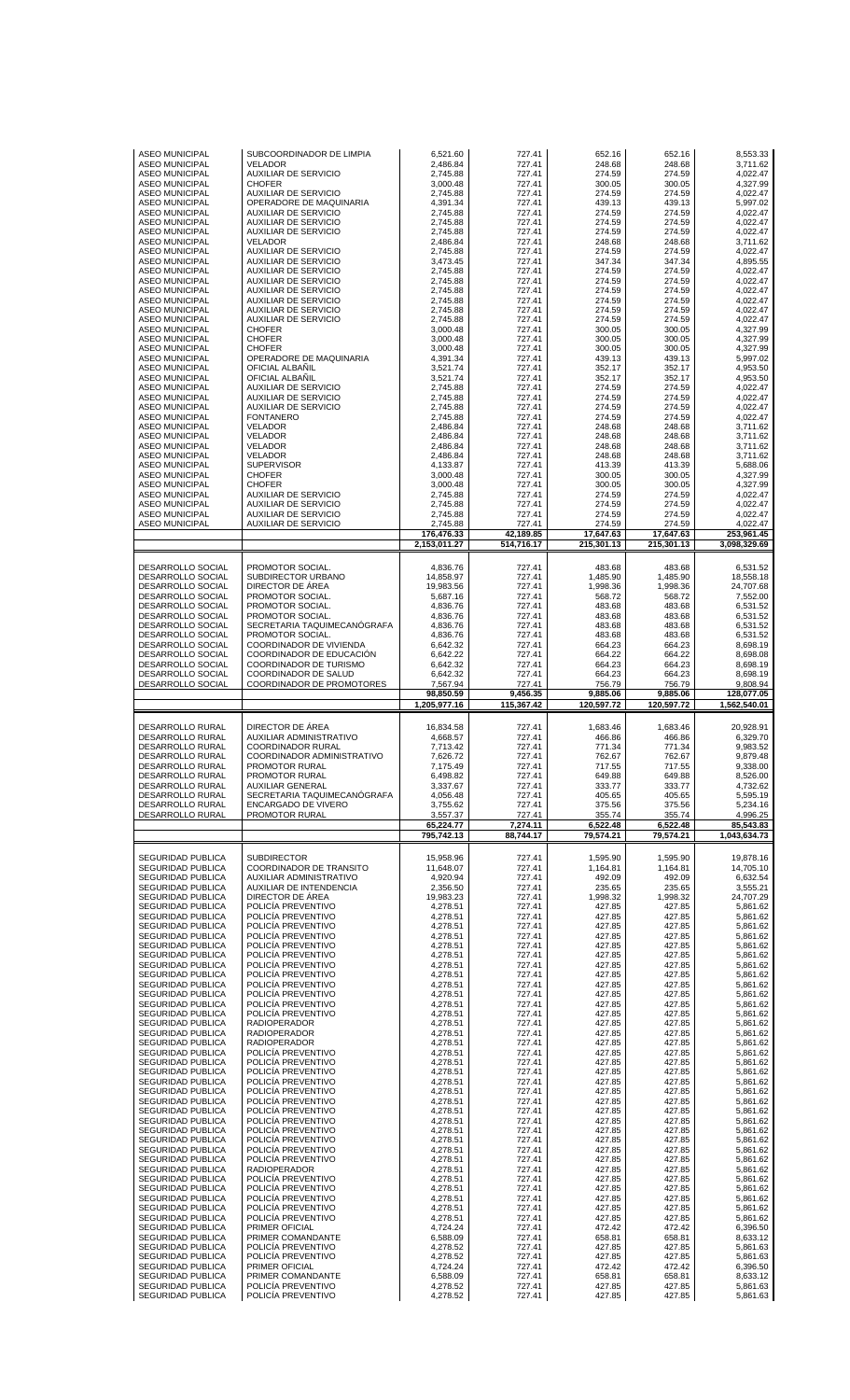| SEGURIDAD PUBLICA                                    | POLICIA PREVENTIVO                                                                              | 4,278.52                         | 727.41                    | 427.85                  | 427.85                  | 5,861.63                    |
|------------------------------------------------------|-------------------------------------------------------------------------------------------------|----------------------------------|---------------------------|-------------------------|-------------------------|-----------------------------|
| SEGURIDAD PUBLICA                                    | POLICIA PREVENTIVO                                                                              | 4,278.52                         | 727.41                    | 427.85                  | 427.85                  | 5,861.63                    |
| <b>SEGURIDAD PUBLICA</b>                             | POLICÍA PREVENTIVO                                                                              | 4,278.52                         | 727.41                    | 427.85                  | 427.85                  | 5,861.63                    |
| SEGURIDAD PUBLICA                                    | POLICIA PREVENTIVO                                                                              | 4,278.52                         | 727.41                    | 427.85                  | 427.85                  | 5,861.63                    |
| <b>SEGURIDAD PUBLICA</b>                             | POLICIA PREVENTIVO                                                                              | 4,278.52                         | 727.41                    | 427.85                  | 427.85                  | 5,861.63                    |
| <b>SEGURIDAD PUBLICA</b>                             | POLICÍA PREVENTIVO                                                                              | 4,278.52                         | 727.41                    | 427.85                  | 427.85                  | 5,861.63                    |
| <b>SEGURIDAD PUBLICA</b>                             | POLICIA PREVENTIVO                                                                              | 4,278.52                         | 727.41                    | 427.85                  | 427.85                  | 5,861.63                    |
| <b>SEGURIDAD PUBLICA</b>                             | POLICIA PREVENTIVO<br>POLICÍA PREVENTIVO                                                        | 4,278.52                         | 727.41                    | 427.85                  | 427.85                  | 5,861.63                    |
| <b>SEGURIDAD PUBLICA</b><br>SEGURIDAD PUBLICA        | POLICIA PREVENTIVO                                                                              | 4,278.52<br>4,278.52             | 727.41<br>727.41          | 427.85<br>427.85        | 427.85<br>427.85        | 5,861.63<br>5,861.63        |
| <b>SEGURIDAD PUBLICA</b>                             | SECRETARIA TAQUIMECANÓGRAFA                                                                     | 3,557.37                         | 727.41                    | 355.74                  | 355.74                  | 4,996.25                    |
| <b>SEGURIDAD PUBLICA</b>                             | POLICÍA PREVENTIVO                                                                              | 4,278.52                         | 727.41                    | 427.85                  | 427.85                  | 5,861.63                    |
| <b>SEGURIDAD PUBLICA</b>                             | POLICIA PREVENTIVO                                                                              | 4,278.52                         | 727.41                    | 427.85                  | 427.85                  | 5,861.63                    |
| <b>SEGURIDAD PUBLICA</b>                             | POLICIA PREVENTIVO                                                                              | 4,278.52                         | 727.41                    | 427.85                  | 427.85                  | 5,861.63                    |
| <b>SEGURIDAD PUBLICA</b>                             | POLICÍA PREVENTIVO                                                                              | 4,278.52                         | 727.41                    | 427.85                  | 427.85                  | 5,861.63                    |
| SEGURIDAD PUBLICA                                    | PRIMER COMANDANTE                                                                               | 7,965.07                         | 727.41                    | 796.51                  | 796.51                  | 10,285.50                   |
| SEGURIDAD PUBLICA                                    | POLICIA PREVENTIVO                                                                              | 4,278.52                         | 727.41                    | 427.85                  | 427.85                  | 5,861.63                    |
| SEGURIDAD PUBLICA                                    | POLICÍA PREVENTIVO                                                                              | 4,278.52                         | 727.41                    | 427.85                  | 427.85                  | 5,861.63                    |
| <b>SEGURIDAD PUBLICA</b>                             | POLICIA PREVENTIVO                                                                              | 4,278.52                         | 727.41                    | 427.85                  | 427.85                  | 5,861.63                    |
| <b>SEGURIDAD PUBLICA</b>                             | POLICIA PREVENTIVO                                                                              | 4,278.52                         | 727.41                    | 427.85                  | 427.85                  | 5,861.63                    |
| <b>SEGURIDAD PUBLICA</b>                             | <b>RADIOPERADOR</b>                                                                             | 4,278.52                         | 727.41                    | 427.85                  | 427.85                  | 5,861.63                    |
| SEGURIDAD PUBLICA                                    | POLICIA PREVENTIVO                                                                              | 4,278.52                         | 727.41                    | 427.85                  | 427.85                  | 5,861.63                    |
| <b>SEGURIDAD PUBLICA</b>                             | PRIMER COMANDANTE                                                                               | 6,588.09                         | 727.41                    | 658.81                  | 658.81                  | 8,633.12                    |
| SEGURIDAD PUBLICA                                    | POLICÍA PREVENTIVO                                                                              | 4,278.51                         | 727.41                    | 427.85                  | 427.85                  | 5,861.62                    |
| <b>SEGURIDAD PUBLICA</b>                             | POLICIA PREVENTIVO                                                                              | 4,278.51                         | 727.41                    | 427.85                  | 427.85                  | 5,861.62                    |
| <b>SEGURIDAD PUBLICA</b>                             | POLICIA PREVENTIVO                                                                              | 4,278.51                         | 727.41                    | 427.85                  | 427.85                  | 5,861.62                    |
| SEGURIDAD PUBLICA                                    | POLICÍA PREVENTIVO                                                                              | 4,278.51                         | 727.41                    | 427.85                  | 427.85                  | 5,861.62                    |
| SEGURIDAD PUBLICA                                    | POLICIA PREVENTIVO                                                                              | 4,278.51                         | 727.41                    | 427.85                  | 427.85                  | 5,861.62<br>5,861.62        |
| <b>SEGURIDAD PUBLICA</b><br>SEGURIDAD PUBLICA        | POLICIA PREVENTIVO<br>POLICÍA PREVENTIVO                                                        | 4,278.51<br>4,278.51             | 727.41<br>727.41          | 427.85<br>427.85        | 427.85<br>427.85        | 5,861.62                    |
| <b>SEGURIDAD PUBLICA</b>                             | POLICIA PREVENTIVO                                                                              | 4,278.51                         | 727.41                    | 427.85                  | 427.85                  | 5,861.62                    |
| <b>SEGURIDAD PUBLICA</b>                             | POLICÍA PREVENTIVO                                                                              | 4,278.51                         | 727.41                    | 427.85                  | 427.85                  | 5,861.62                    |
| <b>SEGURIDAD PUBLICA</b>                             | POLICÍA PREVENTIVO                                                                              | 4,278.51                         | 727.41                    | 427.85                  | 427.85                  | 5,861.62                    |
| SEGURIDAD PUBLICA                                    | POLICIA PREVENTIVO                                                                              | 4,278.51                         | 727.41                    | 427.85                  | 427.85                  | 5,861.62                    |
| <b>SEGURIDAD PUBLICA</b>                             | POLICIA PREVENTIVO                                                                              | 4,278.51                         | 727.41                    | 427.85                  | 427.85                  | 5,861.62                    |
| <b>SEGURIDAD PUBLICA</b>                             | POLICÍA PREVENTIVO                                                                              | 4,278.51                         | 727.41                    | 427.85                  | 427.85                  | 5,861.62                    |
| <b>SEGURIDAD PUBLICA</b>                             | COORDINADOR OPERATIVO                                                                           | 6,358.27                         | 727.41                    | 635.83                  | 635.83                  | 8,749.14                    |
| <b>SEGURIDAD PUBLICA</b>                             | POLICIA PREVENTIVO<br>POLICÍA PREVENTIVO                                                        | 4,278.52                         | 727.41                    | 427.85                  | 427.85                  | 5,861.63                    |
| <b>SEGURIDAD PUBLICA</b><br><b>SEGURIDAD PUBLICA</b> | POLICIA PREVENTIVO                                                                              | 4,278.52<br>4,278.52             | 727.41<br>727.41          | 427.85<br>427.85        | 427.85<br>427.85        | 5,861.63<br>5,861.63        |
| <b>SEGURIDAD PUBLICA</b>                             | POLICIA PREVENTIVO                                                                              | 4,278.52                         | 727.41                    | 427.85                  | 427.85                  | 5,861.63                    |
| <b>SEGURIDAD PUBLICA</b>                             | POLICÍA PREVENTIVO                                                                              | 4,278.52                         | 727.41                    | 427.85                  | 427.85                  | 5,861.63                    |
| <b>SEGURIDAD PUBLICA</b>                             | <b>RADIOPERADOR</b>                                                                             | 4,278.52                         | 727.41                    | 427.85                  | 427.85                  | 5,861.63                    |
| <b>SEGURIDAD PUBLICA</b>                             | COORDINADOR ADMINISTRATIVO                                                                      | 7,023.11                         | 727.41                    | 702.31                  | 702.31                  | 9,155.14                    |
| <b>SEGURIDAD PUBLICA</b>                             | POLICÍA PREVENTIVO                                                                              | 4,278.52                         | 727.41                    | 427.85                  | 427.85                  | 5,861.63                    |
| <b>SEGURIDAD PUBLICA</b>                             | POLICIA PREVENTIVO                                                                              | 4,278.52                         | 727.41                    | 427.85                  | 427.85                  | 5,861.63                    |
| <b>SEGURIDAD PUBLICA</b>                             | POLICIA PREVENTIVO                                                                              | 4,278.52                         | 727.41                    | 427.85                  | 427.85                  | 5,861.63                    |
| <b>SEGURIDAD PUBLICA</b><br><b>SEGURIDAD PUBLICA</b> | POLICÍA PREVENTIVO<br>POLICIA PREVENTIVO                                                        | 4,278.52                         | 727.41                    | 427.85<br>427.85        | 427.85<br>427.85        | 5,861.63<br>5,861.63        |
| <b>SEGURIDAD PUBLICA</b>                             | POLICIA PREVENTIVO                                                                              | 4,278.52<br>4,278.52             | 727.41<br>727.41          | 427.85                  | 427.85                  | 5,861.63                    |
| <b>SEGURIDAD PUBLICA</b>                             | POLICÍA PREVENTIVO                                                                              | 4,278.52                         | 727.41                    | 427.85                  | 427.85                  | 5,861.63                    |
| <b>SEGURIDAD PUBLICA</b>                             | <b>RADIOPERADOR</b>                                                                             | 4,278.52                         | 727.41                    | 427.85                  | 427.85                  | 5,861.63                    |
| <b>SEGURIDAD PUBLICA</b>                             | POLICIA PREVENTIVO                                                                              | 4,278.52                         | 727.41                    | 427.85                  | 427.85                  | 5,861.63                    |
| <b>SEGURIDAD PUBLICA</b>                             | POLICÍA PREVENTIVO                                                                              | 4,278.52                         | 727.41                    | 427.85                  | 427.85                  | 5,861.63                    |
| <b>SEGURIDAD PUBLICA</b>                             | POLICIA PREVENTIVO                                                                              | 4,278.52                         | 727.41                    | 427.85                  | 427.85                  | 5,861.63                    |
| <b>SEGURIDAD PUBLICA</b>                             | POLICIA PREVENTIVO                                                                              | 4,278.52                         | 727.41                    | 427.85                  | 427.85                  | 5,861.63                    |
| <b>SEGURIDAD PUBLICA</b>                             | POLICÍA PREVENTIVO                                                                              | 4,278.52                         | 727.41                    | 427.85                  | 427.85                  | 5,861.63                    |
| SEGURIDAD PUBLICA                                    | POLICÍA PREVENTIVO                                                                              | 4,278.52                         | 727.41                    | 427.85                  | 427.85                  | 5,861.63                    |
|                                                      |                                                                                                 |                                  |                           |                         |                         |                             |
| <b>SEGURIDAD PUBLICA</b>                             | POLICIA PREVENTIVO                                                                              | 4,278.52                         | 727.41                    | 427.85                  | 427.85                  | 5,861.63                    |
| <b>SEGURIDAD PUBLICA</b>                             | <b>RADIOPERADOR</b>                                                                             | 4,278.52                         | 727.41                    | 427.85                  | 427.85                  | 5,861.63                    |
| <b>SEGURIDAD PUBLICA</b>                             | POLICÍA PREVENTIVO                                                                              | 4,278.52                         | 727.41                    | 427.85                  | 427.85                  | 5,861.63                    |
| <b>SEGURIDAD PUBLICA</b>                             | POLICÍA PREVENTIVO                                                                              | 5,547.26                         | 727.41                    | 554.73                  | 554.73                  | 7,384.12                    |
| <b>SEGURIDAD PUBLICA</b>                             | POLICÍA PREVENTIVO                                                                              | 4,278.52                         | 727.41                    | 427.85                  | 427.85                  | 5,861.63                    |
| <b>SEGURIDAD PUBLICA</b>                             | POLICÍA PREVENTIVO                                                                              | 4,278.52                         | 727.41                    | 427.85                  | 427.85                  | 5,861.63                    |
| SEGURIDAD PUBLICA                                    | POLICIA PREVENTIVO                                                                              | 4,278.52                         | 727.41                    | 427.85                  | 427.85                  | 5,861.63                    |
| SEGURIDAD PUBLICA                                    | POLICÍA PREVENTIVO                                                                              | 4,278.52                         | 727.41                    | 427.85                  | 427.85                  | 5,861.63                    |
| <b>SEGURIDAD PUBLICA</b>                             | POLICÍA PREVENTIVO                                                                              | 4,278.52                         | 727.41                    | 427.85                  | 427.85                  | 5,861.63                    |
| SEGURIDAD PUBLICA                                    | POLICÍA PREVENTIVO                                                                              | 4,278.52                         | 727.41                    | 427.85                  | 427.85                  | 5,861.63                    |
| <b>SEGURIDAD PUBLICA</b>                             | POLICÍA PREVENTIVO                                                                              | 4,278.52                         | 727.41                    | 427.85                  | 427.85                  | 5,861.63                    |
| SEGURIDAD PUBLICA                                    | POLICIA PREVENTIVO                                                                              | 4,278.52                         | 727.41                    | 427.85                  | 427.85                  | 5,861.63                    |
| SEGURIDAD PUBLICA                                    | POLICÍA PREVENTIVO                                                                              | 4,278.52                         | 727.41                    | 427.85                  | 427.85                  | 5,861.63                    |
| <b>SEGURIDAD PUBLICA</b>                             | POLICÍA PREVENTIVO                                                                              | 4,278.52                         | 727.41                    | 427.85                  | 427.85                  | 5,861.63                    |
| SEGURIDAD PUBLICA                                    | POLICÍA PREVENTIVO                                                                              | 4,278.52                         | 727.41                    | 427.85                  | 427.85                  | 5,861.63                    |
| SEGURIDAD PUBLICA                                    | POLICÍA PREVENTIVO                                                                              | 4,278.52                         | 727.41                    | 427.85                  | 427.85                  | 5,861.63                    |
| <b>SEGURIDAD PUBLICA</b>                             | POLICÍA PREVENTIVO                                                                              | 4,278.52                         | 727.41                    | 427.85                  | 427.85                  | 5,861.63                    |
| SEGURIDAD PUBLICA                                    | POLICÍA PREVENTIVO                                                                              | 4,278.52                         | 727.41                    | 427.85                  | 427.85                  | 5,861.63                    |
| <b>SEGURIDAD PUBLICA</b>                             | POLICÍA PREVENTIVO                                                                              | 4,278.52                         | 727.41                    | 427.85                  | 427.85                  | 5,861.63                    |
| SEGURIDAD PUBLICA                                    | POLICÍA PREVENTIVO                                                                              | 4,278.52                         | 727.41                    | 427.85                  | 427.85                  | 5,861.63                    |
| SEGURIDAD PUBLICA                                    | POLICÍA PREVENTIVO                                                                              | 4,278.52                         | 727.41                    | 427.85                  | 427.85                  | 5,861.63                    |
| SEGURIDAD PUBLICA                                    | POLICÍA PREVENTIVO                                                                              | 4,278.52                         | 727.41                    | 427.85                  | 427.85                  | 5,861.63                    |
| <b>SEGURIDAD PUBLICA</b>                             | POLICÍA PREVENTIVO                                                                              | 4,278.52                         | 727.41                    | 427.85                  | 427.85                  | 5,861.63                    |
| SEGURIDAD PUBLICA                                    | POLICÍA PREVENTIVO                                                                              | 6,922.58                         | 727.41                    | 692.26                  | 692.26                  | 9,034.51                    |
| SEGURIDAD PUBLICA                                    | POLICÍA PREVENTIVO                                                                              | 4,278.52                         | 727.41                    | 427.85                  | 427.85                  | 5,861.63                    |
| SEGURIDAD PUBLICA                                    | POLICÍA PREVENTIVO                                                                              | 4,278.29                         | 727.41                    | 427.83                  | 427.83                  | 5,861.36                    |
| SEGURIDAD PUBLICA                                    | POLICÍA PREVENTIVO                                                                              | 4,278.52                         | 727.41                    | 427.85                  | 427.85                  | 5,861.63                    |
| SEGURIDAD PUBLICA                                    | POLICÍA PREVENTIVO                                                                              | 4,278.52                         | 727.41                    | 427.85                  | 427.85                  | 5,861.63                    |
| SEGURIDAD PUBLICA                                    | AUXILIAR ADMINISTRATIVO                                                                         | 4,418.40                         | 727.41                    | 441.84                  | 441.84                  | 6,029.49                    |
|                                                      |                                                                                                 | 622,179.72<br>7,590,592.58       | 96,745.69<br>1,180,297.41 | 62,217.97<br>759,059.26 | 62,217.97<br>759,059.26 | 843,753.16<br>10,293,788.59 |
|                                                      |                                                                                                 |                                  |                           |                         |                         |                             |
| <b>TRANSITO MUNICIPAL</b>                            | <b>AGENTE DE TRANSITO</b>                                                                       | 4,278.52                         | 727.41                    | 427.85                  | 427.85                  | 5,861.63                    |
| <b>TRANSITO MUNICIPAL</b>                            | COORDINADOR DE TRANSPORTE                                                                       | 9,449.60                         | 727.41                    | 944.96                  | 944.96                  | 12,066.93                   |
| <b>TRANSITO MUNICIPAL</b>                            | AGENTE DE TRANSITO                                                                              | 4,278.52                         | 727.41                    | 427.85                  | 427.85                  | 5,861.63                    |
| <b>TRANSITO MUNICIPAL</b>                            | <b>AGENTE DE TRANSITO</b>                                                                       | 4,278.52                         | 727.41                    | 427.85                  | 427.85                  | 5,861.63                    |
| <b>TRANSITO MUNICIPAL</b>                            | SECRETARIA TAQUIMECANÓGRAFA                                                                     | 3,557.37                         | 727.41                    | 355.74                  | 355.74                  | 4,996.25                    |
| <b>TRANSITO MUNICIPAL</b>                            | AGENTE DE TRANSITO                                                                              | 4,278.52                         | 727.41                    | 427.85                  | 427.85                  | 5,861.63                    |
| <b>TRANSITO MUNICIPAL</b>                            | PRIMER COMANDANTE                                                                               | 6,588.09                         | 727.41                    | 658.81                  | 658.81                  | 8,633.12                    |
| <b>TRANSITO MUNICIPAL</b>                            | <b>AGENTE DE TRANSITO</b>                                                                       | 4,278.52                         | 727.41                    | 427.85                  | 427.85                  | 5,861.63                    |
| <b>TRANSITO MUNICIPAL</b>                            | AGENTE DE TRANSITO                                                                              | 4,278.52                         | 727.41                    | 427.85                  | 427.85                  | 5,861.63                    |
|                                                      |                                                                                                 | 45,266.15<br>552,247.02          | 6,546.70<br>79,869.75     | 4,526.61<br>55,224.70   | 4,526.61<br>55,224.70   | 60,866.08<br>742,566.18     |
|                                                      |                                                                                                 |                                  |                           |                         |                         |                             |
| CASA DE LA CULTURA                                   | DIRECTOR DE ÁREA                                                                                | 16,834.96                        | 727.41                    | 1,683.50                | 1,683.50                | 20,929.36                   |
| CASA DE LA CULTURA                                   | COORDINADOR DE ÁREA                                                                             | 11,000.18                        | 727.41                    | 1,100.02                | 1,100.02                | 13,927.63                   |
| CASA DE LA CULTURA                                   | CONSERJE                                                                                        | 3,560.12                         | 727.41                    | 356.01                  | 356.01                  | 4,999.55                    |
| CASA DE LA CULTURA                                   | <b>COORDINADOR DE TALLERES</b>                                                                  | 6,851.24                         | 727.41                    | 685.12                  | 685.12                  | 8,948.90                    |
| CASA DE LA CULTURA                                   | COORDINADOR ADMINISTRATIVO                                                                      | 9,486.61                         | 727.41                    | 948.66                  | 948.66                  | 12,111.34                   |
| CASA DE LA CULTURA                                   | <b>AUXILIAR GENERAL</b>                                                                         | 3,560.12                         | 727.41                    | 356.01                  | 356.01                  | 4,999.55                    |
| CASA DE LA CULTURA                                   | <b>VELADOR</b>                                                                                  | 3,560.12                         | 727.41                    | 356.01                  | 356.01                  | 4,999.55                    |
|                                                      |                                                                                                 | 54,853.33<br>669,210.68          | 5,091.88<br>62,120.92     | 5,485.33<br>66,921.07   | 5,485.33<br>66,921.07   | 70,915.88<br>865,173.74     |
| CASA DE LA CULTURA                                   |                                                                                                 |                                  | 727.41                    | 434.19                  | 434.19                  | 5,937.75                    |
| CASA DE LA CULTURA<br>CASA DE LA CULTURA             | ENC. BIBLIOTECA CASA CULTURA<br>ENC. BIBLIOTECA COL. GUADALUPANO<br>ENC. BIBLIOTECA COL. ANDEHE | 4,341.95<br>4,334.85<br>3,590.52 | 727.41<br>727.41          | 433.48<br>359.05        | 433.48<br>359.05        |                             |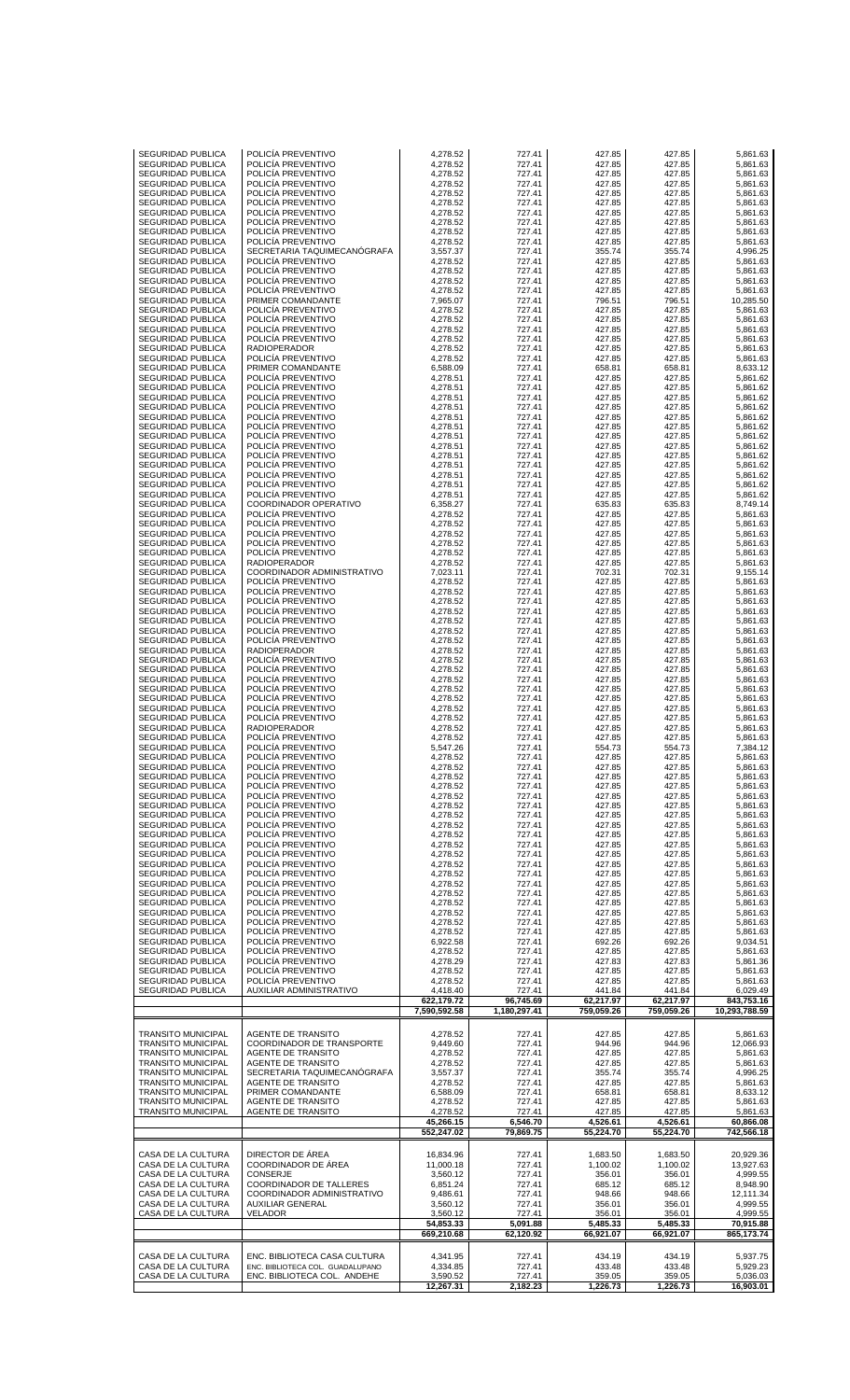|                                      |                                     | 149,661.23 | 26,623.25 | 14,966.12 | 14,966.12 | 206,216.72 |
|--------------------------------------|-------------------------------------|------------|-----------|-----------|-----------|------------|
|                                      |                                     |            |           |           |           |            |
| PROTECCIÓN CIVIL                     | AUXILIAR D PROTECCIÓN CIV           | 4,278.52   | 727.41    | 427.85    | 427.85    | 5,861.63   |
| PROTECCIÓN CIVIL                     | COORDINADOR DE PROTECCIÓN CIVIL "D" | 8,359.84   | 727.41    | 835.98    | 835.98    | 10,759.22  |
| PROTECCIÓN CIVIL                     | AUXILIAR D PROTECCIÓN CIV           | 4,278.52   | 727.41    | 427.85    | 427.85    | 5,861.63   |
| PROTECCIÓN CIVIL                     | AUXILIAR D PROTECCIÓN CIV           | 4,278.52   | 727.41    | 427.85    | 427.85    | 5,861.63   |
| PROTECCIÓN CIVIL                     | AUXILIAR D PROTECCIÓN CIV           | 4,278.52   | 727.41    | 427.85    | 427.85    | 5,861.63   |
| PROTECCIÓN CIVIL                     | AUXILIAR D PROTECCIÓN CIV           | 4,278.52   | 727.41    | 427.85    | 427.85    | 5,861.63   |
| PROTECCIÓN CIVIL                     | AUXILIAR D PROTECCIÓN CIV           | 4,278.52   | 727.41    | 427.85    | 427.85    | 5,861.63   |
|                                      |                                     | 34,030.93  | 5,091.88  | 3,403.09  | 3,403.09  | 45,929.00  |
|                                      |                                     | 415,177.40 | 62,120.92 | 41,517.74 | 41,517.74 | 560,333.80 |
|                                      |                                     |            |           |           |           |            |
| DIRECCIÓN DE                         |                                     |            |           |           |           |            |
| DESARROLLO ECONÓMICO<br>DIRECCIÓN DE | DIRECTOR DE ÁREA                    | 18,409.52  | 727.41    | 1,840.95  | 1,840.95  | 22,818.84  |
| DESARROLLO ECONÓMICO                 | AUXILIAR ADMINISTRATIVO             | 3,590.52   | 727.41    | 359.05    | 359.05    | 5,036.03   |
| DIRECCIÓN DE                         |                                     |            |           |           |           |            |
| DESARROLLO ECONÓMICO                 | <b>SUBDIRECTOR</b>                  | 10,493.00  | 727.41    | 1,049.30  | 1,049.30  | 13,319.01  |
|                                      |                                     | 32,493.04  | 2,182.23  | 3,249.30  | 3,249.30  | 41,173.88  |
|                                      |                                     | 396,415.07 | 26,623.25 | 39,641.51 | 39,641.51 | 502,321.34 |
|                                      |                                     |            |           |           |           |            |
| <b>JUZGADO MPAL</b>                  | <b>JUEZ MUNICIPAL</b>               | 16,834.58  | 727.41    | 1,683.46  | 1,683.46  | 20,928.91  |
| <b>JUZGADO MPAL</b>                  | SECRETARIA DE ACUERDOS              | 6,854.07   | 727.41    | 685.41    | 685.41    | 8,952.30   |
|                                      |                                     | 23,688.66  | 1,454.82  | 2,368.87  | 2,368.87  | 29,881.21  |
|                                      |                                     | 289,001.61 | 17,748.83 | 28,900.16 | 28,900.16 | 364,550.76 |

### ------------------------------------------------------------------------------------------------------------------------------------------------------- **6. OFICIO NO. OM-145/2012 ENVIADO POR LA OFICIAL MAYOR EN EL CUAL PONE A CONSIDERACIÓN**  DEL H. AYUNTAMIENTO EL PERIODO VACACIONAL PARA LA SEMANA MAYOR.----

------------------------------------------------------------------------------------------------------------------------------------------------------- **ACUERDO**.- ESTE H. AYUNTAMIENTO 2009-2012 AUTORIZA QUE EL PERIODO VACACIONAL CON MOTIVO DE LA SEMANA SANTA SEA DEL 02 AL 06 DE ABRIL DEL 2012, REANUDANDO LABORES EL DÍA 09 DE ABRIL DEL PRESENTE AÑO; HACIENDO LA ACLARACIÓN DE QUE SERÁN COMPUTADOS A CUENTA DE VACACIONES ÚNICAMENTE LOS TRES PRIMEROS DÍAS. **SE APRUEBA POR UNANIMIDAD**.-----------------------------------------------------------------------------------------------------------------------------------

## ------------------------------------------------------------------------------------------------------------------------------------------------------- **7. PROYECTO DE BANDO DE POLICÍA Y BUEN GOBIERNO PARA EL MUNICIPIO DE APASEO EL GRANDE, GUANAJUATO.-**

------------------------------------------------------------------------------------------------------------------------------------------------------- EL **SÍNDICO DEL H. AYUNTAMIENTO LIC. MANUEL BAUTISTA GONZÁLEZ**, PROPONE QUE ESTE PUNTO PASE LA COMISIÓN DE REGLAMENTOS Y SE EMITA UN DICTAMEN.---------------------------------

------------------------------------------------------------------------------------------------------------------------------------------------------- **ACUERDO**.- SE APRUEBA QUE EL PROYECTO DE BANDO DE POLICÍA Y BUEN GOBIERNO PARA EL MUNICIPIO DE APASEO EL GRANDE, GUANAJUATO, PASE A LA COMISIÓN DE GOBIERNO, REGLAMENTOS Y JUSTICIA MUNICIPAL PARA SU ANÁLISIS Y POSTERIOR DICTAMEN. **SE APRUEBA POR UNANIMIDAD**.---------------------------------------------------------------------------------------------------------------------------

## ------------------------------------------------------------------------------------------------------------------------------------------------------- **8. PROYECTO DE REGLAMENTO DE MERCADOS PÚBLICOS, TIANGUIS, Y AMBULANTES PARA EL MUNICIPIO DE APASEO EL GRANDE, GUANAJUATO.----**

------------------------------------------------------------------------------------------------------------------------------------------------------- **ACUERDO**.- SE APRUEBA QUE EL PROYECTO DE REGLAMENTO DE MERCADOS PÚBLICOS, TIANGUIS, Y AMBULANTES PARA EL MUNICIPIO DE APASEO EL GRANDE, GUANAJUATO, PASE A LA COMISIÓN DE GOBIERNO, REGLAMENTOS Y JUSTICIA MUNICIPAL PARA SU ANÁLISIS Y POSTERIOR DICTAMEN. **SE APRUEBA POR UNANIMIDAD**.------------------------------------------------------------------------------------------------------------

# ------------------------------------------------------------------------------------------------------------------------------------------------------- **9. PROYECTO DE REFORMA DEL ARTÍCULO 25 DEL REGLAMENTO DE TRANSPORTE PARA EL MUNICIPIO DE APASEO EL GRANDE, GTO.--**

------------------------------------------------------------------------------------------------------------------------------------------------------- **ACUERDO**.- SE APRUEBA QUE EL PROYECTO DE REFORMA DEL ARTÍCULO 25 DEL REGLAMENTO DE TRANSPORTE PARA EL MUNICIPIO DE APASEO EL GRANDE, GTO., PASE A LA COMISIÓN DE GOBIERNO, REGLAMENTOS Y JUSTICIA MUNICIPAL PARA SU ANÁLISIS Y POSTERIOR DICTAMEN. **SE APRUEBA POR UNANIMIDAD.-----**

------------------------------------------------------------------------------------------------------------------------------------------------------- **10. DICTAMEN NO. CHPyCP/14/03/2012 EMITIDO POR LA COMISIÓN DE HACIENDA, PATRIMONIO Y CUENTA PÚBLICA RELATIVO A VARIOS PUNTOS.-------------------------------------------------------------------------** 

------------------------------------------------------------------------------------------------------------------------------------------------------- SIENDO LAS 14:48 HORAS, LA **REGIDORA C. LUCIA CORTES GARCÍA** SOLICITA PERMISO PARA RETIRARSE DE LA SESIÓN, MISMO QUE LE ES CONCEDIDO.-------------------------------------------------------

------------------------------------------------------------------------------------------------------------------------------------------------------- **ACUERDO**.- EN RELACIÓN AL DICTAMEN NO. CHPyCP/14/03/2012 EMITIDO POR LA COMISIÓN DE HACIENDA, PATRIMONIO Y CUENTA PÚBLICA RELATIVO A VARIOS PUNTOS, SE APRUEBA QUE LO RELATIVO A LOS RESOLUTIVOS SEGUNDO Y TERCERO LOS ASUNTOS SE REGRESEN A LA COMISIÓN PARA QUE SEAN ANALIZADOS POR ESTA, CONJUNTAMENTE CON EL DIRECTOR DEL ÁREA OBSERVADA Y LA CONTRALORÍA MUNICIPAL. **SE APRUEBA POR UNANIMIDAD** DE LOS PRESENTES.---

------------------------------------------------------------------------------------------------------------------------------------------------------- **ACUERDO**.- EN RELACIÓN AL DICTAMEN NO. CHPyCP/14/03/2012 EMITIDO POR LA COMISIÓN DE HACIENDA, PATRIMONIO Y CUENTA PÚBLICA, EN LO RELATIVO AL RESPECTO DEL OFICIO NUMERO CCAP/061/2011 FIRMADO POR EL ING. ALBERTO RICO ARELLANO, DIRECTOR DE LA CASA DE LA CULTURA, DONDE SOLICITA APOYO PARA LA INSTALACIÓN DE MODULO DIGITAL DE LA BIBLIOTECA PUBLICA MUNICIPAL "MIGUEL DE CERVANTES, DERIVADO DEL ANÁLISIS DE LA PRESENTE SOLICITUD, ESTA COMISIÓN DE HACIENDA, PATRIMONIO Y CUENTA PUBLICA ACUERDA PROPONER AL H. AYUNTAMIENTO QUE DEL PRESUPUESTO ASIGNADO A CASA DE LA CULTURA PARA EL EJERCICIO FISCAL 2012 SE AUTORICE LA COMPRA DE 3 MESAS Y TRES SILLAS PLEGABLES Y QUE SE INCLUYA EN LA PRIMERA MODIFICACIÓN DE PRONOSTICO DE EGRESOS PARA EL EJERCICIO FISCAL MENCIONADO. **SE APRUEBA POR UNANIMIDAD** DE LOS PRESENTES.-----------------------------------------------

------------------------------------------------------------------------------------------------------------------------------------------------------- **ACUERDO**.- EN RELACIÓN AL DICTAMEN NO. CHPyCP/14/03/2012 EMITIDO POR LA COMISIÓN DE HACIENDA, PATRIMONIO Y CUENTA PÚBLICA, EN LO RELATIVO AL RESPECTO DEL OFICIO NUMERO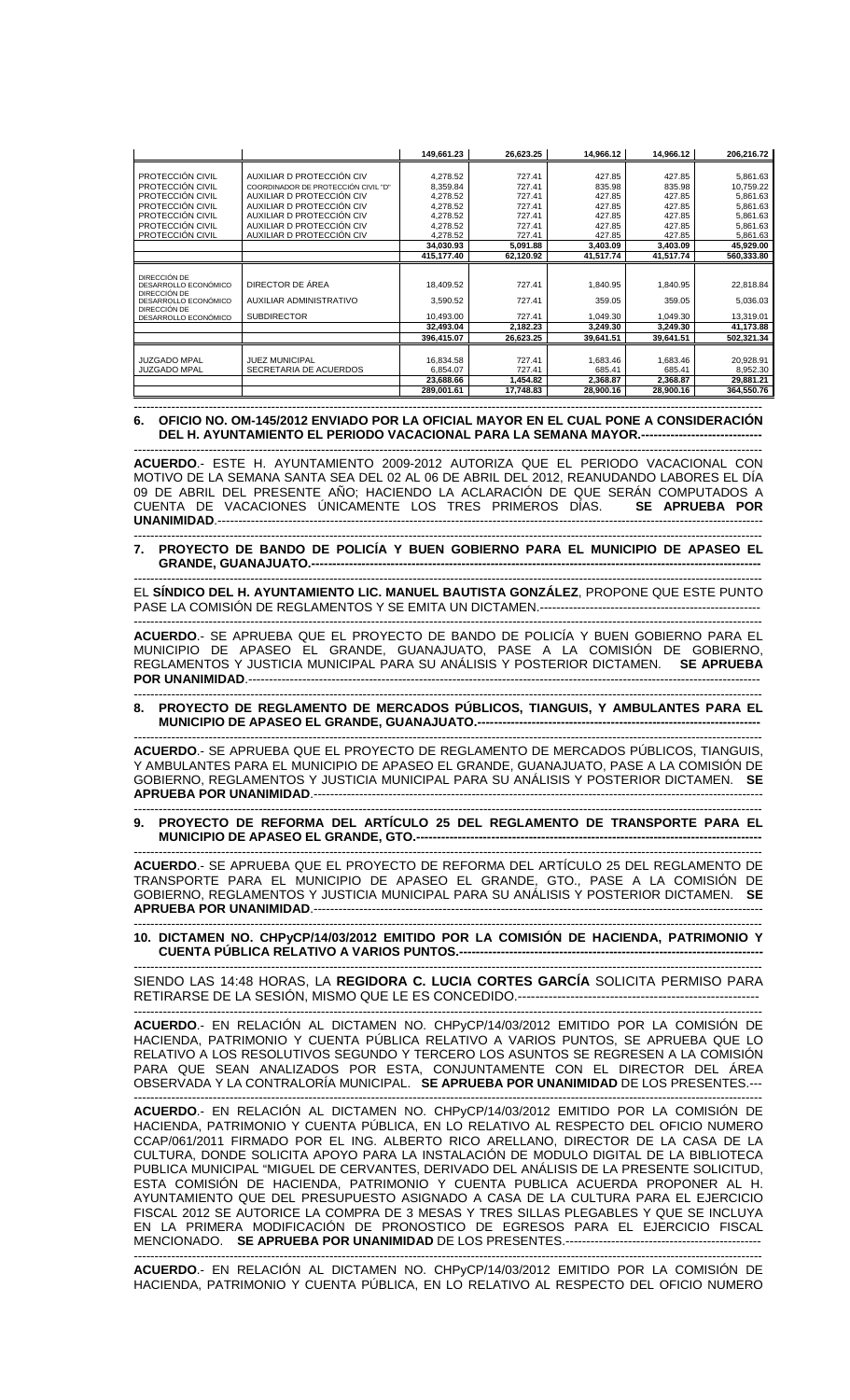TM/151/2012 SIGNADO POR EL C.P. GUSTAVO HUERTA GARCÍA, ENCARGADO DE DESPACHO DE LA TESORERÍA MUNICIPAL, DONDE SOLICITA DAR DE BAJA LA CUENTA CATASTRAL NUMERO 03V00060001 A NOMBRE DE VELÁZQUEZ GODÍNEZ J. JUAN CARLOS DE LA CALLE TULIPÁN # 136 A COL. FLORESTA, QUIEN CUENTA CON UN ADEUDO DE \$ 965.68 Y CUYA CUENTA ESTA DUPLICADA A NOMBRE DE LA MISMA PERSONA, DERIVADO DEL ANÁLISIS DE ESTA CUENTA CATASTRAL Y CON LA INFORMACIÓN AMPLIADA POR LA SUBDIRECTORA DE IMPUESTO INMOBILIARIO Y CATASTRO, ESTA COMISIÓN ACUERDA PROPONER AL H. AYUNTAMIENTO DAR DE BAJA LA CITADA CUENTA EN VIRTUD DE QUE UNA VEZ REVISADA EN EL SISTEMA CATASTRAL SE ENCONTRÓ UNA DUPLICIDAD DE CUENTA POR LO QUE SE LE SOLICITO AL PROPIETARIO DEL INMUEBLE, LA ESCRITURA CORRESPONDIENTE PARA PODER VERIFICAR CUAL ES LA CORRECTA CERCIORANDO ESTA SUBDIRECCIÓN QUE EFECTIVAMENTE LA CUENTA COINCIDE CON EL NUMERO DE ESCRITURA 1850 FIRMADA POR EL NOTARIO PUBLICO LIC. ROMUALDO FRANCISCO OROZCO GALINDO Y EL TRASLADO DE DOMINIO CON NUMERO DE NOTA 1788 DE FECHA 5 DE OCTUBRE DE 2009 Y QUE SE ANEXA AL EXPEDIENTE DEL MISMO. **SE APRUEBA POR UNANIMIDAD** DE LOS PRESENTES.------------------------------

------------------------------------------------------------------------------------------------------------------------------------------------------- **ACUERDO**.- EN RELACIÓN AL DICTAMEN NO. CHPyCP/14/03/2012 EMITIDO POR LA COMISIÓN DE HACIENDA, PATRIMONIO Y CUENTA PÚBLICA, EN LO RELATIVO AL RESPECTO DEL OFICIO IMIPE/LIQ/014/01/2012 FIRMADO POR EL M.D. JOSÉ RAMÓN YERENA CANO LIQUIDADOR DEL IMIPE DONDE SOLICITA LA AUTORIZACIÓN PARA QUE LOS BIENES PROPIEDAD DEL IMIPE, SEAN DONADOS AL MUNICIPIO DE APASEO EL GRANDE (SE ANEXA INVENTARIO DE BIENES MUEBLES Y EL PARQUE VEHICULAR AL 14 DE OCTUBRE DE 2011), CABE MENCIONAR QUE DERIVADO DEL ANÁLISIS DE LA PRESENTE SOLICITUD Y SIN HACER LA VERIFICACIÓN FÍSICA DE LOS BIENES MUEBLES NI DEL PARQUE VEHICULAR, ESTA COMISIÓN DE HACIENDA, PATRIMONIO Y CUENTA PUBLICA ACUERDA PROPONER AL H. AYUNTAMIENTO, SE AUTORICE LA DONACIÓN DE LOS BIENES MUEBLES Y DEL PARQUE VEHICULAR DEL IMIPE A FAVOR DEL MUNICIPIO DE APASEO EL GRANDE, QUEDANDO A RESGUARDO DE LA TESORERÍA MUNICIPAL QUIEN POSTERIORMENTE TURNARA AL H. AYUNTAMIENTO UNA PROPUESTA DE DONACIÓN DE DICHOS BIENES MUEBLES Y PARQUE VEHICULAR PARA LAS DEPENDENCIAS DE GOBIERNO Y PARAMUNICIPALES DE LA ADMINISTRACIÓN PUBLICA MUNICIPAL Y/O ALGUNAS INSTITUCIONES EDUCATIVAS. **SE APRUEBA POR UNANIMIDAD** DE LOS PRESENTES.--

------------------------------------------------------------------------------------------------------------------------------------------------------- **ACUERDO**.- EN RELACIÓN AL DICTAMEN NO. CHPyCP/14/03/2012 EMITIDO POR LA COMISIÓN DE HACIENDA, PATRIMONIO Y CUENTA PÚBLICA, EN LO RELATIVO AL RESPECTO DEL OFICIO NUMERO 03/066/2012 FIRMADO POR EL P.J. J. JESÚS SALGADO MARTÍNEZ DIRECTOR DE SEGURIDAD PUBLICA, VIALIDAD Y TRANSPORTE DONDE SOLICITA SE AUTORICE LA BAJA DEL EQUIPO DE COMPUTO QUE ESTA BAJO RESGUARDO DE LA CENTRAL DE EMERGENCIAS 0066 Y QUE DERIVADO DEL ANÁLISIS DE SOLICITUD REFERIDA Y SIN REALIZAR LA VERIFICACIÓN FÍSICA DE LOS BIENES, ESTA COMISIÓN DE HACIENDA, PATRIMONIO Y CUENTA PUBLICA, ACUERDA PROPONER AL H. AYUNTAMIENTO DAR DE BAJA LOS SIGUIENTES BIENES:

| <b>DESCRIPCIÓN DEL ARTICULO</b> | <b>MARCA</b> | <b>MODELO</b>  | <b>NO. DE SERIE</b>    | <b>ESTADO FISICO</b> |
|---------------------------------|--------------|----------------|------------------------|----------------------|
| CPU                             | HP           | <b>VL420DT</b> | X15055188              | MAL ESTADO           |
| CPU                             | <b>ACER</b>  | <b>VS461</b>   | PS00818782925000060100 | <b>MAL ESTADO</b>    |
| <b>MONITOR</b>                  | HP           | <b>HP54</b>    | MX15073149             | MAL ESTADO           |
| <b>TECLADO</b>                  | <b>HP</b>    | KB-9970        | 1J52105578B            | <b>MAL ESTADO</b>    |
| <b>REGULADOR</b>                | VICA         | SMART LCD 850  | 1J52105578B            | <b>MAL ESTADO</b>    |
| <b>REGULADOR</b>                | <b>VICA</b>  | SMART LCD 850  | 1320903100381          | <b>MAL ESTADO</b>    |
| <b>MOUSE</b>                    | LANIX        | LX3645P        | 903013633              | <b>MAL ESTADO</b>    |

CABE MENCIONAR QUE LOS BIENES DESCRITOS ANTERIORMENTE YA NO SON DE UTILIDAD PARA LA CENTRAL DE EMERGENCIAS. **SE APRUEBA POR UNANIMIDAD** DE LOS PRESENTES.--------------------------

------------------------------------------------------------------------------------------------------------------------------------------------------- **ACUERDO**.- EN RELACIÓN AL DICTAMEN NO. CHPyCP/14/03/2012 EMITIDO POR LA COMISIÓN DE HACIENDA, PATRIMONIO Y CUENTA PÚBLICA, EN LO RELATIVO AL RESPECTO DEL OFICIO TM/55/11 SIGNADO POR EL C.P., GUSTAVO HUERTA GARCÍA, ENCARGADO DE DESPACHO DE LA TESORERÍA MUNICIPAL DONDE SOLICITA LA APROBACIÓN DE LOS LINEAMIENTOS RELATIVOS AL INVENTARIO MUNICIPAL Y DERIVADO DEL ANÁLISIS DEL MISMO, CONJUNTAMENTE CON EL ENCARGADO DE DESPACHO DE LA TESORERÍA MUNICIPAL, ESTA COMISIÓN DE HACIENDA, PATRIMONIO Y CUENTA PUBLICA, PROPONE AL H. AYUNTAMIENTO APROBAR LOS LINEAMIENTOS DESCRITOS EN EL OFICIO CITADO ATENDIENDO A LOS ARTÍCULOS 114 FRACCIÓN IX DE LA LEY ORGÁNICA MUNICIPAL PARA EL ESTADO DE GUANAJUATO Y EL ARTÍCULO 18 FRACCIÓN XVI DEL REGLAMENTO PARA LA ADMINISTRACIÓN PUBLICA DEL MUNICIPIO DE APASEO EL GRANDE. **SE APRUEBA POR UNANIMIDAD** DE LOS PRESENTES.------------------------------------------------------------------------------------------------------------------------

------------------------------------------------------------------------------------------------------------------------------------------------------- **ACUERDO**.- EN RELACIÓN AL DICTAMEN NO. CHPyCP/14/03/2012 EMITIDO POR LA COMISIÓN DE HACIENDA, PATRIMONIO Y CUENTA PÚBLICA, EN LO RELATIVO AL RESPECTO DEL OFICIO DSGE/107/2012 FIRMADO POR EL ENTONCES DIRECTOR DE SERVICIOS GENERALES Y ECOLOGÍA, LIC. PAULO CABRERA LAZARINI, EN DONDE SOLICITA EL INCREMENTO DEL 5% A LA TARIFA DEL SERVICIO DE PIPA DE AGUA POTABLE Y TRATADA Y UNA VEZ HECHA LA REVISIÓN AL OFICIO CITADO JUNTO CON LA LEY DE INGRESOS PARA EL EJERCICIO FISCAL 2012 PARA EL MUNICIPIO DE APASEO EL GRANDE, ESTA COMISIÓN DE HACIENDA, PATRIMONIO Y CUENTA PUBLICA, PROPONE AL H. AYUNTAMIENTO QUE A TRAVÉS DEL SECRETARIO DEL H. AYUNTAMIENTO DIRIGIRLE AL NUEVO DIRECTOR DE SERVICIOS GENERALES Y ECOLOGÍA UN OFICIO DE RESPUESTA A LA SOLICITUD DE SU ANTECESOR EN DONDE SE LE MENCIONE QUE POR EL MOMENTO NO ES POSIBLE DARLE RESPUESTA FAVORABLE A SU PETICIÓN POR CONTRAVENIR A LO YA ESTABLECIDO EN LA LEY DE INGRESOS 2012 PARA EL MUNICIPIO DE APASEO EL GRANDE PROPONIÉNDOLE QUE LLEVE A CABO UN ESTUDIO TÉCNICO Y/O SOPORTE NECESARIO PARA QUE DICHA PROPUESTA SEA INCLUIDA EN EL ANTEPROYECTO DE LEY DE INGRESOS PARA EL EJERCICIO FISCAL 2013. **SE APRUEBA POR UNANIMIDAD** DE LOS PRESENTES.---------------------------------------------------------------------------------------------------- -------------------------------------------------------------------------------------------------------------------------------------------------------

**11. DICTAMEN DE COMISIONES.----**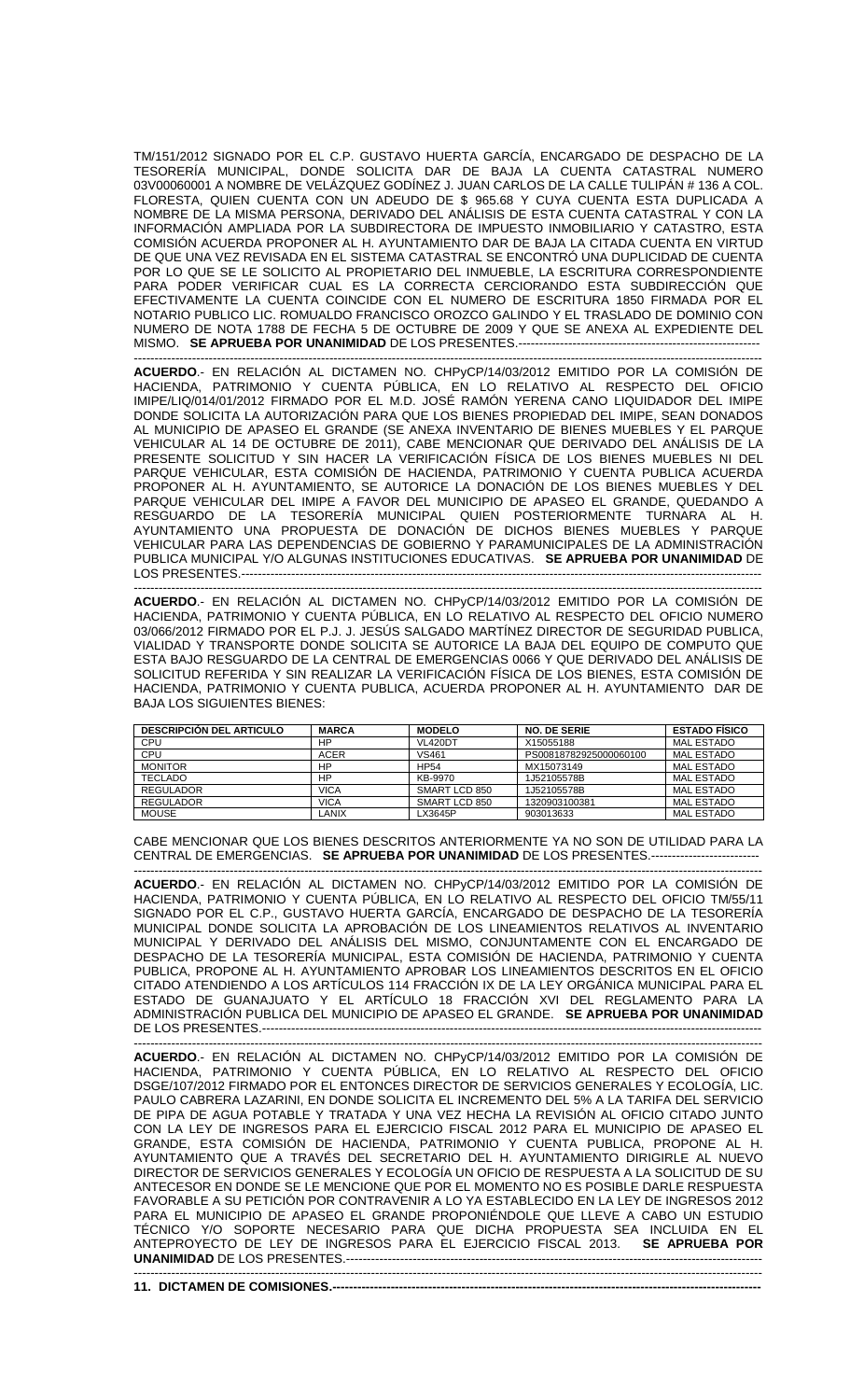## A). COMITÉ DE ADQUISICIONES, ENAJENACIONES, ARRENDAMIENTOS Y CONTRATACIÓN DE SERVICIOS.--

------------------------------------------------------------------------------------------------------------------------------------------------------- **1**.- EL **SECRETARIO DEL H. AYUNTAMIENTO LIC. JUAN ANTONIO GARCÍA OLIVEROS**, DA LECTURA AL ACTA NO. 48ª DE FECHA 27 DE MARZO DE 2012, DEL COMITÉ DE ADQUISICIONES, ENAJENACIONES, ARRENDAMIENTOS Y CONTRATACIÓN DE SERVICIOS DEL MUNICIPIO DE APASEO EL GRANDE, GTO., EN LAS CUALES SE APROBARON LOS SIGUIENTES ACUERDOS: **48.I** ANALIZADAS Y DISCUTIDAS LAS COTIZACIONES PRESENTADAS, ÉSTE COMITÉ APRUEBA POR UNANIMIDAD AUTORIZAR AL SISTEMA DIF MUNICIPAL A TRAVÉS DE LA DIRECCIÓN DE OBRAS PÚBLICAS MUNICIPALES A ADQUIRIR CON EL PROVEEDOR **JAIME BARRÓN ACOSTA** LO SIGUIENTE: SUMINISTRO DE 300 (TRESCIENTOS) M3 DE GRAVA A UN COSTO DE \$ 62,862.00 (SESENTA Y DOS MIL OCHOCIENTOS SESENTA Y DOS PESOS 00/100 MN) MAS 16% DE IVA \$ 10,057.92 (DIEZ MIL CINCUENTA Y SIETE PESOS 92/100 MN) DANDO UN TOTAL DE \$ 72,919.92 (SETENTA Y DOS MIL NOVECIENTOS DIECINUEVE PESOS 92/100 MN), SUMINISTRO DE 900 (NOVECIENTOS) M3 DE ARENA A UN COSTO DE \$ 180,711.00 (CIENTO OCHENTA MIL SETECIENTOS ONCE PESOS 00/100 MN) MAS 16% DE IVA \$ 28,913.76 (VEINTIOCHO MIL NOVECIENTOS TRECE PESOS 76/100 MN) DANDO UN TOTAL DE \$ 209,624.76 (DOSCIENTOS NUEVE MIL SEISCIENTOS VEINTICUATRO PESOS 76/100 MN) Y SUMINISTRO DE 120,000 (CIENTO VEINTE MIL) PZAS DE TABIQUE BLANCO A UN COSTO DE \$ 270,000.00 (DOSCIENTOS SETENTA MIL PESOS 00/100 MN) MAS 16% DE IVA \$ 43,200.00 (CUARENTA Y TRES MIL DOSCIENTOS PESOS 00/100 MN) DANDO UN TOTAL DE \$ 313,200.00 (TRESCIENTOS TRECE MIL DOSCIENTOS PESOS 00/100 MN), **DANDO UN TOTAL DE LA COMPRA DE \$ 595,744.68 (QUINIENTOS NOVENTA Y CINCO MIL SETECIENTOS CUARENTA Y CUATRO PESOS 68/100 MN) IVA INCLUIDO.** PARA CUBRIR EL PAGO DE ESTA ADQUISICIÓN SE HARÁ MEDIANTE LA CUENTA RAMO XXXIII, FONDO I EJERCICIO 2012, PARTIDA 1.2.3.5.6111 DENOMINADA AMPLIACIÓN DE VIVIENDA SEGÚN CONVENIO DE COLABORACIÓN Y APOYO FOLIO MCD/AEG/50/12 DE MI CASA DIFERENTE CELEBRADO ENTRE DIF ESTATAL GUANAJUATO, MUNICIPIO DE APASEO EL GRANDE, GUANAJUATO Y SISTEMA PARA EL DESARROLLO INTEGRAL DE LA FAMILIA DEL MUNICIPIO DE APASEO EL GRANDE DE FECHA 24 DE ENERO DEL AÑO 2012, PARA GENERAR UN TOTAL DE 50 VIVIENDAS PARA BENEFICIAR A IGUAL NÚMERO DE FAMILIAS DEL MUNICIPIO DE APASEO EL GRANDE, SIENDO LA PARTICIPACIÓN DEL MUNICIPIO DE \$ 600,000.00 (SEISCIENTOS MIL PESOS 00/100 MN). **48.II** ANALIZADAS Y DISCUTIDAS LAS COTIZACIONES PRESENTADAS, ÉSTE COMITÉ APRUEBA POR UNANIMIDAD AUTORIZAR A LA CONTRALORÍA MUNICIPAL A ADQUIRIR CON EL PROVEEDOR **MARCOZER, S.A. DE C.V.** LO SIGUIENTE: 1 (UNA) COPIADORA IMAGE RUNNER 3245i, COPIADORA, IMPRESORA B&N Y ESCÁNER COLOR EN RED, ENVÍO A E-MAIL MARCA CANON, CARACTERÍSTICAS: VELOCIDAD DE 45 DOCUMENTOS POR MINUTO, ALIMENTADOR AUTOMÁTICO PARA 50 ORIGINALES, COPIADO E IMPRESIÓN AUTOMÁTICO POR AMBOS LADOS, COMPAGINADOR ELECTRÓNICO, MEMORIA RAM DE 512MB Y DISCO DURO DE 60GB, ENVÍOS DIRECTOS DESDE EL EQUIPO A E-MAIL A CARPETA DE RED, 2 CASETE DE 550 HOJAS, ALIMENTADOR MANUAL DE 50 HOJAS, REDUCCIÓN 25%, AMPLIACIÓN 400%, TAMAÑO MÁXIMO DE ORIGINAL Y COPIA, HASTA DOBLE CARTA Y PEDESTAL, A UN COSTO DE \$ 69,900.00 (SESENTA Y NUEVE MIL NOVECIENTOS PESOS 00/100 MN) MAS 16% DE IVA \$ 11,184.00 (ONCE MIL CIENTO OCHENTA Y CUATRO PESOS 00/100 MN) **DANDO UN TOTAL DE LA COMPRA DE \$ 81,084.00 (OCHENTA Y UN MIL OCHENTA Y CUATRO PESOS 00/100 MN) IVA INCLUIDO.**  PARA CUBRIR EL PAGO DE ESTA ADQUISICIÓN SE TOMARÁ DE LA CUENTA PÚBLICA, PARTIDA 1.2.4.1.5111 DENOMINADA MOBILIARIO Y EQUIPO DE OFICINA. QUEDA ASENTADO EN LA PRESENTE ACTA QUE LA ADQUISICIÓN DEL EQUIPO SE PODRÁ LLEVAR A CABO HASTA QUE EXISTA LA DISPONIBILIDAD PRESUPUESTAL EN DICHA PARTIDA DE LA DIRECCIÓN DE CONTRALORÍA MUNICIPAL, MEDIANTE LA APROBACIÓN DE LA MODIFICACIÓN PRESUPUESTAL POR PARTE DEL HONORABLE AYUNTAMIENTO, ACTA QUE SE ANEXA AL APÉNDICE DE LA PRESENTE SESIÓN.----------------------------------

------------------------------------------------------------------------------------------------------------------------------------------------------- **ACUERDO**.- SE APRUEBAN LOS ACUERDOS TOMADOS EN EL ACTA NO 48ª DE FECHA 27 DE MARZO DE 2012, DEL COMITÉ DE ADQUISICIONES, ENAJENACIONES, ARRENDAMIENTOS Y CONTRATACIÓN DE SERVICIOS DEL MUNICIPIO DE APASEO EL GRANDE, GTO. **SE APRUEBA POR UNANIMIDAD** DE LOS PRESENTES.------------------------------------------------------------------------------------------------------------------------------------ -------------------------------------------------------------------------------------------------------------------------------------------------------

#### **12. ASUNTOS GENERALES.--------------------------------------------------------------------------------------------------------------**

------------------------------------------------------------------------------------------------------------------------------------------------------- **I. INTERVENCIÓN DEL SECRETARIO DEL H. AYUNTAMIENTO LIC. JUAN ANTONIO GARCÍA OLIVEROS.--**  -------------------------------------------------------------------------------------------------------------------------------------------------------

**A).** OFICIO NO. OM-146/2012 ENVIADO POR LA OFICIAL MAYOR EN EL CUAL SOLICITA APROBACIÓN DEL PRESUPUESTO PARA LA FIESTA DEL "DÍA DEL MAESTRO".-----------------------------

------------------------------------------------------------------------------------------------------------------------------------------------------- EL **PRESIDENTE MUNICIPAL DR. ERNESTO MUÑOZ LEDO OLIVEROS**, PROPONE QUE ESTE PUNTO PASE A LA COMISIÓN DE HACIENDA.-------------------------------------------------------------------------------------------------

------------------------------------------------------------------------------------------------------------------------------------------------------- **ACUERDO**.- SE AUTORIZA QUE DE LA PARTIDA NO. 5.1.3.8.3811 "GASTOS DE CEREMONIAL DEL H. AYUNTAMIENTO" DE OFICIALÍA MAYOR, SE TOME LA CANTIDAD DE \$ 220,000.000 (DOSCIENTOS VEINTE MIL PESOS 00/100M.N.) PARA PAGO DE GASTOS (RENTA DE SALÓN, SILLAS, MANTELES, CUBREMANTELES, FALDONES PARA SILLAS, CENTROS DE MESA, BANQUETE, SERVICIOS DE MESEROS, AMBIENTACIÓN MUSICAL, INVITACIONES, RECONOCIMIENTOS Y OBSEQUIOS) PARA EL FESTEJO DEL "DÍA DEL MAESTRO", MISMO QUE SE LLEVARA A CABO EL DÍA 18 DE MAYO DEL PRESENTE AÑO. **SE APRUEBA POR UNANIMIDAD** DE LOS PRESENTES.---------------------------------------------

------------------------------------------------------------------------------------------------------------------------------------------------------- **B).** SOLICITUD DE APOYO PARA LA ADQUISICIÓN DE UNIFORMES DE LA ESCUELA MUNICIPAL DE VOLEIBOL, POR PARTE DEL COORDINADOR MUNICIPAL DEL DEPORTE.----------------------------------------------

------------------------------------------------------------------------------------------------------------------------------------------------------- **ACUERDO**.- SE APRUEBA QUE DE LA PARTIDA NO. 5.1.2.1.2731 ARTÍCULOS DEPORTIVOS, SE TOME LA CANTIDAD DE \$ 15,000.00 (QUINCE MIL PESOS 00/100M.N.) COMO APOYO PARA LA ADQUISICIÓN DE UNIFORMES PARA LOS INTEGRANTES DE LA ESCUELA MUNICIPAL DE VOLEIBOL, PERTENECIENTE AL ÁREA DE COMUDAJ DE ESTE MUNICIPIO. **SE APRUEBA POR UNANIMIDAD** DE LOS PRESENTES.---------

**13. CLAUSURA DE LA SESIÓN.----**

-------------------------------------------------------------------------------------------------------------------------------------------------------

-------------------------------------------------------------------------------------------------------------------------------------------------------